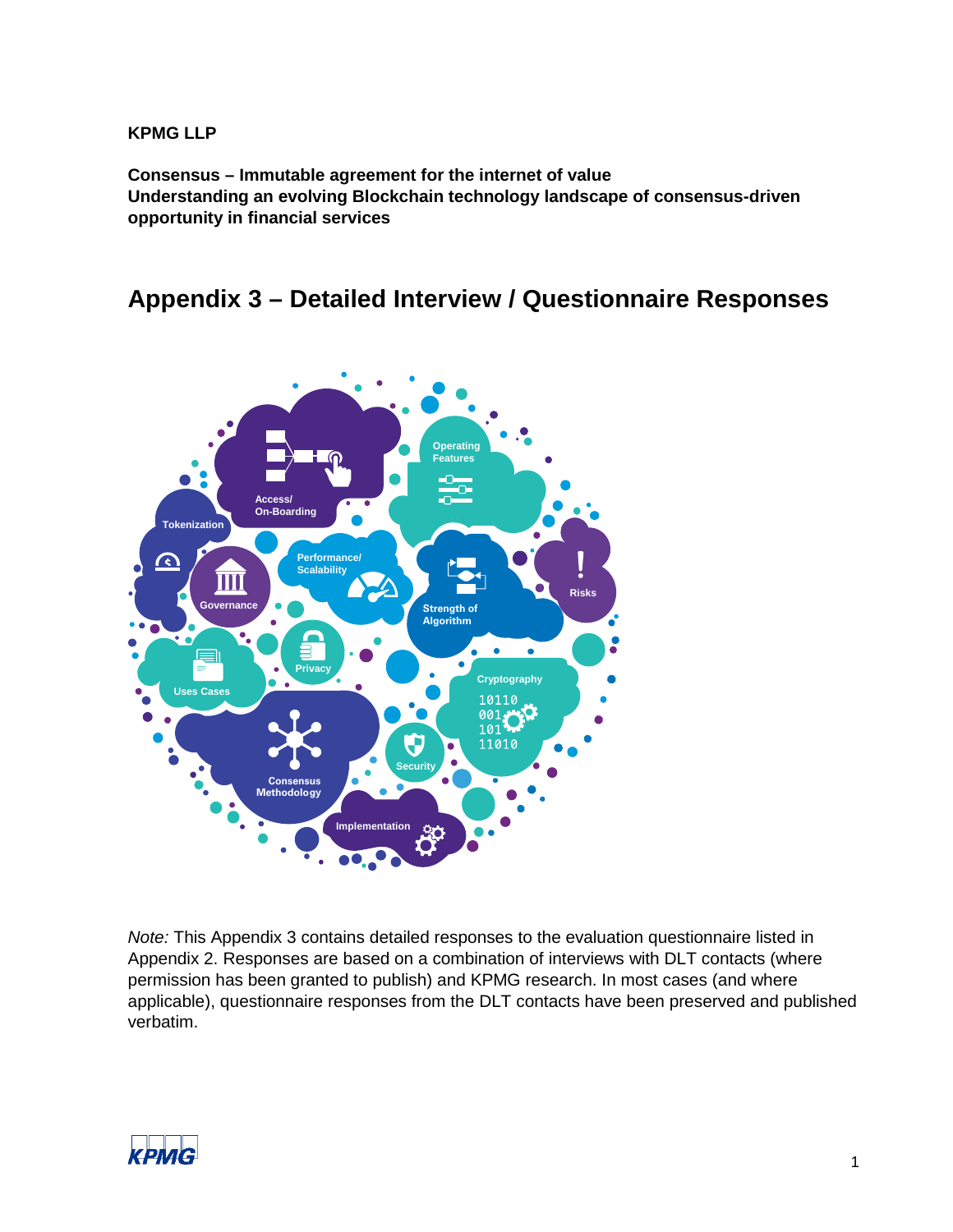## **Table of Contents**

| 1.  | <b>BigChainDB</b>                         | $\overline{\mathbf{4}}$ |
|-----|-------------------------------------------|-------------------------|
| 2.  | <b>BitShares</b>                          | 13                      |
| 3.  | <b>CASPER</b>                             | 20                      |
| 4.  | Corda                                     | 29                      |
| 5.  | <b>DAG (Directed Acyclic Graphs)</b>      | 34                      |
| 6.  | <b>Derived PBFT (Hyperledger project)</b> | 39                      |
| 7.  | <b>Distributed Concurrence</b>            | 45                      |
| 8.  | Evernym                                   | 53                      |
| 9.  | Graphene                                  | 67                      |
| 10. | Juno                                      | 76                      |
| 11. | <b>MultiChain</b>                         | 82                      |
| 12. | OpenChain                                 | 93                      |
| 13. | PoET by Intel                             | 101                     |
| 14. | <b>RAFT</b>                               | 107                     |
| 15. | <b>Ripple</b>                             | 114                     |
| 16. | <b>Steem</b>                              | 123                     |
| 17. | <b>Stellar</b>                            | 129                     |
| 18. | <b>Tangaroa</b>                           | 136                     |

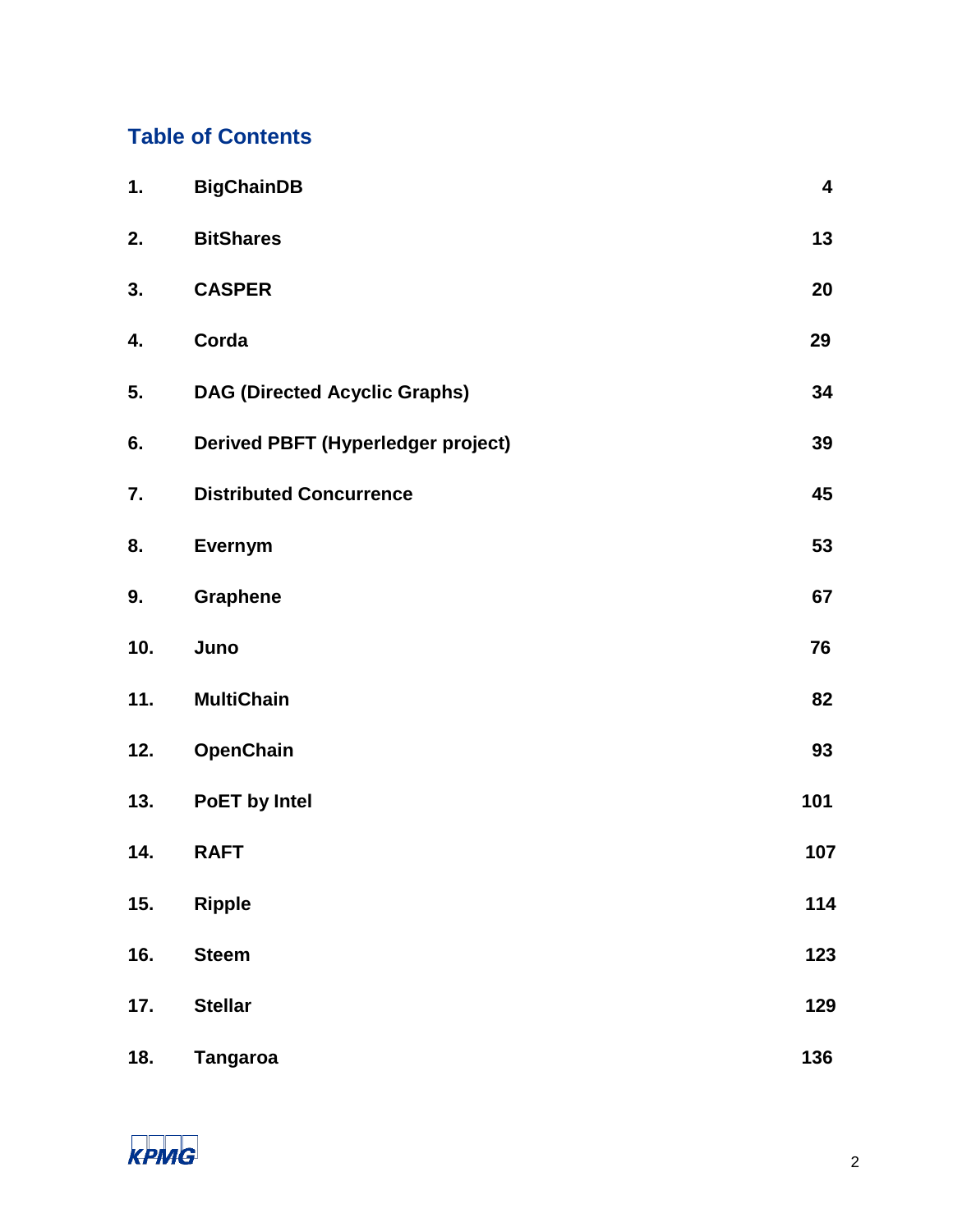| 19. | <b>Tendermint</b>                      | 143 |
|-----|----------------------------------------|-----|
|     | <b>Contact Us and Acknowledgements</b> | 150 |

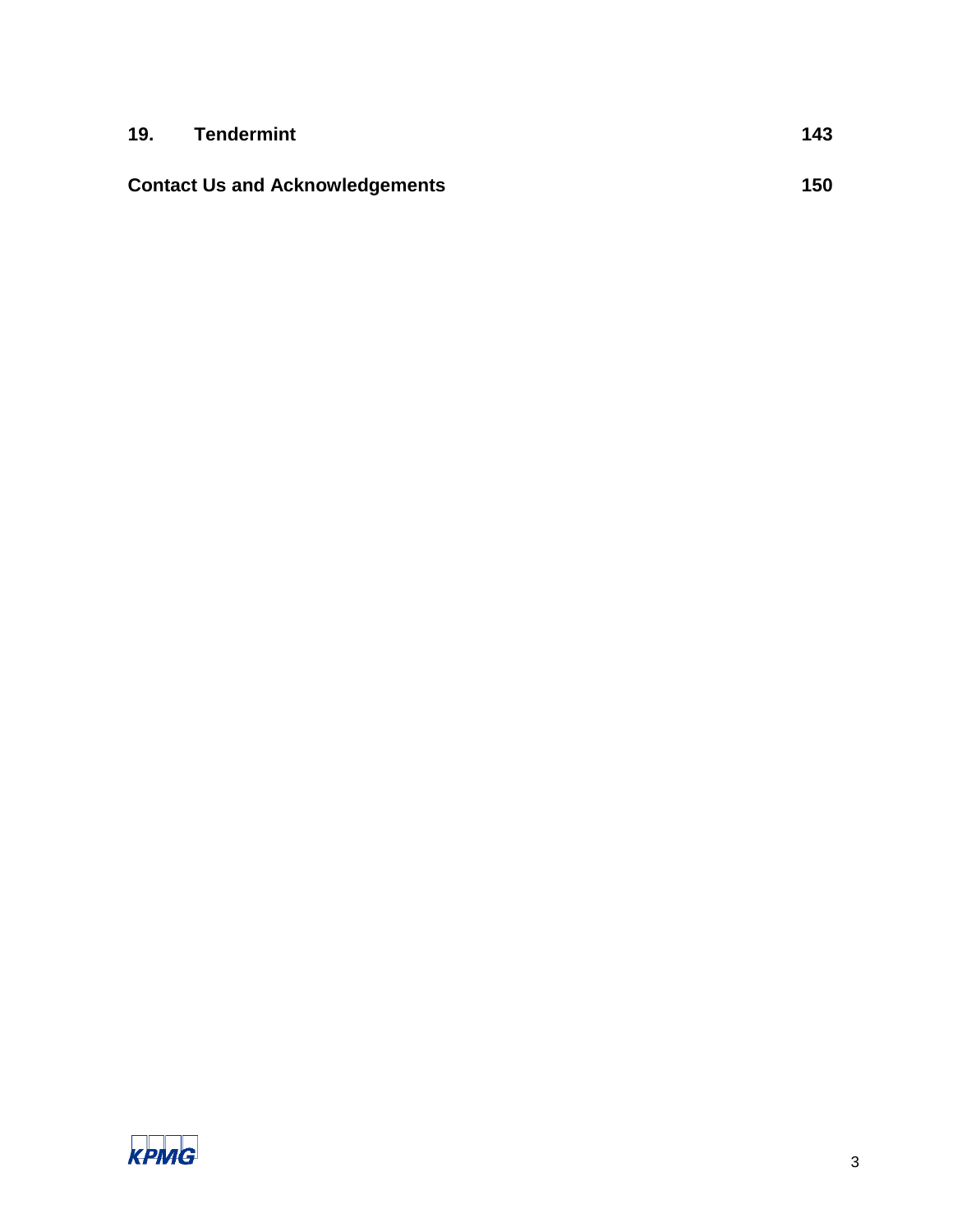# <span id="page-3-0"></span>**1. BigChainDB**

## **Source: Interview / Questionnaire**

Contact name: Trent McConaghy (gtrent@gmail.com)

## **Questionnaire responses**

## **Consensus Methodology**

What is the underlying methodology used by the consensus mechanism?

#### *"Two-level consensus. Bottom level is Raft, to order & store all writes. Top-level is a new algorithm where nodes do a post-write vote."*

How many nodes are need to validate a transaction? (percentage vs. number)

#### *Majority.*

Do all nodes need to be online for system to function?

#### *No. # Nodes is up to deployer of network. Upcoming public network will support >100K client nodes, with 20-30 server nodes to start and many more later.*

Does the algorithm have the underlying assumption that the participants in the network are known ahead of time?

#### *No*

Who has ownership of the nodes? (e.g., consensus provider or participants of network)

#### *Participants of network.*

What are the different stages involved within the consensus mechanism?

#### *Write (and implicitly: order) a block, vote whether block is valid.*

When is a transaction considered "safe" or "live"?

#### *Majority of nodes have voted block as valid.*

Are there multiple rounds of vetting to decide which set of transactions are going to make it into the next round of consensus?

*One round. Main latency limit is speed of light. In practice, <1 s to <100 ms.*

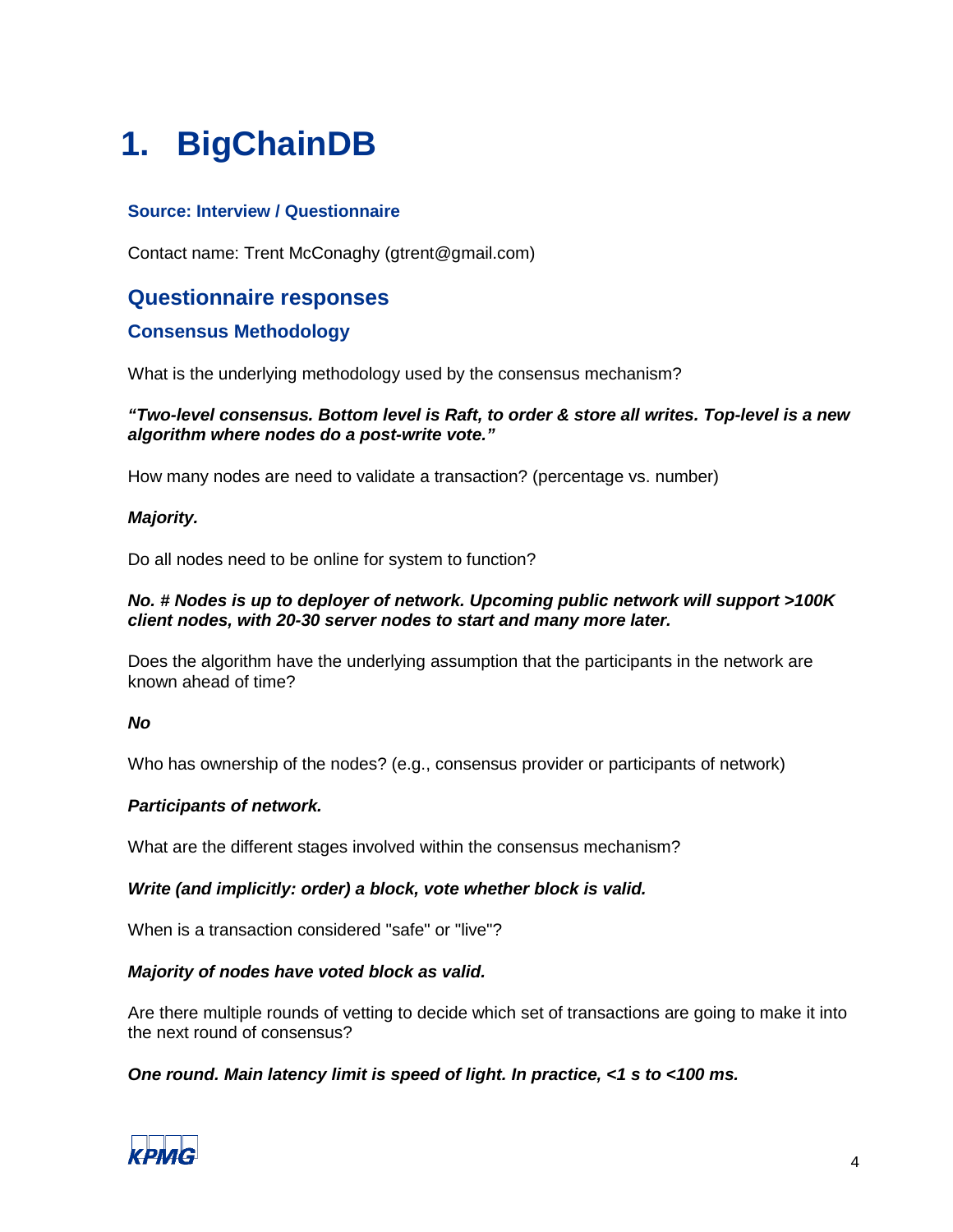How much time does a node need to reach a decision?

#### *See above.*

How much time is actually needed to build the consensus until a new block is added?

#### *See above.*

Does system contain synchronous node decision making functionality?

#### *Eventually consistent.*

What is the number of current and planned validators?

#### *# Nodes is up to deployer of network.*

What is the Fault Tolerance? How many nodes need to be compromised before everything is shut down?

#### *1/3 of nodes. FT++. In road map: BFT, for rare situations when the severe performance compromise is justified.*

Is there a forking vulnerability?

#### *No. Algorithms in the lineage of Paxos, including Raft, create transaction logs; forking is not in their vocabulary.*

How are the incentives defined within a permissioned system for the participating nodes?

#### *Extrinsic: Legal contracts. "If you're malicious, see you in court."*

What process does the system follow when it receives data?

#### *It allocates the transaction into a block (set of TX), then writes the block to the DB using the bottom-level consensus algorithm (Raft). Voting on the block occurs afterwards.*

How is data currently stored?

#### *JSON-style document store. It's a database.*

How does a party take ownership of an asset?

#### *They can register an asset, or have an asset transferred to them. Owner(s) = controls private key. Interledger protocol supported.*

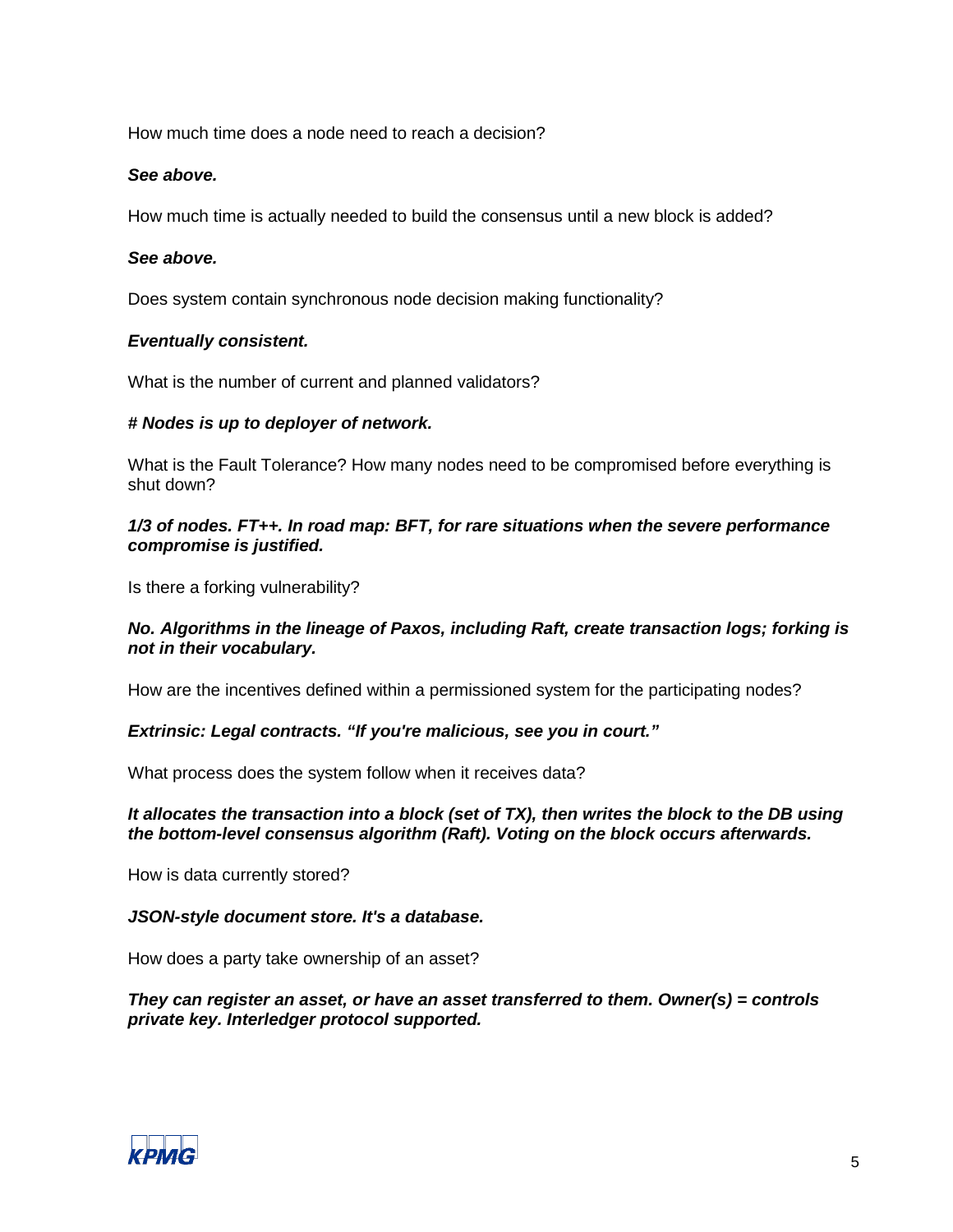## **Governance, Risks and Control**

How is governance / controls enforced?

#### *Up to the ringleader deploying the network. We recommend leveraging existing legal system, e.g., a joint venture or a nonprofit foundation, with standard governance documents.*

Who is responsible and what are they responsible for in case of malicious actions within the network? How does legal action take place?

#### *An individual node, or the governing body, it depends on the situation. Leverage existing legal system.*

Is there an intrinsic penalty mechanism in place for an attempted corruption of the consensus?

#### *Not built into the code itself. It could be built into the governing documents.*

How does the consensus mechanism allow access?

#### *Ring of public keys of servers. In road map: more fine-grained support.*

How does the consensus mechanism restrict access, concerning malicious activities?

#### *Each node listens to the change feed, malicious actions will be undone after quorum.*

What is the permission management process? What is the process for adding or deleting nodes?

#### *Voted on by existing nodes.*

How does the protocol assess the trustworthiness of other participants?

*Key assesses the permissions. Trustworthiness can be assessed based on, for example, how many times does a node agree with the quorum.*

Are there separate admin / administrator privileges? Who manages them?

#### *Currently, no. In road map: admin role proposes changes, which go through upon quorum by nodes.*

Are there restriction / privacy rights defined and enforced by node?

*Restriction rights: by owner (more fine-grained than by node), via private key based fulfillment conditions. Privacy rights: clients see less than server nodes and any TX can have client-side encryption.*

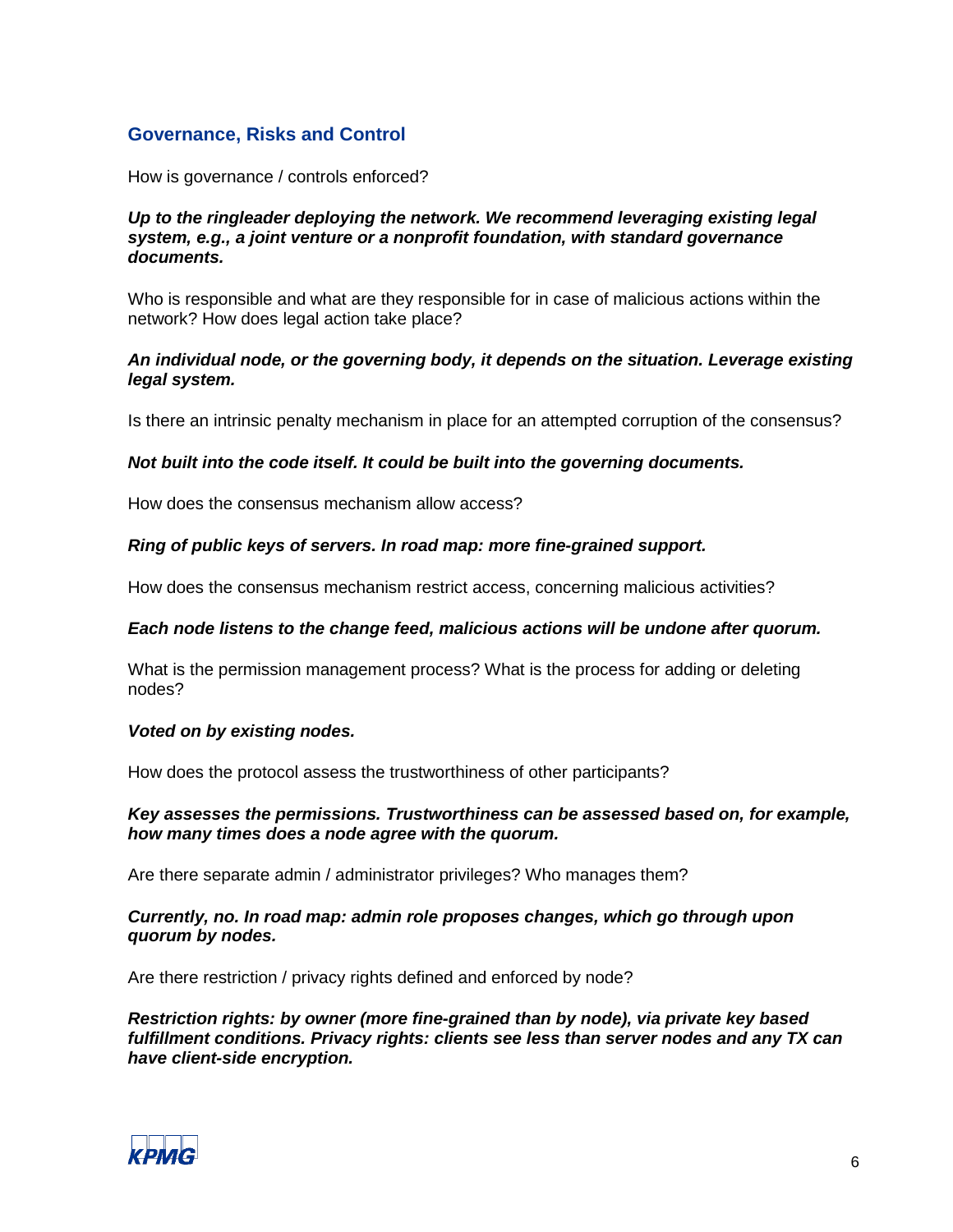Can a node or a user have only "Read" or only "Write" access? Is specific node access required if only performing one functionality? (e.g., back office outsourcing)

#### *At this point, all federation nodes are equal and have read/write permissions. Clients, however only have read permissions through an API. At this point they can read all the information in the database.*

What are the measures in place to reduce risk?

#### *In SW development process, we optimize for risk and other relevant DB criteria. Opensource, third-party audits, etc.*

In case of permissioned systems, who manages the "know your client" (KYC)/anti-money laundering (AML) process and where is the data stored?

#### *It's a database. KYC/AML, etc. are at the application level, not the DB level.*

How is counterparty risk / settlement risk addressed?

#### *See above.*

#### **Performance**

How long does it take for transactions to be validated and/or consensus to be achieved?

#### *<1 s to <100 ms.*

Provide some general measures of volume that the consensus mechanism can or will handle (e.g., # of trades)

#### *1M writes/s, capacity > 1 PB.*

Provide some general measures of the value that the consensus mechanism can or will handle (e.g., \$ value of trades)

#### *Whatever you like. Doesn't rely on native tokens.*

How do you measure scalability?

#### *Throughput, latency, capacity.*

Is there a limitation on the number of fields within a transaction?

#### *Keys are JSON documents, so you not only have a list of fields, but they can be hierarchically organized. No limit, except that the JSON document must be <65MB.*

Is the speed of the system impacted if the system is made more scalable?

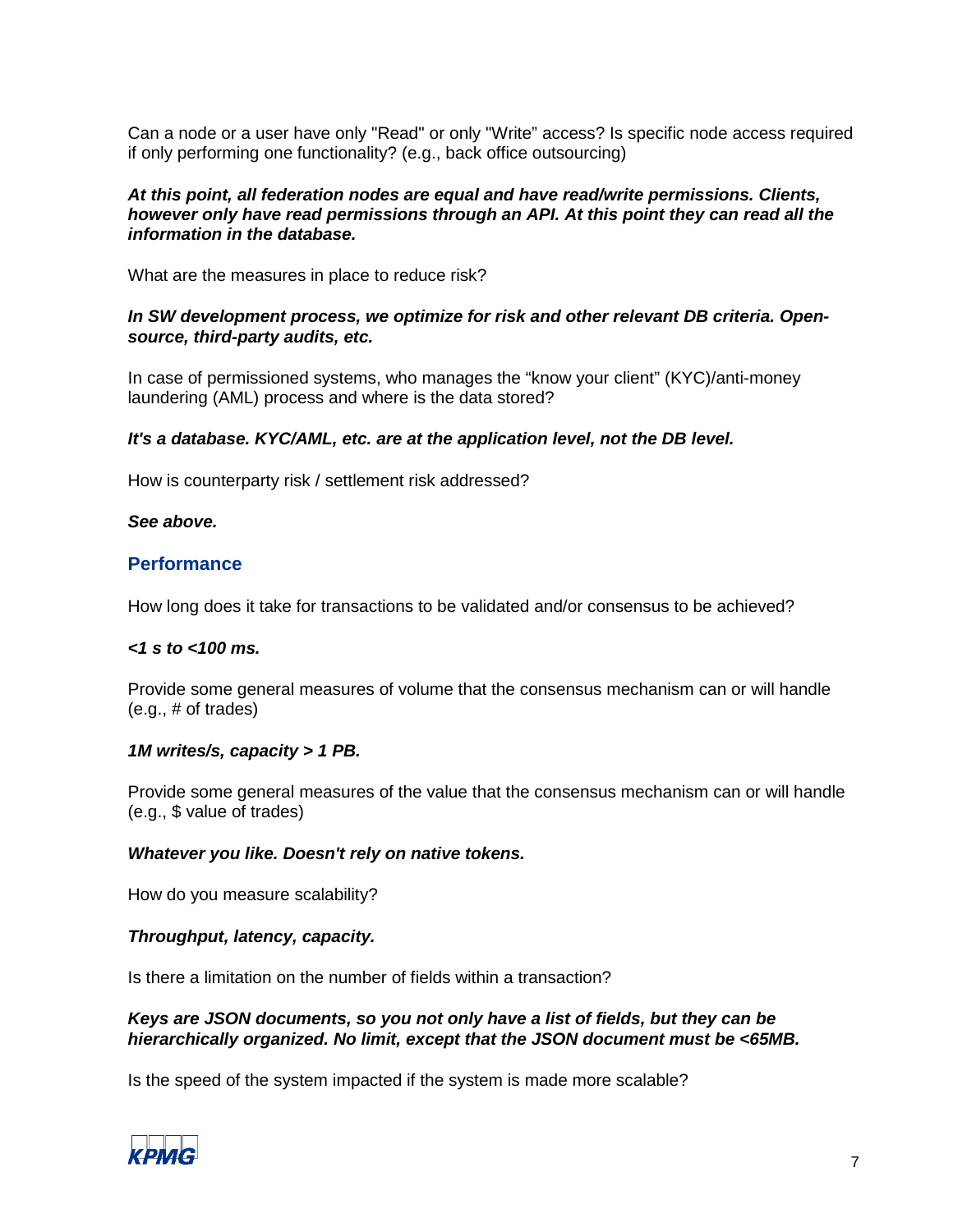#### *As more nodes are added, throughput and capacity improve, and latency worsens. Just like any modern "big data" distributed DB.*

Does synchronization have any impact on scalability?

#### *The current consensus algorithm is mostly asynchronous (except for dependent transactions).*

## **Security**

How is transaction activity monitored?

#### *However the system deployer would like. We provide code to help monitoring.*

Does the consensus mechanism utilize Digital Signatures?

#### *Yes. bigchaindb.readthedocs.org, bigchaindb.com/whitepaper, GitHub.com/BigChainDB.*

How does the consensus mechanism address an assumed industry standard?

#### *No. There will be code and security audits.*

Which risk/security issues are currently being worked on?

#### *Shrinking the list of known fault vectors.*

Are there any plans for getting the application/consensus mechanism certified (e.g., ISO, SOC, etc.)?

#### *Raft is formally verified. We'll check the certification box if there is sufficient demand.*

What are the infrastructure hosting options? (e.g., cloud, hosted in a datacenter, etc.)

#### *It's a database. Obvious how to plug into MVC, LAMP stack, etc.*

Briefly describe the security testing performed till date (if any)

#### *Extensive internal benchmarks, ongoing, with FT engineers.*

How are you planning to implement/integrate Digital wallets? (Including private key management)

#### *Client side SW libraries.*

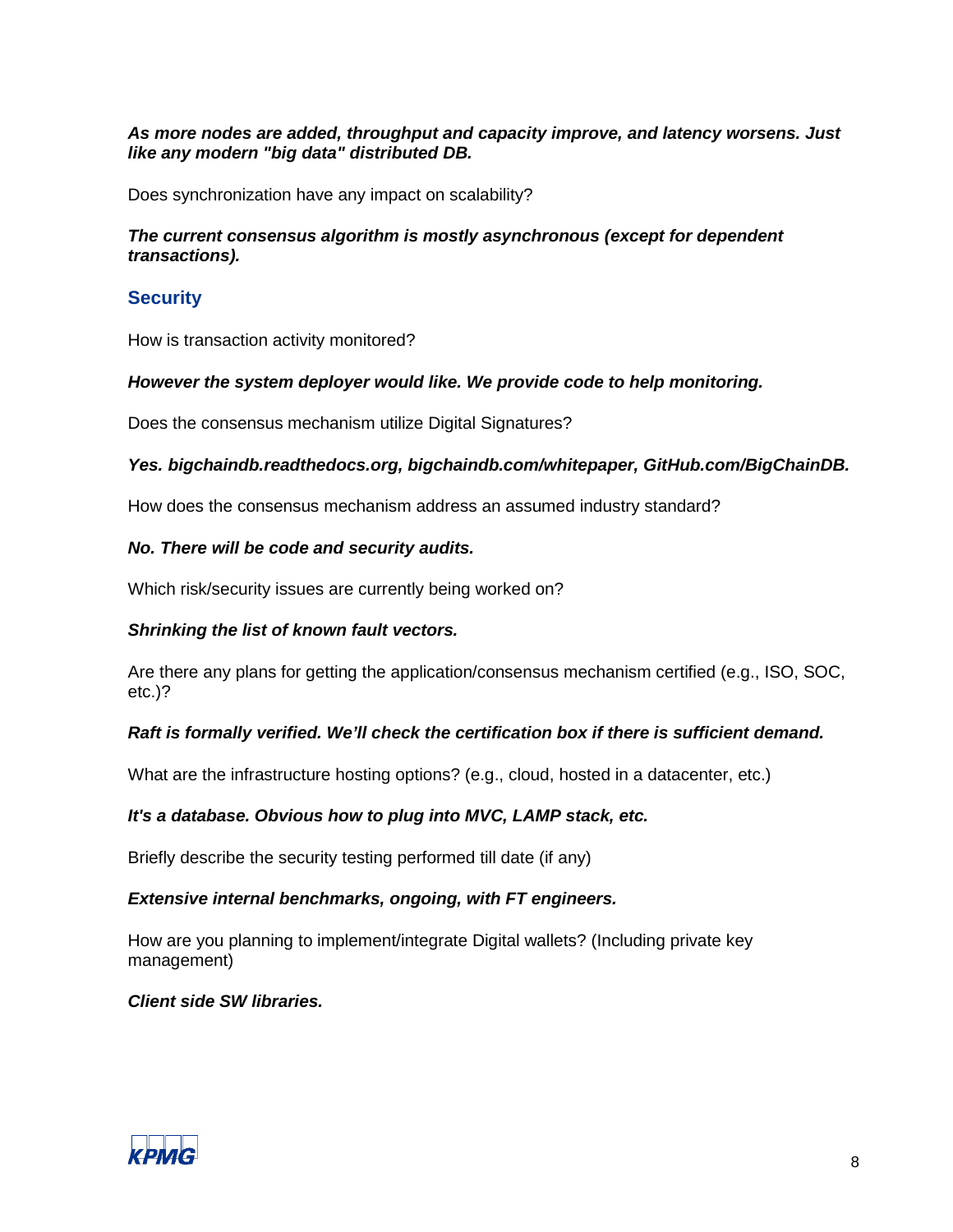In case of a breach, what data is at risk?

#### *None, if encrypted. If not, a compromised node can read the data. But assets can't be transferred because protected by owners' private keys; and data won't be lost assuming deployer uses industry-standard DB backup practices (offline storage etc.).*

How does the system prevent signature fraud (e.g., stolen keys)?

#### *Just multi signature. "Don't lose your keys."*

Does the consensus mechanism have full documentation in place?

#### *Yes. See http://bigchaindb.readthedocs.org, http://www.bigchaindb.com/whitepaper, http://www.GitHub.com/bigchaindb*

How is the system expected to address general server issues?

#### *The same way "sysadmins" currently administer their DBs. No magic needed.*

How does the consensus mechanism address the risk of "double spending"?

#### *A block of TXs only passes validation by voting nodes if it doesn't hold any double spend TXs.*

How does system ensure network synchronization? And, what is time needed for the nodes to sync up with the network?

#### *See overall consensus methodology Q's. In short: Raft to order + write; then vote.*

Do the nodes have access to an internal clock/time mechanism to stay sufficiently accurate?

#### *Raft has a Lamport-style logical clock.*

Under which conditions does a lock/unlock happen? (i.e., what is the proof safety?)

#### *No concept of lock needed. That would greatly impact performance.*

What is the process for disaster recovery?

#### *Like any modern DB: use the offline backup.*

What is the threat model being tested? What has been defined as "normal"? How do you monitor fraud?

#### *It's a database. Fraud etc. are at the application level, not the DB level.*

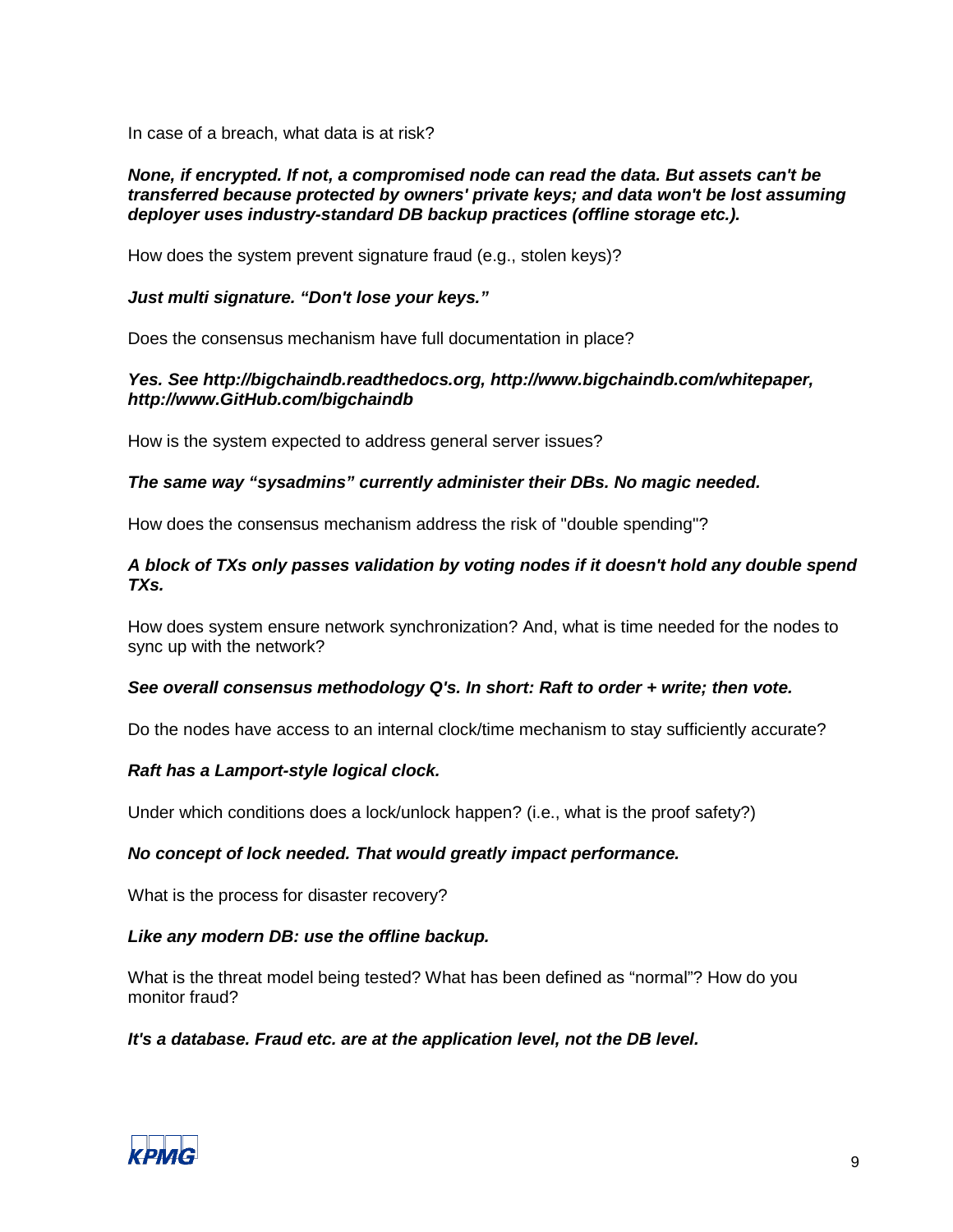## **Privacy**

How does the system ensure privacy?

*Client nodes' visibility limited by what they can query. Server nodes can see all which isn't encrypted. Clients are represented in the database by a public key. The database has no idea of the mapping between the public key and the entity that owns it.*

Does the system require verifiable authenticity of the messages delivered between the nodes?

#### *Yes, signature verification in place.*

Do all nodes have visibility into all other transactions?

#### *Server-side nodes have transparency to each other.*

How is privacy defined and ensured between applications?

#### *Deploy different networks or use encryption.*

How does the data encryption model work?

#### *Client-side.*

If consensus happens in a permissioned network are random public keys issued for every single transaction to increase the privacy? Or does randomized CUSIP translation factors take place?

#### *This can be done by client. As a client, one may chose, for example, to create a new key pair for each transaction/asset.*

Are participants' identities hidden from one another? (e.g., Blackpool)

#### *Clients are represented in the database by a public key. The database has no idea of the mapping between the public key and the entity that owns it.*

## **Cryptography/Strength of Algorithm**

How are the keys generated?

*The keys are created using the ED25519 (Schnorr) signature scheme. As of April 2016, EdDSA was in "Internet-Draft" status with the IETF but was already widely used. Each user and federation node creates his own set of keys.*

What does the key life cycle management look like?

*It is advised to rotate them every few months. Keys can be easily imported using CLI commands and/or updating the configuration file.*

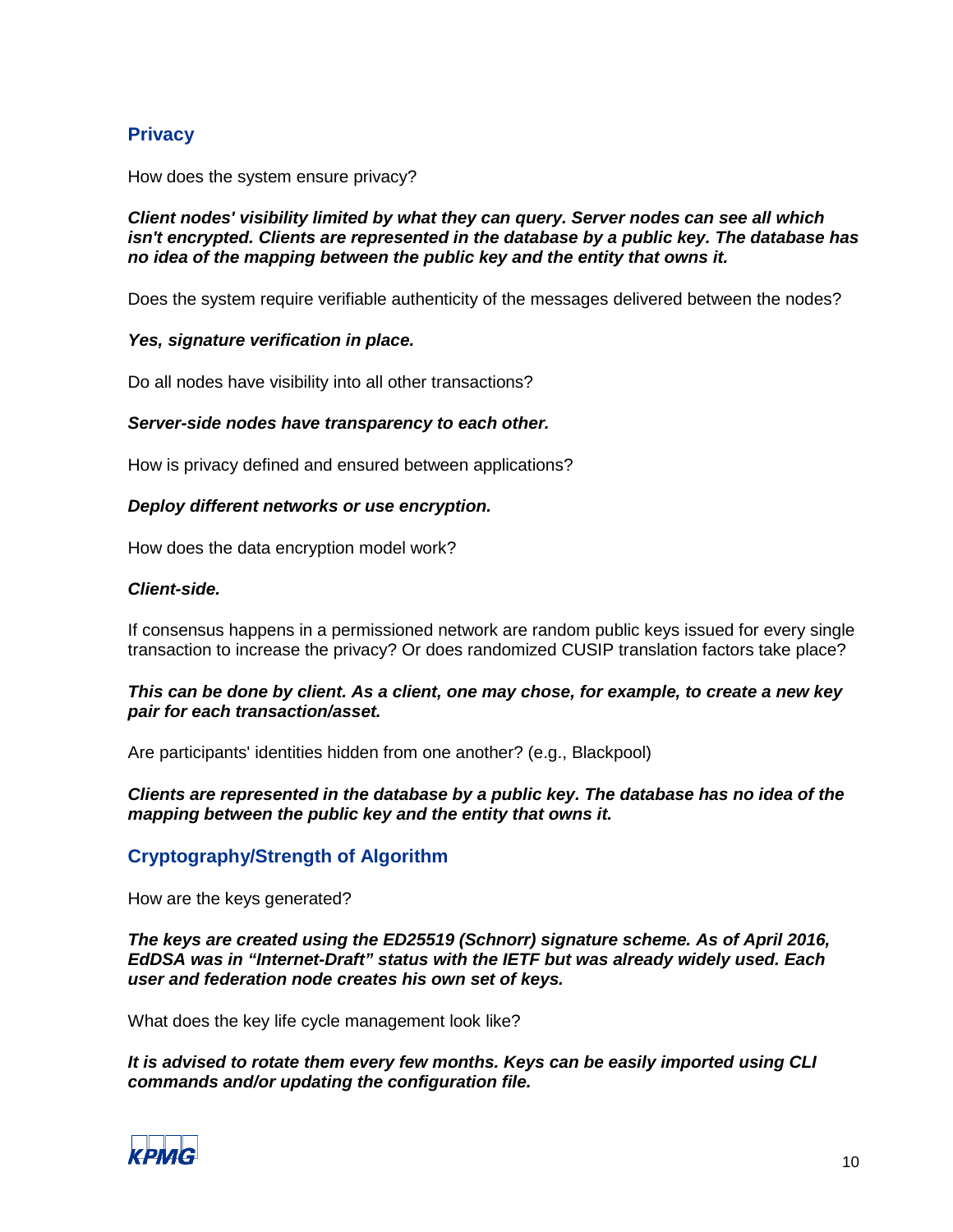What is the library approach?

#### *The library used comes is a python wrapper of the SUPERCOP C benchmark suite, using the portable "ref" implementation (not the high-performance assembly code), and is very similar to the copy in the NaCl library.*

What is the HSM integration approach?

#### *NA, we do advise users not to share virtual machines on cloud platforms in order to avoid memory leaks.*

Does the consensus mechanism require a leader?

#### *The bottom-level Raft consensus has a dynamically chosen leader. The top-level protocol doesn't.*

How strict is the consensus mechanism? (Is the system strictness hard coded, or built with code flexibility?)

#### *Currently, majority. Easy to change as code is open source.*

How is node behavior measured for errors?

#### *Change feed mechanism: all nodes always hear about behavior of other nodes.*

## **Tokenization (if used)**

How are the asset tokenized (if applicable)? Briefly describe the tokenization concept and terminology

*The content of a transaction contains: ID, time stamp, crypto-fulfilments (inputs), cryptoconditions (output) and a payload (json-data). The ID is a hash of the transaction except for the fulfillment, since a transaction needs an ID before signing and signatures cannot sign itself (ref: transaction malleability).*

Which security mechanisms are assigned to the tokens?

#### *Private keys. Interledger protocol supported.*

Briefly described the life cycle management process for the tokens

*Clients request the issuance of assets. Only federation nodes can create assets. An owner of an asset, i.e., controller(s) of private key, can transfer the asset.*

Does the consensus mechanism utilize transaction signing?

#### *Yes, the client needs to sign transactions.*

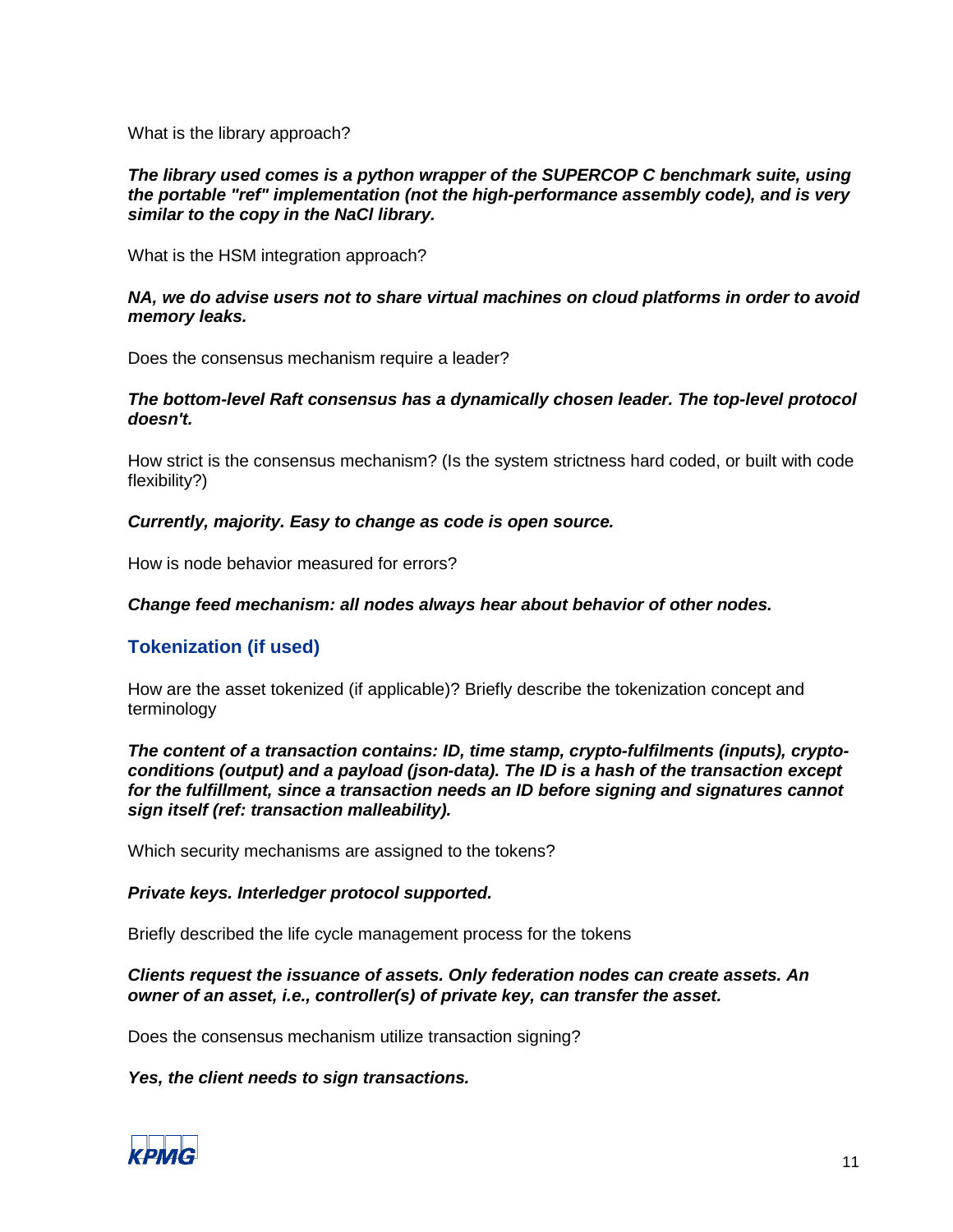## **Implementation Approach**

What are the current uses cases being explored, tested or implemented?

*The use case of consensus is consistency, like any distributed DB. Higher-level use cases: ID, IP, supply chain, financial, energy, certification. Put another way: anywhere you need a DB with no single owner / controller, or anywhere you need a Blockchain at enterprise scale throughput/storage/latency.*

What is the implementation cost?

#### *In general, just the cost of cloud resources.*

What is the time required to implement?

#### *Up & running in <5 min. It's a database after all. The real time is the time to build the application.*

Is there a reviewed business case to compare the implementation costs (including cost of the solution) to the current as-is process?

*If you can afford to run a DB, you can afford to use our DB. No magical new concepts necessary. You should only use this DB compared to non-Blockchain DBs if there is benefit from decentralization (no single entity owns or controls), immutability (greater tamper-resistance), or assets (easy mechanisms to issue & transfer assets; assets "live" on DB).*

Who are you currently working with? (e.g., Venture Capitalists, Banks, Credit Card companies, etc.)

*Organizations that need a database with Blockchain characteristics. This includes the following; we are working with all of these: consortium ringleaders, Blockchain startups in ID/IP/etc., FORTUNE 500 enterprises, financial services, storage vendors, cloud services.*

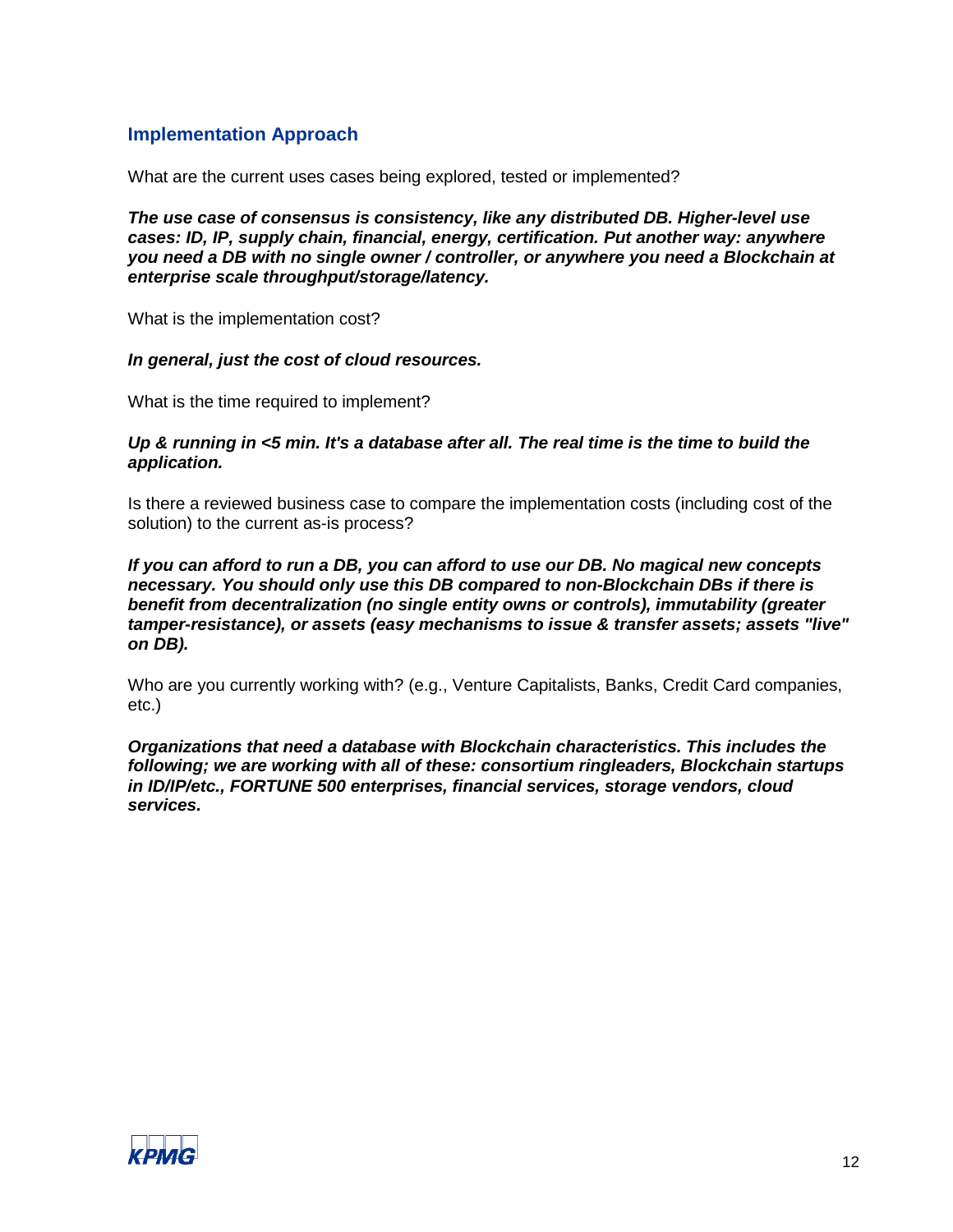## <span id="page-12-0"></span>**2. BitShares**

#### **Source: Interview / Questionnaire**

Contact name: Ryan R. Fox (ryan@ryanrfox.com.)

## **Questionnaire responses**

#### **Consensus Methodology**

What is the underlying methodology used by the consensus mechanism?

#### *Delegated Proof of Stake (DPOS) https://bitshares.org/technology/delegated-proof-ofstake-consensus/*

How many nodes are need to validate a transaction? (percentage vs. number)

#### *Live stats: http://cryptofresh.com/witnesses Currently 27 witnesses are producing blocks. This is dynamic based on shareholders voting for a witness slate.*

Do all nodes need to be online for system to function?

#### *Same as Graphene. See below.*

Does the algorithm have the underlying assumption that the participants in the network are known ahead of time?

#### *Same as Graphene. See below.*

Who has ownership of the nodes? (e.g., consensus provider or participants of network)

#### *Same as Graphene. See below.*

What are the different stages involved within the consensus mechanism?

#### *Same as Graphene. See below.*

When is a transaction considered "safe" or "live"?

#### *Same as Graphene. See below.*

Are there multiple rounds of vetting to decide which set of transactions are going to make it into the next round of consensus?

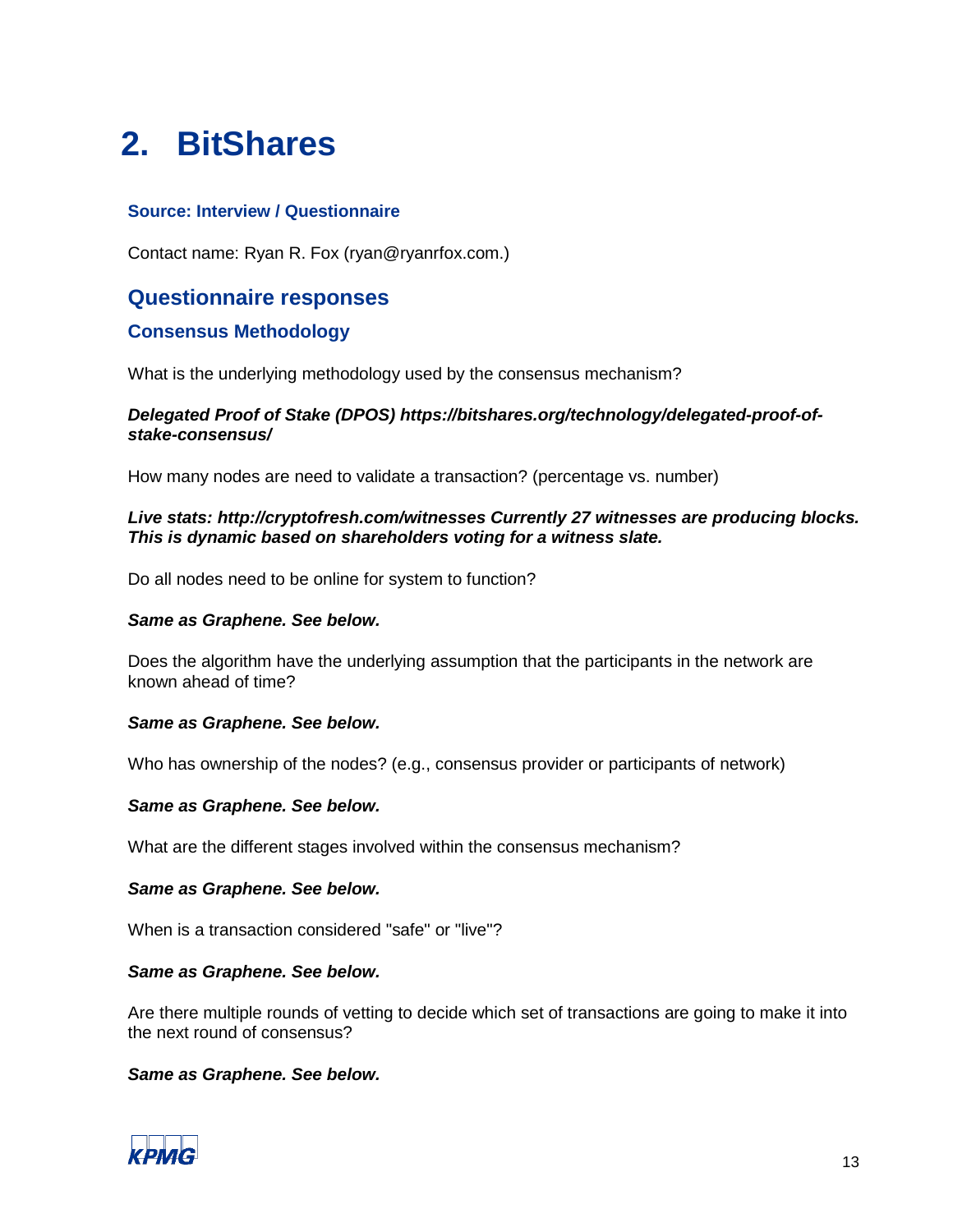How much time is actually needed to build the consensus until a new block is added?

#### *Same as Graphene. See below.*

Does system contain synchronous node decision making functionality?

#### *Same as Graphene. See below.*

What is the number of current and planned validators?

#### *Currently 27, but is dynamic based on approval voting. http://cryptofresh.com/witnesses*

What is the Fault Tolerance? How many nodes need to be compromised before everything is shut down?

#### *Same as Graphene. See below.*

Is there a forking vulnerability?

#### *Same as Graphene. See below.*

How are the incentives defined within a permissioned system for the participating nodes?

#### *Same as Graphene. See below.*

What process does the system follow when it receives data?

#### *Same as Graphene. See below.*

How is data currently stored?

#### *Same as Graphene. See below.*

How does a party take ownership of an asset?

*BTS is the token.*

#### **Governance, Risks and Controls**

How is governance / controls enforced?

#### *Same as Graphene. See below.*

Who is responsible and what are they responsible for in case of malicious actions within the network? How does legal action take place?

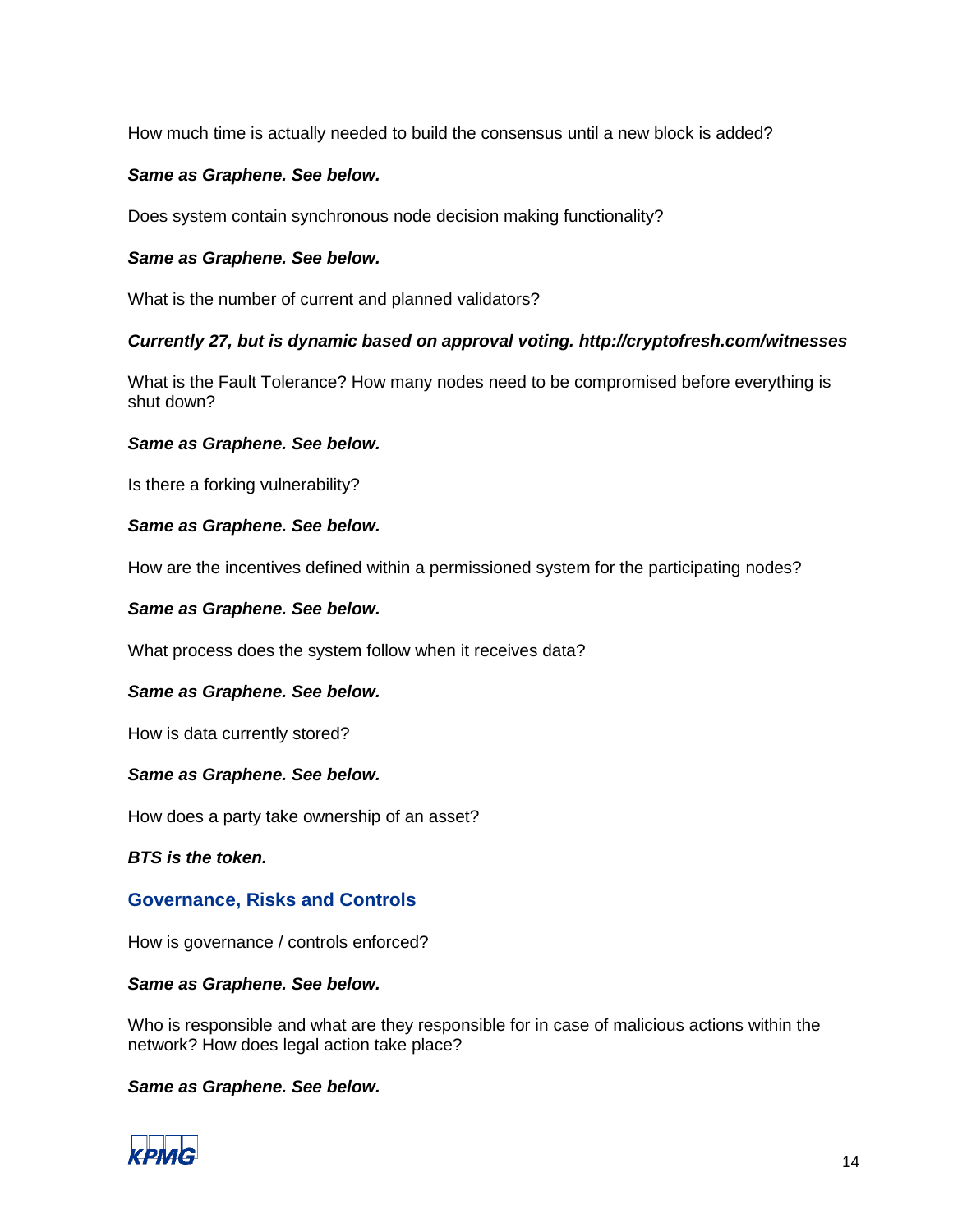Is there an intrinsic penalty mechanism in place for an attempted corruption of the consensus?

#### *Same as Graphene. See below.*

How does the consensus mechanism allow access?

#### *Same as Graphene. See below.*

How does the consensus mechanism restrict access, concerning malicious activities?

#### *Same as Graphene. See below.*

What is the permission management process? What is the process for adding or deleting nodes?

#### *Same as Graphene. See below.*

How does the protocol assess the trustworthiness of other participants?

#### *Same as Graphene. See below.*

Are there separate admin / administrator privileges? Who manages them?

#### *Same as Graphene. See below.*

Are there restriction / privacy rights defined and enforced by node?

#### *Same as Graphene. See below.*

In case of permissioned systems, who manages the KYC/AML process and where is the data stored?

#### *Same as Graphene. See below.*

How is counterparty risk / settlement risk addressed?

*Same as Graphene. See below.*

#### **Performance**

How long does it take for transactions to be validated and/or consensus to be achieved?

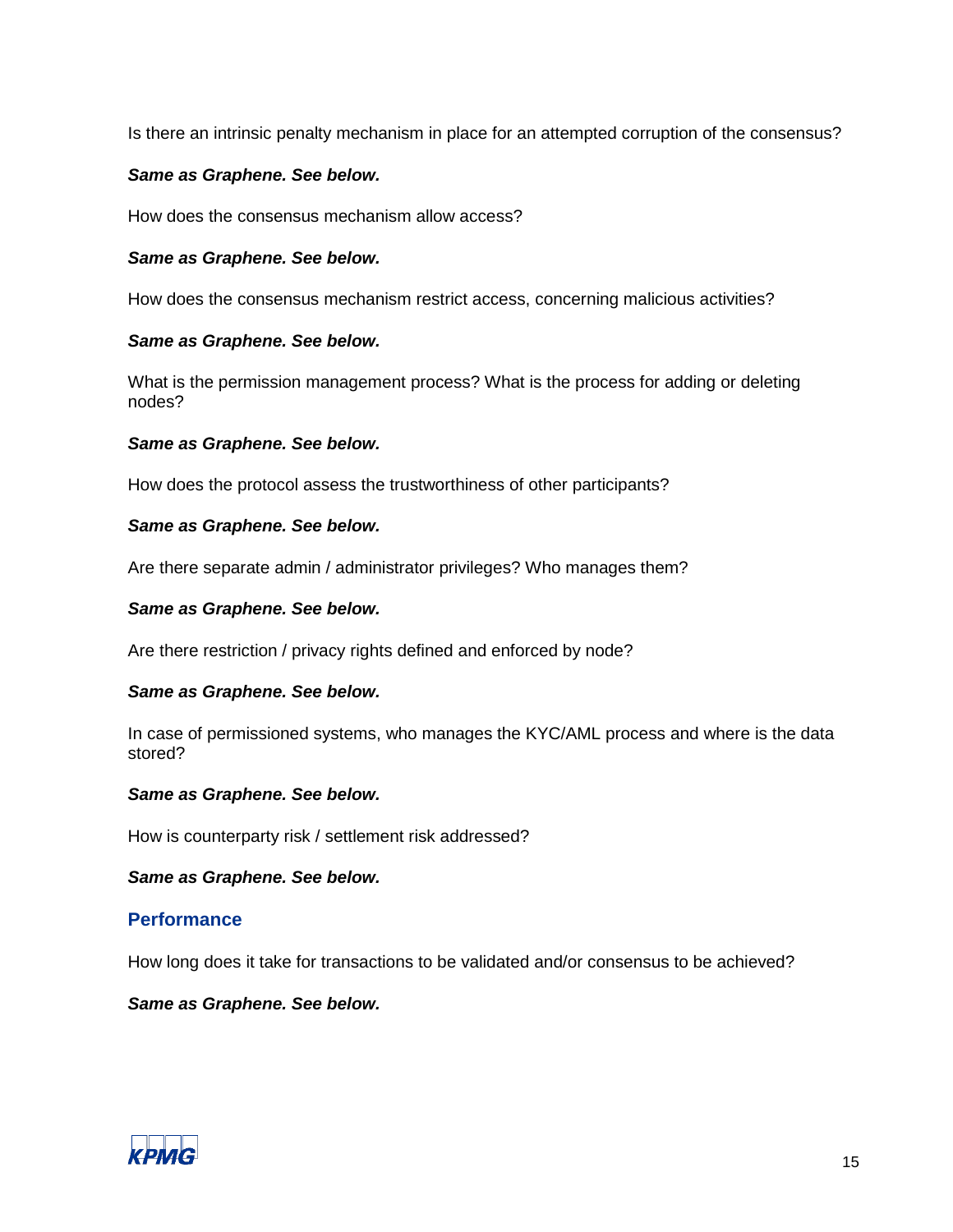Provide some general measures of volume that the consensus mechanism can or will handle (e.g., number of trades)

#### *http://coinmarketcap.com/currencies/bitshares/#charts*

How do you measure scalability?

#### *http://stats.bitshares.eu/*

Is the speed of the system impacted if the system is made more scalable?

#### *Same as Graphene. See below.*

#### **Security**

In case of a breach, what data is at risk?

#### *Same as Graphene. See below.*

Does the consensus mechanism have full documentation in place?

#### *Same as Graphene. See below.*

How does the consensus mechanism address the risk of "double spending"?

#### *Same as Graphene. See below.*

How does system ensure network synchronization? And, what is time needed for the nodes to sync up with the network?

#### *Same as Graphene. See below.*

Do the nodes have access to an internal clock/time mechanism to stay sufficiently accurate?

#### *Same as Graphene. See below.*

Under which conditions does a lock/unlock happen? (i.e., what is the proof safety?)

#### *Same as Graphene. See below.*

What is the process for disaster recovery?

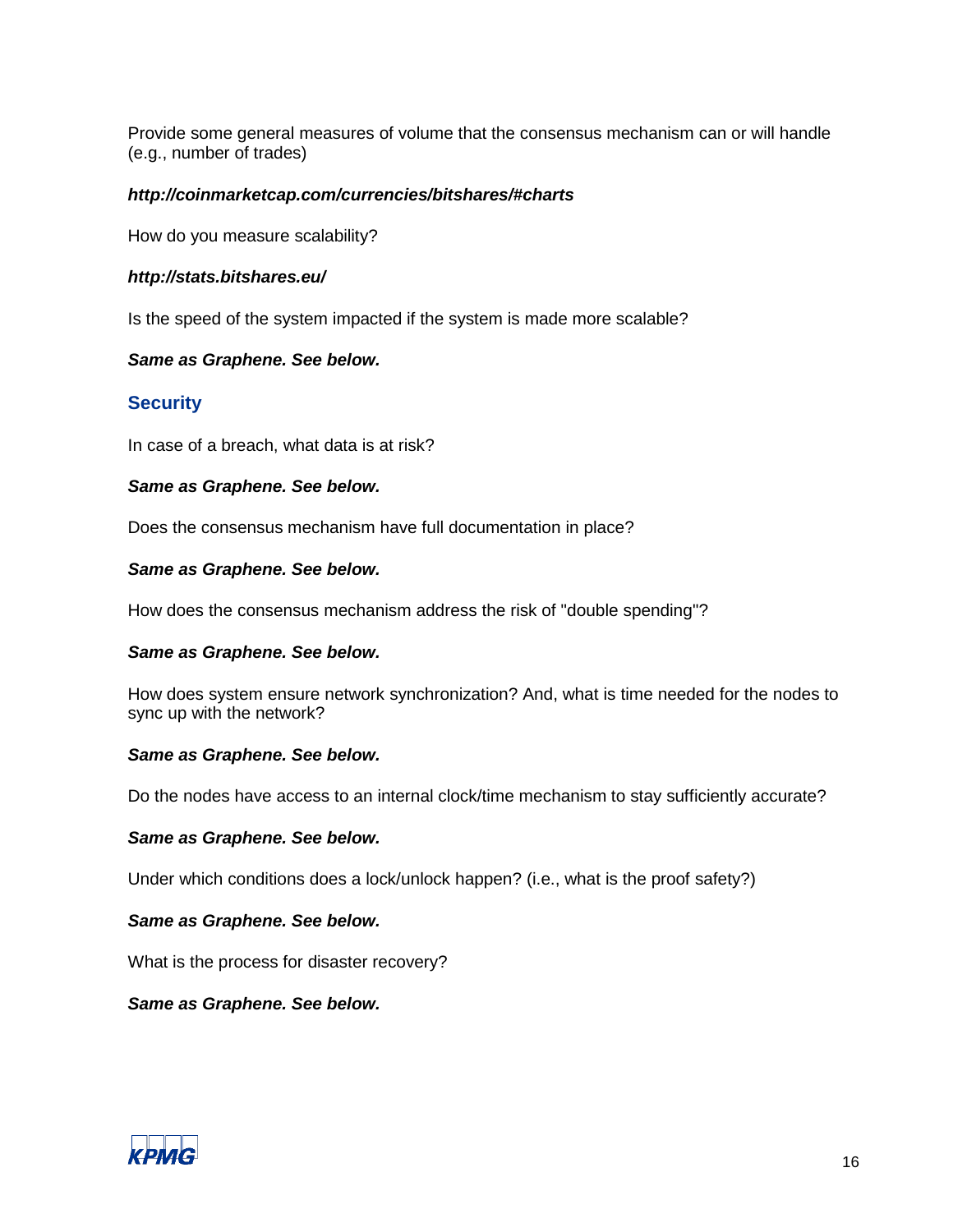What is the threat model being tested? What has been defined as "normal'? How do you monitor fraud?

#### *Same as Graphene. See below.*

#### **Privacy**

How does the system ensure privacy?

#### *Same as Graphene. See below.*

Does the system require verifiable authenticity of the messages delivered between the nodes?

#### *Same as Graphene. See below.*

Do all nodes have visibility into all other transactions?

#### *Same as Graphene. See below.*

How is privacy defined and ensured between applications?

#### *Same as Graphene. See below.*

How does the data encryption model work?

#### *Same as Graphene. See below.*

If consensus happens in a permissioned network are random public keys issued for every single transaction to increase the privacy? Or does randomized CUSIP translation factors take place?

#### *Same as Graphene. See below.*

Are participants' identities hidden from one another? (e.g., Blackpool)

*Same as Graphene. See below.*

## **Cryptography / Strength of Algorithm**

What does the key life cycle management look like?

*Address = 'BTS'+base58(ripemd(sha512(compressed\_pub))) (checksum obviated) But addresses are not used directly, instead you have an account (that can be controlled by one or more address, pubkey or another account). https://bitshares.org/technology/dynamic-account-permissions/*

What is the library approach?

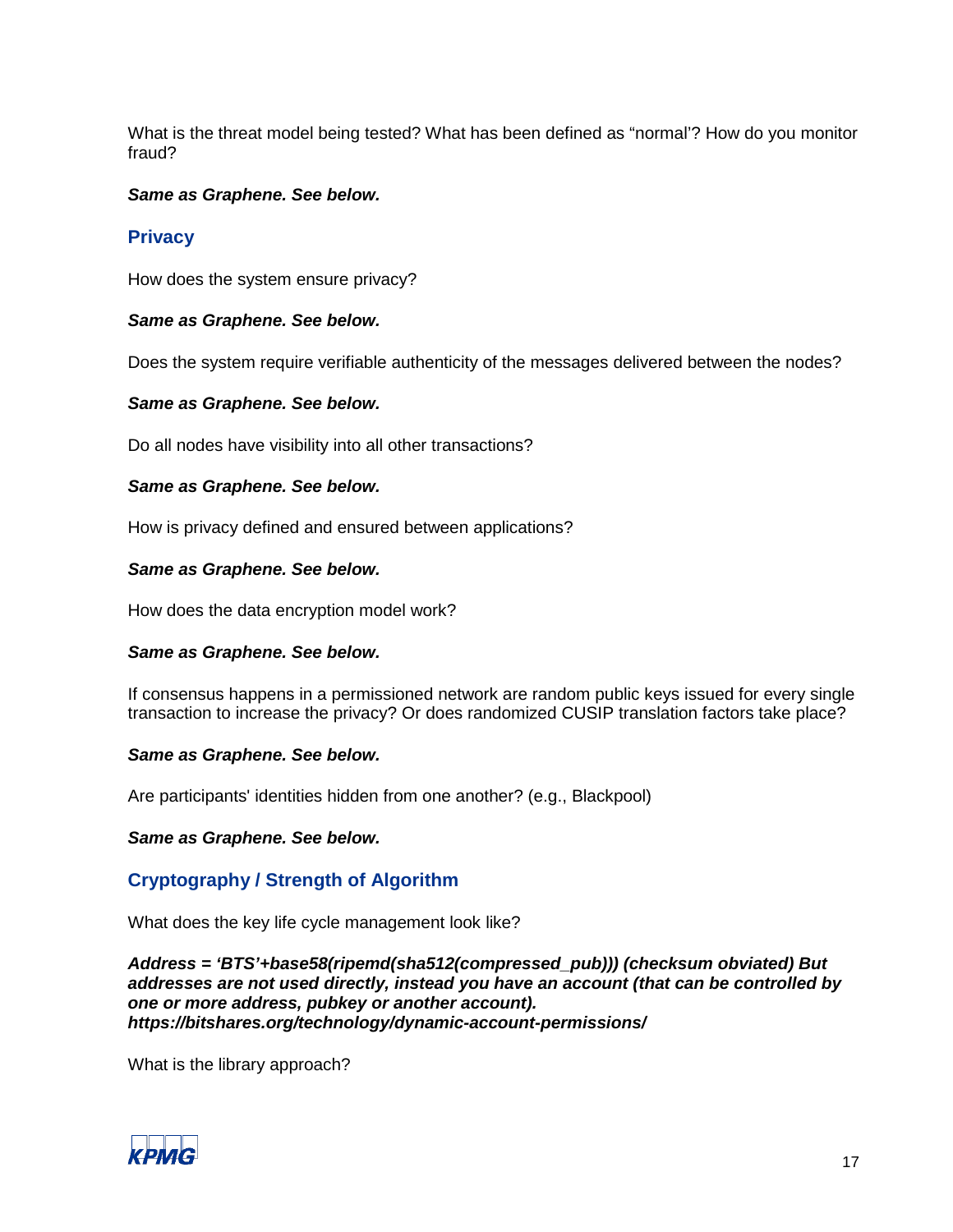#### *Same as Graphene. See below.*

Does the consensus mechanism require a leader?

#### *Same as Graphene. See below.*

How strict is the consensus mechanism? (Is the system strictness hard coded, or built with code flexibility?)

#### *Same as Graphene. See below.*

How is node behavior measured for errors?

#### *Same as Graphene. See below.*

## **Tokenization (if used)**

How are the asset tokenized (if applicable)? Briefly describe the tokenization concept and terminology

#### *The token is BTS.*

Which security mechanisms are assigned to the tokens?

#### *Same as Graphene. See below.*

Briefly described the life cycle management process for the tokens

#### *Same as Graphene. See below.*

Does the consensus mechanism utilize transaction signing?

#### *Same as Graphene. See below.*

#### **Implementation Approach**

What are the current uses cases being explored, tested or implemented?

#### *Same as Graphene. See below.*

What is the implementation cost?

*Free, License is MIT.*

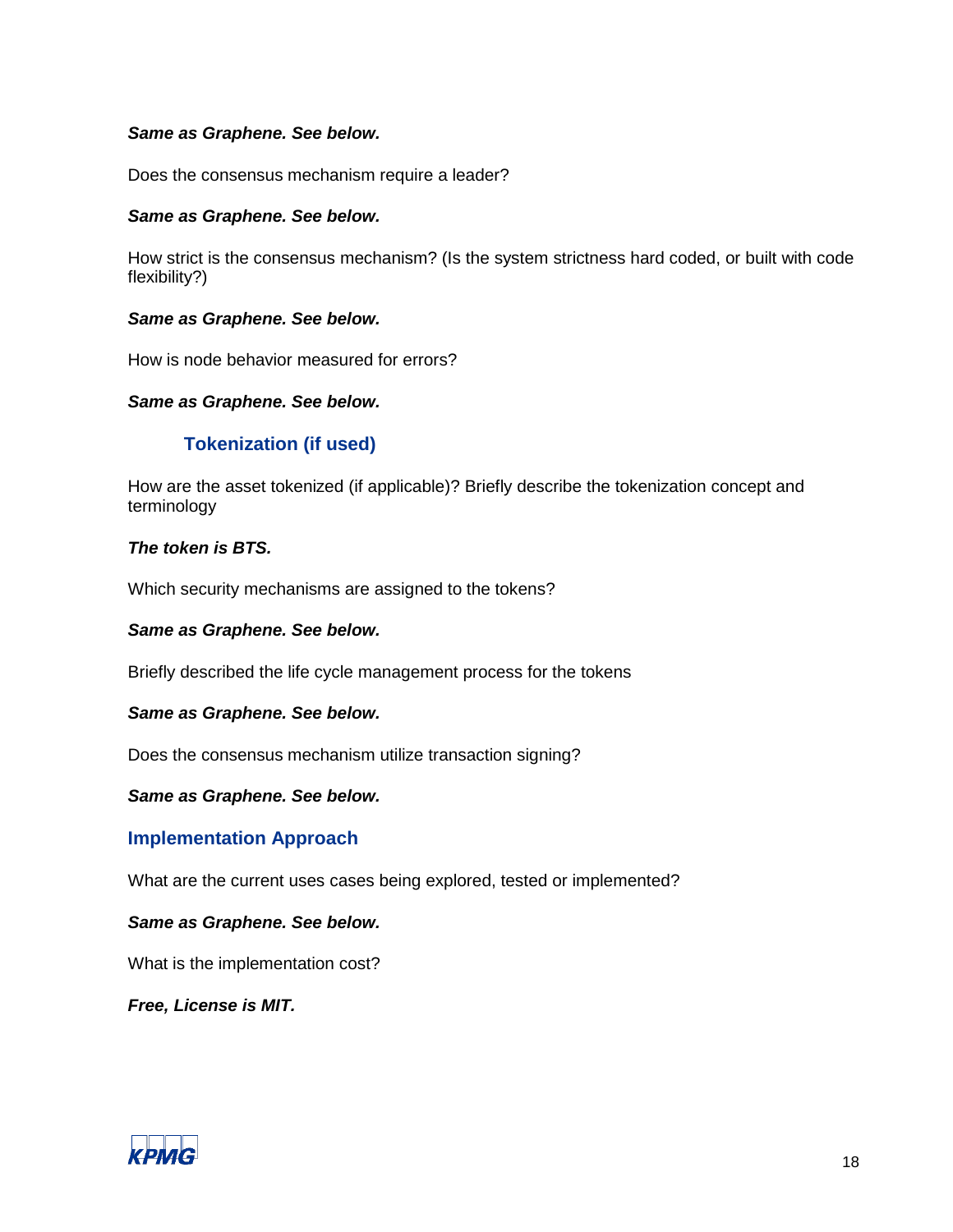What is the time required to implement?

#### *A witness node can be spun up on the BitShares network using the Microsoft Azure Blockchain as a Service platform (https://GitHub.com/Azure/azure-quickstarttemplates/tree/master/bitshares-ubuntu-vm)*

Who are you currently working with? (e.g., venture capitalists, banks, credit card companies, etc.)

## *CCEDK, OpenLedger, BlockTrades*

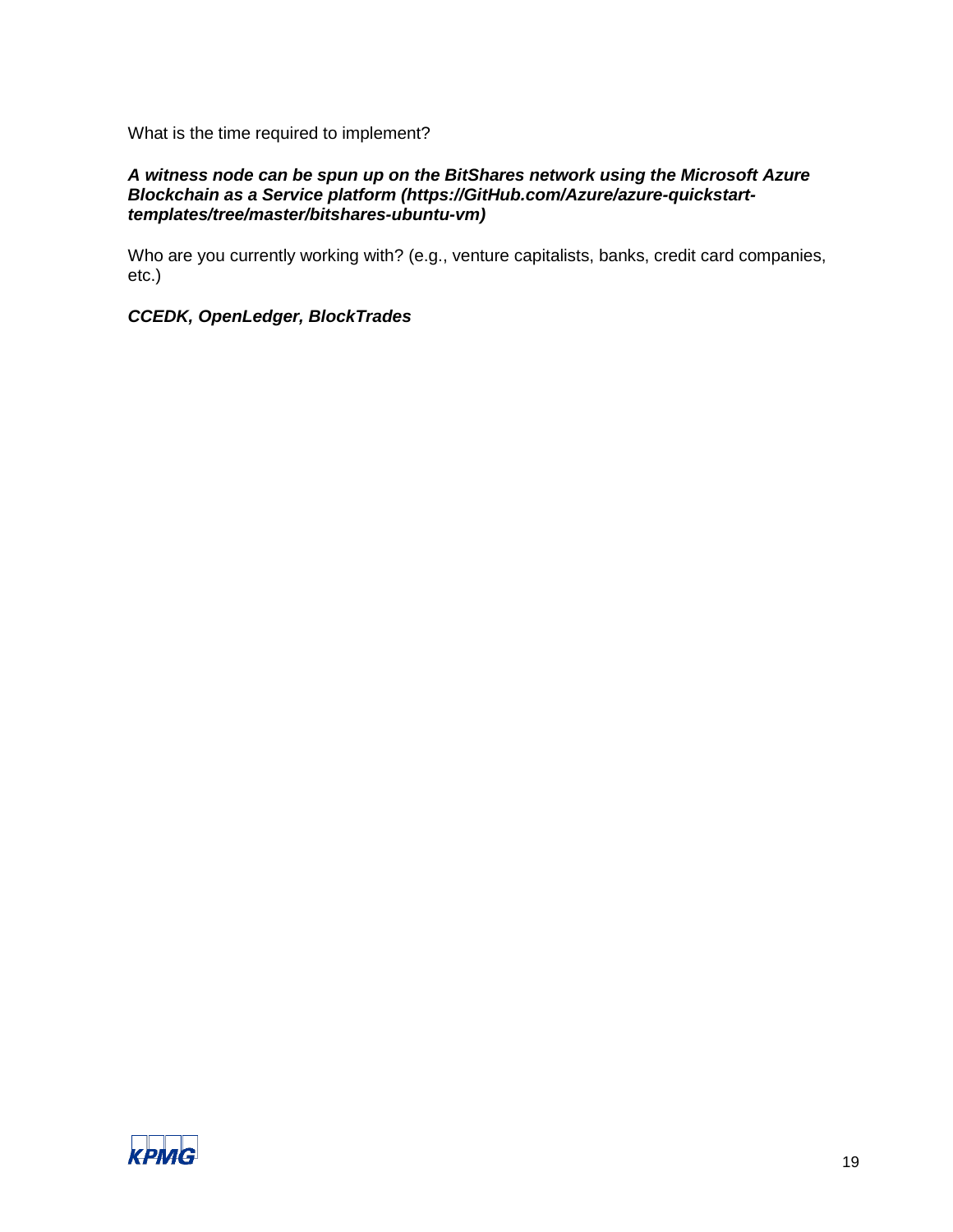# <span id="page-19-0"></span>**3. CASPER**

### **Source: Interview / Questionnaire**

Contact name: Vlad Zamfir (vldzmfr@gmail.com)

## **Questionnaire responses**

## **Consensus Methodology**

What is the underlying methodology used by the consensus mechanism?

#### *"consensus-by-bet" - nodes expose themselves to loss in concert, in order to commit to decisions.*

How many nodes are need to validate a transaction? (percentage vs. number)

#### *If a node commits at all to an invalid transaction execution they lose their entire security deposit. All consensus-forming nodes are expected to validate every TX.*

Do all nodes need to be online for system to function?

#### *The system functions so long as one consensus-forming node remains online (Casper very strongly favors availability).*

Does the algorithm have the underlying assumption that the participants in the network are known ahead of time?

#### *At any time the participants are known to all clients - current participants finalize changes to the set of consensus-forming nodes.*

What are the different stages involved within the consensus mechanism?

*Casper involves betting in concurrent "betting cycles", each of which only has one stage. Betting cycles never restart from ground zero, they "just continue" until convergence or until they are combined.*

If applicable, what conditions are needed to be met to enter and exit each stage of the consensus mechanism?

#### *There is a (in-consensus) process that manages the betting cycles, they terminate on convergence and when they are composed.*

If applicable, what is the voting process after the "propose" stage?

#### *Each betting cycle chooses between mutually exclusive proposals.*

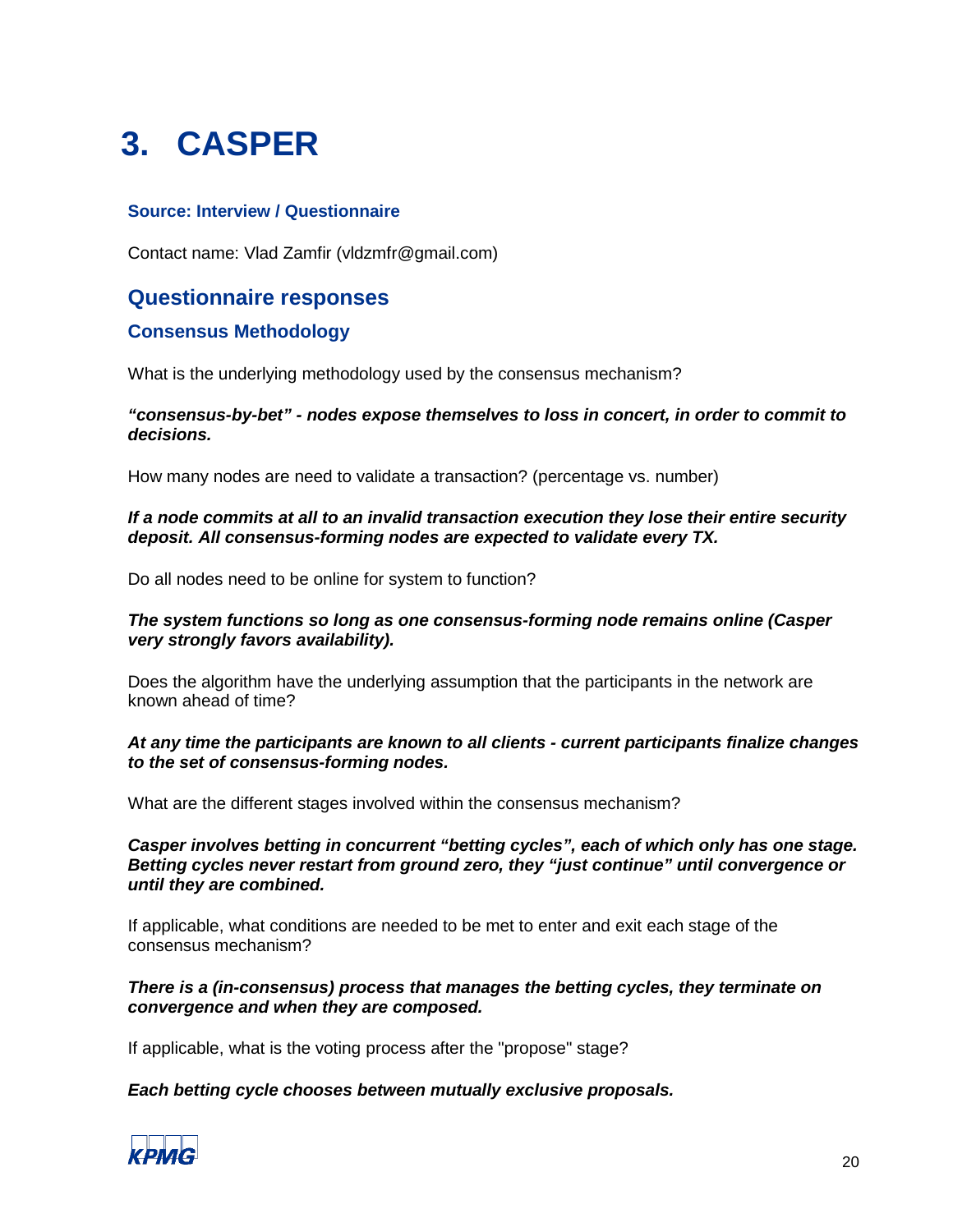When is a transaction considered "safe" or "live"?

#### *The "safety" of a given transaction receipt R is the amount of security deposits that would be lost in all consensus states where the TX receipt is not R.*

Are there multiple rounds of vetting to decide which set of transactions are going to make it into the next round of consensus?

*Betting cycles aren't guaranteed to terminate in a given amount of time, and does not progress in rounds. Bets form a DAG, and some DAGs correspond to a convergent betting cycle. Cycles are used to choose between competing blocks at every height.*

How much time does a node need to reach a decision?

#### *Decisions are not guaranteed to happen in a finite amount of time in an asynchronous network (FLP impossibility).*

Does system contain synchronous node decision making functionality?

#### *No – although some strategy choices involve timeouts, these choices are never decisions in the traditional sense of the word.*

What is the number of current and planned validators?

#### *We like to say 250, but the number is not set in stone.*

What is the Fault Tolerance? How many nodes need to be compromised before everything is shut down?

*>50% can censor transactions (although not without being punished), b% can revert blocks/state created by a% < b% of nodes, unless a% > finality threshold F in which case no amount of faults can revert the block/state, the proportion of nodes required to prevent convergence depends on network condition (one faulty node is enough under asynchronous networks, a la FLP), and 100% of nodes must be faulty to secretly create an invalid block, but only the finality threshold of faults are required for nodes to finalize invalid blocks, and 2\*(F – 50%) faults can cause permanent consensus failure in an asynchronous network (requires hard-fork to fix) , but F faults are required to cause consensus failure in a synchronous network (weird network conditions will require some number of faults 2\*(F – 50%) < x < F for consensus failure).*

Is there a forking vulnerability?

*Non finalized state can be reverted, consensus failure is possible due to finality conditions.*

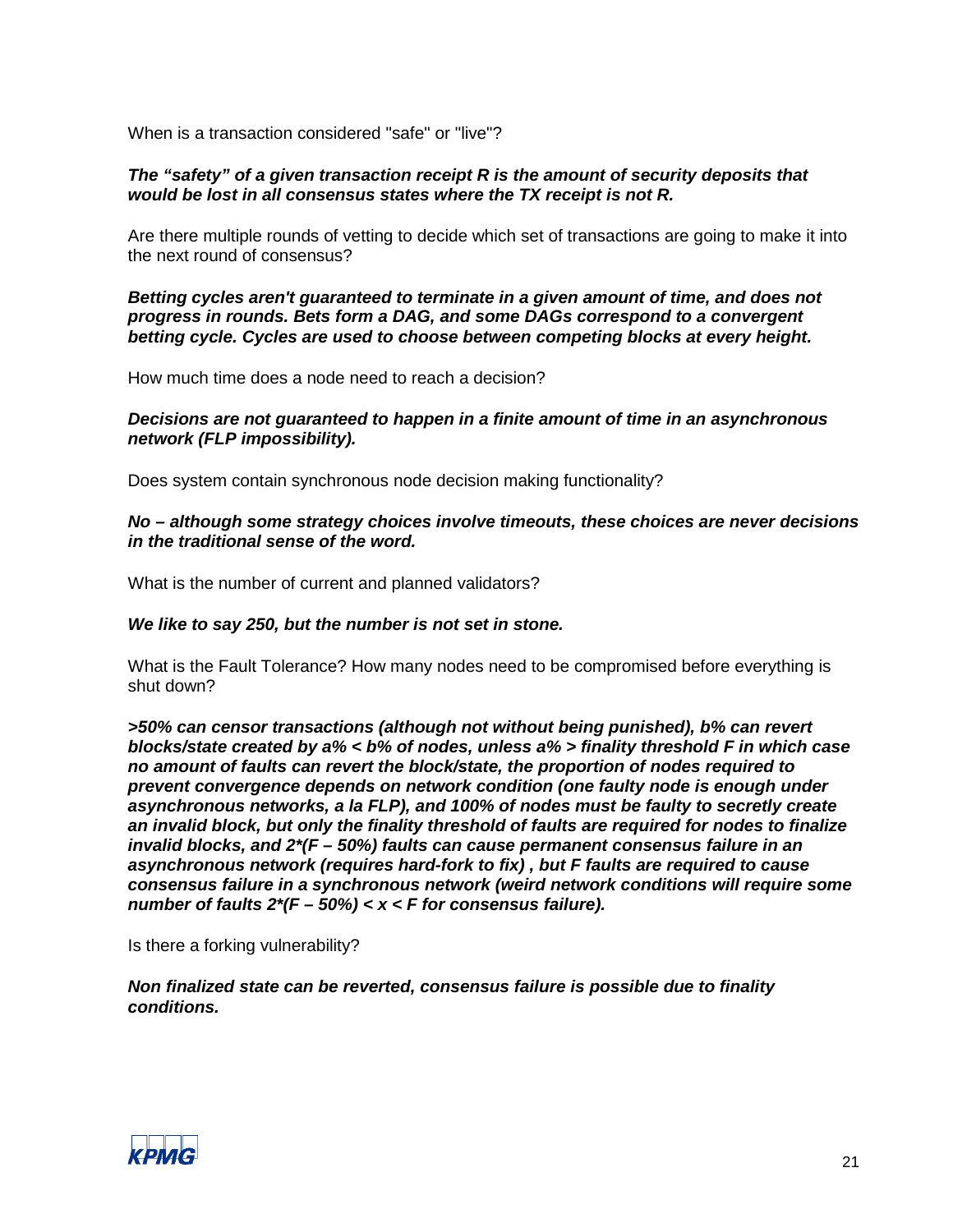How are the incentives defined within a permissioned system for the participating nodes?

#### *Precisely the same way they are defined for a public economic system – super weird question because incentives normally are not required for permissioned systems.*

What process does the system follow when it receives data?

#### *The I of I/O works only through transactions. Transactions have payload. O happens through transaction receipts.*

How is data currently stored?

#### *A Patricia Merkle tree that stores the state of all the distributed virtual machine.*

How does a party take ownership of an asset?

*That depends on the asset – Ethereum supports arbitrary access policies.*

#### **Governance, Risks and Control**

How is governance / controls enforced?

#### *Hard forks happen completely outside of the protocol, and without a clear process. This mitigates people's ability to game upgrades.*

Who is responsible and what are they responsible for in case of malicious actions within the network? How does legal action take place?

#### *Not clear that any legal action will be taken, we want to invite attack, not discourage it.*

Is there an intrinsic penalty mechanism in place for an attempted corruption of the consensus?

#### *The protocol aims to guarantee the forfeiture of security deposits of nodes exhibiting byzantine behavior.*

How does the consensus mechanism allow access?

#### *As long as there is no censorship anyone can place a bonding transaction and become a consensus-forming node.*

How does the consensus mechanism restrict access, concerning malicious activities?

*It revokes access when it sees clearly malicious behavior, and institutes punishment when it seems shady behavior.*

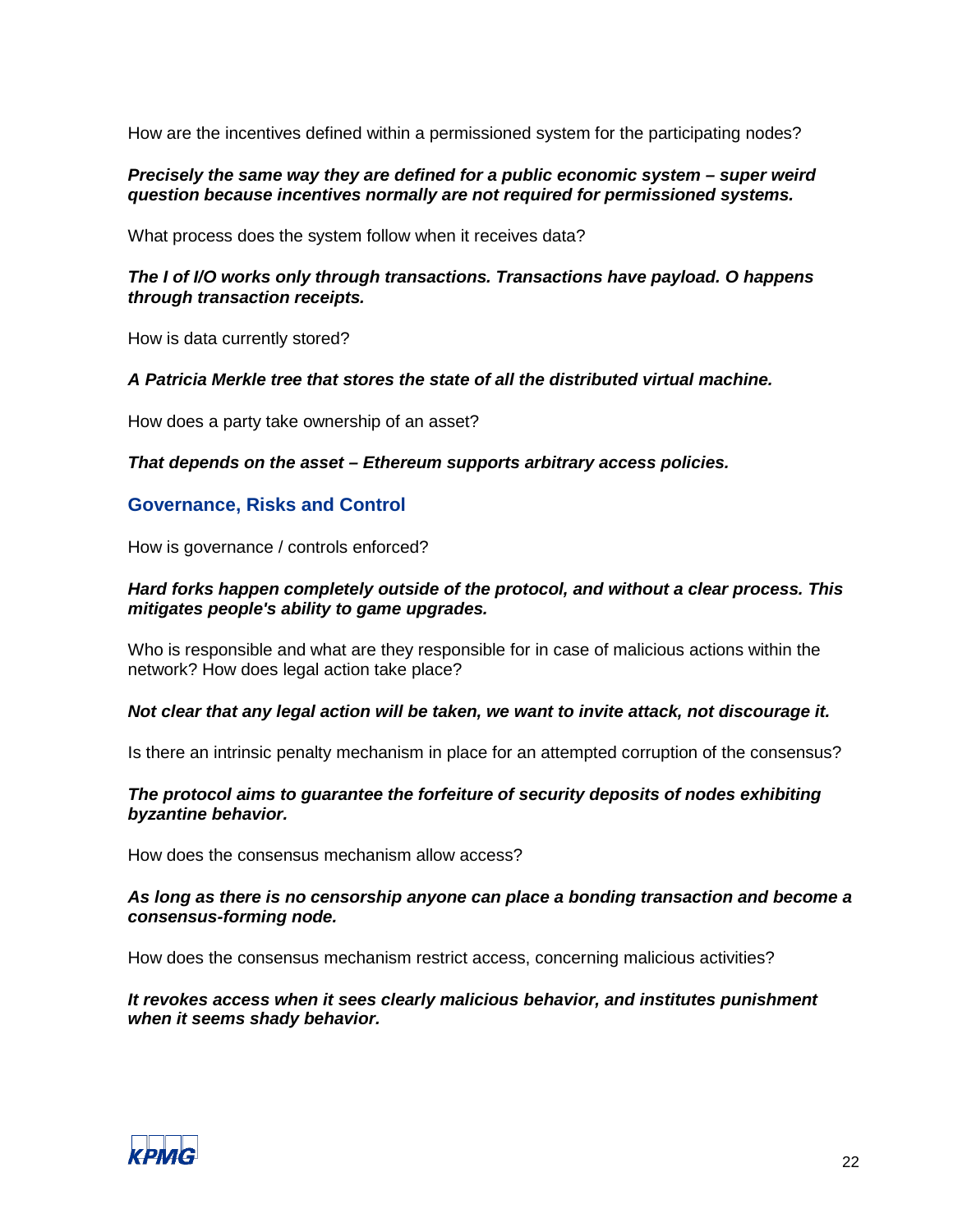What is the permission management process? What is the process for adding or deleting nodes?

#### *All changes to the set of nodes are validated and finalized by the consensus - there is a queue for bonding and a waiting time before deposits are returned, some details vary between versions of Casper.*

How does the protocol assess the trustworthiness of other participants?

#### *Security deposits are taken as performance bonds – nodes that perform poorly will not be left with as much of their deposit.*

Are there separate admin / administrator privileges? Who manages them?

#### *No – Casper is designed specifically not to have admins.*

Are there restriction / privacy rights defined and enforced by node?

#### *No – Casper is a public protocol.*

Can a node or a user have only "Read" or only "Write access? Is specific node access required if only performing one functionality? (e.g., Back Office outsourcing)

#### *Only bonded nodes can write, anyone can read.*

What are the measures in place to reduce risk?

#### *A lot of effort is being placed in formal verification, and more and more peer review is being done.*

How is counterparty risk / settlement risk addressed?

#### *Finalized blocks are used to mitigate settlement risk, economic consensus punishes counterparties who behave badly.*

#### **Performance**

How long does it take for transactions to be validated and/or consensus to be achieved?

#### *We're still in early prototype phases, no real measurements are available.*

How do you measure scalability?

*Not much more scalable than a normal Blockchain.*

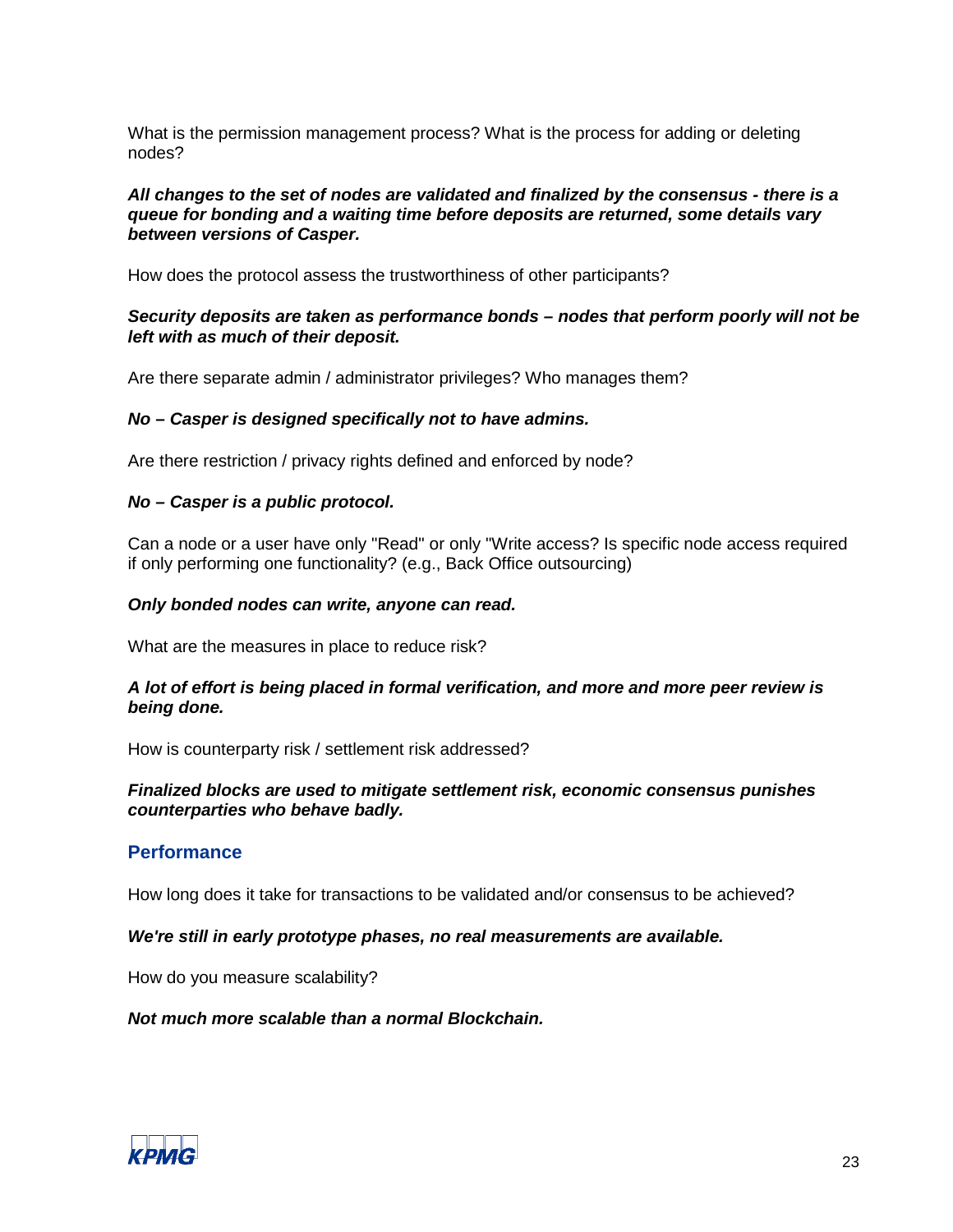Is the speed of the system impacted if the system is made more scalable?

#### *Adding nodes increases overhead and does not scale capacity – increasing the capacity of nodes does scale capacity. We plan on moving to Blockchain sharing ASAP.*

Does synchronization have any impact on scalability?

#### *Network weirdness increase the protocol's overhead and reduces capacity.*

## **Security**

How is transaction activity monitored?

#### *By validators who verify signatures and transaction fees.*

Does the consensus mechanism utilize Digital Signatures?

#### *Yes – the bitcoin curve.*

How does the consensus mechanism address an assumed industry standard?

*For any standard consensus protocol, one can find a network condition where Casper converges but that consensus protocol does not. Casper is more flexible than PBFT, RAFT, Tendermint, etc.*

Which risk/security issues are currently being worked on?

#### *"Greifing" attacks where nodes go offline to punish online nodes, who the protocol believes are censoring the offline nodes.*

Are there any plans for getting the application/consensus mechanism certified (e.g., ISO, SOC, etc.)?

#### *No – haven't thought about it – still in early peer review stages.*

Briefly describe the security testing performed till date (if any)

#### *Small amounts of simulation, mostly analysis.*

How are you planning to implement/integrate Digital wallets? (Including private key management)

#### *This question is independent of the consensus protocol, and is an Ethereum-wide thing.*

In case of a breach, what data is at risk?

#### *Data on the Blockchain is not private.*

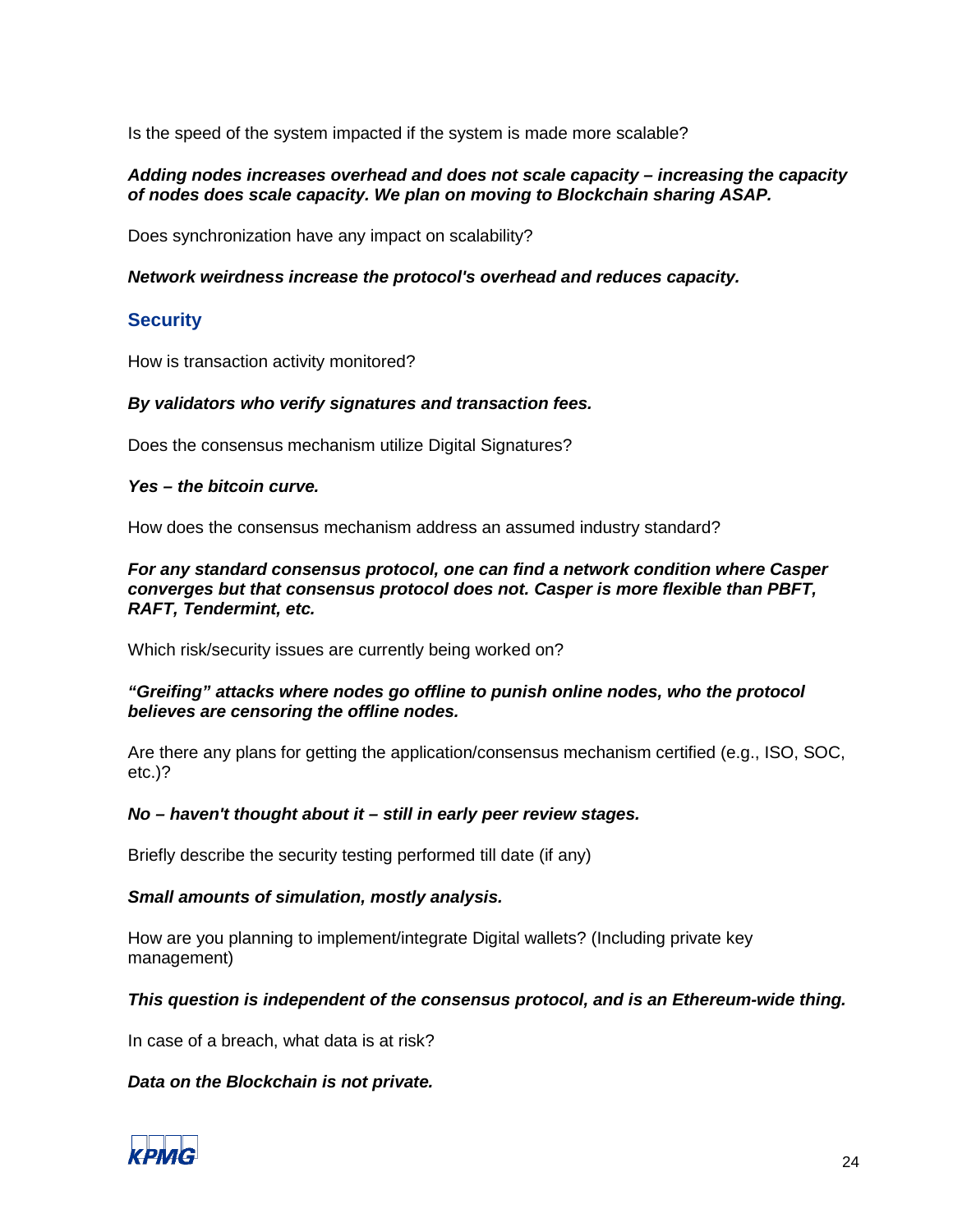How does the system prevent signature fraud (e.g., stolen keys)?

#### *Systems for revocation and recovery of credentials can be built into smart contracts.*

Does the consensus mechanism have full documentation in place?

#### *Not yet – the protocol is still in flux.*

How is the system expected to address general server issues?

#### *The validators are responsible for these issues, if they don't fix them they will be operating at a loss.*

How does the consensus mechanism address the risk of "double spending"?

#### *We provide a consensus protocol. There is no separate mechanism for double-spends.*

How does system ensure network synchronization? And, what is time needed for the nodes to sync up with the network?

#### *Security-deposit proof-of-stake allows for super-fast synchronization.*

Do the nodes have access to an internal clock/time mechanism to stay sufficiently accurate?

#### *Clocks need to be synchronized, but network messages don't need to propagate in predictable times.*

Under which conditions does a lock/un-lock happen? (i.e., what is the proof safety?)

#### *A finality threshold of nodes are required to make finalized decisions.*

What is the process for disaster recovery?

#### *Hard forks are used to recover from consensus failure, long (order of months) timeouts are used to recover from mass crash-faults.*

What is the threat model being tested? What has been defined as "normal"? How do you monitor fraud?

*We assume that the market of bonded validators is highly concentrated, and we want to show that the protocol guarantees are not undermined under oligopolistic market models, unless there is some quantifiable extra-protocol incentive to undermine the protocols.*

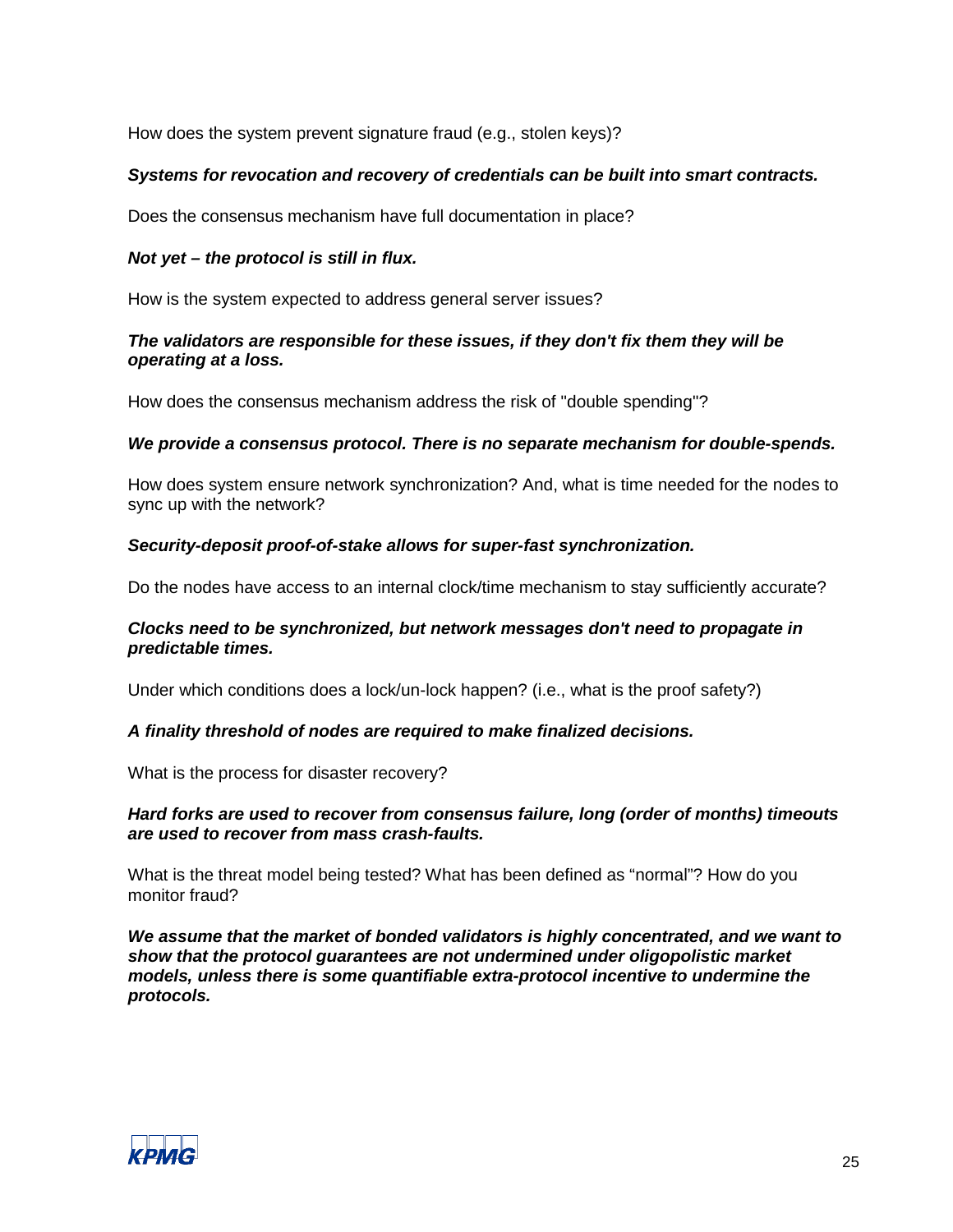## **Privacy**

How does the system ensure privacy?

#### *It doesn't*

Does the system require verifiable authenticity of the messages delivered between the nodes?

#### *All blocks and transactions and bets have signatures.*

Do all nodes have visibility into all other transactions?

#### *Yes – it's a public Blockchain.*

How is privacy defined and ensured between applications?

#### *It's not*

If consensus happens in a permissioned network are random public keys issued for every single transaction to increase the privacy? Or does randomized CUSIP translation factors take place?

#### *Credentials should be issues to each node.*

Are participants' identities hidden from one another? (e.g., Blackpool)

#### *No, all members know the list of all members.*

## **Cryptography/Strength of Algorithm**

How are the keys generated?

#### *We use the Bitcoin curve for transactions, but contracts can verify arbitrary credentials.*

What does the key life cycle management look like?

#### *Still too immature to tell – very flexible credential management systems can be built on top of Ethereum.*

Does the consensus mechanism require a leader?

#### *Some versions of Casper have a round-robin, none have leaders who produce blocks until they timeout, however.*

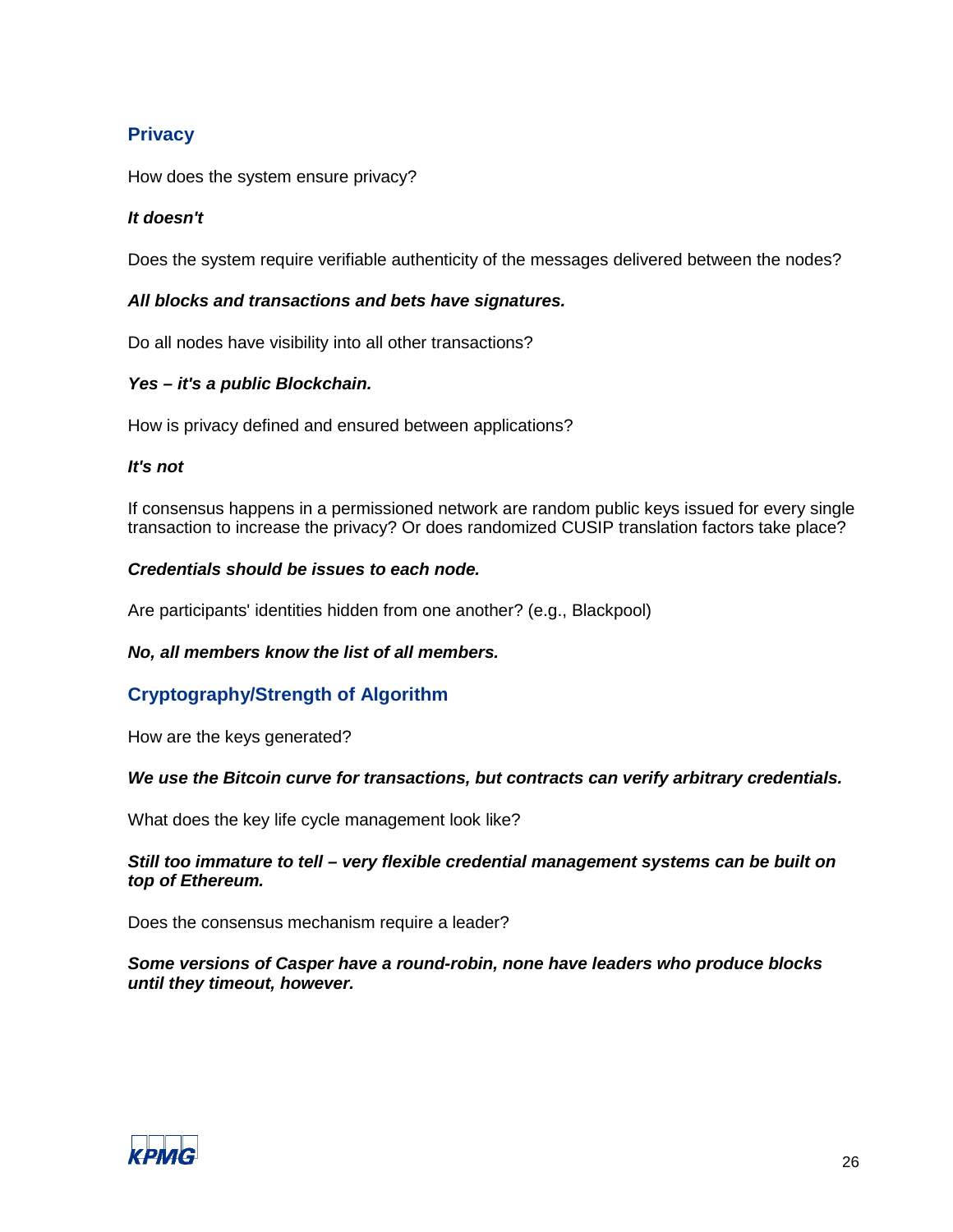How strict is the consensus mechanism? (Is the system strictness hard coded, or built with code flexibility?)

#### *We do not support changing the rules of the protocol from inside the protocol as it would be a vulnerability.*

How is node behavior currently measured for errors?

#### *The betting cycle's trace evidences the node's performance, and is used to determine payoffs.*

## **Tokenization (if used)**

How are the asset tokenized (if applicable)? Briefly describe the tokenization concept and terminology

#### *Ether is used for deposits, possibly fees, contracts can be used for arbitrary token stuff.*

Which security mechanisms are assigned to the tokens?

#### *Security deposits are taken as performance bonds – nodes that perform poorly will not be left with as much of their deposit.*

Briefly described the life cycle management process for the tokens

#### *Security deposits have a lifetime on the order of months that the protocol sets.*

Does the consensus mechanism utilize transaction signing?

#### *Yes – for now the bitcoin curve – eventually we're moving to use arbitrary stateless credential verification.*

## **Implementation Approach**

What are the current uses cases being explored, tested or implemented?

#### *The public Ethereum Blockchain.*

What is the implementation cost?

#### *So far we've probably spent around \$100K, probably we require a lot more.*

What is the time required to implement?

#### *Unknown, although progress seems to be steady.*

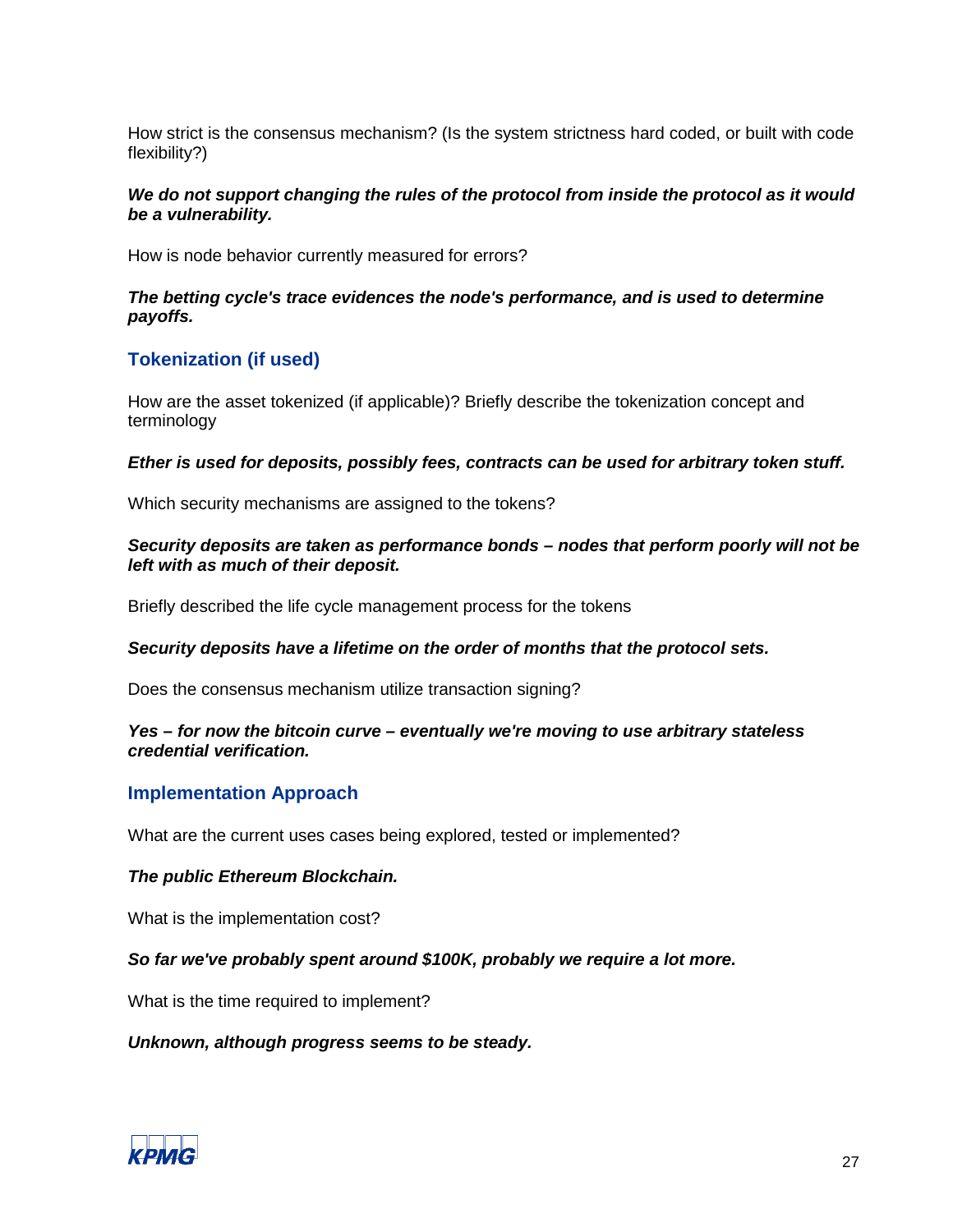Is there a reviewed business case to compare the implementation costs (including cost of the solution) to the current as-is process?

#### *Not a business case, but we do compare Casper to other public economic consensus protocols.*

Who are you currently working with? (e.g., Venture Capitalists, Banks, Credit Card companies, etc.)

*This work is being done by academics and individual professional researchers and hobbyists.*

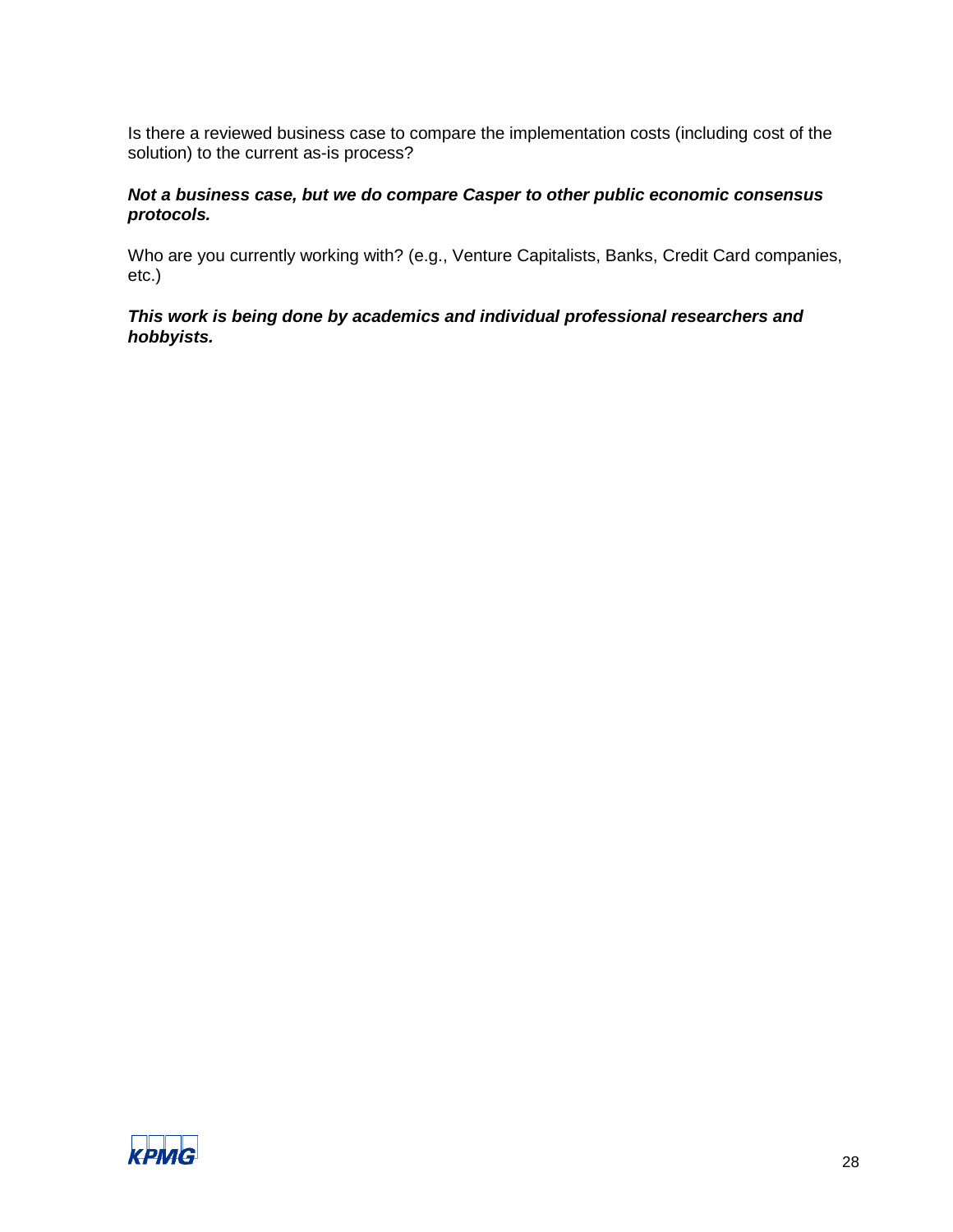## <span id="page-28-0"></span>**4. Corda**

## **Source: KPMG Research**

Contact name: See Contact Us below

## **Questionnaire responses**

## **Consensus Methodology**

What is the underlying methodology used by the consensus mechanism?

#### *Corda achieves consensus between firms at the level of individual deals, not the level of the system.*

How many nodes are need to validate a transaction? (percentage vs. number)

#### *n2n Corda transactions are validated by parties to the transaction rather than a broader pool of unrelated validators (N2N/2).*

Do all nodes need to be online for system to function?

#### *N2N so only 2 parties involved need to be online.*

Who has ownership of the nodes? (e.g., consensus provider or participants of network)

#### *Participants*

When is a transaction considered "safe" or "live"?

#### *Deterministically final settled when the counterparty ledger is updated.*

Are there multiple rounds of vetting to decide which set of transactions are going to make it into the next round of consensus?

#### *No*

How much time does a node need to reach a decision?

#### *Instantaneous as soon as nodes agree.*

What is the number of current and planned validators?

*n2n*

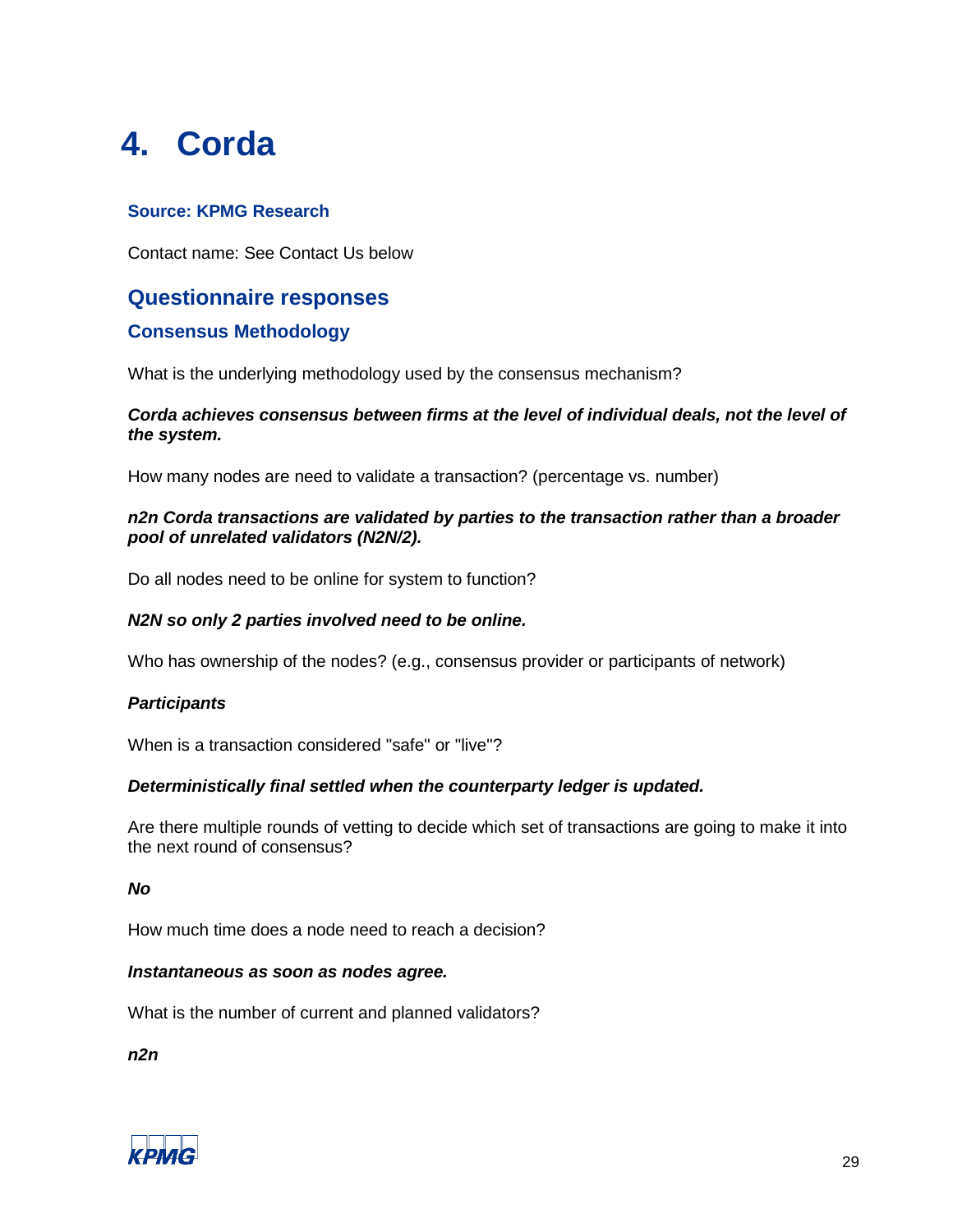Is there a forking vulnerability?

*No*

What process does the system follow when it receives data?

*Each counterparty has their own view. They hash their version of the data and present it to other party to view for comparison. They transmit their version of the hash to counterparty and vice versa. These should match.*

How is data currently stored?

#### *Corda has no unnecessary global sharing of data: only those parties with a legitimate need to know can see the data within an agreement. Gets stored in the individual nodes.*

How does a party take ownership of an asset?

*Off-chain.*

#### **Governance, Risks and Control**

How is governance / controls enforced?

#### *Corda's design directly enables regulatory and supervisory observer nodes.*

How does the consensus mechanism allow access?

#### *Access is granted for nodes involved in transaction.*

What is the permission management process? What is the process for adding or deleting nodes?

#### *Implementation dependent. Can have an opt-in for other nodes to be part of a transaction.*

How does the protocol assess the trustworthiness of other participants?

#### *By allowing only the counterparties who want to transact be involved assumptions can be can be made around trust in that transaction.*

Are there separate admin / administrator privileges? Who manages them?

*No*

Are there restriction / privacy rights defined and enforced by node?

*Yes*

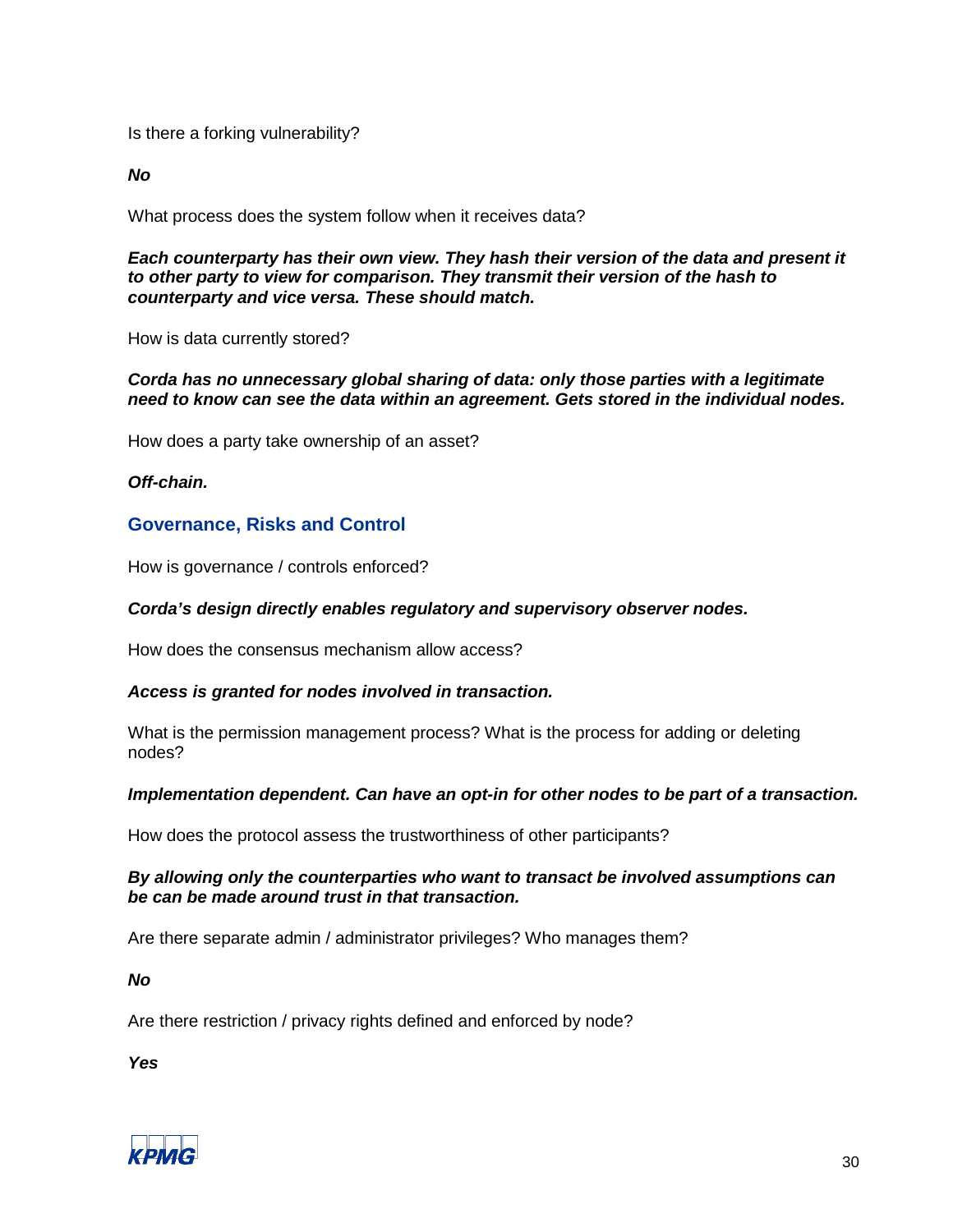What are the measures in place to reduce risk?

#### *The system is closed to only the counterparties so that reduces a lot of risk.*

## **Performance**

How long does it take for transactions to be validated and/or consensus to be achieved?

#### *Instantaneous as soon as nodes agree.*

Is the speed of the system impacted if the system is made more scalable?

#### *No*

Does synchronization have any impact on scalability?

#### *No synchronization N2N.*

#### **Security**

How is transaction activity monitored?

#### *At each counterparty with full logging of all transactions both successful and attempted/failed/canceled transactions.*

Does the consensus mechanism utilize Digital Signatures?

*Yes*

Which risk/security issues are currently being worked on?

#### *Corda's design directly enables regulatory and supervisory observer nodes.*

How does system ensure network synchronization? And, what is time needed for the nodes to sync up with the network?

*Not applicable as the counterparties transactions are handled serially.*

## **Privacy**

How does the system ensure privacy?

*Transactions are N2N and available to the counterparty with which it is shared. No external parties are needed but there is an opt-in for regulators.*

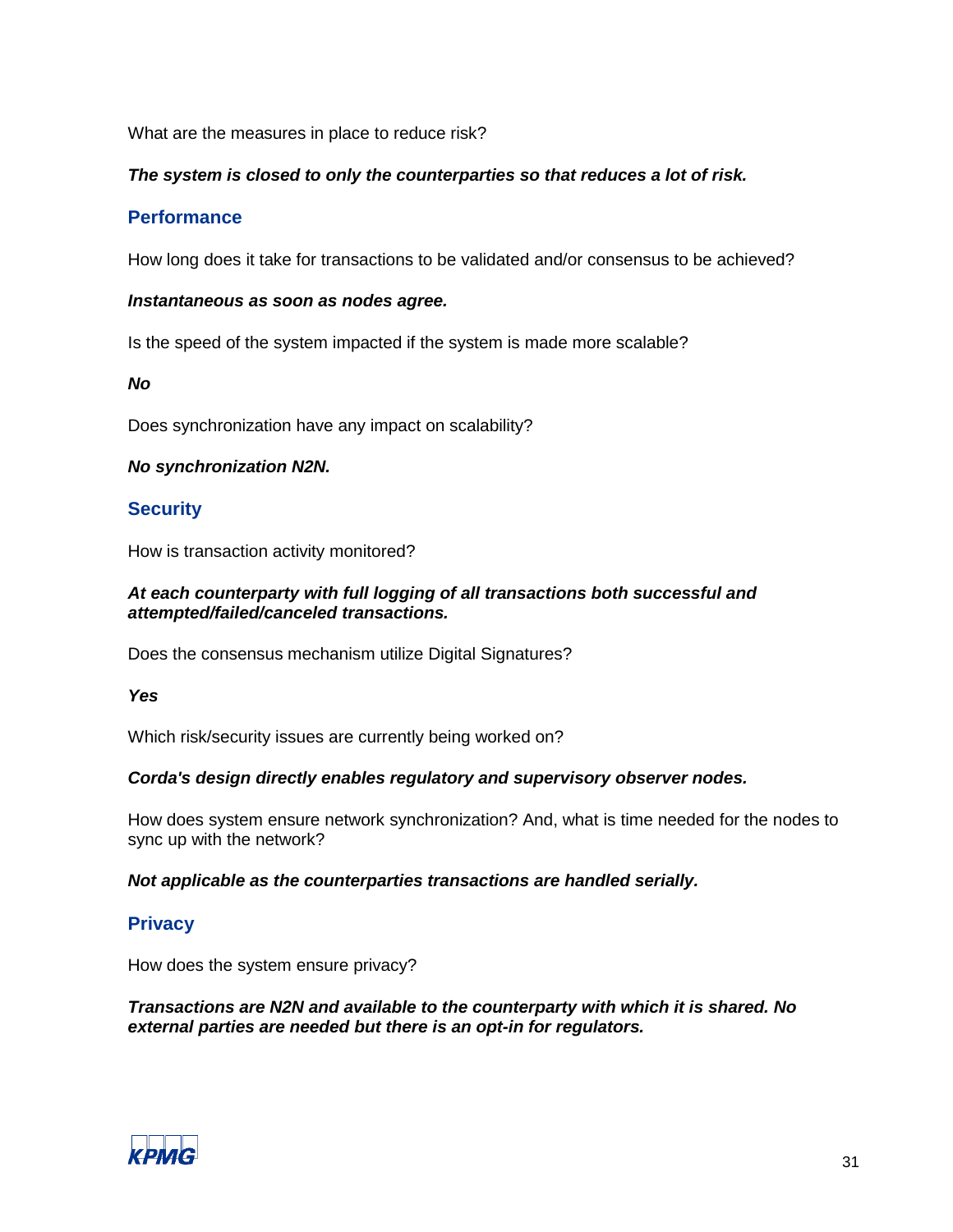Does the system require verifiable authenticity of the messages delivered between the nodes?

#### *Yes, messages are data encrypted and node to node.*

Do all nodes have visibility into all other transactions?

#### *No*

How does the data encryption model work?

#### *Node to node.*

Are participants' identities hidden from one another? (e.g., Blackpool)

#### *Yes*

## **Cryptography / Strength of Algorithm**

What does the key life cycle management look like?

#### *Hash's digital signature cryptographic support, keys generated between counterparties. Multiple different keys b/c each counterparty will have different keys and create new ledger with new set of keys.*

Does the consensus mechanism require a leader?

#### *No*

How strict is the consensus mechanism? (Is the system strictness hard coded, or built with code flexibility?)

#### *N2N/2*

#### **Tokenization (if used)**

How are the asset tokenized (if applicable)? Briefly describe the tokenization concept and terminology

#### *Corda has no native crypto currency.*

Which security mechanisms are assigned to the tokens?

#### *Corda has no native crypto currency.*

Briefly described the life cycle management process for the tokens

#### *Corda has no native crypto currency.*

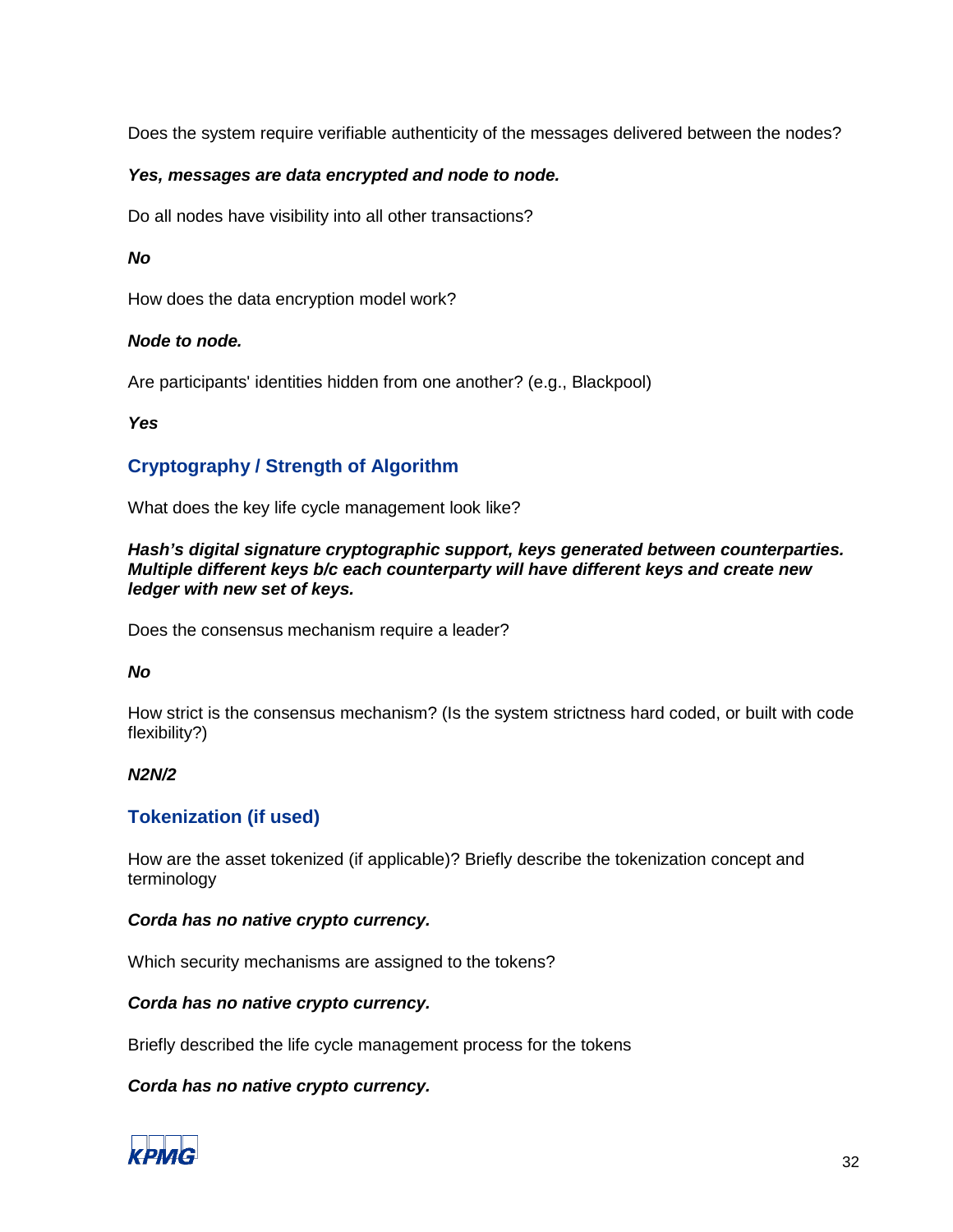Does the consensus mechanism utilize transaction signing?

### *Digital Signatures.*

## **Implementation Approach**

What are the current uses cases being explored, tested or implemented?

#### *Corda used with Barclays for smart contract usage (ISDA) derivatives swaps.*

Is there a reviewed business case to compare the implementation costs (including cost of the solution) to the current as-is process?

#### *Banks subscribe to service.*

Who are you currently working with? (e.g., venture capitalists, banks, credit card companies, etc.)

#### *A consortium of banks.*

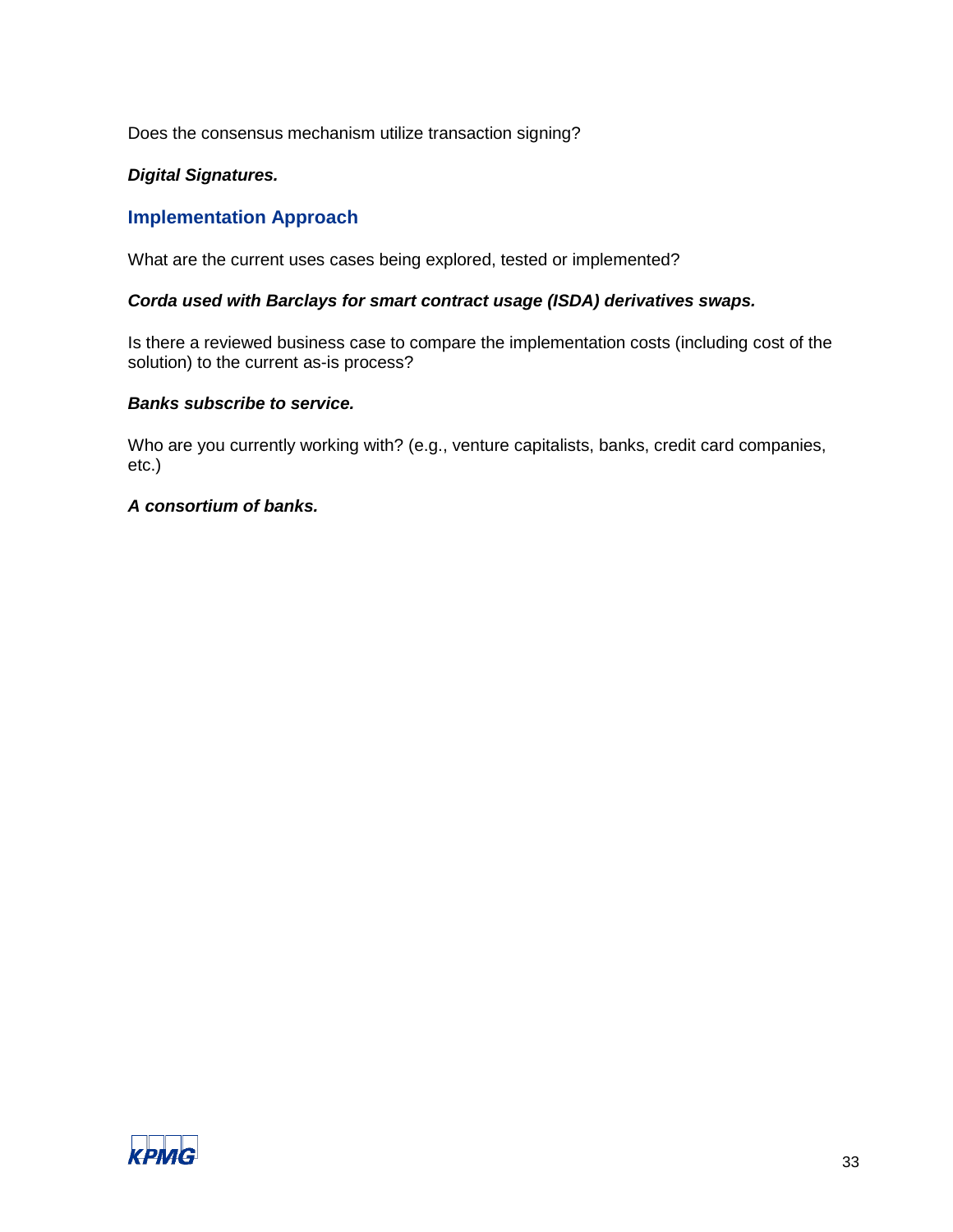# <span id="page-33-0"></span>**5. DAG (Directed Acyclic Graphs)**

## **Source: Interview / Questionnaire**

Contact name: Aviv Zohar [\(avivz@cs.huji.ac.il\)](mailto:avivz@cs.huji.ac.il)

## **Questionnaire responses**

## **Consensus Methodology**

What is the underlying methodology used by the consensus mechanism?

#### *Proof of Work.*

Do all nodes need to be online for system to function?

#### *No*

Does the algorithm have the underlying assumption that the participants in the network are known ahead of time?

#### *Yes*

Who has ownership of the nodes? (e.g., consensus provider or participants of network)

## *P2P*

How much time is actually needed to build the consensus until a new block is added?

#### *We expect block to be added at a rate of 1 per sec or so. Waiting time for irreversibility is then on the order of several seconds.*

What is the Fault Tolerance? How many nodes need to be compromised before everything is shut down?

#### *51 percent Attacks.*

How are the incentives defined within a permissioned system for the participating nodes?

*When we talked last you talked about how the white paper is all about changing incentives for the miners and can you explain how smaller miners benefit too. Rewards are given through: 1. Minting: to everyone who creates a block (not a problem - incentives are well aligned as each block adds to the security of the ledger, and no one can create blocks at will due to the Proof of Work. 2. Tax fees: only to the miner that included the tax in his block. If there are several miners that attempt to include the tax (in conflicting blocks) we can pay only one of them - the one whose block is earliest. Re the transaction* 

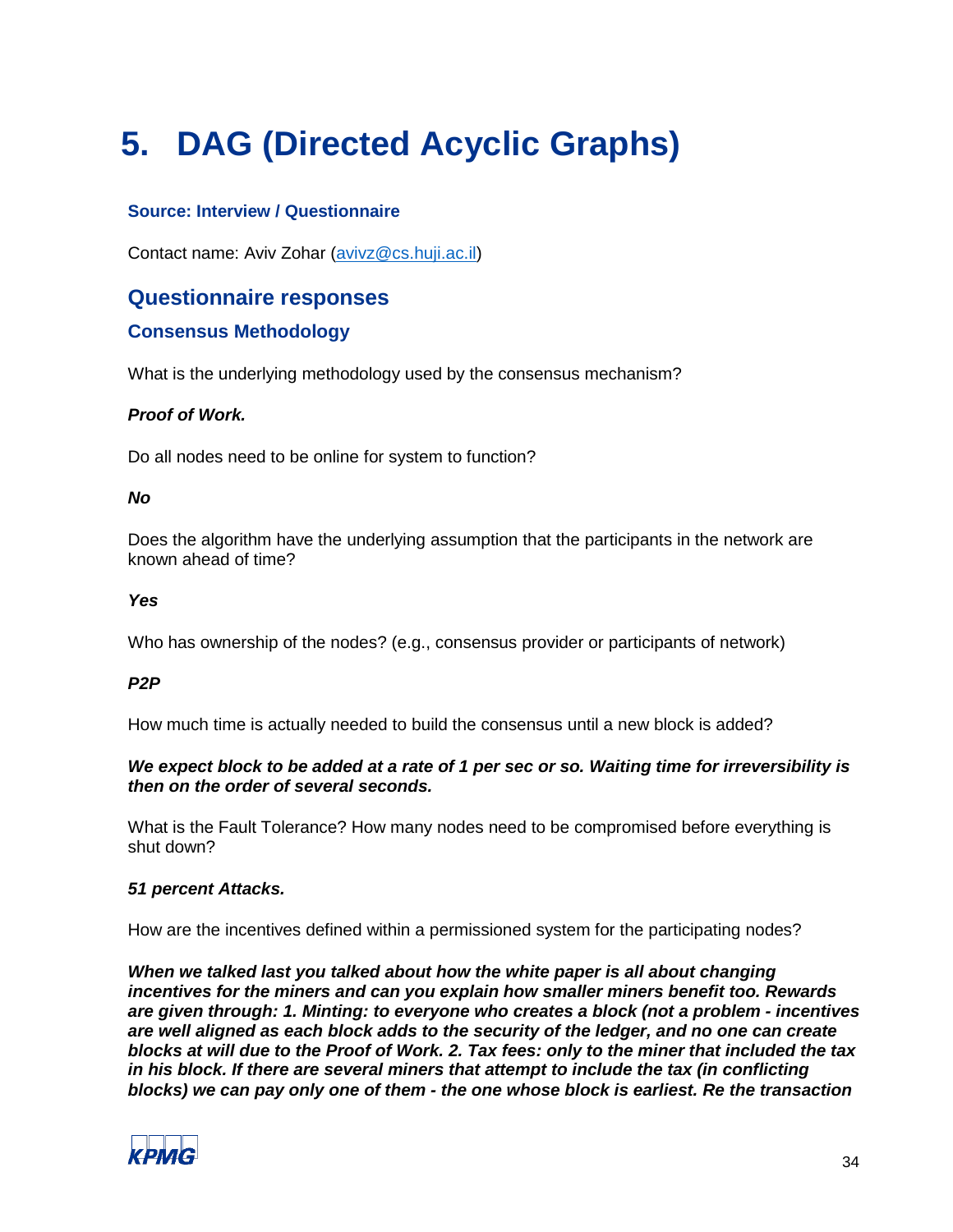*fees: if you now know that your blocks may not be earlier than other conflicting blocks that appear, you have the option of including transactions that pay slightly less but are unlikely to be included by others, thus guaranteeing a higher probability that you will collect payment for them. In contrast, in the vanilla bitcoin implementation, you are incentivized to always include the highest paying taxes, and you lose all rewards if your block is in conflict and you did not eventually win. This behavior can be used by smaller miners (who often lose block races) to mitigate their losses and to still earn more than they would under "vanilla bitcoin". The other implications are that they also include additional transactions in the chain and that conflicting blocks are not very similar (again, in contrast to vanilla bitcoin).*

## **Governance, Risks and Control**

Is there an intrinsic penalty mechanism in place for an attempted corruption of the consensus?

#### *No. There is none. It is just shown to be hard to do.*

How does a party take ownership of an asset?

#### *Same as Proof of Work.*

Is there an intrinsic penalty mechanism in place for an attempted corruption of the consensus?

#### *No. There is none. It is just shown to be hard to do.*

How does the consensus mechanism allow access?

#### *Same as Proof of Work.*

What is the permission management process? What is the process for adding or deleting nodes?

#### *Same as Proof of Work.*

How does the protocol assess the trustworthiness of other participants?

#### *Same as bitcoin.*

Are there separate admin / administrator privileges? Who manages them?

#### *No*

Are there restriction / privacy rights defined and enforced by node?

#### *Same as Proof of Work.*

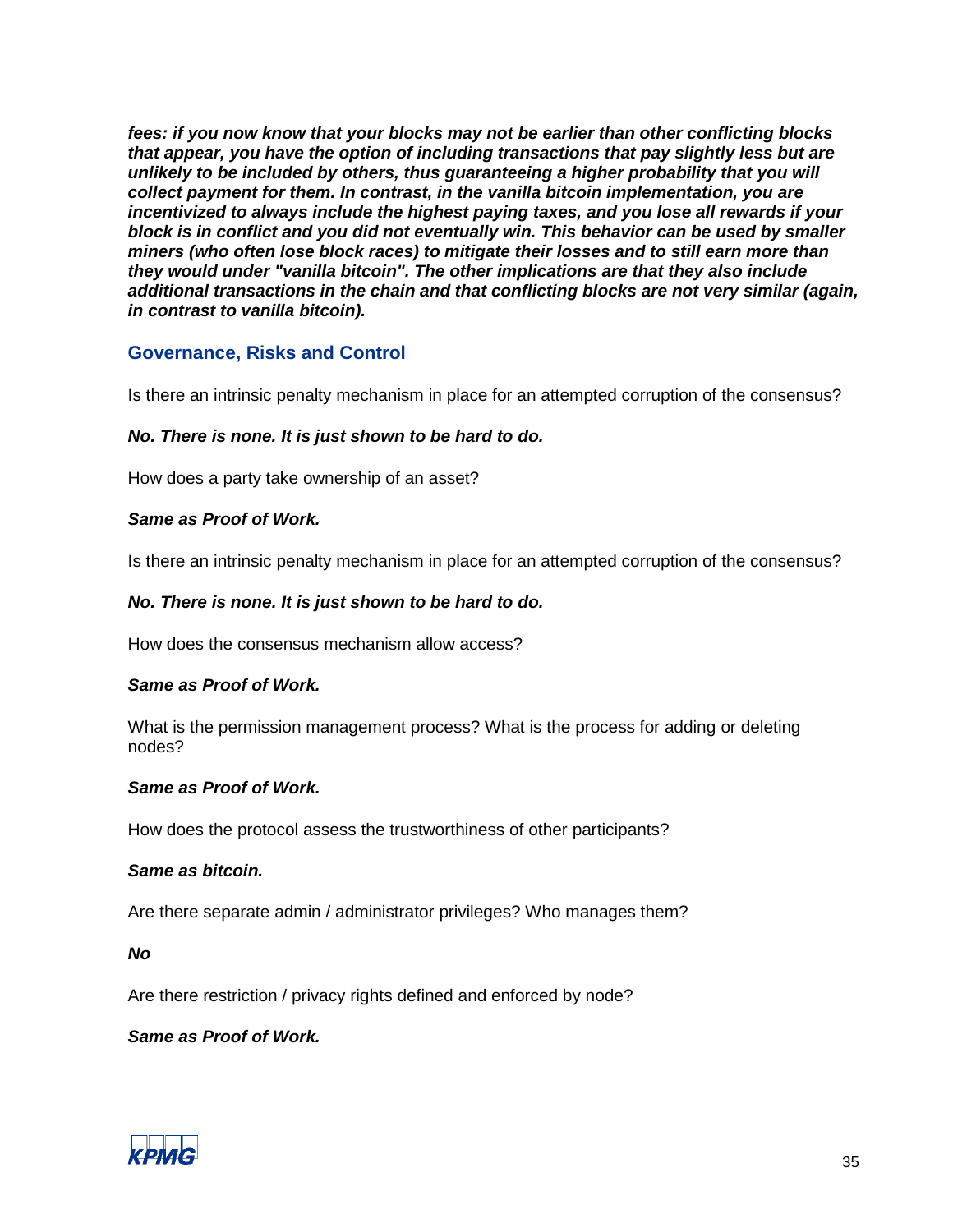## **Performance**

How long does it take for transactions to be validated and/or consensus to be achieved?

#### *1 MB per second of block adding as opposed to every 10 minutes in Proof of Work now confirmation time several seconds.*

Provide some general measures of volume that the consensus mechanism can or will handle (e.g., # of trades)

#### *2000 TX per second.*

Provide some general measures of the value that the consensus mechanism can or will handle (e.g., \$ value of trades)

#### *Unlimited.*

How do you measure scalability?

#### *Blocks are created every second in the system and this allows for double spend to be mitigated.*

Is there a limitations on the number of fields within a transaction?

#### *No*

Is the speed of the system impacted if the system is made more scalable?

#### *No*

## **Security**

Does the consensus mechanism utilize Digital Signatures?

#### *Yes, Same as Proof of Work.*

Which risk/security issues are currently being worked on?

#### *Double spending attacks, selfish mining attacks, network connectivity.*

What are the infrastructure hosting options? (e.g., cloud, hosted in a datacenter, etc.)

*We are indeed using the same infrastructure, and based on Proof of Work, though we are also working on non-Proof of Work based variants (permissioned chains).*

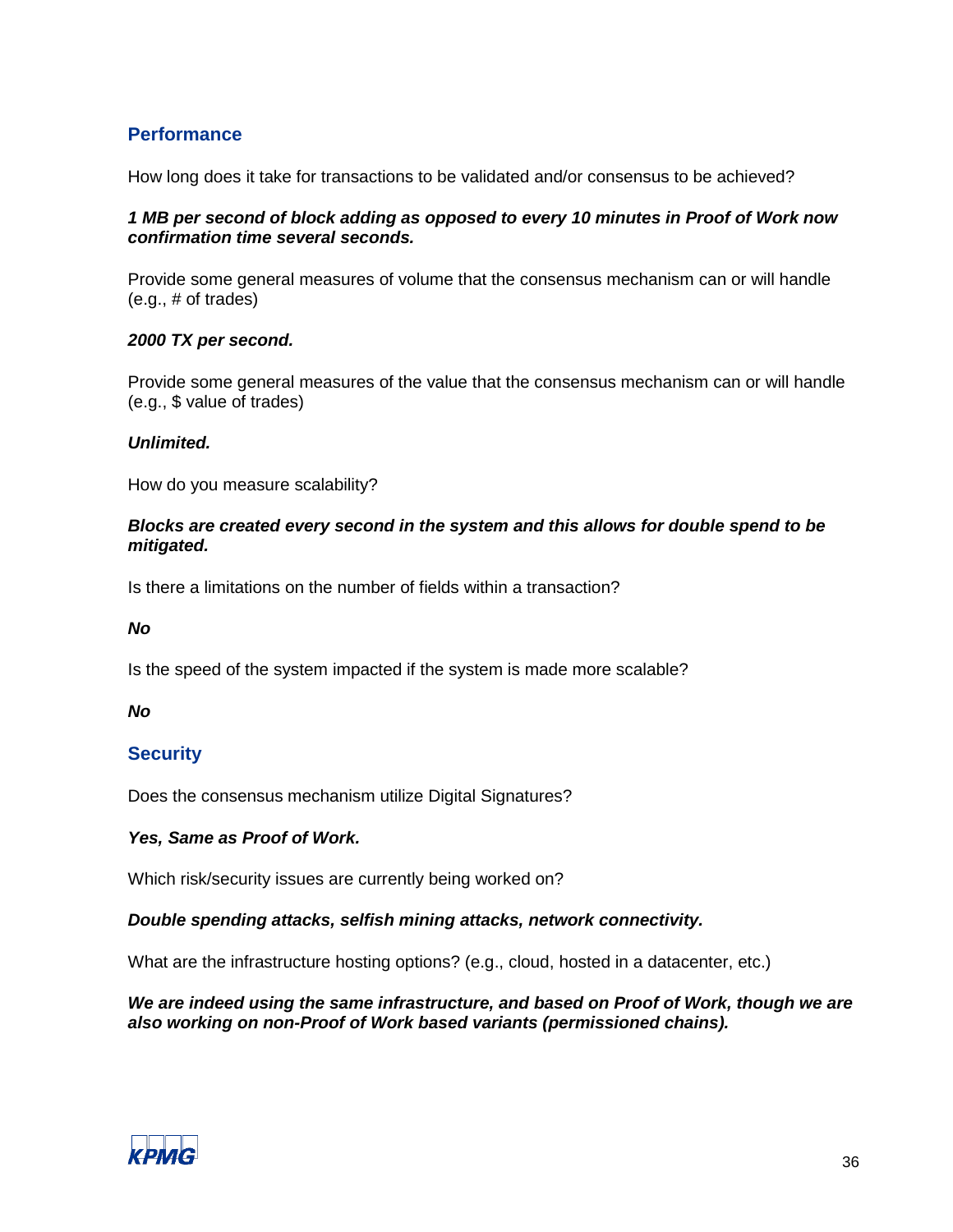Briefly describe the security testing performed till date (if any)

#### *We are proving theorems regarding the security of the double spend attack, and also have begun implementing simulations to verify these claims independently.*

How are you planning to implement/integrate Digital wallets? (Including private key management)

#### *We're not dealing with this directly. We plan to adopt Bitcoin's code here.*

In case of a breach, what data is at risk?

#### *Generally a breach can only harm the security of one's own wallet.*

How does the system prevent signature fraud (e.g., stolen keys)?

#### *Just as in Bitcoin.*

Does the consensus mechanism have full documentation in place?

#### *We are not building a complete system, but are working on a paper to explain how to change the consensus core.*

How does the consensus mechanism address the risk of "double spending"?

#### *We are using the DAG to order transactions. Double spends receive lower priority and are thus discarded.*

How does system ensure network synchronization? And, what is time needed for the nodes to sync up with the network?

#### *As in Bitcoin, all nodes need to be connected to the main network. We assume a robust P2P infrastructure, through which blocks are downloaded. A full node needs to download all past blocks, while a light node is expected to need to download only block headers (80 bytes per block or so).*

Do the nodes have access to an internal clock/time mechanism to stay sufficiently accurate?

#### *We do not assume clocks held by nodes are synchronized/accurate.*

What is the process for disaster recovery?

#### *Same as Proof of Work.*

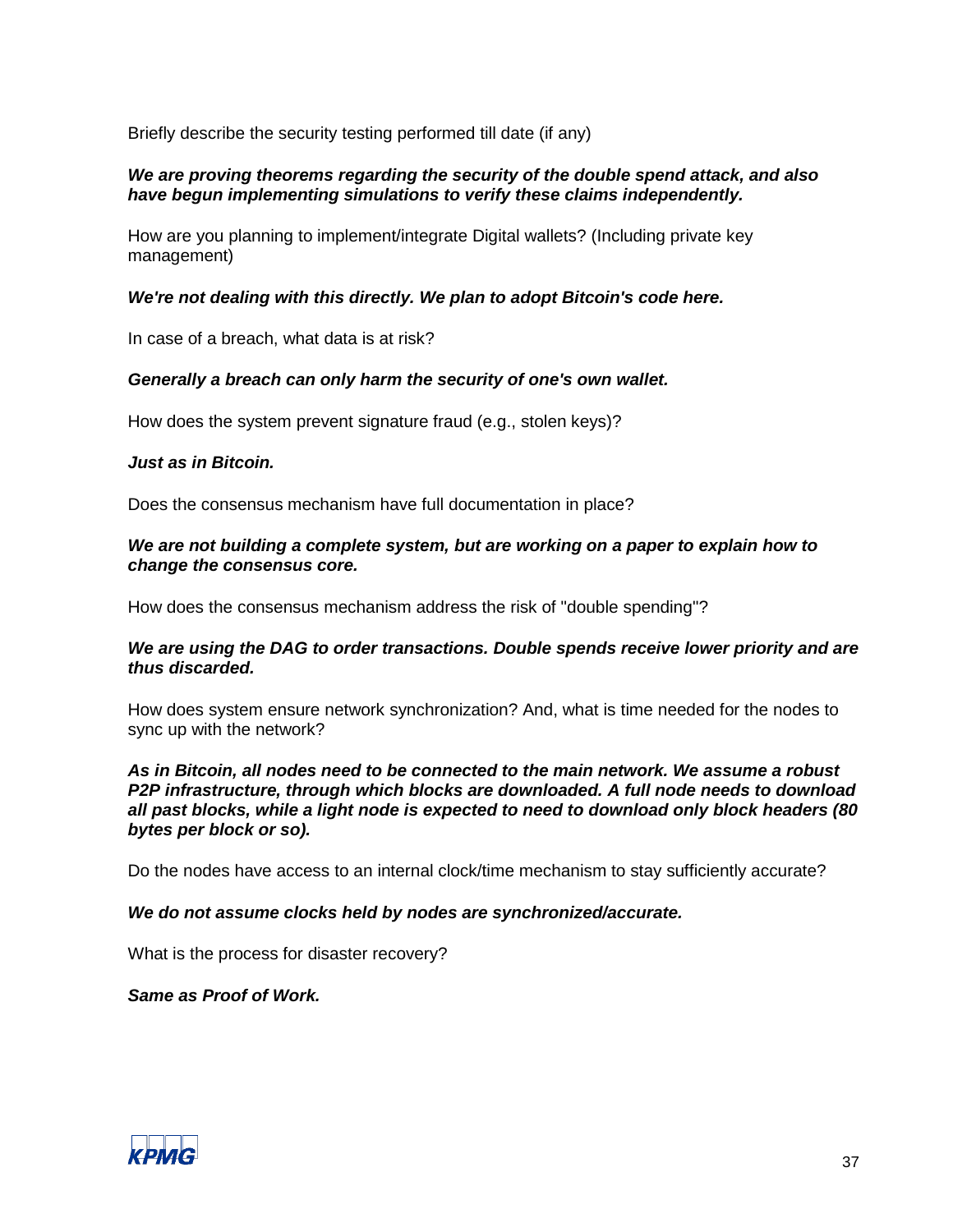# **Cryptography/Strength of Algorithm**

How are the keys generated?

# *Same as Proof of Work.*

Does the consensus mechanism require a leader?

*No*

# **Tokenization (if used)**

How are the asset tokenized (if applicable)? Briefly describe the tokenization concept and terminology

*We are token agnostic. Smart contracts/tokens/anything else that would go in the chain does not matter much to us.*

# **Implementation Approach**

What are the current uses cases being explored, tested or implemented?

#### *Same as bitcoin.*

What is the time required to implement?

#### *We have a running version of the code for the consensus core, but a full blown implementation as a currency will probably take on the order of six months to a year to get.*

Is there a reviewed business case to compare the implementation costs (including cost of the solution) to the current as-is process?

# *Same as bitcoin and working on solutions for Proof of Work.*

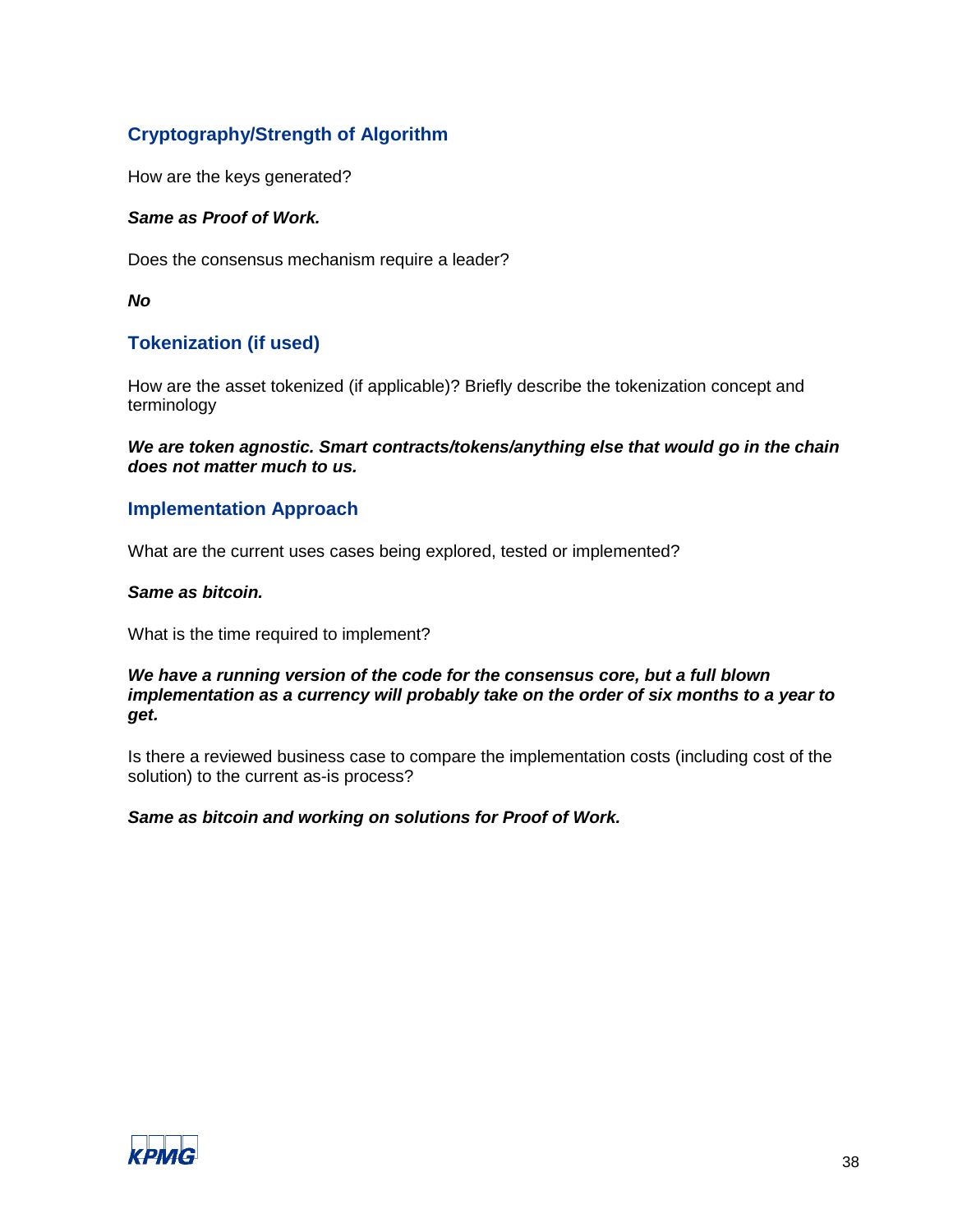# **6. Derived PBFT (Hyperledger project)**

# **Source: KPMG Research**

Contact name: See Contact Us below.

# **Questionnaire responses**

# **Consensus Methodology**

What is the underlying methodology used by the consensus mechanism?

# *PBFT Derived.*

How many nodes are need to validate a transaction? (percentage vs. number)

#### *Minimum mathematical one but then you couldn't really leverage PBFT which means you have practical four.*

Do all nodes need to be online for system to function?

#### *The mathematical minimum is four due to one-third faulty nodes due to PBFT mechanism; practical beyond four, currently testing with 12 - 15 nodes (depending on use cases).*

Does the algorithm have the underlying assumption that the participants in the network are known ahead of time?

#### *Yes, permissioned system as assumption.*

Who has ownership of the nodes? (e.g., consensus provider or participants of network)

*To really use the Blockchain infrastructure the owner of the network shall own them. Validating nodes = owned by transaction participants, other (reading nodes + regulators) will help to improve the resiliency of the network.*

Are there multiple rounds of vetting to decide which set of transactions are going to make it into the next round of consensus?

#### *Three rounds (but depends on use case).*

How much time does a node need to reach a decision?

*That depends on the scenario to be validated, three rounds of network communication and in best case scenario it also depends on latency, but then the validation is happening in milliseconds.*

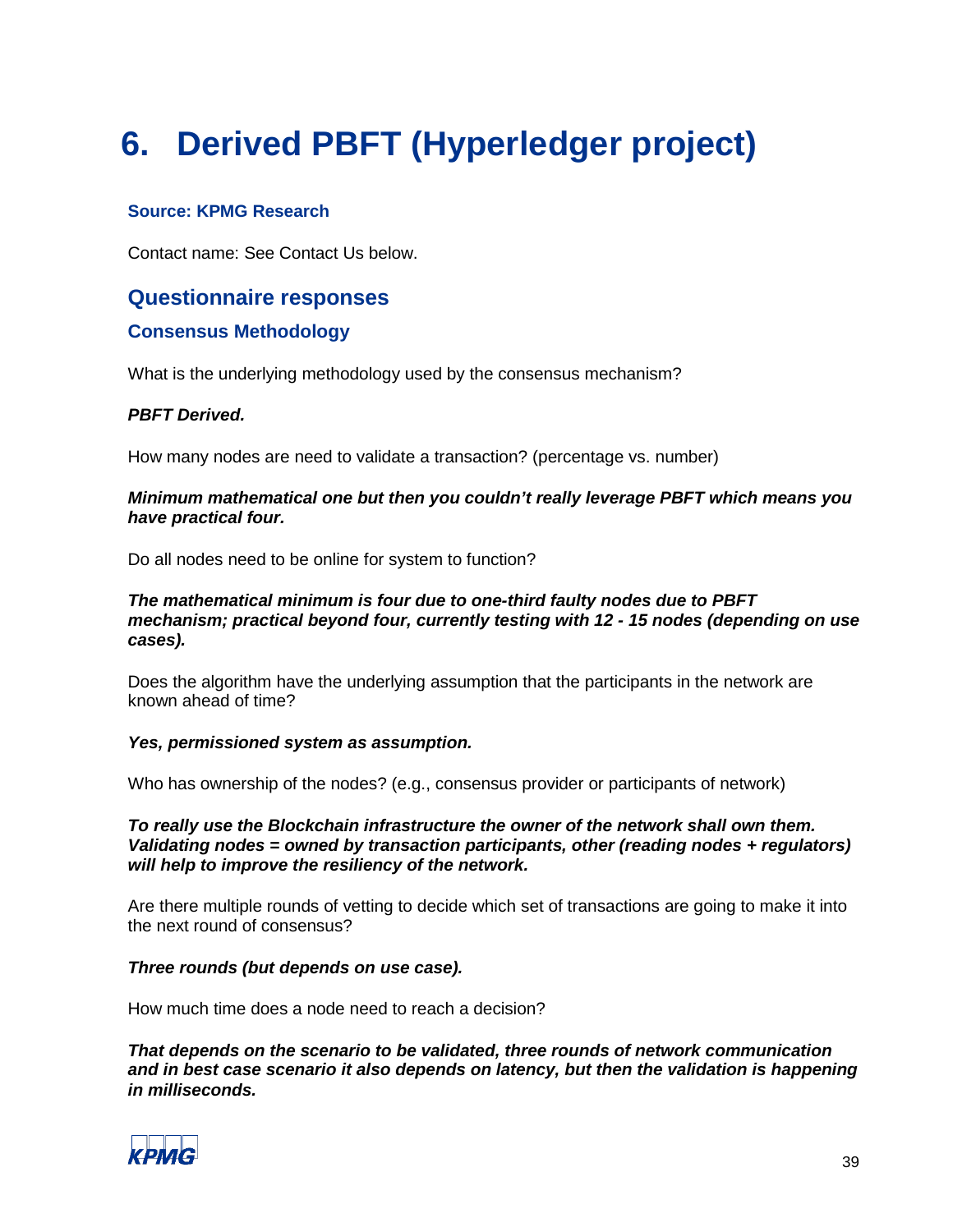How much time is actually needed to build the consensus until a new block is added?

#### *Depends on use case.*

Does system contain synchronous node decision making functionality?

#### *The time-out window depends on the business scenario (today five seconds).*

What is the number of current and planned validators?

#### *Current testing with approx. ten but can be more.*

What is the Fault Tolerance? How many nodes need to be compromised before everything is shut down?

#### *PBFT one third*

Is there a forking vulnerability?

#### *Theoretically, yes.*

How are the incentives defined within a permissioned system for the participating nodes?

#### *No incentives defined, only cost of participating in the network.*

What process does the system follow when it receives data?

#### *Depends on the use case.*

How is data currently stored?

#### *Depends on the use case.*

How does a party take ownership of an asset?

*Depends on the use case.*

# **Governance, Risks and Control**

How is governance / controls enforced?

*Depends on the use case.*

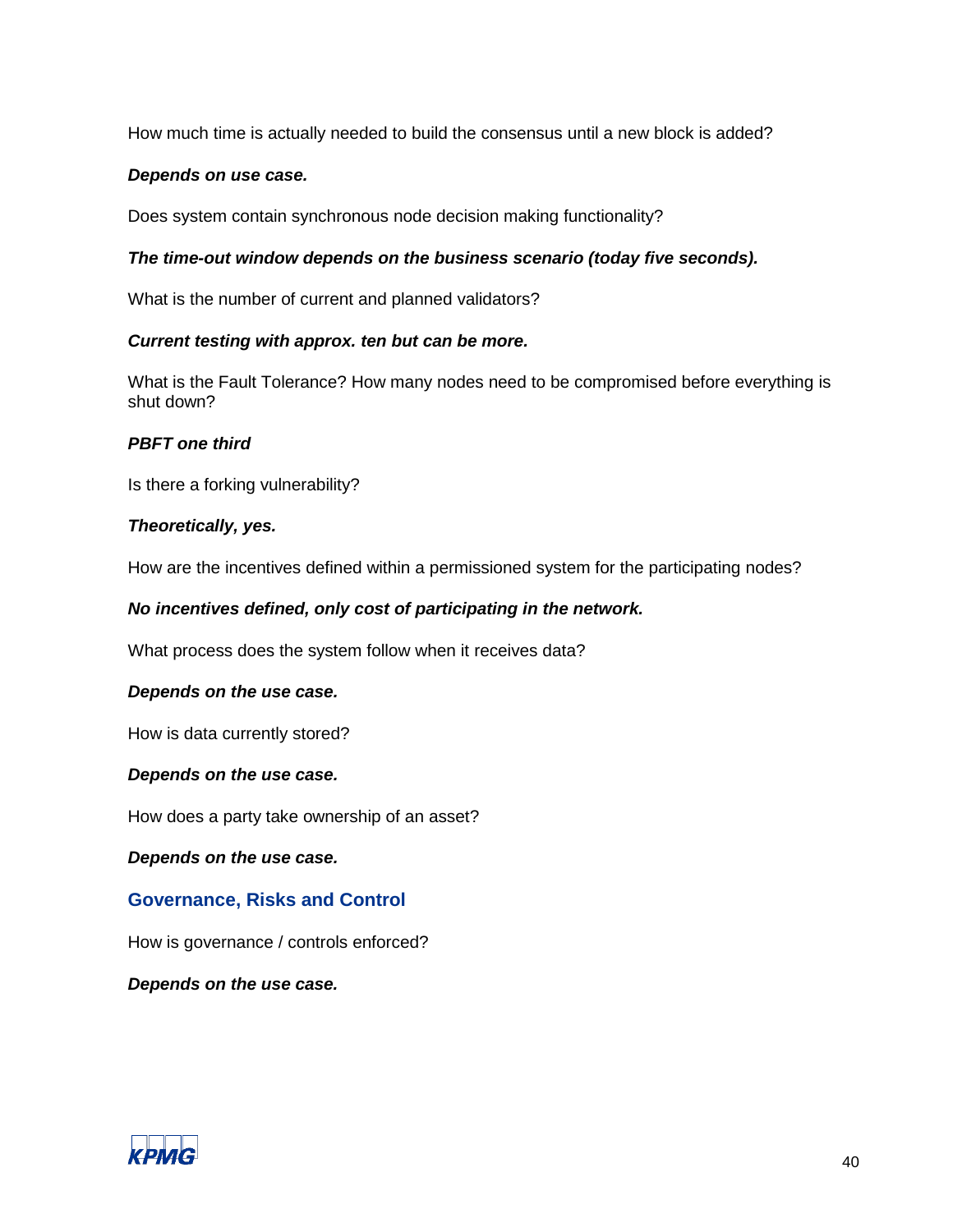Who is responsible and what are they responsible for in case of malicious actions within the network? How does legal action take place?

#### *Depends on the use case.*

Is there an intrinsic penalty mechanism in place for an attempted corruption of the consensus?

#### *Depends on the use case.*

How does the consensus mechanism allow access?

#### *Configurable.*

What is the permission management process? What is the process for adding or deleting nodes?

*Since the consensus is a defined by a majority of nodes, it is a prerequisites to know what the network consists of. By removing nodes you could change the consensus and potentially see a split. The membership of the network has to be a meta-layer or overlay of the overall consensus building. Adding a new participant has to be a transaction which is propagated in the network and validated by the other nodes. Removing a node is a bit more complex: because if a node is not replying anymore it cannot just simply be removed. The actual removal of a node would need to be proposed as a transaction to the network and to be agreed upon. Once the new status is confirmed (the nodes come to the agreement that the new status doesn't include the node) you can move to a new system status and the node is removed.*

Are there separate admin / administrator privileges? Who manages them?

#### *That is use case dependent, technically it is configurable; ideally that is a central authority or potential other appropriate governance structure (maybe even a regulator).*

Are there restriction / privacy rights defined and enforced by node?

*We rely on various cryptographic concepts, but that is configurable by use case. We can establish a bilateral exchange of information; we have got a few options, we can replicate and encrypt data in various ways and so that is case by case dependent, but it needs to have a mechanism to also ensuring the nuances in the industry are addressed by various layers (announcements will be made third week of April).*

Can a node or a user have only "Read" or only "Write access? Is specific node access required if only performing one functionality? (e.g., back office outsourcing)

#### *Yes, rings of access management: outer = reading access and inner layers = validating and writing access where inner layers have the greater degree of access.*

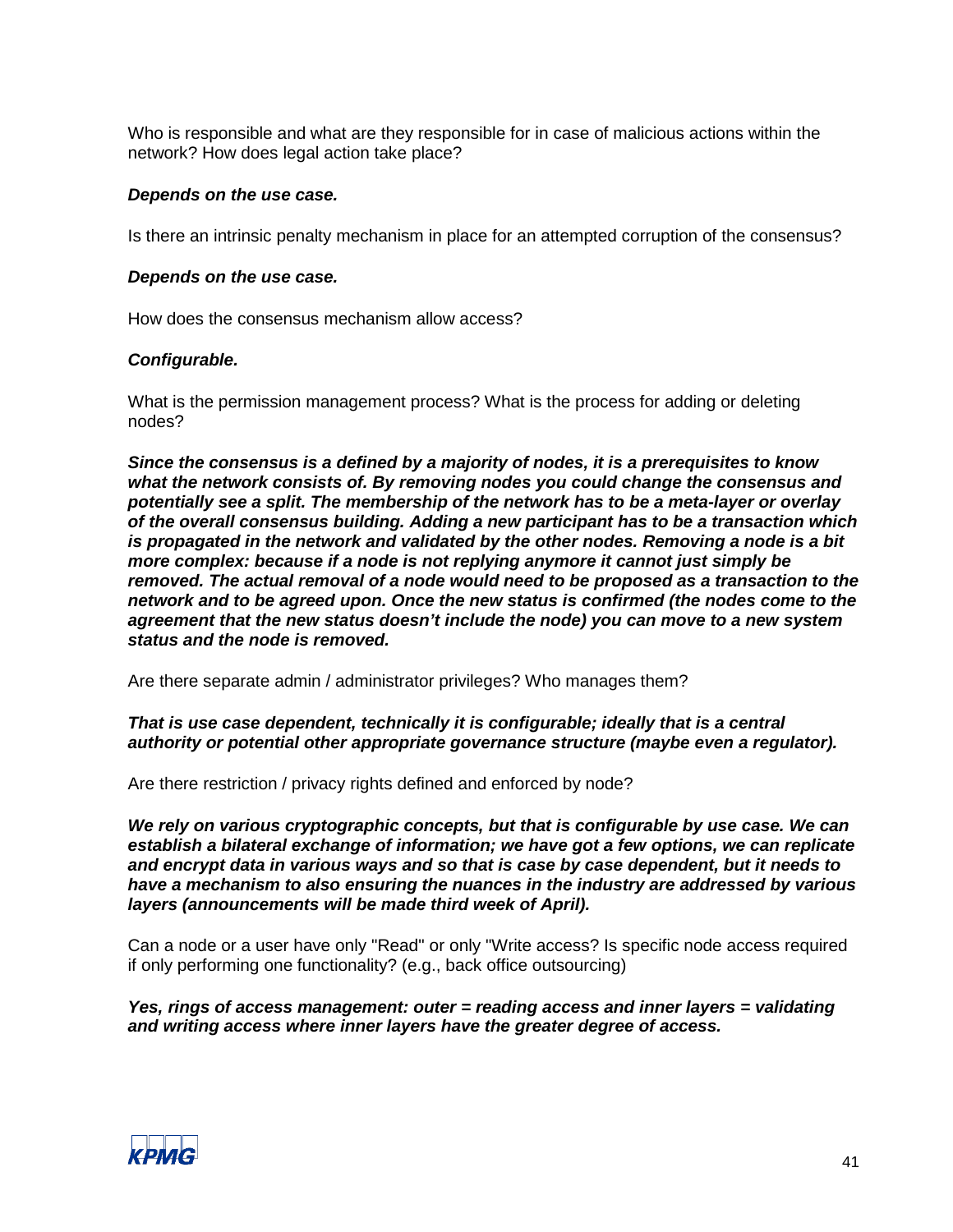#### *A reading node would get a copy of the event, but they are not validating or processing but have the capability still to communicate with other nodes.*

How is counterparty risk / settlement risk addressed?

#### *That is separate from the consensus mechanism that would need to be checked as part of authorization before you go to the consensus stage.*

# **Performance**

How long does it take for transactions to be validated and/or consensus to be achieved?

#### *Depends on use case, but milliseconds.*

Provide some general measures of volume that the consensus mechanism can or will handle (e.g., # of trades)

#### *Depends on use case.*

Provide some general measures of the value that the consensus mechanism can or will handle (e.g., \$ value of trades)

#### *Depends on use case.*

How do you measure scalability?

#### *Transaction throughput in seconds, and number of nodes able to participate in validation.*

Is there a limitations on the number of fields within a transaction?

#### *Depends on use case.*

# **Security**

How is transaction activity monitored?

#### *Depends on use case.*

Does the consensus mechanism utilize Digital Signatures?

*Yes, distributed signing as second step. That service will receive transaction, check and determine if it can authorize and that can check in with existing BO systems. Technically, it is not part of the actual consensus mechanism; it is a second step to distributed signing, transactions once confirmed will then be added. Steps (increasing complexity) distribution of data, distribution of signature, distribute consensus, distribute of business logic.*

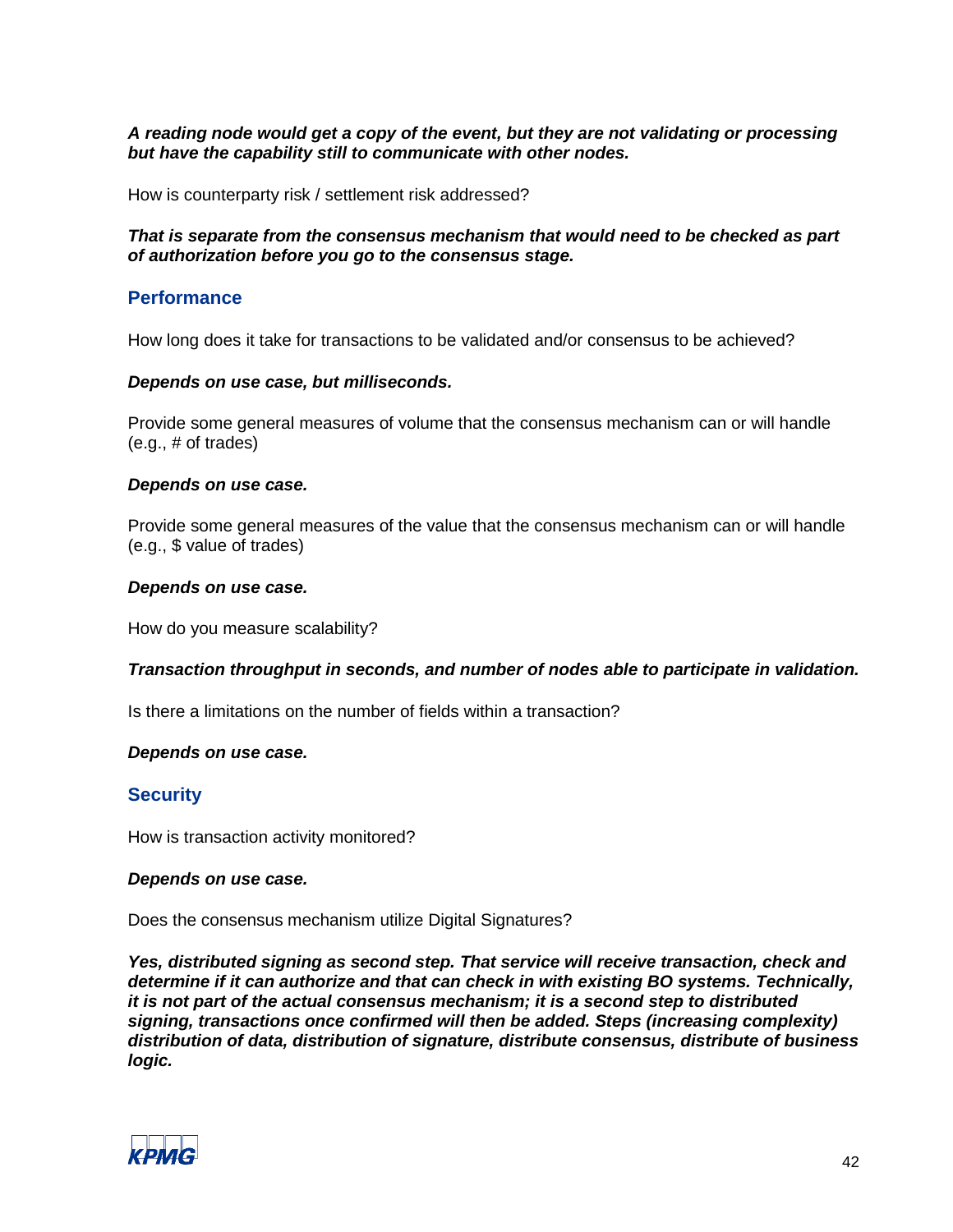How does the consensus mechanism address an assumed industry standard?

#### *Hyperledger project.*

Are there any plans for getting the application/consensus mechanism certified (e.g., ISO, SOC, etc.)?

#### *Hyperledger project, aiming for project participants' review; are aiming for certification by Hyperledger foundation.*

What are the infrastructure hosting options? (e.g., cloud, hosted in a datacenter, etc.)

#### *Depends on use case.*

How are you planning to implement/integrate Digital wallets? (Including private key management)

#### *Depends on use case.*

In case of a breach, what data is at risk?

#### *Depends on use case.*

Does the consensus mechanism have full documentation in place?

#### *Yes*

What is the process for disaster recovery?

#### *Reproduce the key from the archive, going forward you use rolling keys.*

What is the threat model being tested? What has been defined as "normal"? How do you monitor fraud?

*It creates an entirely new class of threat denial of service, like a node is not playing the rules.*

# **Cryptography / Strength of Algorithm**

How are the keys generated?

*Generally, we limit the chances of keys getting lost and also limiting the potential for strong keys due to the potential vulnerability. Keys will be generated out of master keys in a hierarchy.*

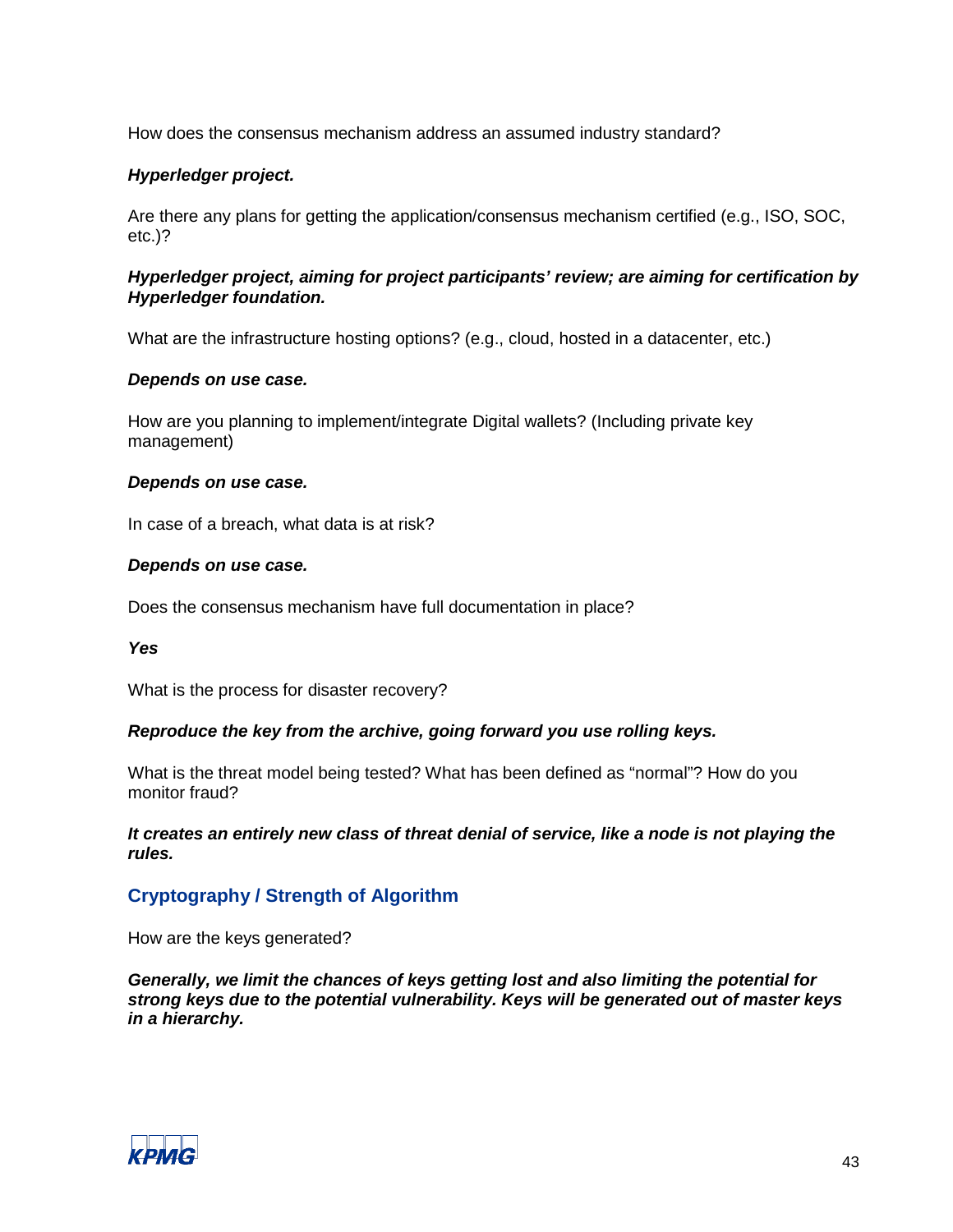What does the key life cycle management look like?

*Via the hierarchy, the master of a higher key can create a new key a lower level down; moving down the hierarchy is simple, moving up is impossible. The master key is owned and will be commonly shared via fractural pieces and will be reconstructed if lower hierarchy keys will need to be recreated. If we would use random keys it increases the chances we would lose some of them or they would be corrupted. A hierarchy system of creating keys which are used for a single transaction is safer. The hierarchy can also be used to roll daily and monthly keys. At some point, we have to store some root keys and they are stored not in one piece. That makes it more flexible.*

How strict is the consensus mechanism? (Is the system strictness hard coded, or built with code flexibility?)

*Supermajority as PBFT characteristics, one third*

*The system is flexible; phase 1 (Hyperledger project): central authority certificate determines who participates like DTTC; phase two: decentralized authority on the basis of democratic votes.*

*Evaluating the adjustment of the strictness is a theoretical boundary, we cannot be less strict than the one third otherwise we lose the properties, practically the one third is the upper limit in practice within the industry would require stronger mechanism, in reality if only one bank behaves suspicious, intervention manually first then later system defined will happen, system continuity has priority.*

How is node behavior measured for errors?

*An administrator monitoring currently build in, every node is / audit log and audit trail.*

# **Tokenization (if used)**

Does the consensus mechanism utilize transaction signing?

*Yes, but depends on use case.*

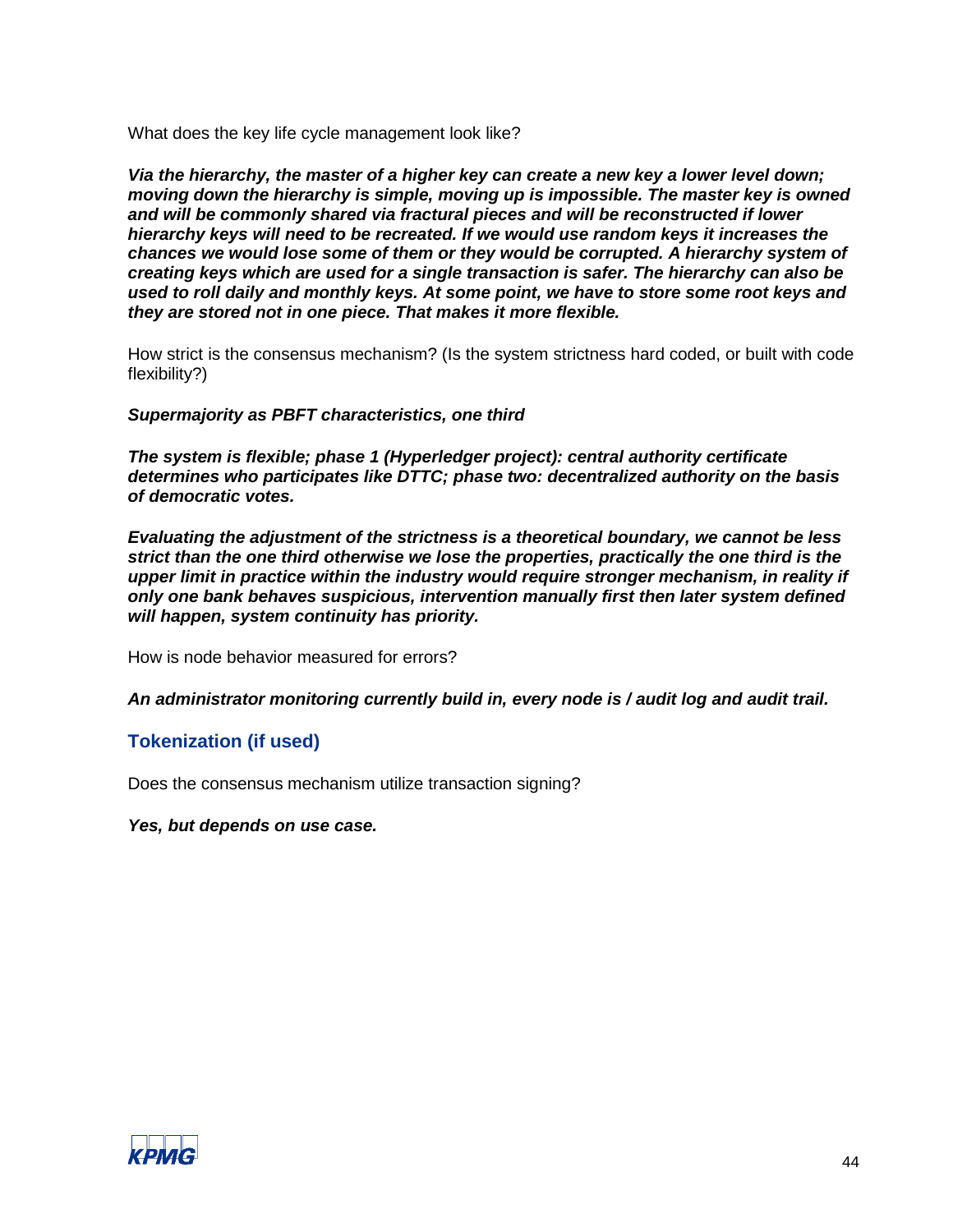# **7. Distributed Concurrence**

# **Source: Interview / Questionnaire**

Contact name: Dan Conner (dan.conner@disledger.com)

# **Questionnaire responses**

# **Consensus Methodology**

How many nodes are need to validate a transaction? (percentage vs. number)

#### *Nothing happens outside of the two parties. two counterparties no independent validator and no independent auditor. Regulators data store.*

Do all nodes need to be online for system to function?

#### *Bo just the two nodes involved in the transaction.*

Does the algorithm have the underlying assumption that the participants in the network are known ahead of time?

#### *Yes*

Who has ownership of the nodes? (e.g., consensus provider or participants of network)

#### *Participants on the nodes, they implement in best manner for themselves. Cloud service and data center.*

What are the different stages involved within the consensus mechanism?

#### *Three stages: 1) Transaction Concurrence 2) Chain Concurrence Repeated Periodic Polling of hash.*

If applicable, what conditions are needed to be met to enter and exit each stage of the consensus mechanism?

# *See process flowchart for transaction and chain concurrence flows.*

If applicable, what is the voting process after the "propose" stage?

# *See process flowchart for transaction and chain concurrence flows.*

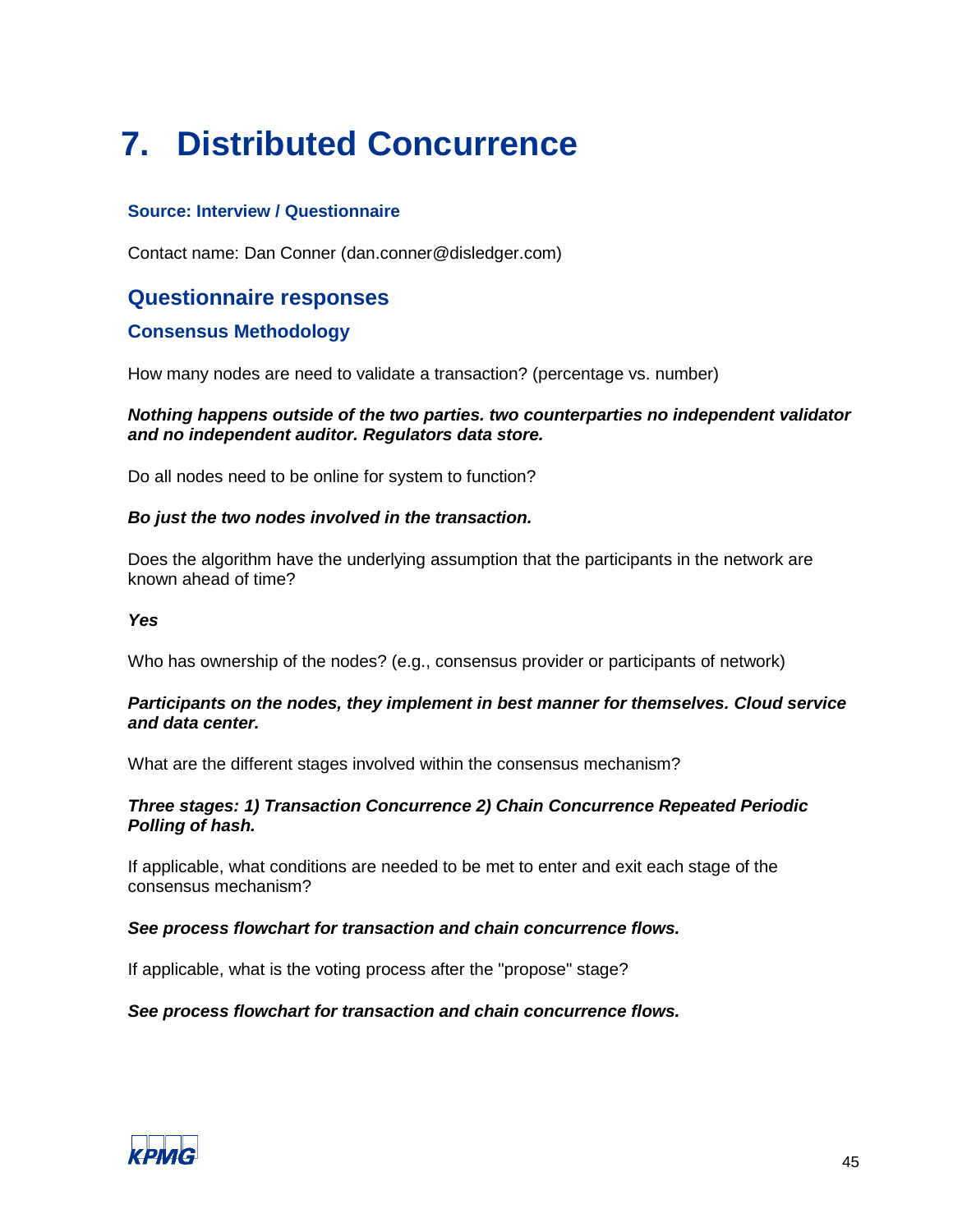When is a transaction considered "safe" or "live"?

#### *One of the key differentiators of concurrence ledgers is that the transactions are definitively and deterministically final settled when the counterparty ledger is updated. This feature is something that consensus Blockchain cannot offer and is critical in securities transactions.*

Are there multiple rounds of vetting to decide which set of transactions are going to make it into the next round of consensus?

#### *No consensus.*

How much time does a node need to reach a decision?

#### *Time to reach a decision is determined by physical distance between the servers.*

How much time is actually needed to build the consensus until a new block is added?

#### *Instantaneous node to node.*

What is the number of current and planned validators?

#### *No external parties have a say in the concurrence model so no one can corrupt, delay, or refuse to provide consensus (e.g., a denial of service via denial of consensus voting).*

Is there a forking vulnerability?

*No, there is no Blockchain so no possibility for a fork. The maximum deviation is one transaction could be proposed that is not accepted by the other counterparty. It would be caught by either the next periodic hash check, or when the next transaction is proposed whichever comes first. But no other transaction can be entered into until the discrepancy is resolved and the ledger in error is brought into synch.* 

How are the incentives defined within a permissioned system for the participating nodes?

#### *Node to node so incentive is private trades.*

What process does the system follow when it receives data?

*Each counterparty has their own view. They hash their version of the data and present it to other party to view for comparison. They transmit their version of the hash to counterparty and vice versa. These should match.*

How is data currently stored?

# *Data is stored in the nodes that do the transaction. They own the data.*

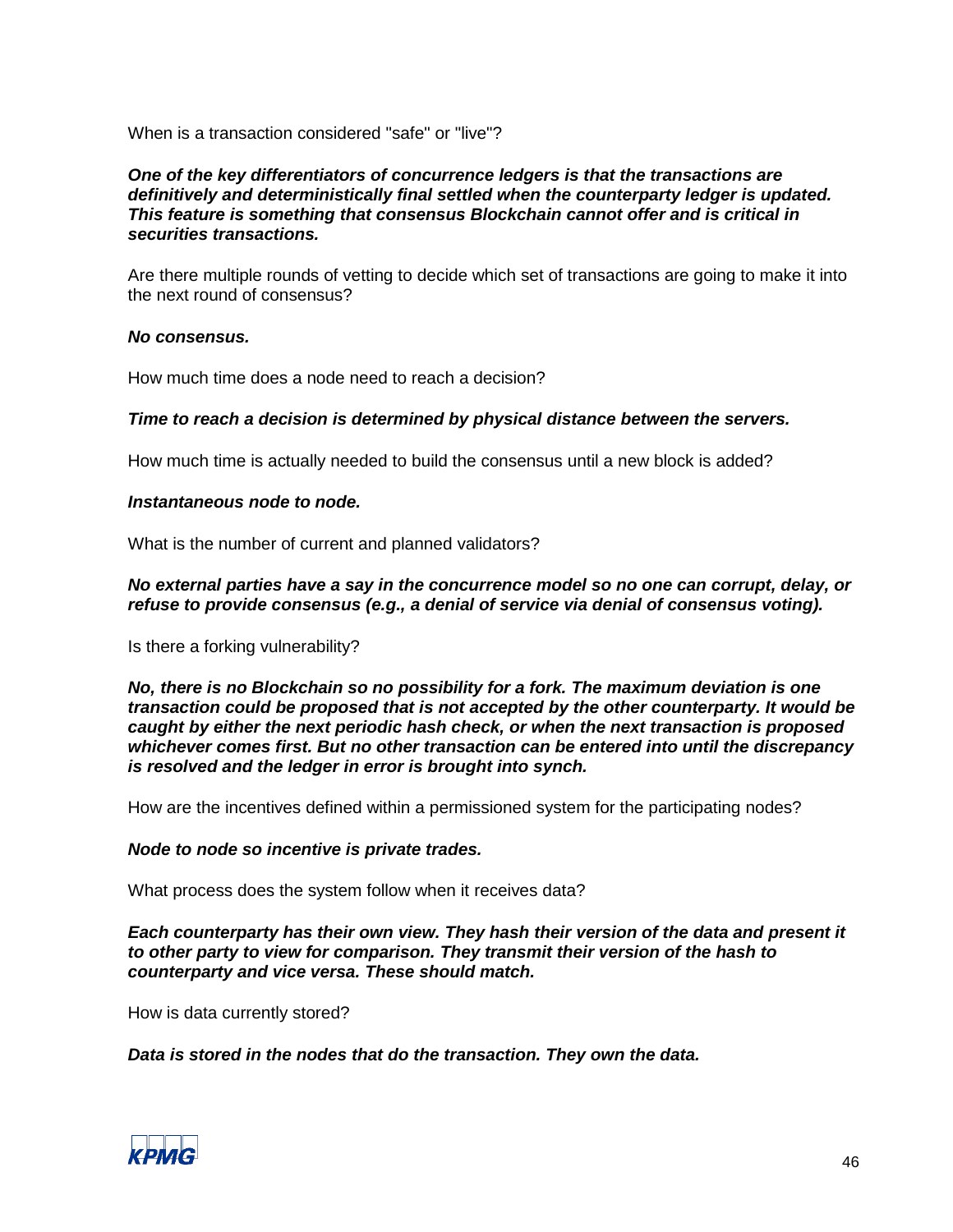How does a party take ownership of an asset?

*Ownership of assets: work w/off chain assets, on ramp how do you get your physical assets, needs to be trust there that asset will be linked-trust created in audit process, trust gov entities, account firms, internal/external auditors are doing their jobs to verify in good faith that counterparties and assets are real.*

# **Governance, Risks and Control**

Who is responsible and what are they responsible for in case of malicious actions within the network? How does legal action take place?

#### *Settled off-chain. Legal recourse.*

Is there an intrinsic penalty mechanism in place for an attempted corruption of the consensus?

*No external parties have a say in the concurrence model so no one can corrupt, delay, or refuse to provide consensus (e.g. a denial of service via denial of consensus voting).*

How does the consensus mechanism allow access?

*Access implementation: run some code base create counterparty ledger for new person. N-1 number of ledgers, actual number of counterparties: ledgers created are 1-1 so n-1 for you to create with all counterparties.*

How does the consensus mechanism restrict access, concerning malicious activities?

*One key feature is that the concurrence ledger will lock because the ledgers don't hash equally. So malicious transactions won't be able to be applied no matter how many times they are attempted. Malicious activity detection is automated with the periodic ledger hash checks. And the bad transaction is always at the top of the chain on only one side with log entries recording the activity so rollback is very easy to clean up the system post-attack.*

What is the permission management process? What is the process for adding or deleting nodes?

*It can be implemented in various ways depending on the use case, but yes N2N makes it simpler.*

How does the protocol assess the trustworthiness of other participants?

*Trust is derived from the regulated members' compliance departments, auditors, examiners and regulators oversight.*

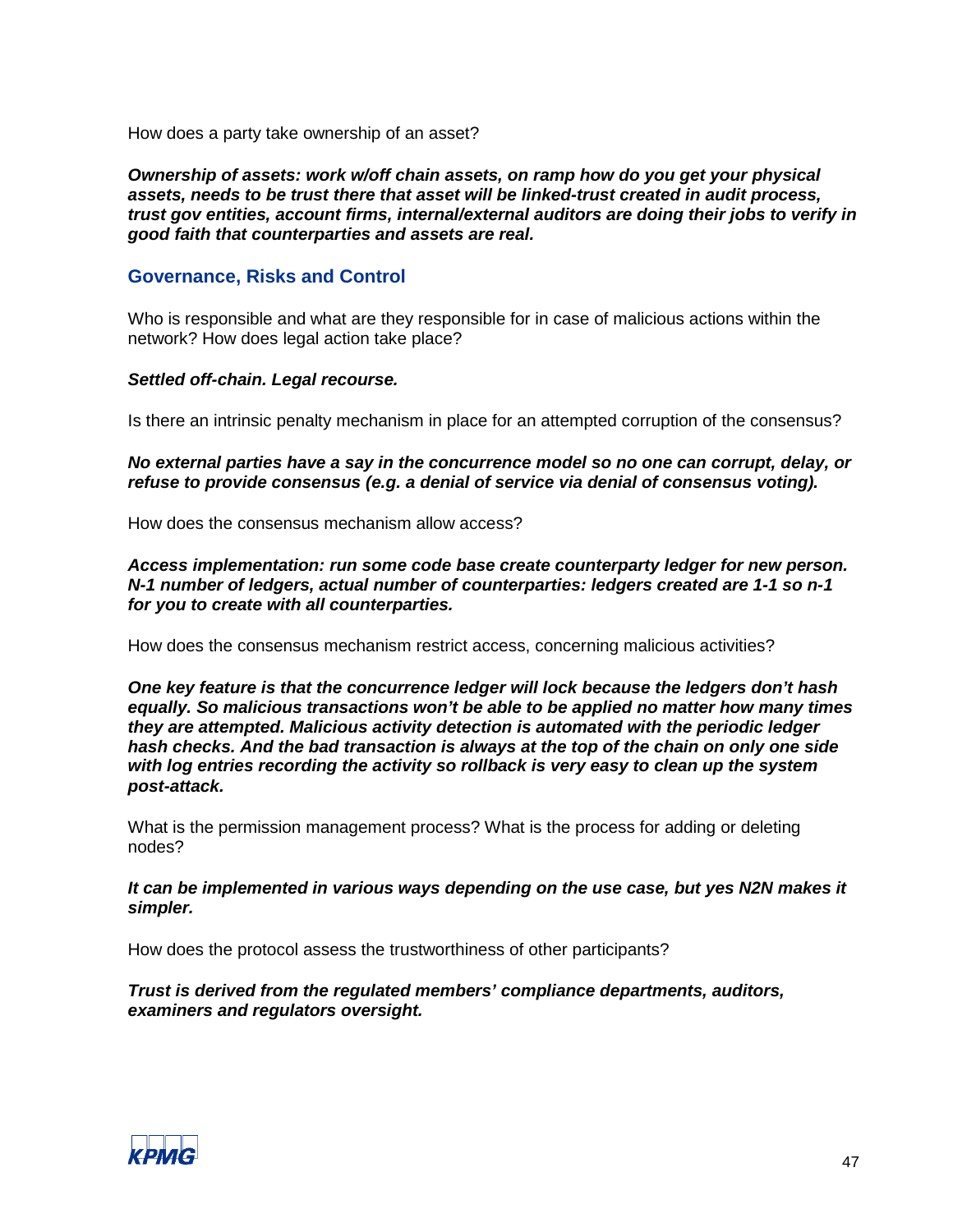Are there separate admin. / administrator privileges? Who manages them?

#### *No consensus protocol but the concurrence protocol is patent pending and may become industry standard.*

Can a node or a user have only "Read" or only "Write access? Is specific node access required if only performing one functionality? (e.g., back office outsourcing)

#### *The two counterparties have complete access to data no one else on chain does unless you want them to.*

*If the functional area doesn't need access to live data they can operate off read only, backup data.*

What are the measures in place to reduce risk?

*The system is closed to only the counterparties so that reduces a lot of risk vectors. Additionally, at each level steps can be implemented to protect the system from physical isolation to active network and transaction monitoring.*

In case of permissioned systems, who manages the KYC/AML process and where is the data stored?

#### *Handled by the members directly – assumes entity performs its KYC/AML checks prior to establishing a counterparty ledger.*

# **Performance**

How long does it take for transactions to be validated and/or consensus to be achieved?

#### *Instantaneous.*

Provide some general measures of volume that the consensus mechanism can or will handle (e.g., # of trades)

*Not a monolithic Blockchain - 100,000s TX per sec simultaneously on individual ledgers as well.*

*Provide some general measures of the value that the consensus mechanism can or will handle (e.g., \$ value of trades)*

*Structure less data no limit on the amount of data.*

How do you measure scalability?

*Because the counterparty ledgers can all be separately processed the system is n-times more scalable than a consensus network (where n is the number of nodes in the* 

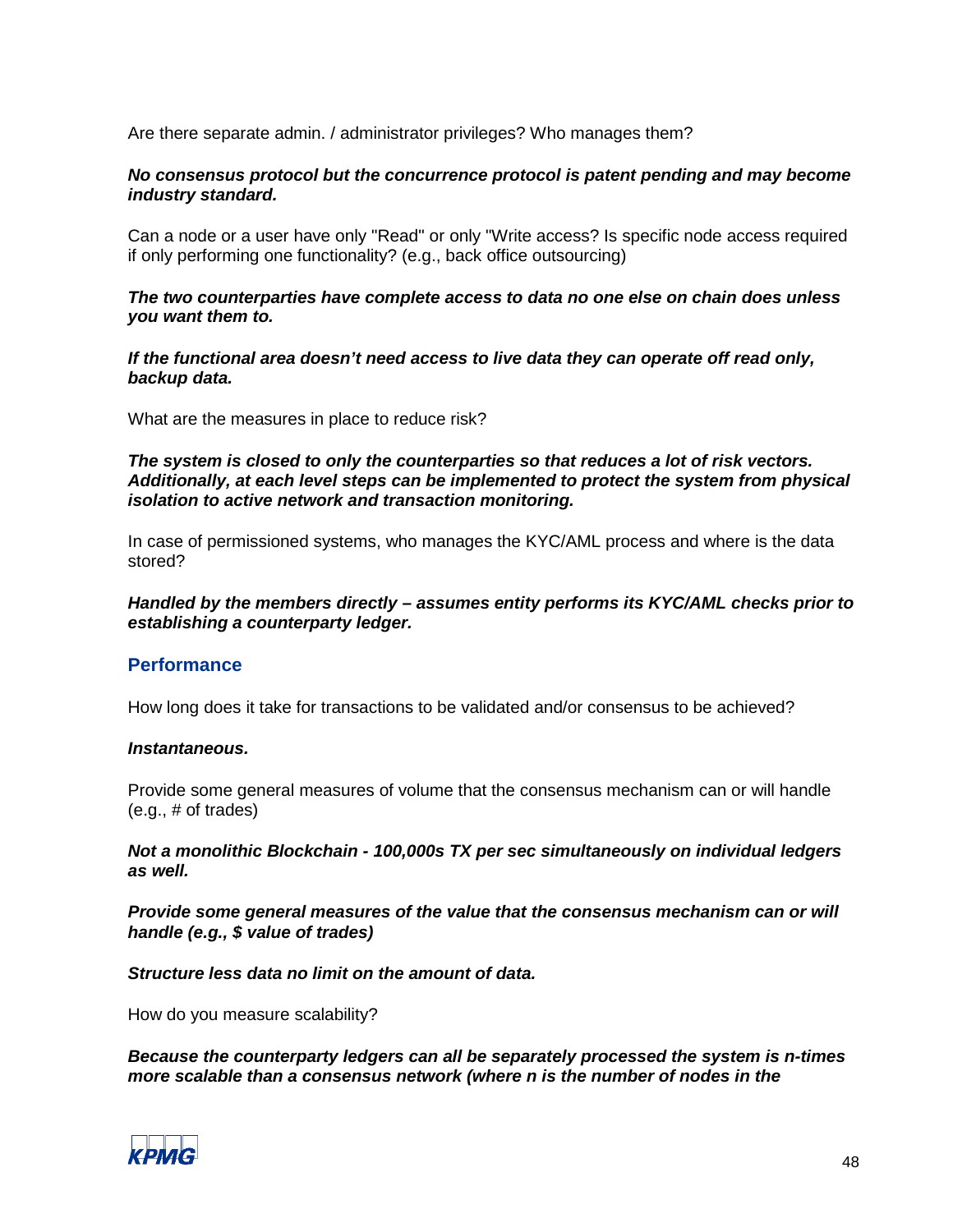# *network). Additionally, since all of the delay in seeking consensus is eliminated each transaction is much faster as well.*

Is there a limitations on the number of fields within a transaction?

*No*

Is the speed of the system impacted if the system is made more scalable?

#### *No*

Does synchronization have any impact on scalability?

# *No synchronization N2N.*

#### **Security**

How is transaction activity monitored?

#### *At each counterparty with full logging of all transactions both successful and attempted/failed/canceled transactions.*

Does the consensus mechanism utilize Digital Signatures?

#### *Yes*

How does the consensus mechanism address an assumed industry standard?

# *No*

Which risk/security issues are currently being worked on?

*A holistic approach evaluating from the physical layer (what fiber bundle will interconnect counterparties) all the way to feasibility studies of AI at the members' node for deep learning of usual/unusual activity.*

Are there any plans for getting the application/consensus mechanism certified (e.g., ISO, SOC, etc.)?

*Different routes are possible for different industries and use cases (e.g., ISO 20022 messages for payments but aren't needed by exchanges/clearinghouses) so it will depend on customer requirements.*

What are the infrastructure hosting options? (e.g., cloud, hosted in a data center, etc.)

*System can be cloud, data center or individual server based depending on scale, number of processers/threads active, and counterparty proximity requirements.*

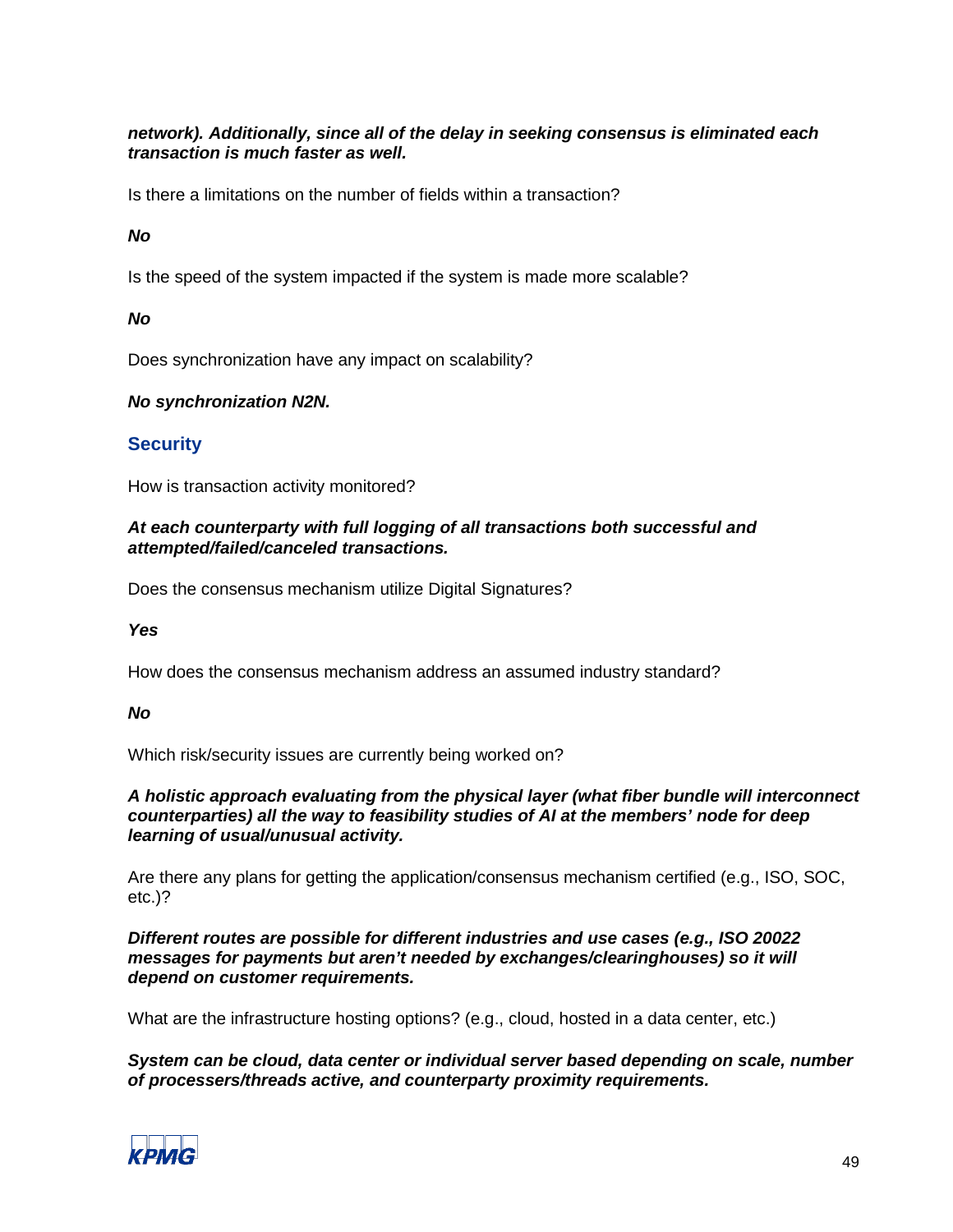Briefly describe the security testing performed till date (if any)

#### *Haven't deployed and tested yet.*

How are you planning to implement/integrate Digital wallets? (Including private key management)

#### *No wallets planned at this time as it is a B2B system.*

In case of a breach, what data is at risk?

#### *Depends on the severity of the breach.*

How does the system prevent signature fraud (e.g., stolen keys)?

*Key management is critical with any system. In this case, we have the ability to terminate and create new counterparty ledgers easily since only the specific participants are affected. Additionally, as each counterparty ledger can be controlled by a separate key, loss of a single key would be limited to that single ledger and not affect the entire system.*

Does the consensus mechanism have full documentation in place?

#### *Currently in development.*

How is the system expected to address general server issues?

*Can be hosted in cloud, data center, or individual servers for small enterprises. Expect the usual redundancies and backups to be in place. Additional benefit is that since this is for transactional systems old data can be moved to secondary servers so the data is still accessible but not clogging the operational servers.*

How does the consensus mechanism address the risk of "double spending"?

#### *There is no inherent crypto currency required so no chance for a double spend.*

How does system ensure network synchronization? And, what is time needed for the nodes to sync up with the network?

#### *Not applicable as the counterparties transactions are handled serially.*

What is the process for disaster recovery?

*Backup server.*

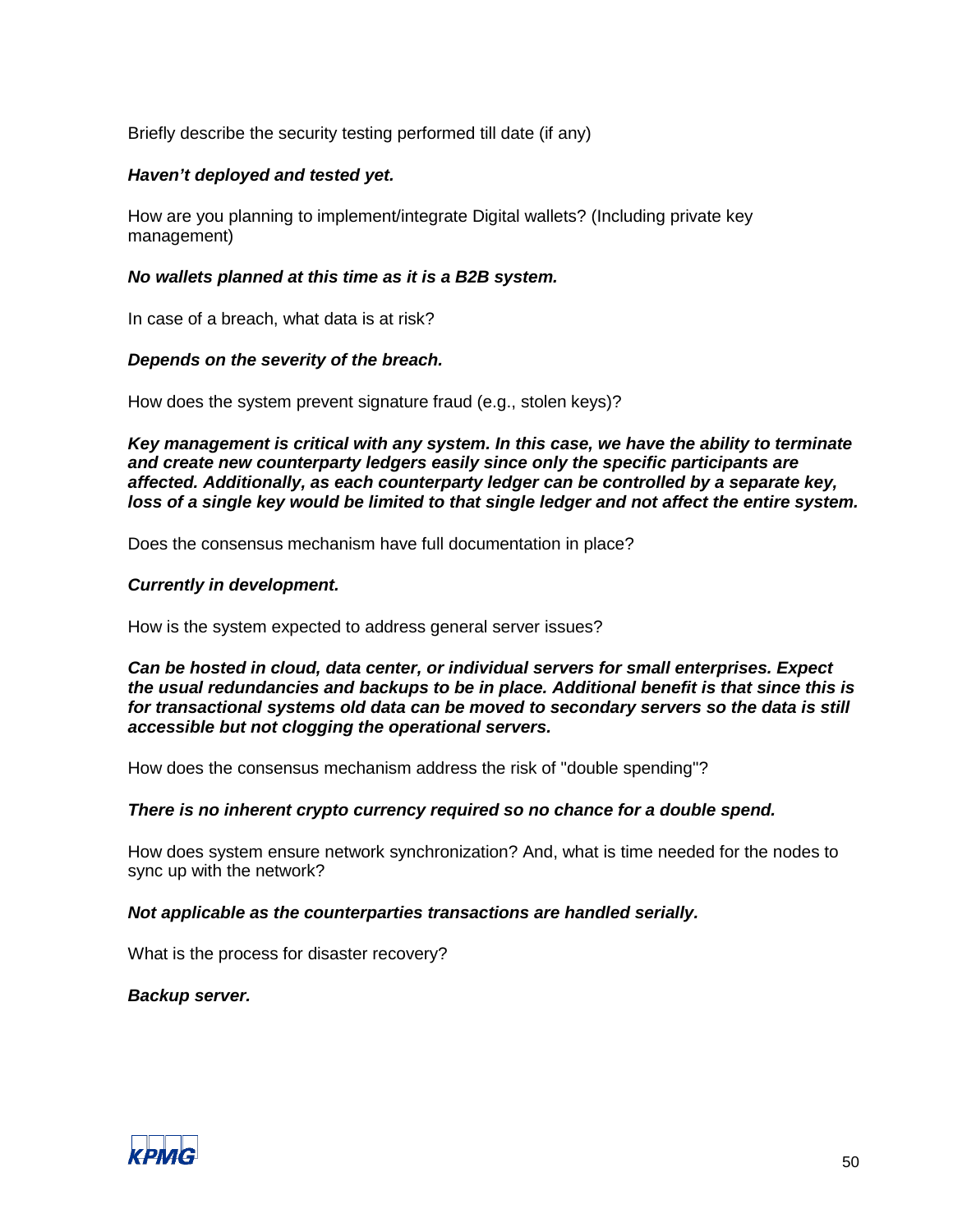What is the threat model being tested? What has been defined as "normal"? How do you monitor fraud?

*Currently working the details on a reputation score for counterparties – e.g., if a counterparty ledger fails a periodic hash, notify/poll other members of the network to determine if it's a larger issue or just that one transaction that is an issue. Since only one transaction can be improperly added to a counterparty ledger without concurrence the total risk is capped.*

# **Privacy**

How does the system ensure privacy?

*The ledgers are only available to the counterparty with which it is shared – no external entities have access.*

Do all nodes have visibility into all other transactions?

# *No*

How is privacy defined and ensured between applications?

#### *N2N*

How does the data encryption model work?

#### *Encryption can be applied on each counterparty ledger and is easily managed because only the parties need to agree to change encryption methods, etc., they don't have to wait for the entire network to make system-wide changes.*

If consensus happens in a permissioned network are random public keys issued for every single transaction to increase the privacy? Or does randomized CUSIP translation factors take place?

# *No*

Are participants' identities hidden from one another? (e.g., Blackpool)

*No for KYC/AML counterparties are completely known. (Pseudonymity fails after the first transaction with a counterparty in a permissioned network so this may not be relevant.)*

# **Cryptography / Strength of Algorithm**

What does the key life cycle management look like?

*Hash's digital signature cryptographic support, keys generated between counterparties. Multiple different keys b/c each counterparty will have different keys and create new ledger with new set of keys.*

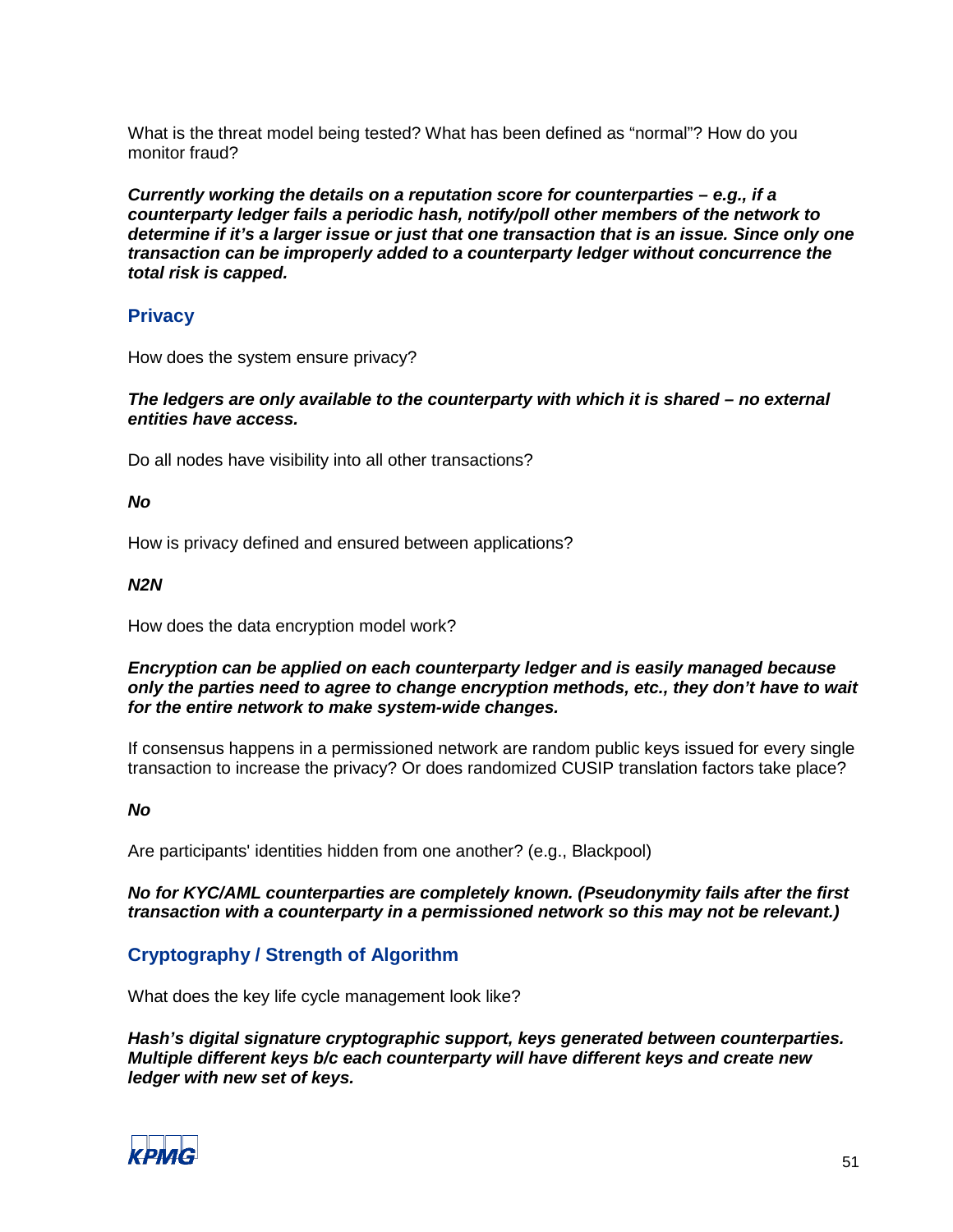Does the consensus mechanism require a leader?

*No*

How is node behavior measured for errors?

*Immediate dispute resolution node behavior. Need to only look for errors in last transaction to see the difference. Authentication at the individual level.*

# **Tokenization (if used)**

How are the asset tokenized (if applicable)? Briefly describe the tokenization concept and terminology

*Everything is representation of an off chain asset, validated by the auditors, examiners, etc. There is no inherent cryptocurrency that adds risk for the participants due to value fluctuation or during the state transition.*

Does the consensus mechanism utilize transaction signing?

*Digital Signatures.*

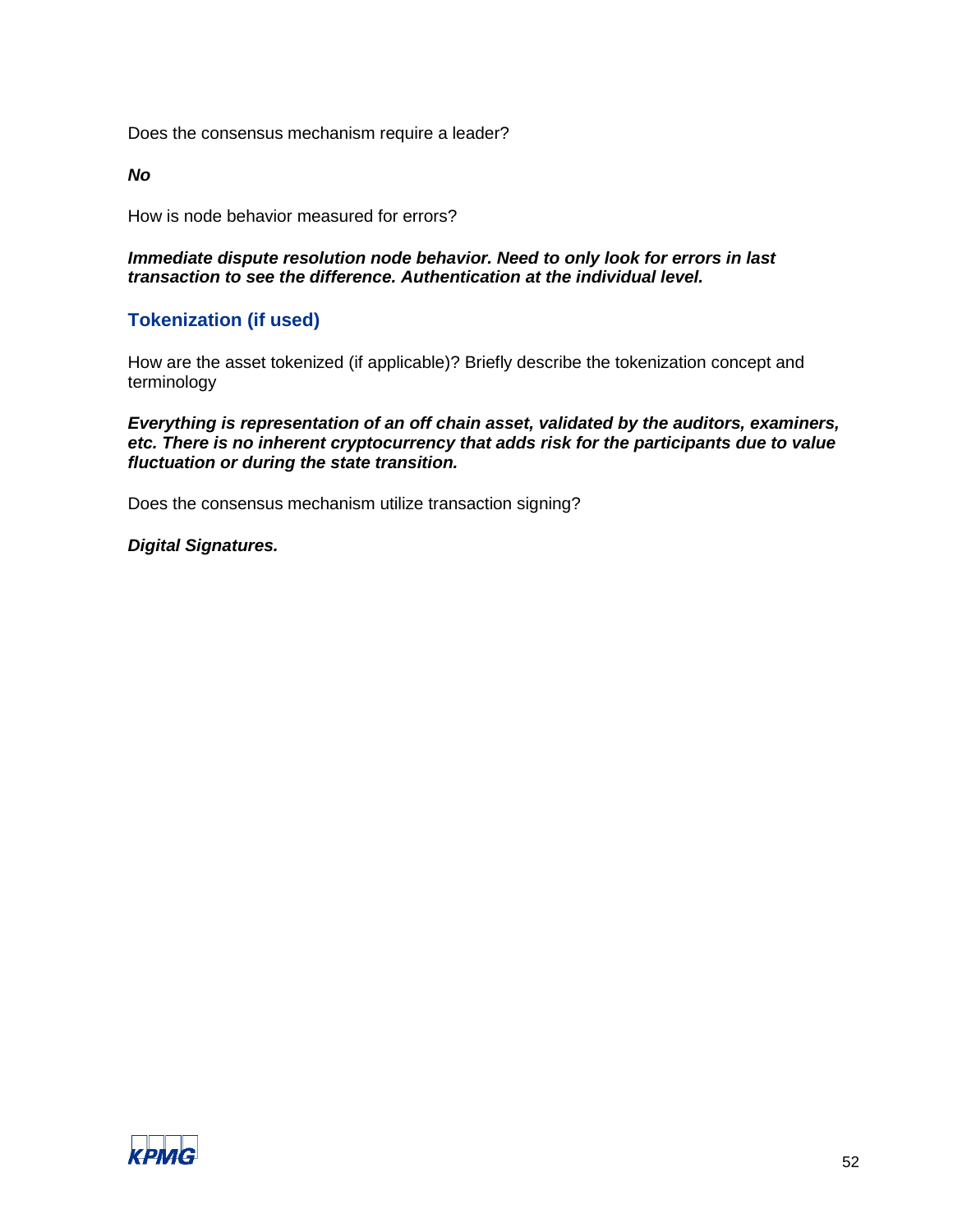# **8. Evernym**

# **Source: Interview / Questionnaire**

Contact name: Jason Law / Timothy Ruff / Drummon Reed (jason@evernym.us / timothy@evernym.us / drummond@respect.network)

# **Questionnaire responses**

# **Consensus Methodology**

What is the underlying methodology used by the consensus mechanism?

*We have implemented a BFT protocol called Plenum which is a variation of the Redundant Byzantine Fault Tolerant protocol (http://pakupaku.me/plaublin/rbft/report.pdf). Major differences include no reliance on MAC authenticators. We are using Ed25519 digital signatures throughout. Also, RBFT doesn't specify a method for election, so we've implemented one consistent with Byzantine Agreement (BA) protocol itself.*

How many nodes are need to validate a transaction? (percentage vs. number)

*Like other BFT protocols, RBFT relies on 2f+1 nodes to come to agreement. There is one important variation: double-spend-proof (DSP) transactions, such as the creation of an identifier, must be executed across all nodes. However, where DSP is not required, say in the case where attributes are added to an existing identifier, then a subset of nodes are used to validate and execute the transaction. This is one of the extensions to RBFT we have that allows us to scale BFT, a protocol that is traditionally hard to scale.*

Do all nodes need to be online for system to function?

*No, a little more than 2/3 of the nodes need to be online for the system to function. In fact in a system of n nodes, floor (n-1/3) can go down and the system will still function.* 

*A pilot is underway now. Several financial institutions, life management platforms, universities, and other interested parties, including a large data center are participating. These exist in Europe, Asia, and North America. They span multiple operating systems (Windows and Linux), virtual and dedicated machines, cloud and data centers, and administrative zones. In this phase, load testing and PoC for use cases are underway.*

Does the algorithm have the underlying assumption that the participants in the network are known ahead of time?

*Yes and No. Yes, some nodes and their Stewards (operators of Validator nodes) are bootstrapped in a set of "genesis transactions". No, in the sense that those nodes and stewards can change over time. There is a special Pool Management ledger—separate* 

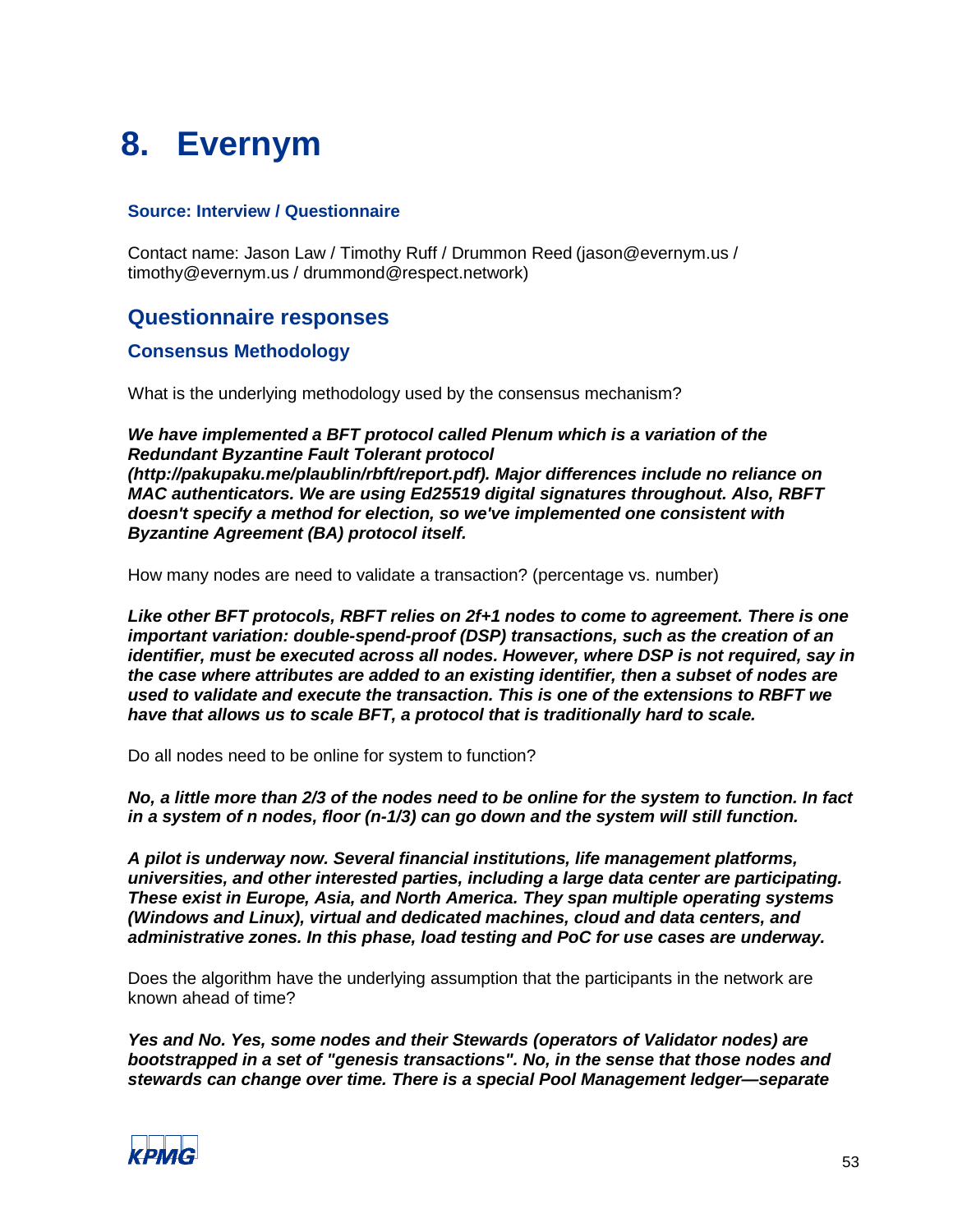*from the main transaction ledger—for governance of how Validator nodes are added to the network. New Stewards and the requirements for their nodes are also managed by this governance process, as is revocation of Stewards. Various algorithmic and timebased mechanisms will be employed, but there are cases where node membership will require votes from existing membership, perhaps even leveraging some kind of limited proof-of-stake for pool membership. This aspect of the governance model is still under development (see below).*

Who has ownership of the nodes? (e.g., consensus provider or participants of network)

*Validator nodes are controlled by stewards, which are selected per the governance mentioned above. There is a second type of node called an "Observer", who does not participate in the consensus process but one keeps track of all the transactions that the consensus pool has successfully processed. The purpose of Observer nodes is to provide a service to any party who is concerned with only reading "safe/live" transactions. This type of node reduces the load on the Validator node so the Validator node can only focus on providing consensus.*

What are the different stages involved within the consensus mechanism?

*Clients submit requests to at least one node, and the nodes verify the client signatures and propagate the client requests to the other nodes. When enough requests have been propagated, the primary (leader) starts the three-phase commit.*

*The consensus mechanism currently uses a three phase commit which can tolerate Byzantine faults. The three phases that any transaction goes through for consensus are: Phase 1. The first phase is PRE-PREPARE phase (read can Commit according to standard three phase commit terminology) in which the primary sends a PRE-PREPARE message to all non-primaries to tell them about a new transaction which is coming for consensus.*

*Phase 2. The non leaders respond with a PREPARE message to the primary demonstrating their willingness to accept this transaction in this phase. Phase 3. In the third phase, all participants (primary and non-primaries) give their consent to this transaction in the form of a COMMIT message. If a Byzantine quorum (2f+1) of COMMITs is achieved, then the transaction is executed.*

*One distinction, between RBFT (the basis for Plenum) and PBFT is that there are f+1 parallel RBFT "instance"' that execute the same three-phase-commit with a different primary. There is one Master and multiple Backups. If the Backups detect performance anomalies or favoritism or other abnormalities with the Master, then through consensus, a new Primary is elected for the Master instance.*

If applicable, what conditions are needed to be met to enter and exit each stage of the consensus mechanism?

*Precondition for PREPARE. Any non leader who gets a PRE-PREPARE from a leader will send a PREPARE if it has enough confirmations from other nodes that the request actually did come from a client in the system and not by some malicious leader who sent a fake PRE-PREPARE. The threshold is f+1, f being the maximum failures the system can* 

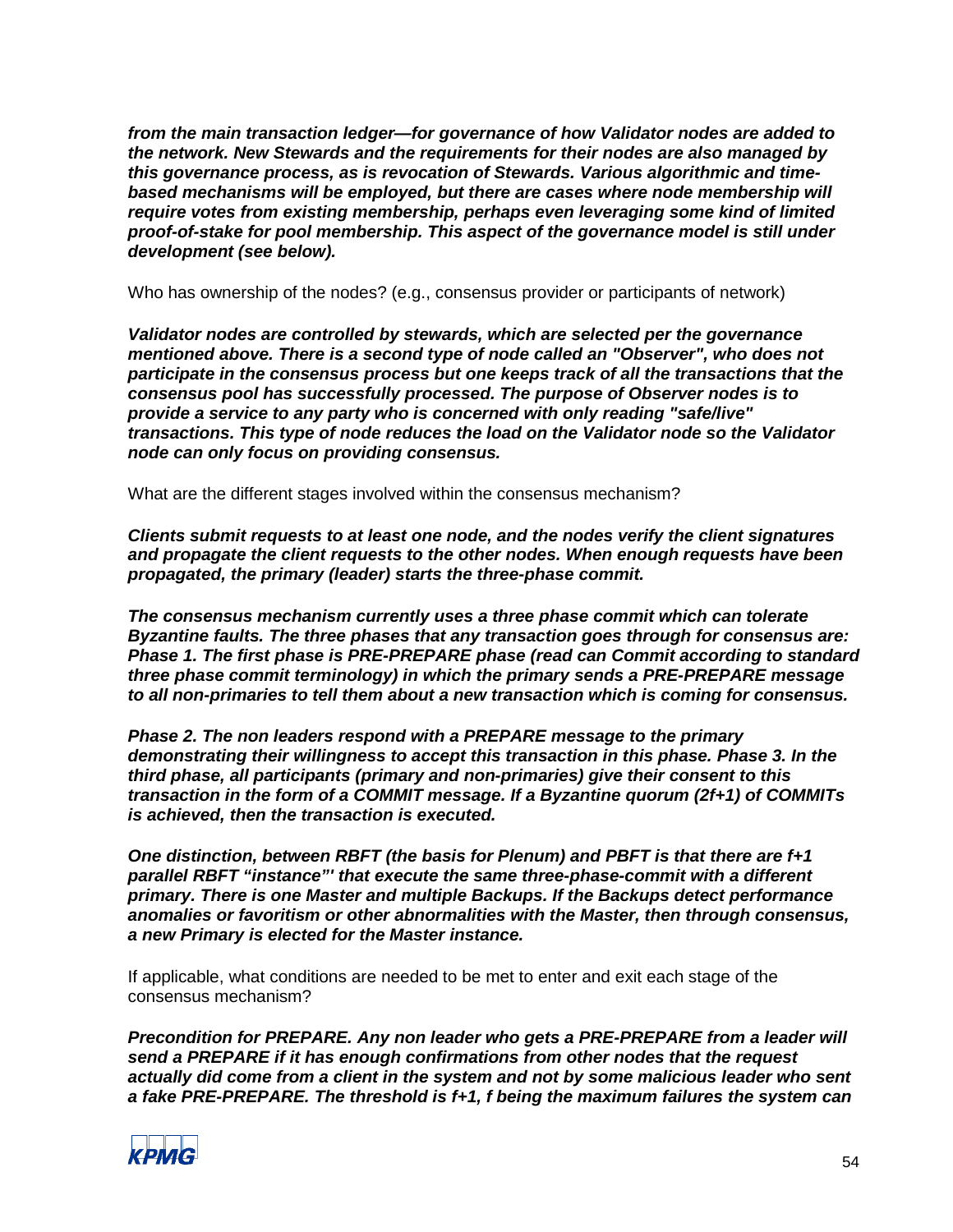*tolerate. Precondition for COMMIT. Any node (leader and non leader) will send a COMMIT if it sees quorum of PRE-PREPARE and PREPARE (2f+1, 1 PRE-PREPARE and 2f PREPAREs) from different nodes in the system*.

If applicable, what is the voting process after the "propose" stage?

*If propose phase refers to the can Commit phase (PRE-PREPARE in RBFT) then there are two more phases after the can Commit phase (PRE-PREPARE). Refer to the answer of the "current stages" question above.*

When is a transaction considered "safe" or "live"?

*As soon as the three-phase-commit is completed on a request, it is executed. Execution involves writing to a physical ledger on disk. As soon as this is done, it is considered safe or live. This is considerably faster than Bitcoin transactions.*

Are there multiple rounds of vetting to decide which set of transactions are going to make it into the next round of consensus?

*No. Although there are three phases, we don't have multiple rounds of consensus like Ripple.*

How much time does a node need to reach a decision?

#### *Less than one second with network latency.*

How much time is actually needed to build the consensus until a new block is added?

*We do not put transactions in blocks. We split transactions into multiple files, but that is not material to the protocol. We have implemented a perpetual Merkle tree, much like the one employed in Google Certificate Transparency. This tree grows predictably, which allows for fast audit (inclusion) proofs and consistency proofs and verification of those proofs. We do employ batching in several places for performance; for instance, the threephase-commit can process multiple ordered and validated transactions in a single batch.*

Does system contain synchronous node decision making functionality?

*Yes. Also say 2 transactions T1 and T2 were submitted to the same sub pool at times t1 and t2 where t1 < t2. The system guarantees that T1 will complete before T2 completes.*

What is the number of current and planned validators?

*Current is 10 with a set of pilot validators mentioned above. The expectation is we'll have from 60 to 120 world-wide. Testing and usage will reveal the right number.*

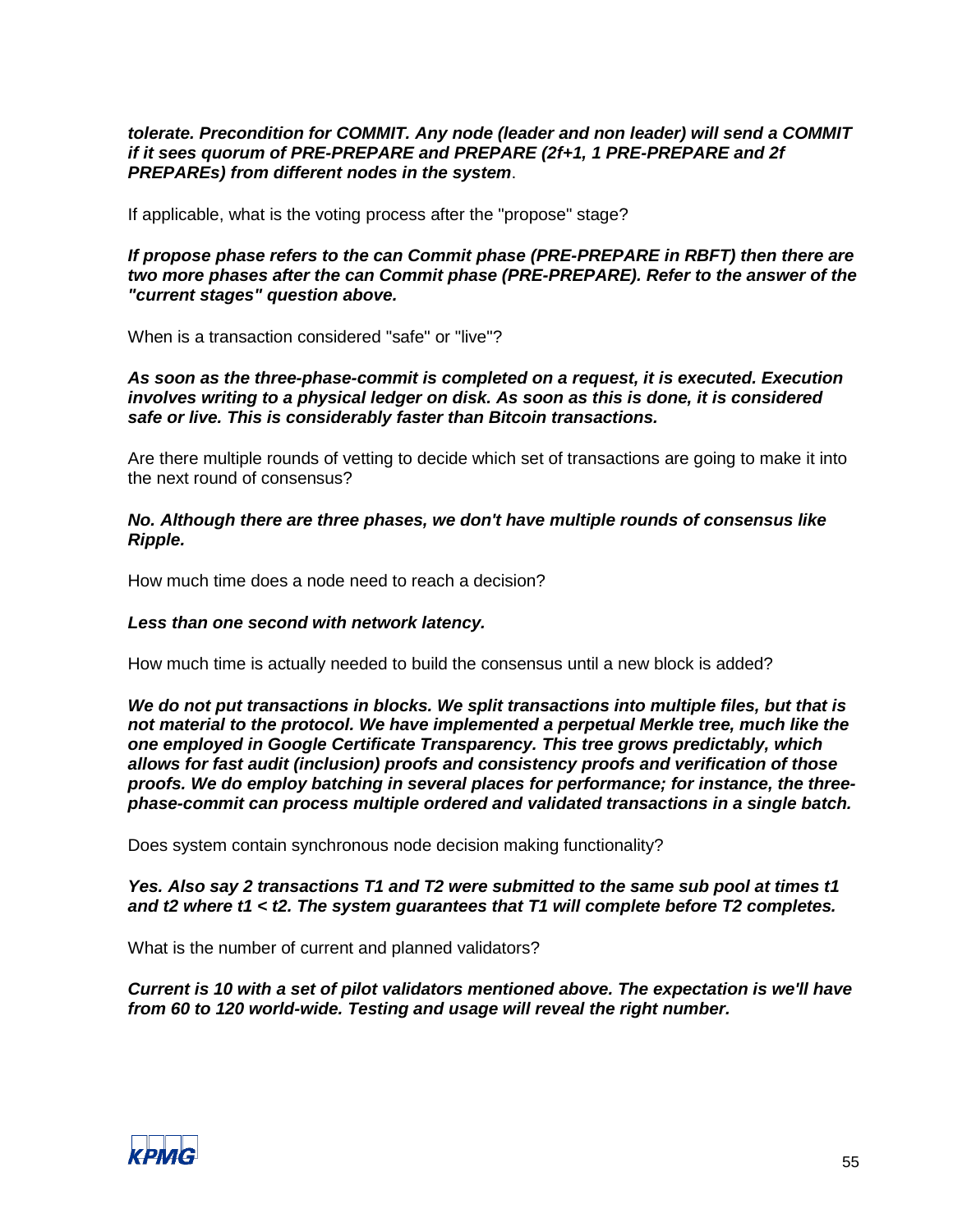What is the Fault Tolerance? How many nodes need to be compromised before everything is shut down?

#### *More than one-third of the nodes need to be compromised before the system is considered unreliable (non functional).*

Is there a forking vulnerability?

*No.*

How are the incentives defined within a permissioned system for the participating nodes?

*This is not in place today; we are in discussions about how the incentive system will work. We do not have a crypto-currency, but usage of credit or coupons and some level of accounting are part of the discussions.*

What process does the system follow when it receives data?

*The process is: 1) validation of the request, 2) verification of the signature, 3) authorization of the request, 4) propagation of the request to other nodes. Then it starts the three-phase-commit. See the answer to the 'current stages of mechanism' question for more details.*

How is data currently stored?

#### *There are five data structures:*

#### *1. A ledger for Pool Management transactions.*

*2. A ledger for Domain transactions (in the case of Sovrin, these would be identity transactions). The domain transaction ledger can be broken down further. It will have one ledger for double-spend-proof transactions (like identifier creation), and then each subpool would have its own ledger that would be propagated to other sub-pools after execution.*

*3. Indexes of ledger transactions. These leverage the same database as the attribute graph (below), but can be broken out.*

*4. Attribute graph stored in a mutable database. Today, this is OrientDB, but it is not implementation-dependent.*

*5. Any external feeds and data stores to which links are made.*

How does a party take ownership of an asset?

*No private keys are ever created by a third party and shared with another. However, there is the concept of an identity "sponsor", where a sponsor bootstraps an individual. The individual may provide a public key at the time of bootstrapping, or it may happen at a* 

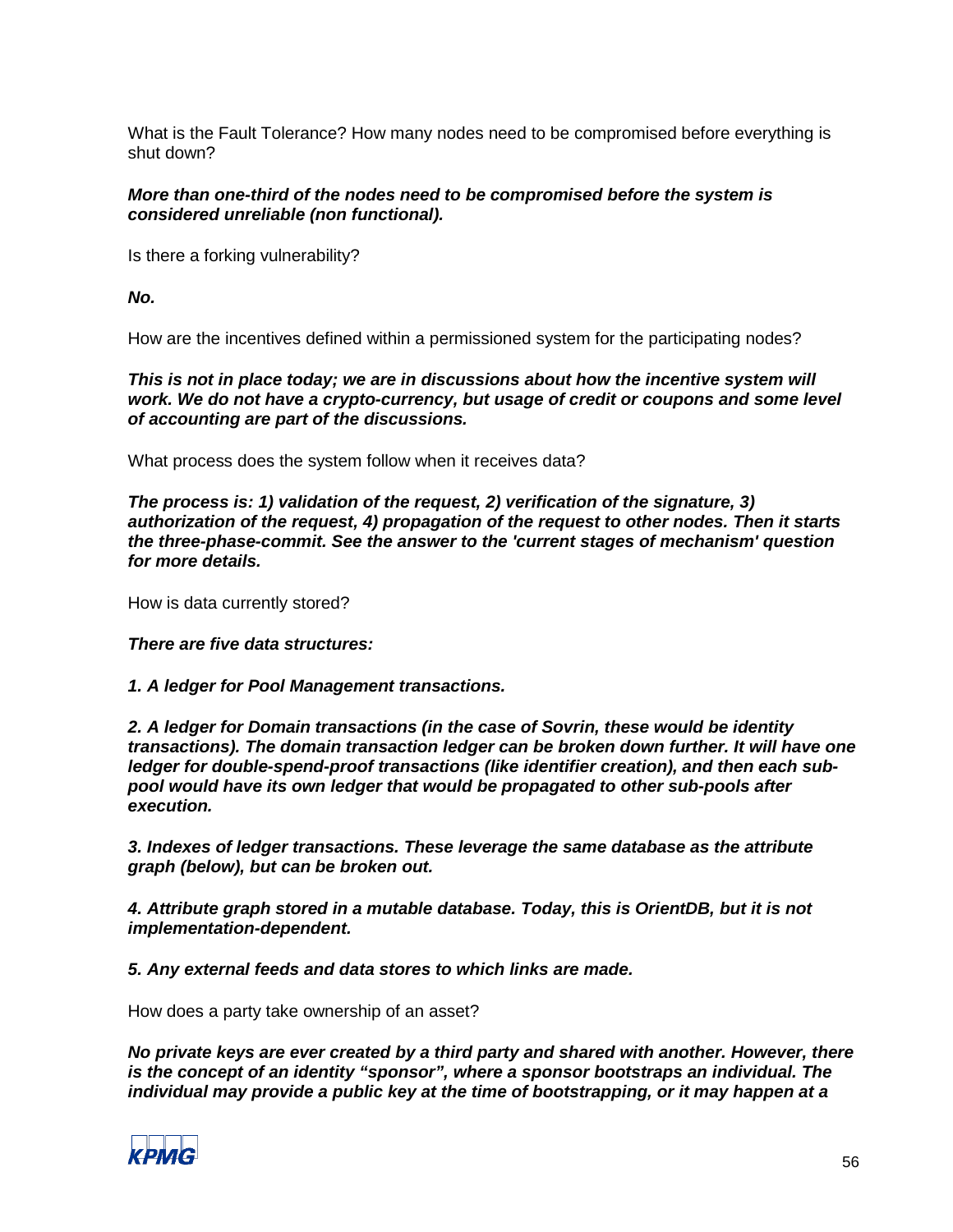*later time. If it happens at a later time, there is an equality transaction that assigns an individual's public key to an existing identifier.*

# **Governance, Risks and Control**

How is governance / controls enforced?

*We are currently fleshing out governance in the form of a Sovrin trust framework being developed with the help of seasoned industry specialists. The Sovrin ledger divides responsibilities among two kinds of nodes, Validators and Observers. Validators are the nodes that take part in the consensus process. Observers nodes only provide the results of already executed transactions (i.e., they are a "read-only" layer that supports caching/scaling). Validators and Observer nodes are operated by Stewards.*

*Sovrin governance will specify criteria for adding and removing Stewards, and for Stewards to add or remove Validator and Observer nodes. It will define the requirements for diffusion of Stewards so it is extremely difficult for one or a small set of colluding organizations to take control of the whole system. The governance model will also define the fees to be levied on different transactions to provide the right balance of incentives. Lastly, the governance model will also define the criteria for releasing new code for the nodes.*

Who is responsible and what are they responsible for in case of malicious actions within the network? How does legal action take place?

*The Sovrin trust framework will define the parameters for legal liability in case of malicious actions. It will also define how blacklisting will work upon detection of malicious behaviors by nodes and clients.*

Is there an intrinsic penalty mechanism in place for an attempted corruption of the consensus?

*When attempts to introduce errors in consensus process are detected, the suspected parties can be blacklisted for short or long term depending on the severity of the suspicion.*

How does the consensus mechanism allow access?

*Access at the Steward level will be governed by the Sovrin trust framework and the special governance consensus pool. Access at the client level is available to registered clients by virtue of their control of the private keys necessary to sign transaction requests to the consensus pool.*

How does the consensus mechanism restrict access, concerning malicious activities?

*Nodes and clients can be blacklisted (different levels of blacklisting can come into action depending on the type and persistence of maliciousness).*

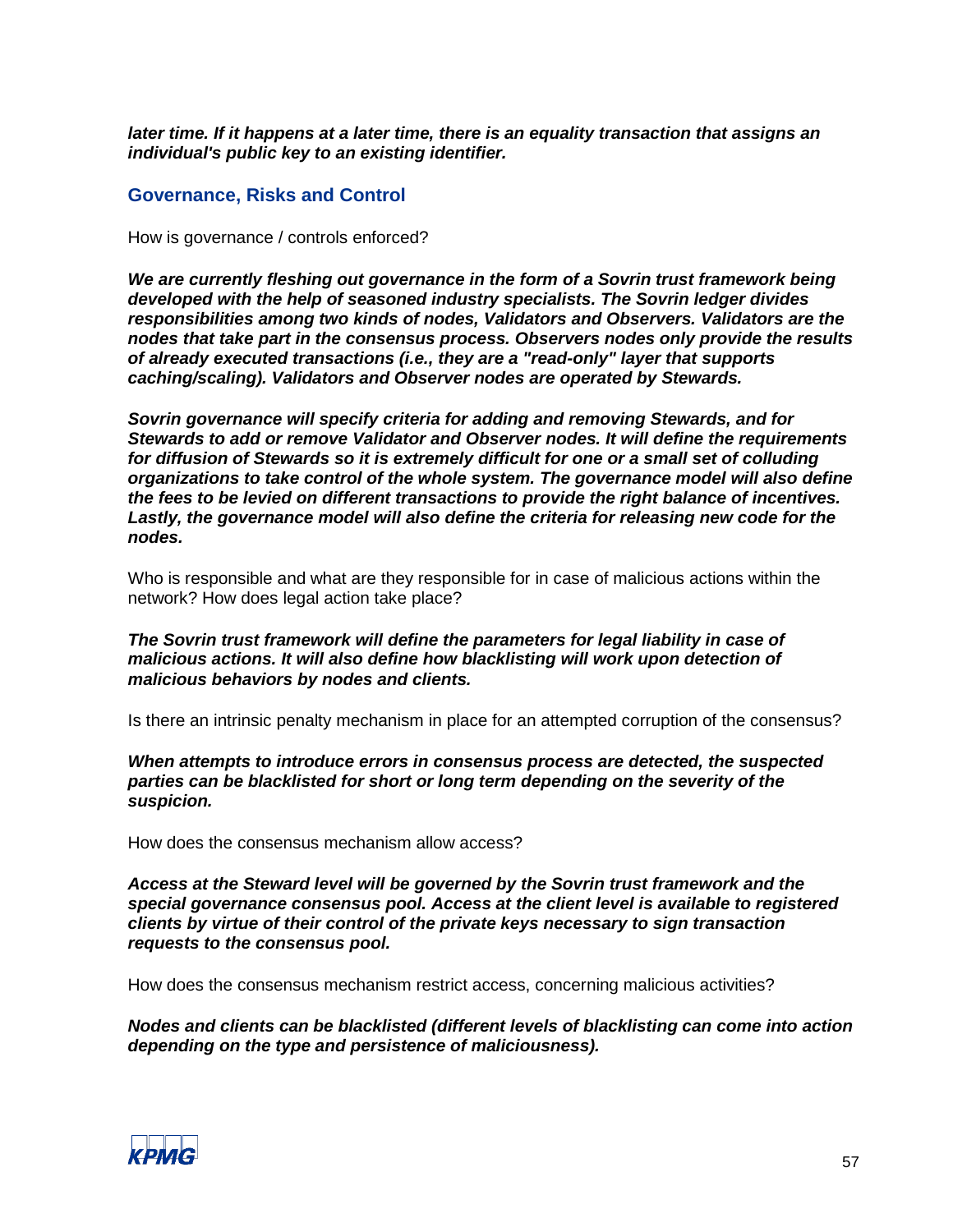What is the permission management process? What is the process for adding or deleting nodes?

#### *See the Sovrin governance process described in C30 above.*

How does the protocol assess the trustworthiness of other participants?

*Participants are deemed trustworthy unless some suspicion is reported against them. Participants can be suspected to be malicious based on various behaviors including slow response times, inappropriate messages attempting to disrupt the consensus process, flooding, etc. Every suspicious activity has a severity attached to it and that severity forms the basis of the action taken suspect.*

Are there separate admin. / administrator privileges? Who manages them?

*The provider of a node reserves the administrator rights of the node like starting, stopping, restarting, upgrading (hardware and software).*

Are there restriction / privacy rights defined and enforced by node?

*Only those transactions that need to be double spend proof need all nodes to be part of the consensus process. Other transactions involve specific subset of all the nodes for the consensus process.*

Can a node or a user have only "Read" or only "Write" access? Is specific node access required if only performing one functionality? (e.g., back-office outsourcing)

*Currently, all Validator nodes function in Read/Write mode. Observer nodes function as read-only nodes since their job is alleviate the load on the Validator nodes. Observer nodes can be used by any clients of the system who want to query for the transactions already processed using consensus.*

What are the measures in place to reduce risk?

*We avoid correlation by allowing a different key for each transaction a client makes. Our strong encryption is much harder to break than many existing encryption schemes like RSA, DES, etc. We use digital signatures for node-to-node and node-to-client communication instead of MAC authenticators. Finally, the Stewards themselves form a trust network who share the incentives to reduce risk across the system.*

In case of permissioned systems, who manages the KYC/AML process and where is the data stored?

*We will let financial institutions drive these requirements, including where the data is stored, how it is disclosed, and to whom. This can be an excellent application for the work we're doing with Zero Knowledge Proofs.*

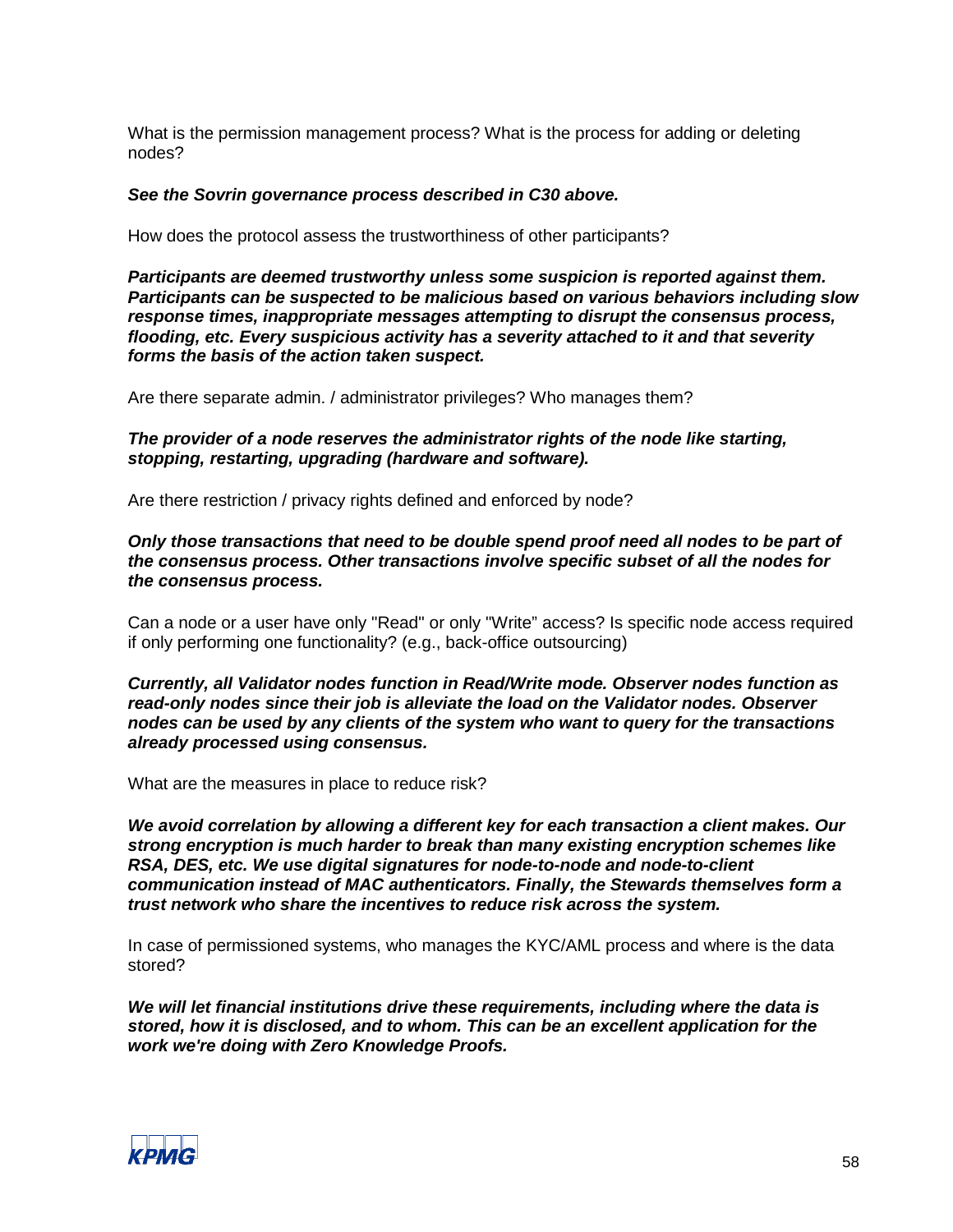How is counterparty risk / settlement risk addressed?

*Sovrin does not handle settlement. However, the parties involved in a transaction can use strongly proofed identity, and Sovrin/Plenum can provide triple-signed-receipts which provide all parties with proof of transaction, even if that transaction is not stored in a distributed ledger.*

# **Performance**

How long does it take for transactions to be validated and/or consensus to be achieved?

*- The client request is usually validated in a few milliseconds.*

*- It takes around one second for the pool to reach consensus.* 

*So transactions take in order of seconds as compared to minutes for Bitcoin-based or other proof of work related Blockchain.*

How do you measure scalability?

*Scalability for a Plenum system may be defined as the ability of the system to handle an increasing number of client requests in the same amount of time.* 

*Any reasonably large application built using Plenum must have multiple consensus pools. The reason is that, unlike traditional Web applications, adding more nodes to an RBFT consensus pool increase the fault tolerance but slows down the pool due to increased network traffic.* 

*So the way to scale up the system to handle more transactions per minute is to add more consensus pools. Each pool gets its own ledger. Ledger transactions are synchronized independently and asynchronously.* 

Is there a limitations on the number of fields within a transaction?

#### *No. But there is a cost associated with additional attributes.*

Is the speed of the system impacted if the system is made more scalable?

*Scalability of the system is primarily achieved by adding more consensus pools to the system as mentioned above. The effect of adding more consensus pools on speed should be negligibly small.* 

Does synchronization have any impact on scalability?

*No, as soon as a node has caught up on any transactions it has missed, it starts working like any other node in the system.*

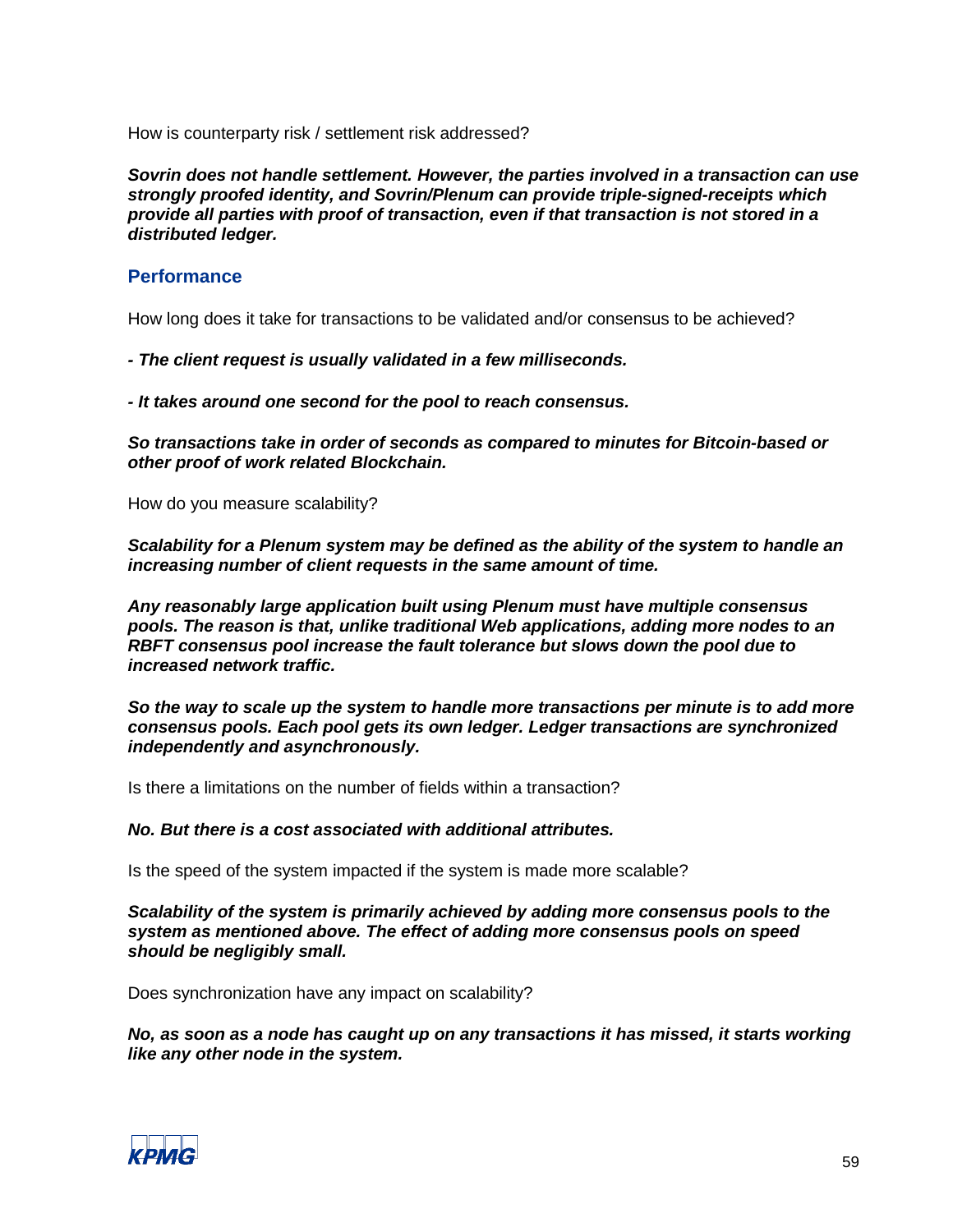# **Security**

How is transaction activity monitored?

#### *A monitoring system tracks the throughput of nodes and their latencies in processing transactions across all clients as well as per individual client.*

Does the consensus mechanism utilize Digital Signatures?

*Yes, all communication between nodes is digitally signed by the nodes.*

How does the consensus mechanism address an assumed industry standard?

*Plenum is based on RBFT which is a more robust version of PBFT.*

*PBFT and RBFT share the same three-phase commit protocol along with the view change mechanism. However PBFT is not as robust as RBFT.* 

*First, as described in the Aardvark paper (Clement et al., Making Byzantine fault tolerant systems tolerate Byzantine faults, NSDI '09), a malicious client can trigger view changes at will that will stop the progression of the protocol.* 

*Second, from an implementation point of view it does not separate the logic of accepting client requests and ordering them, which leads to possible DoS attacks from the client.* 

*Third, a malicious primary can order requests at an arbitrary speed without being detected. These problems are fixed in Aardvark. RBFT improves Aardvark by executing several protocols in parallel to detect any performance problem in real-time, without assuming anything about the previous or future performance/condition of the system.*

*Finally, Plenum further improves upon RBFT. For instance, it uses Ed25519 instead of MAC authentication. Also, Plenum is more scalable than plain RBFT. See the questions on Scalability for more details.*

Which risk/security issues are currently being worked on?

*One of the biggest risks with a public ledger focused on identity is correlation. We're working on anonymous authentication and credentials to reduce correlation risk for the system as a whole.*

What are the infrastructure hosting options? (e.g., cloud, hosted in a datacenter, etc.)

*We would advise not to run Plenum or Sovrin nodes on any machine which is also serving some other application. Hosting a node on any cloud environment is fine.* 

Briefly describe the security testing performed till date (if any)

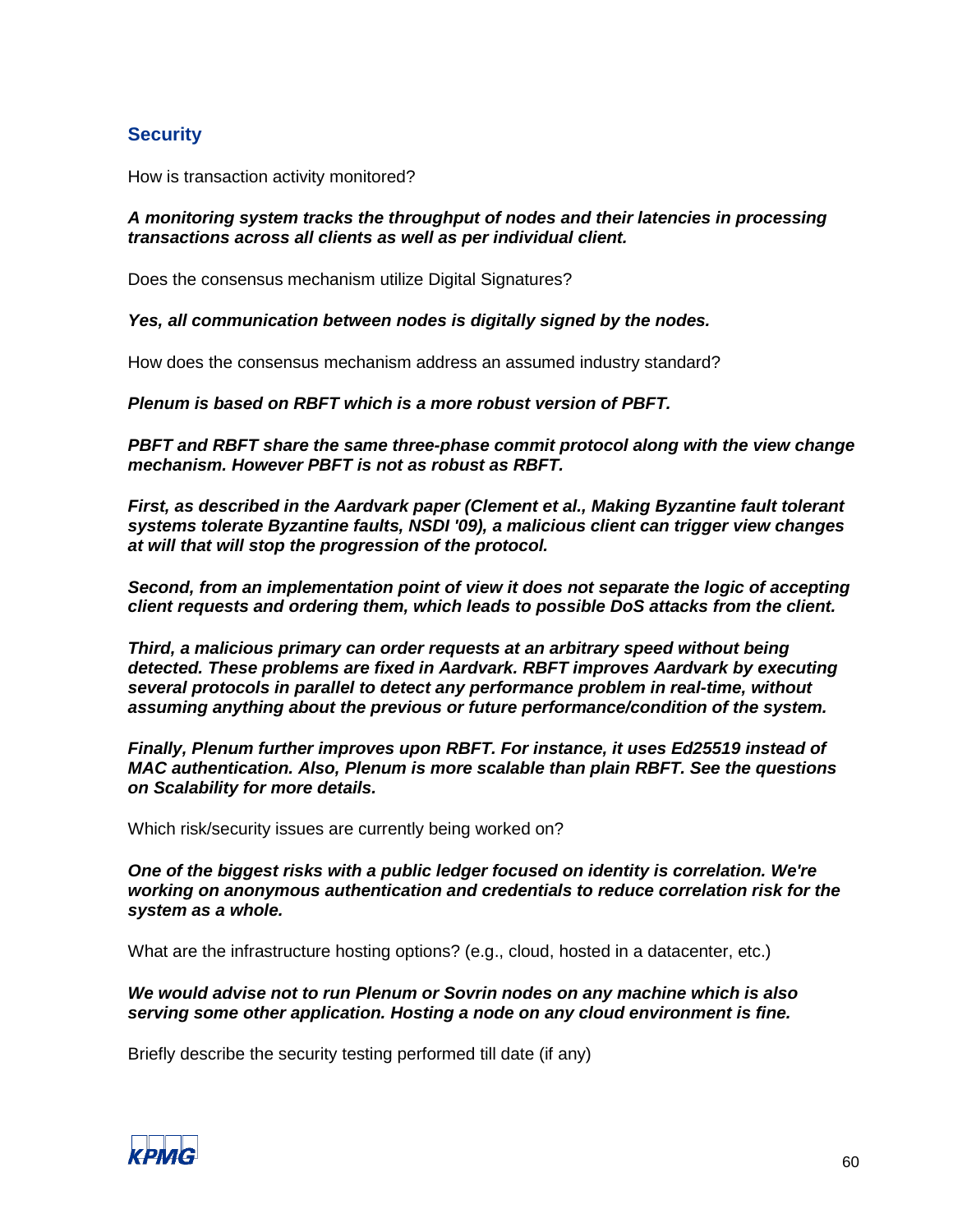*Plenum's source code (https://GitHub.com/evernym/plenum) includes a plethora of tests that describe various faults (malicious and nonmalicious) and Plenum's resistance to them. We are also working with the authors of RBFT and other cryptographers for ideas and extensions to the protocol to increase security, privacy, reliability, and robustness.*

How are you planning to implement/integrate Digital wallets? (Including private key management)

*We are exploring integration opportunities with existing digital wallets.* 

In case of a breach, what data is at risk?

*A breach is possible but wouldn't compromise the system as the data that is meant to visible to only a selected number of parties is encrypted using symmetric key encryption and the keys are disclosed to only those parties for whom the transaction is meant. Also the disclosure of keys is made using asymmetric encryption. So the system does not provide any incentive for a breach.*

How does the system prevent signature fraud (e.g., stolen keys)?

*If a key theft is reported then those keys would be blacklisted in the system so no further transactions made using those keys will be successful.*

Does the consensus mechanism have full documentation in place?

*Not complete but quite extensive. Plenum has a wiki and also documentation for the source code.*

How is the system expected to address general server issues?

*The Sovrin trust framework will defines SLAs including minimum hardware and software requirements that Validator and Observer nodes must satisfy to be a part of the network. The protocol tolerates low-performance Validators, but if there are too many, it can have a negative impact on system performance as a whole. Node performance is recorded on the ledger and can become a criteria for the node to remove from the network.*

How does the consensus mechanism address the risk of "double spending"?

*The system is double spend proof as more than two thirdsof the nodes need to agree on a particular transaction for it to be written to the distributed ledger.*

How does system ensure network synchronization? And, what is time needed for the nodes to sync up with the network?

*Each node maintains a Merkle tree which records all transactions that have occurred up to the present. When a node has been unable to receive transactions (because it crashed or is new in the network), it communicates its status to other nodes and receives the updates and Merkle proofs of those updates from every node. When it has received* 

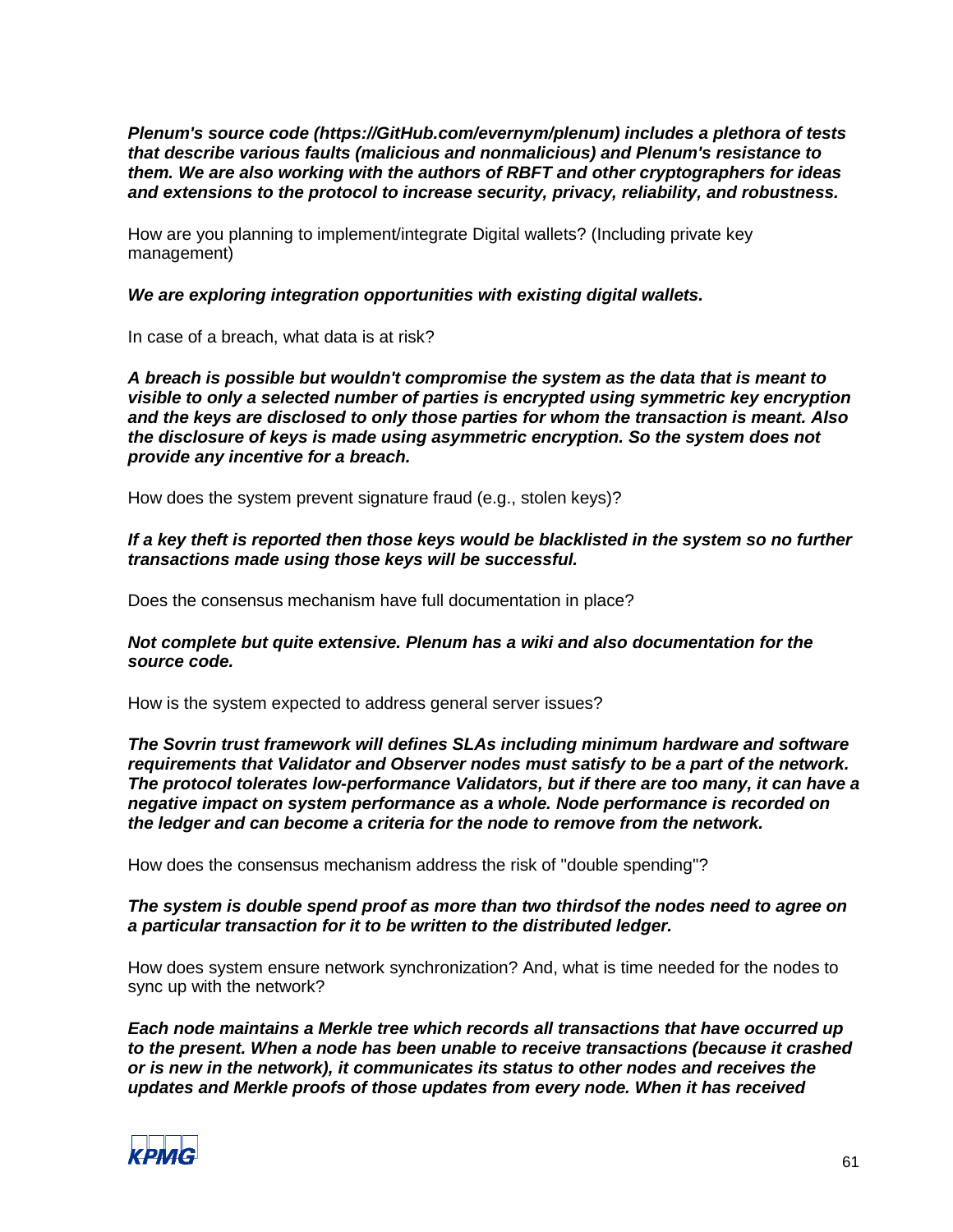*sufficient Merkle proofs that are consistent, it applies those updates. While the node is in this process of getting updates, it does not participate (give its votes) in the consensus process. However, it will still receive and record every transaction on which consensus has been established. When it is fully caught up it will become a fully participating node.*

Do the nodes have access to an internal clock/time mechanism to stay sufficiently accurate?

*The nodes do not depend on clock synchronization to function as of now (although some domain implementations might require the same view of time for each node) since transactions use a mechanism similar to Lamport timestamps.*

Under which conditions does a lock/un-lock happen? (i.e., what is the proof safety?)

*Nodes and clients can be blacklisted upon suspicious activity. They can be again whitelisted in certain cases where the severity of their suspicious action is not high or their past record has been good.*

What is the process for disaster recovery?

*Because nodes are geographically distributed, it is difficult for natural disasters, large Proof of Worker/Internet outages (like the ones over entire continents), or other acts of God to bring the system down since the system can function even if one thirdsof the nodes are down. After coming back up, the nodes go through a recovery process in which they are able to get data for the transactions they have already missed (see C65). Also in case of permanent loss of a node, a new node can be added in the system according to the governance model. This new node then starts synchronization with other nodes.*

# **Privacy**

How does the system ensure privacy?

*Every transaction contains encrypted data and it can only be decrypted by the intended party (the one(s) who have the keys).*

Does the system require verifiable authenticity of the messages delivered between the nodes?

*Yes, all messages between nodes and between nodes and clients are digitally signed using elliptic curve cryptography (Ed25519).*

Do all nodes have visibility into all other transactions?

*Yes.*

How is privacy defined and ensured between applications?

*Since transaction data is encrypted, one application can see the data of another application but cannot make sense of it.*

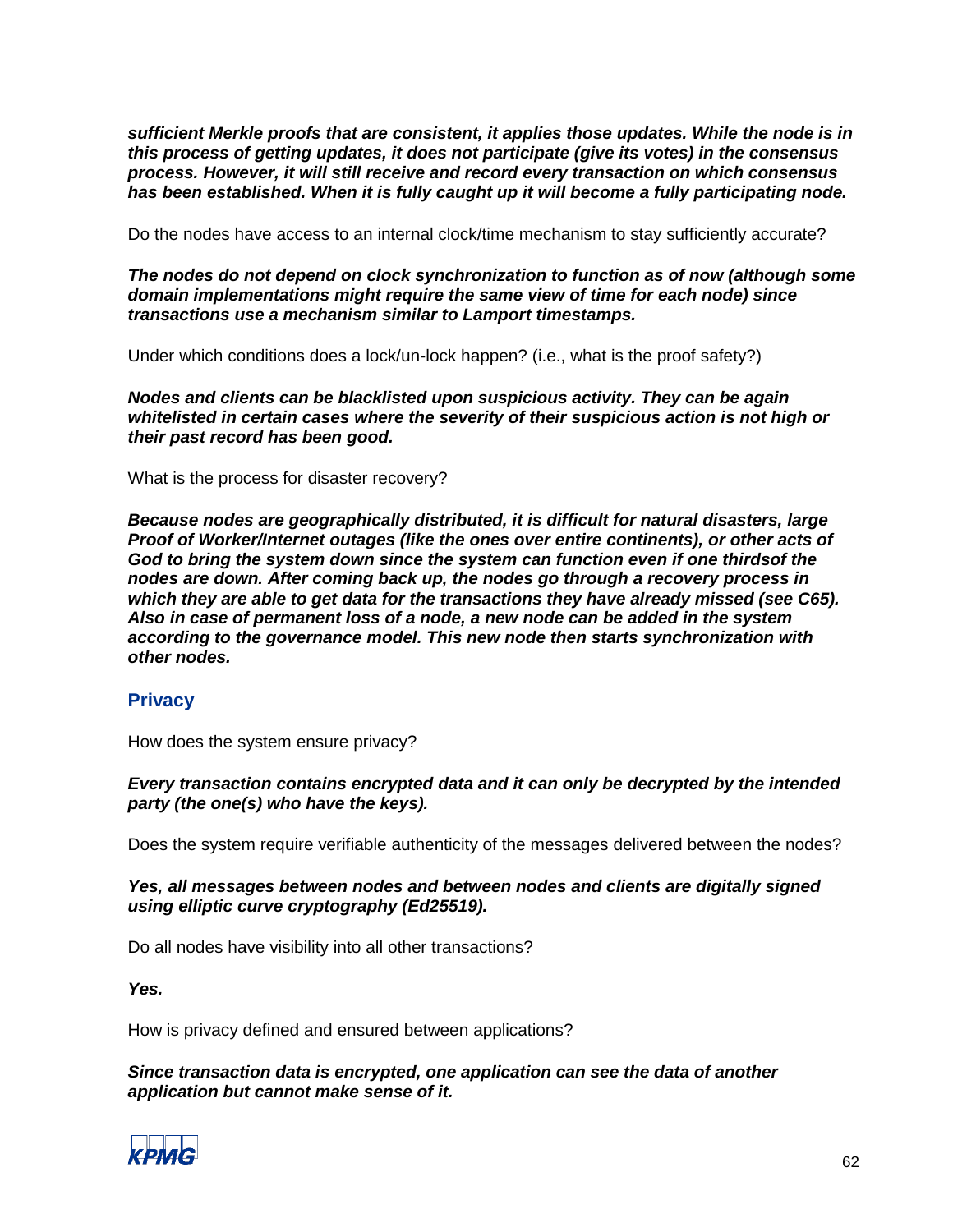How does the data encryption model work?

#### *Symmetric keys used to encrypt data of transaction is stored in the client's wallet and is shared using elliptic curve Diffie-Hellman key exchange, Curve25519. Symmetric keys use XSalsa20 stream cipher (https://en.wikipedia.org/wiki/Salsa20).*

If consensus happens in a permissioned network, are random public keys issued for every single transaction to increase the privacy? Or does randomized CUSIP translation factors take place?

*The client making the transaction can use a different public key for each transaction but the network needs to know beforehand which public keys the client can use.* 

Are participants' identities hidden from one another? (e.g., Blackpool)

*No. Pool membership is highly visible, because they need to be accountable. The membership is managed through governance as defined by the Sovrin trust framework.*

# **Cryptography / Strength of Algorithm**

How are the keys generated?

*The Steward while setting up the node generates keys for that particular node using a script provided by Plenum. These secret keys are stored on the node and they never leave the node. The public keys of the node are told to the other nodes through a new transaction.*

What does the key life cycle management look like?

*There are transaction types for key creation, rotation, revocation, and delegation.*

*Creating a new key is a transaction in the system. If that transaction is successful (consensus is reached), then the nodes begin recognizing that key as a valid key and new transactions can be made in the system using that key. The system also supports transferring control of key(s) from one user to another via a key delegation transaction. In case of loss of keys or accidental disclosure of keys (out of band disclosure), a user can make a transaction to revoke the keys. This will invalidate any future transaction with that key.*

What is the library approach?

*The library uses elliptic curve cryptography. Curve25519 Diffie–Hellman key-exchange function is used for public key encryption. Curve25519 can compute a 32 byte public key using a 32 byte private key. Given one user's 32-byte private key and another user's 32 byte public key, Curve25519 computes a 32-byte secret shared by the two users. This secret can then be used to authenticate and encrypt messages between the two users. Digital signatures use Ed25519 which is a very fast key generation and signing public key signature system. With Ed25519 signing and verification are both 32 bytes and the signature is just 64 bytes.*

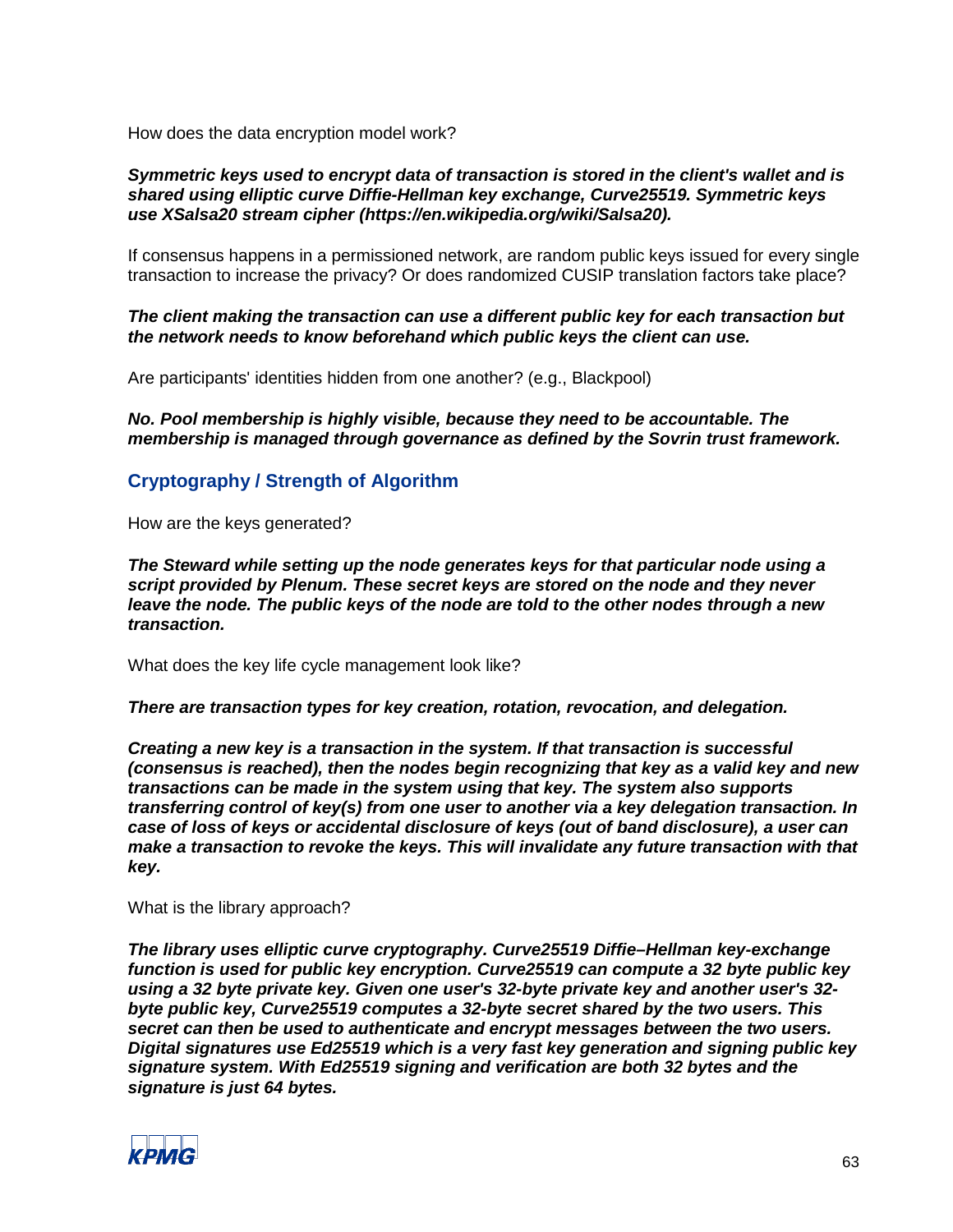What is the HSM integration approach?

#### *We've had some discussion about using HSMs, but Plenum does not support them yet.*

Does the consensus mechanism require a leader?

*Yes, the algorithm does create leader (called a Primary in RBFT). However, in RBFT a leader can change if it is found to be performing badly without halting the system.*

How strict is the consensus mechanism? (Is the system strictness hard coded, or built with code flexibility?)

*The number of faulty nodes the protocol can tolerate depends on the number of nodes. Plenum is engineered so that once a satisfactory f value is achieved, the nodes can serve as standbys, much like that of a RAID array.* 

*Reducing the number of required participants in the consensus is definitely possible, and would be a trivial code change; however, we would strongly caution against that since it would affect the robustness of the system.*

How is node behavior measured for errors?

*All errors, warnings and exceptions are logged to files. Nodes monitor other nodes for their performance as well as other actions. If a node discovers a suspicious behavior from another node, it can blacklist the other node temporarily or permanently depending on the severity of the suspicious action. The discovering node can also communicate to other nodes about the suspicious activity by an offending node. Any node that receives a quorum of suspicious activity messages for a particular offending node will blacklist that node. In this case, even if a malicious node is being selectively malicious, it can still be blacklisted by the whole network.*

# **Tokenization (if used)**

How are the asset tokenized (if applicable)? Briefly describe the tokenization concept and terminology

#### *Plenum does not use tokens; it uses signed transactions. See C43.*

Which security mechanisms are assigned to the tokens?

#### *Plenum does not use tokens; it uses signed transactions. See C43.*

Briefly described the life cycle management process for the tokens

*Plenum does not use tokens; it uses signed transactions. See C43.*

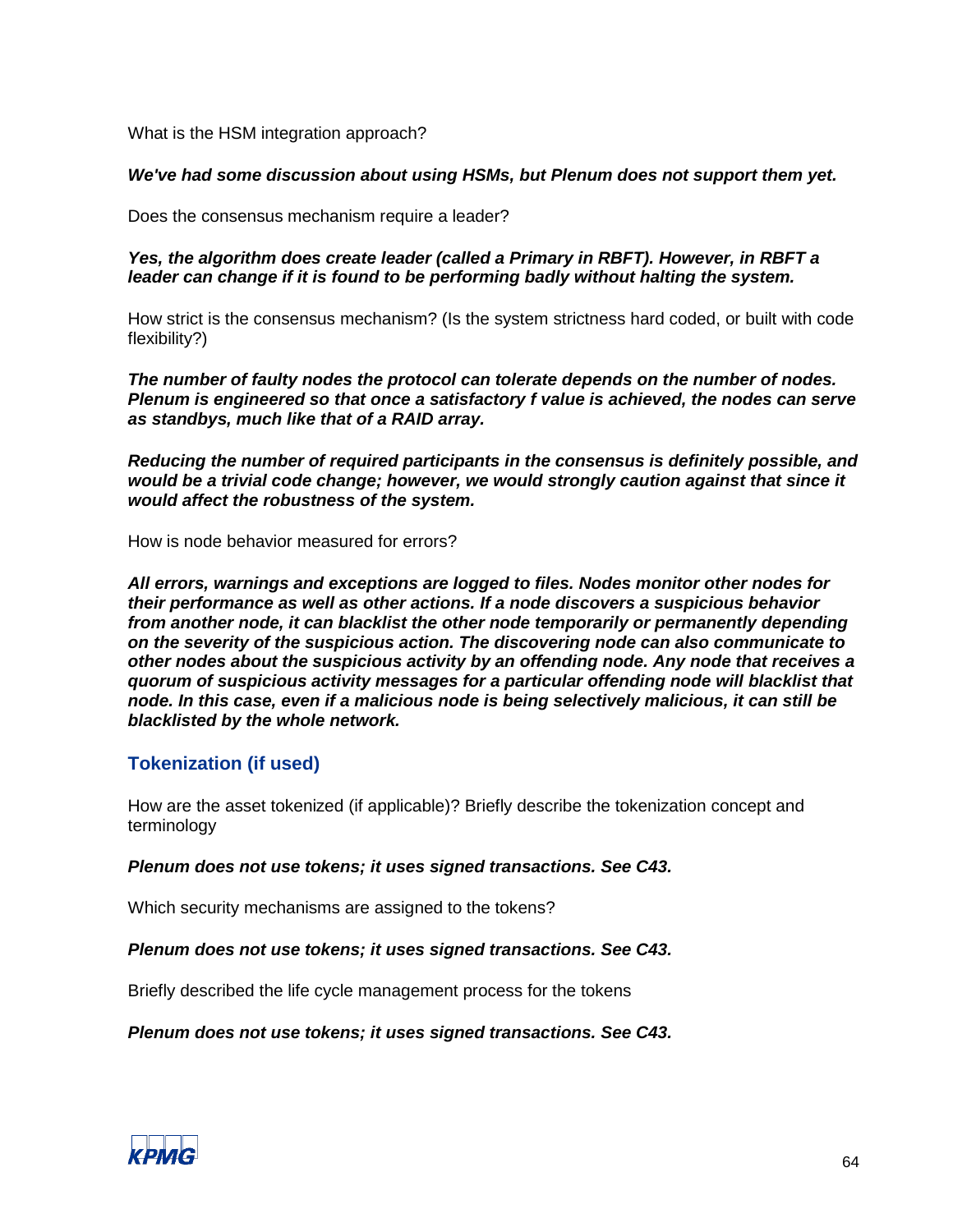Does the consensus mechanism utilize transaction signing?

*A client before making a transaction, digitally signs it. Also a Validator node after executing a transaction will sign the transaction. For details of digital signing refer to C25.*

# **Implementation Approach**

What are the current uses cases being explored, tested or implemented?

*- In Bitcoin, the "longest chain" – the chain with the most proof-of-work – is considered to be the valid ledger*

- *- Crypto-economics –Distributed economic consensus methods*
- *- Central and commercial banks – Ripple, Bitcoin*
- *- Custodian banks – Hyperledger, Ripple Gateways*
- *- Clearing houses – Eris, Ethereum*

*In banks it can be used for:*

- *- Cross-border Settlement / B2B international transfers*
- *- Improving the SWIFT and correspondent banking network*
- *- Central clearing (e.g., derivative clearing)*
- *- Mortgages*
- *- Designated settlement systems*
- *- Financial and fiduciary computations*

What is the implementation cost?

*Assuming each system has dual core CPU, 4GB RAM and 30 GB disk, cost on AWS can be \$4000-\$5000 for one year for a 16 node system.*

What is the time required to implement?

*Integration time would be 2 hours for each system.*

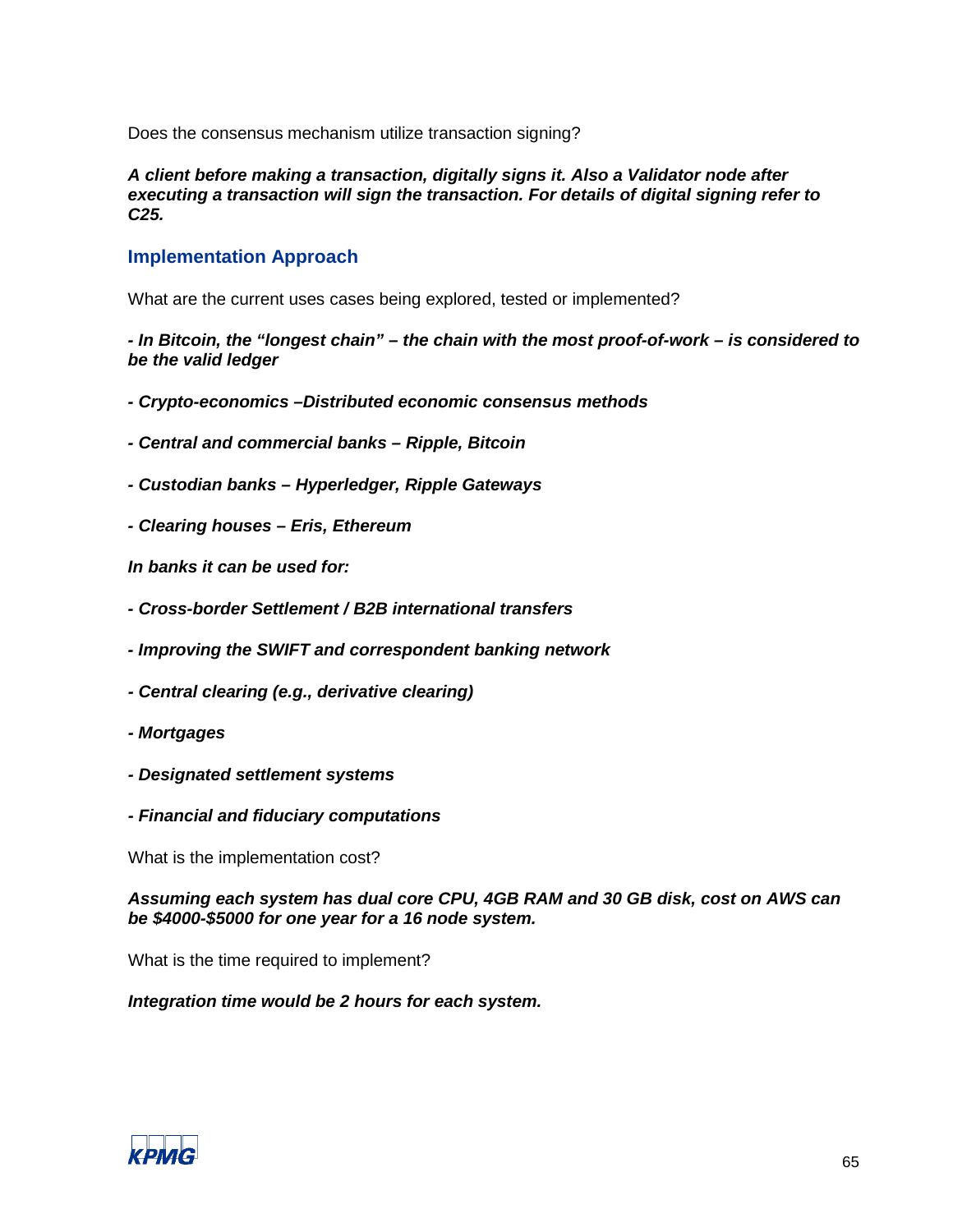Is there a reviewed business case to compare the implementation costs (including cost of the solution) to the current as-is process?

*Distributed consensus ledgers (DCLs) can make a difference compared to existing technology. They enable distributed, balanced control to situations where it's currently not possible or easy. This is particularly true where monitoring by a central authority is not feasible or where a centralized control point create unnecessary inefficiencies, costs and barriers. Examples includes international payments, correspondent banking payments, card transactions and international remittances.* 

*DCLs also go beyond the capabilities of existing technology by providing transparency where it has previously been impossible or difficult to achieve. Examples include in antimoney laundering (AML)—an area where DCL's potential is attracting growing interest and investment. For example, the London-based startup Elliptic has harnessed the underlying technology supporting its visualization of the Bitcoin ecosystem to develop a suite of AML services.*

*Source: https://www.accenture.com/t20151002T010405\_\_w\_\_/usen/\_acnmedia/Accenture/Conversion-Assets/DotCom/Documents/Global/PDF/Dualpub\_22/Accenture-Banking-Distributedconsensus-ledgers-payment.pdf*

*The transactions in Plenum do not involve the expensive process of mining. Also, the time taken to reach consensus is in seconds as compared to nearly 10 minutes on bitcoin-based Blockchain that use proof-of-work. Plenum is cheaper by orders of magnitude as compared to bitcoin (i.e., if an application like bitcoin is built using Plenum).*

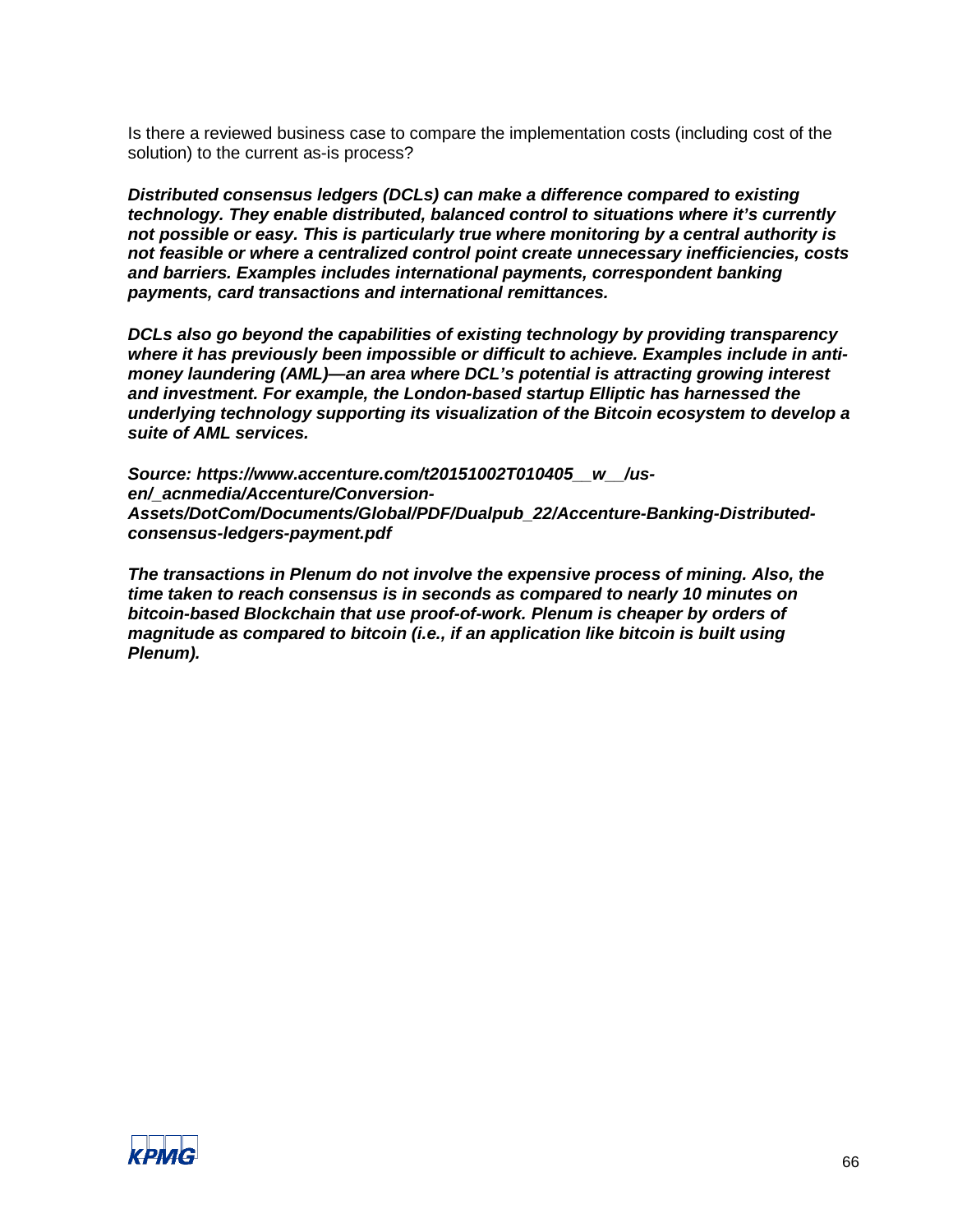# **9. Graphene**

# **Source: Interview / Questionnaire**

Contact name: Ryan R. Fox (ryan@ryanrfox.com)

# **Questionnaire responses**

# **Consensus Methodology**

What is the underlying methodology used by the consensus mechanism?

# *Delegated Proof of Stake (DPOS) https://bitshares.org/technology/delegated-proof-ofstake-consensus/*

How many nodes are need to validate a transaction? (percentage vs. number)

*11 witness nodes is the recommended minimum by the authors. The number of nodes is configurable by a vote of the committee account. An odd number is required to ensure forks are resolved by a majority, not a 50/50 split.*

Do all nodes need to be online for system to function?

*A single node could sustain the Blockchain, but transaction throughput would be impacted as the non-producing witness time slots when unfulfilled. Communication is between nodes is key. Offline due to network issues may lead to forking, requiring the majority of nodes to validate the longest approved chain.*

Does the algorithm have the underlying assumption that the participants in the network are known ahead of time?

*Yes, the algorithm is deterministic in its block producer ordering per round. A block producer is a witness, as in it witnesses the transactions on the wire, validates them, and produces a block containing unpublished transaction within its timeslot window (three seconds). A witness set is the group of elected witnesses, as voted on by stakeholders that are able to produce blocks. A round is the production of one block by each witness in the witness set. At the end of a round, the algorithm determines the order of witnesses within the witness set. A witness cannot produce a block back to back, so the algorithm ensures this between rounds.*

Who has ownership of the nodes? (e.g., consensus provider or participants of network)

*Witness nodes are operated by individuals. Anyone can run the witness software, but only those with the threshold number of votes approving them to be an active witness are allowed to sign blocks to be accepted by the network.*

What are the different stages involved within the consensus mechanism?

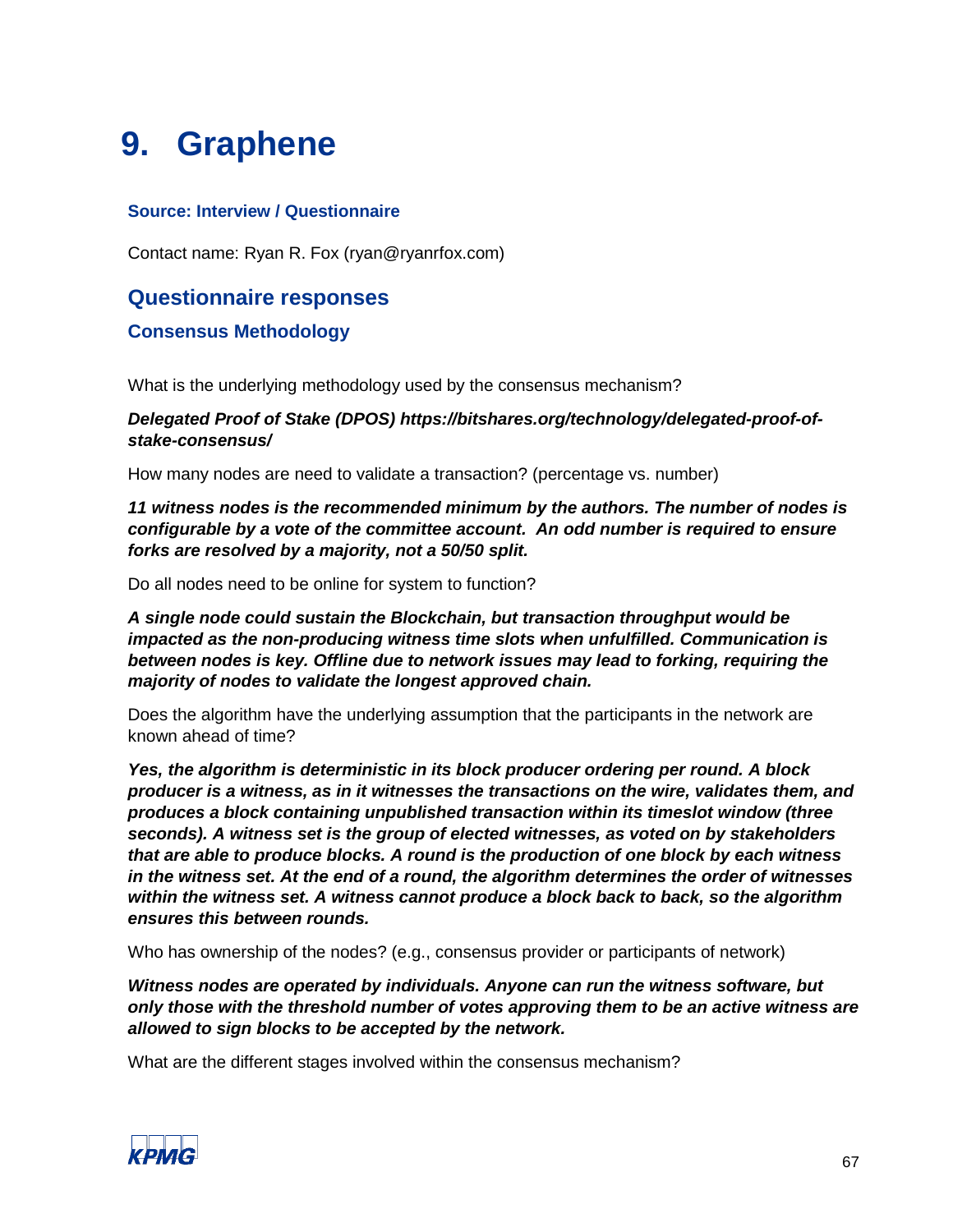*Validation of transaction and blocks is done by witness nodes. There is not a proposal of blocks, rather validation by future block producers to extend that chain. There is the concept of a proposed transaction on the Blockchain, whereby a user may submit a transaction proposal to the network looking for a threshold of valid signatures to later reference the transaction and sign it. When the threshold is met, the transaction may be validated. This all happens on chain, rather than needing to send around a partial transaction offline and submit a fully signed transaction to the network. The transaction may have a time lock and expire prior to threshold signatures reached. Also, a signer may update the transaction to remove their signature at any time prior to the threshold being met.*

When is a transaction considered "safe" or "live"?

*A transaction is considered committed when at least half +1 of active witnesses have appended to the block in question. As all witnesses are validating all transactions, a witness may choose to fork out a given transaction, and subsequent witness nodes will determine which fork to follow by signing their preferred fork.*

Are there multiple rounds of vetting to decide which set of transactions are going to make it into the next round of consensus?

*The block interval is three seconds. A witness is collecting and validating all transactions it receives, then appends a block containing only the unique transactions within their block at the appointed time slot.*

How much time does a node need to reach a decision?

*Transactions are received, validated and broadcast to peers. I don't have calculation timing of the validate transaction operation, but it's fast given we tested 3,000+ transactions per second on a Testnet (https://bitsharestalk.org/index.php/topic,18684.msg241050.html#msg241050)*

How much time is actually needed to build the consensus until a new block is added?

*Each witness is validating each transaction, so they each have their view of state. Consensus is finalized when half + 1 of active witnesses build upon the target block.*

Does system contain synchronous node decision making functionality?

*I'm not sure how it could be distributed and synchronous at global scale with multiple nodes. Chain state needs to be synchronized thru consensus. Each node independently validates the transactions and blocks presented. Block production will require a block producer to by in sync with their peers to have their block included.*

What is the number of current and planned validators?

*Default is 11 initial witnesses. Stakeholders elect a witness set (always an odd number) by voting for a slate of witnesses (any number they want to produce blocks for the network). The number of witnesses is based on the stake based weight of the number of witnesses on all slates. The witness set is the highest vote receivers within the maintenance cycle (default is one hour, configurable by committee vote). At the* 

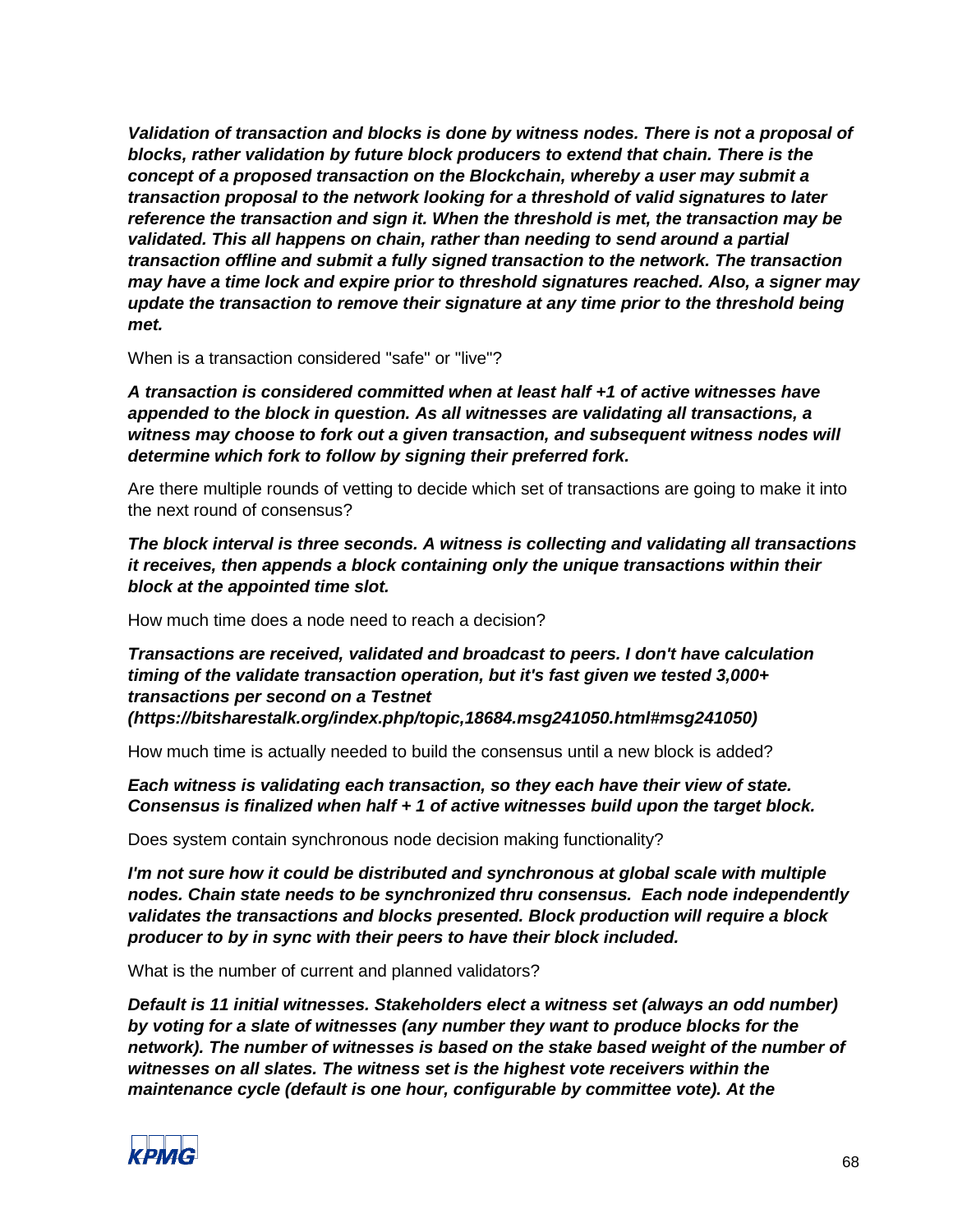*beginning of a maintenance cycle the votes are tallied and the witnesses are set until the next election.*

What is the Fault Tolerance?

*How many nodes need to be compromised before everything is shut down? A single node could sustain the Blockchain, but transaction throughput would be impacted as the nonproducing witness time slots when unfulfilled. If by compromised you mean hacked, well the witnesses nodes could continue to produce empty blocks as a DDOS.*

Is there a forking vulnerability?

*The Blockchain state is deterministic after half +1 of witnesses sign a given fork. Going below a three-second-block interval is not recommended on a global scale due to speed of light latency and transaction broad casts and block replication.*

How are the incentives defined within a permissioned system for the participating nodes?

*Each witness node is rewarded with the CORE asset from the reserve pool. Each operation performed has a given fee associated. These operation fees are returned to the reserve pool to continue funding the Blockchain.*

What process does the system follow when it receives data?

*Receive a transaction, if new transaction, validate the transaction, if valid, broadcast to peers. Receive block, validate transaction within with mempool, if valid transaction, remove from mempool, if block contains completely valid transactions, build on, else create fork; wait for block production time slot, add transactions from mempool to new block and publish block to peers.*

How is data currently stored?

*LevelDB is the database. Only valid blocks are logged to the database to track Blockchain state. All accounts, balances and transactions are held in memory and used to evaluate transaction validity.*

How does a party take ownership of an asset?

*The CORE asset is used to pay operation fees. The user presents a transaction containing: signed transaction operation [transfer operation (fee, from, to, asset, amount, memo)].*

# **Governance, Risks and Control**

How is governance / controls enforced?

*Ultimately the active witnesses are in control of the network, because they are producing the blocks. They must be coordinated to ensure they are running compatible code across the network, so as not to produce forks and reach consensus. The Committee can modify Blockchain parameters by voting on them. The witnesses automatically read these values* 

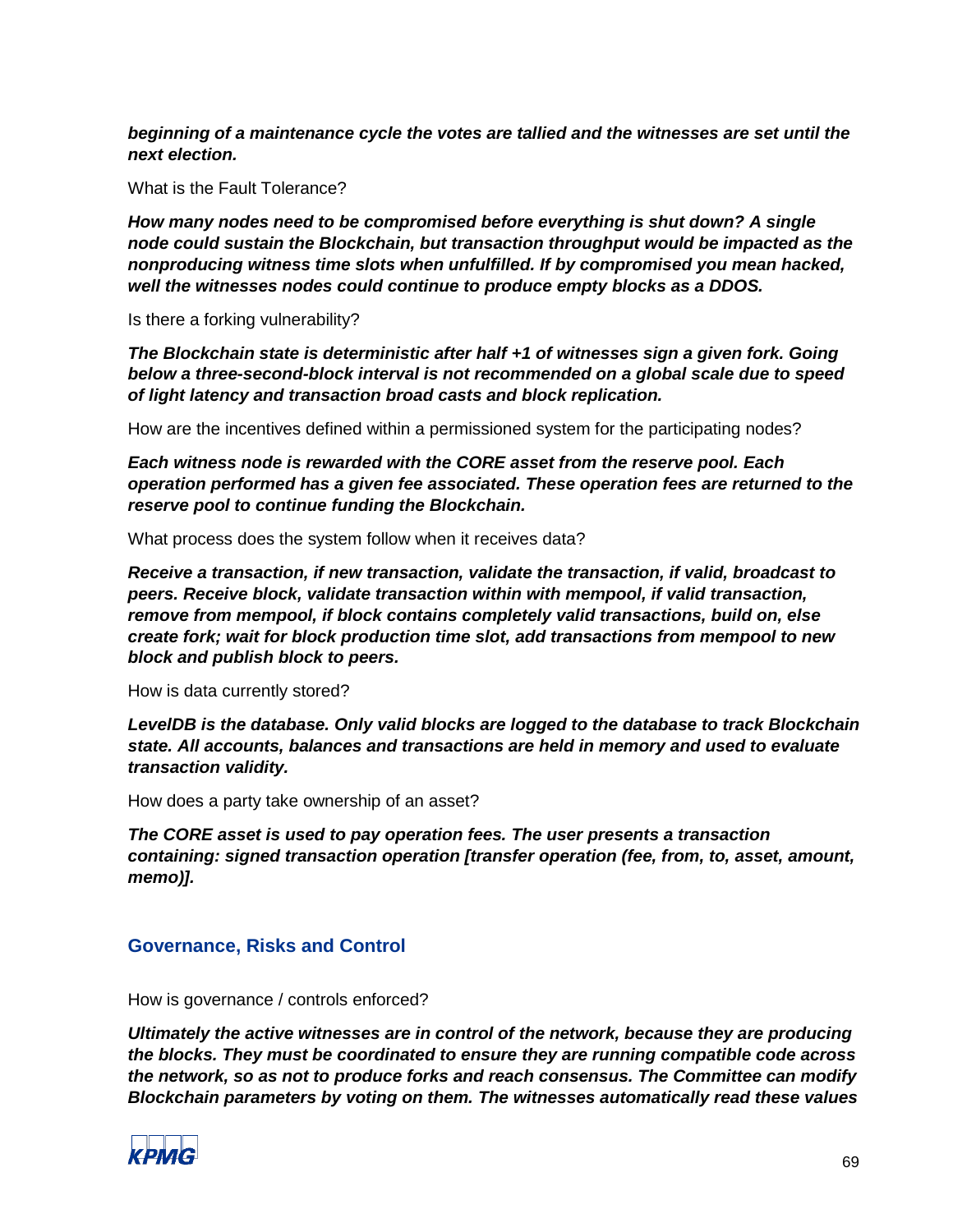# *from the Blockchain at each maintenance window. This allows dynamic Blockchain behavior without witness nodes changing anything in their codebase or running configuration.*

Who is responsible and what are they responsible for in case of malicious actions within the network?

*The stakeholders elect the witnesses to produce blocks at their appointed timeslots. Failure to do so will get them voted out. A bug in the code will require developer intervention to resolve, post and witness nodes to implement. A single node running patched software can further the chain.* 

Is there an intrinsic penalty mechanism in place for an attempted corruption of the consensus?

*Incentive to maintain the Blockchain and one's reputation have thus far prevented corruption of the block producers and the Blockchain. A single witness behaving badly will be spotted and voted out. Block producers following that misbehaving node will not build on their chain, thus nullifying their attempts. This is DPOS, not Proof of Work, so one must corrupt multiple individuals, not just acquire hash Proof of Worker to control the network.*

How does the consensus mechanism allow access?

*Anyone can run the witness node software, but only achieving a threshold of votes from the stakeholders can one produce a block.* 

How does the consensus mechanism restrict access, concerning malicious activities?

*Block producers that issue blocks on multiple forks will be voted out. This resolves the nothing at stake problem found in many POS implementations. One cannot create a longer chain in secret and present it, as the witness timeslots are fixed and all nodes validate all transactions and blocks, then add their signature.*

What is the permission management process? What is the process for adding or deleting nodes?

*This is dynamic and handled on chain using a voting process. A stake holder may vote for any number of witnesses. Their vote is cast based on their total CORE asset holdings. The vote is for the entire slate of witnesses, not spitting the stake across them. So holding 1000 CORE and voting for 11 witnesses allocates 1000 votes to those 11 witnesses. Changing the vote to 22 different witnesses later then moves those 1000 CORE votes as defined. The user retains their CORE asset and does not lock them up in this vote process. If the number of CORE changes in the users account, their votes are automatically adjusted to match their CORE holdings. Votes for the Committee are handled similarly.*

How does the protocol assess the trustworthiness of other participants?

*Trust for stakeholders is primarily with the witnesses, as they produce the blocks. Less so, with the Committee, as they set the Blockchain parameters.*

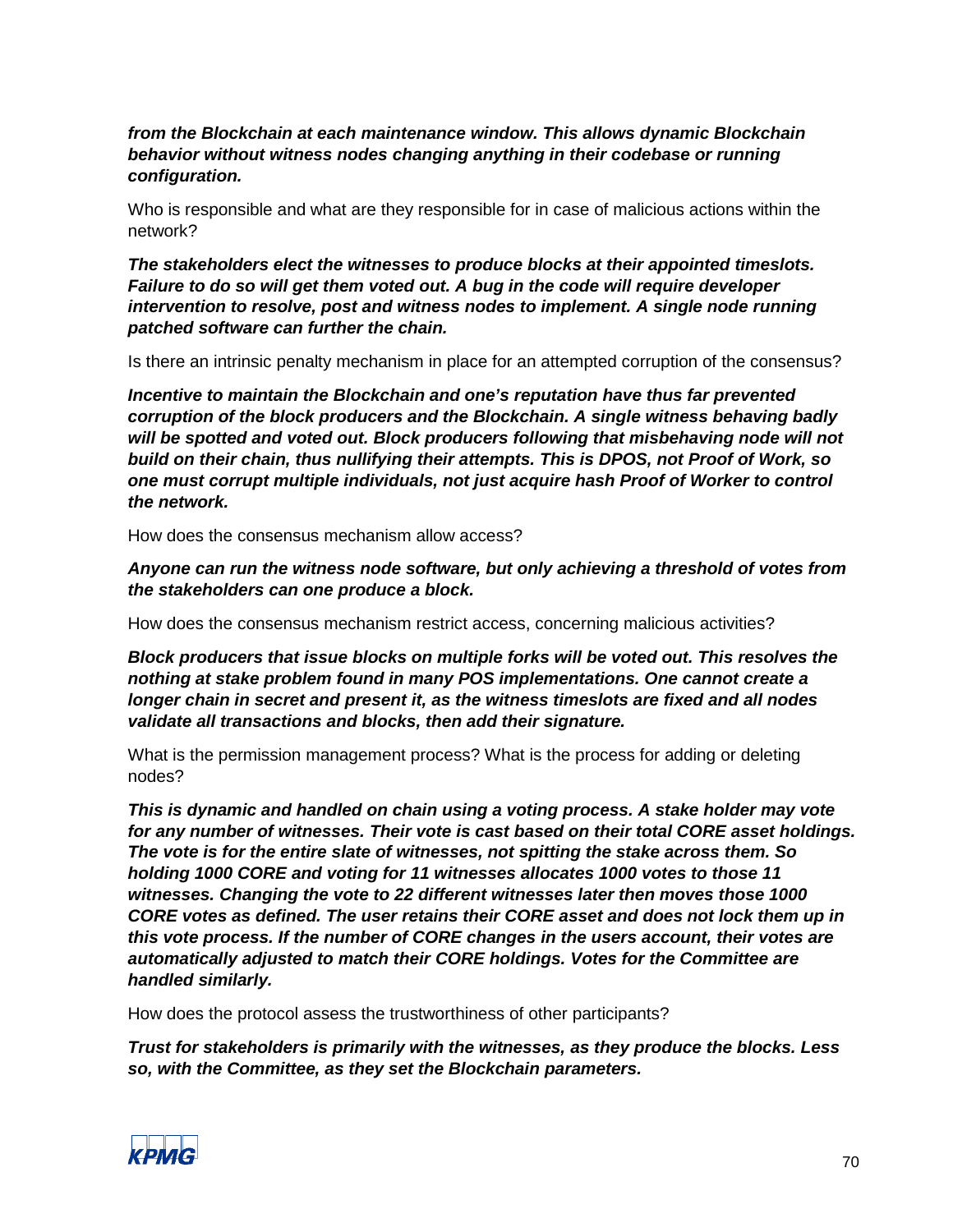Are there separate admin. / administrator privileges? Who manages them?

*Separation of duties is a design goal: Developers write code. Witnesses watch network, validate transactions and blocks, Committee adjusts Blockchain parameters. Stakeholders elect who they want to perform the tasks.*

Are there restriction / privacy rights defined and enforced by node?

# *Anyone can run a witness node. Only the elected witnesses may produce a valid block at their appointed time slot.*

In case of permissioned systems, who manages the KYC/AML process and where is the data stored?

#### *Not part of the code base.*

How is counterparty risk / settlement risk addressed?

**Witness nodes validating the Blockchain state.**

# **Performance**

How long does it take for transactions to be validated and/or consensus to be achieved?

# *The default Block interval is three seconds. This can be adjusted by the committee at any time, or defined in the genesis if starting anew. Three seconds is close to the global minimum given latency replication constraints.*

Provide some general measures of volume that the consensus mechanism can or will handle (e.g., #number of trades)

# *See BitShares and Steem for this information, as Graphene is just a toolkit, not a Blockchain implementation.*

How do you measure scalability?

# *See peek stats: http://bitsharestalk.org/index.php?topic=18684.0*

Is the speed of the system impacted if the system is made more scalable?

*"Graphene Design Goals:*

*Limit Database Disk I/O (only log new blocks to DB)*

*Keep State Objects in Memory (name, key, balances < 1KB)*

*Minimize Hash Operations (Favor deterministic objects)*

*Single Thread (queue based preprocessor)*

*Separate Validation from State Changes*

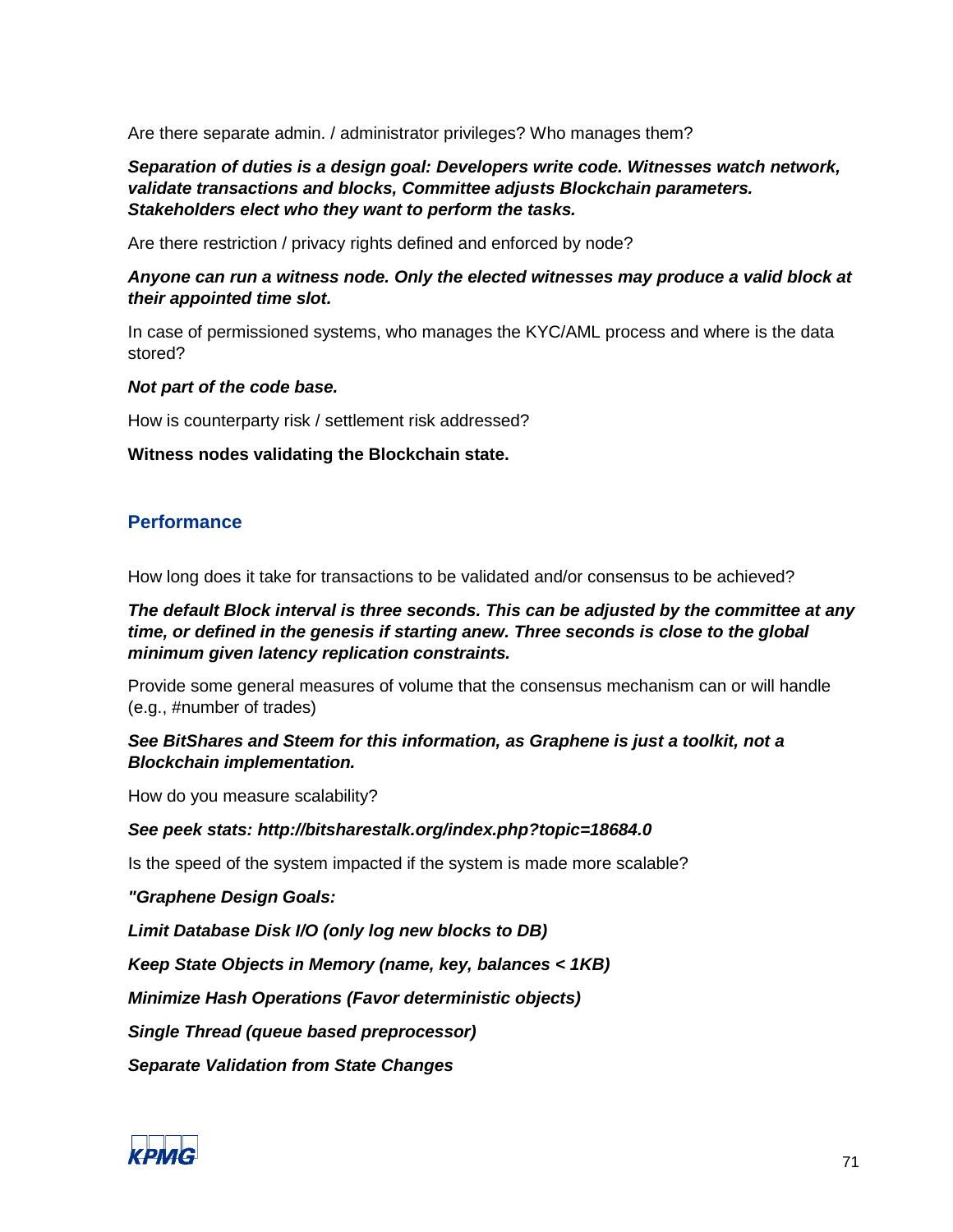*Keep Transaction Interpretation Deterministic and Explicit (end state determined by TX inputs)*

*Separated Permissions from Identity (Hierarchical Threshold Multi-Sig)"*

Does synchronization have any impact on scalability?

*Because Graphene is designed to hold the Blockchain state within memory, the validation of transaction is as fast as validating the signature of the transaction, evaluating the operations within and updating the balances referenced. Very few operations are signature validation, as the objects within Graphene are represented as an objectID (see above) not a hash. The objectID are linked to a key and this does get validated, but the objectID for an account is only 48-bits rather than 20 or 32-bytes in Bitcoin and Ethereum. Huge savings on the wire and in computational resources.*

# **Security**

What are the infrastructure hosting options? (e.g., cloud, hosted in a datacenter, etc.)

# *Cross platform for Linux, Mac and Windows.*

How are you planning to implement/integrate Digital wallets? (Including private key management)

*Account security is a key design goal within Graphene, and thereby the tokens each holds. Accounts should be setup using hierarchical threshold accounts. This novel technology allows an arbitrary depth of accounts with approval weighting required to spend given balances within the account (https://bitshares.org/technology/dynamicaccount-permissions/). Continue reading under Steem, as this applies to Graphene, Steem and BitShares.*

In case of a breach, what data is at risk?

*If the Owner key is breached, all assets held by that account are at risk, as the attacker may produce transactions using the Owner key. If the Active key is breached, the attacker may produce transaction, but will lose that ability when the Owner key is used to assign a new Owner key to the Named Account. Similar for memo, reading this field within previous transactions.*

Does the consensus mechanism have full documentation in place?

# *Yes. http://docs.bitshares.eu///index.html*

How does the consensus mechanism address the risk of "double spending"?

# *Transaction and block validation by witnesses.*

How does system ensure network synchronization? And, what is time needed for the nodes to sync up with the network?

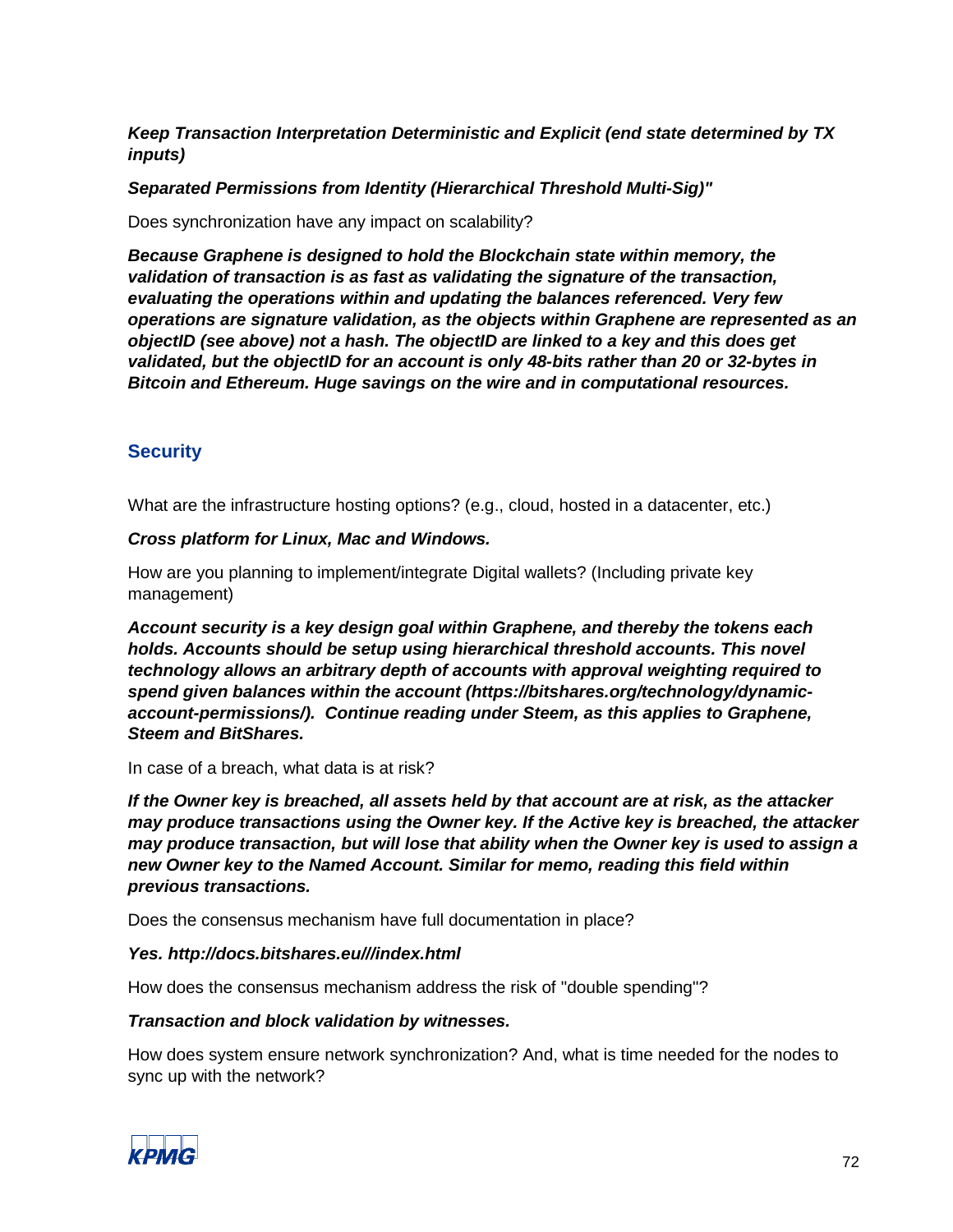# *Nodes use NTP for time sync and produce blocks at their deterministic timeslot.*

Do the nodes have access to an internal clock/time mechanism to stay sufficiently accurate?

#### *NTP*

Under which conditions does a lock/un-lock happen? (i.e., what is the proof safety?)

#### *Only validated blocks are written to disk, all other chain state is held in memory for validation prior to the disk write.*

What is the process for disaster recovery?

*A failed node can download the entire chain from peers if their database is corrupt or bootstrap. Better is to validate existing database, then catch up the delta blocks by validating those sent by peers.*

What is the threat model being tested? What has been defined as "normal"? How do you monitor fraud?

*Witnesses are elected by the stakeholders. Each is assumed to act to protect the network, else will be voted out of this role.*

# **Privacy**

How does the system ensure privacy?

*Largely, privacy is an illusion. All public Blockchain suffer from heuristic scanning to infer transaction outcomes. It is incumbent upon the end user to maintain the level of privacy they are capable of. Telling a user their transactions are securely private is a fallacy that Graphene would rather call out and demonstrate that accounts and balances are public. Using unlinked accounts in an attempt to produce private transaction is possible on any Blockchain, it just requires end user management. The memo field of a transfer operation can be encrypted and readable only by the parties to the transaction.*  **See BitShares for an implementation of Stealth Transactions.** 

Does the system require verifiable authenticity of the messages delivered between the nodes?

*Yes, witness nodes publish their publishing key to the Blockchain. The network uses this publishing key to verify it was signed by the proper witness at the given time slot. A witness may update their signing key at any time, the peers will see the update transaction and update their chain state to recognize the new signing key (held in memory).*

Do all nodes have visibility into all other transactions?

*Yes, all nodes can validate any transaction on the wire. Only block producers can submit them within a block.*

How is privacy defined and ensured between applications?

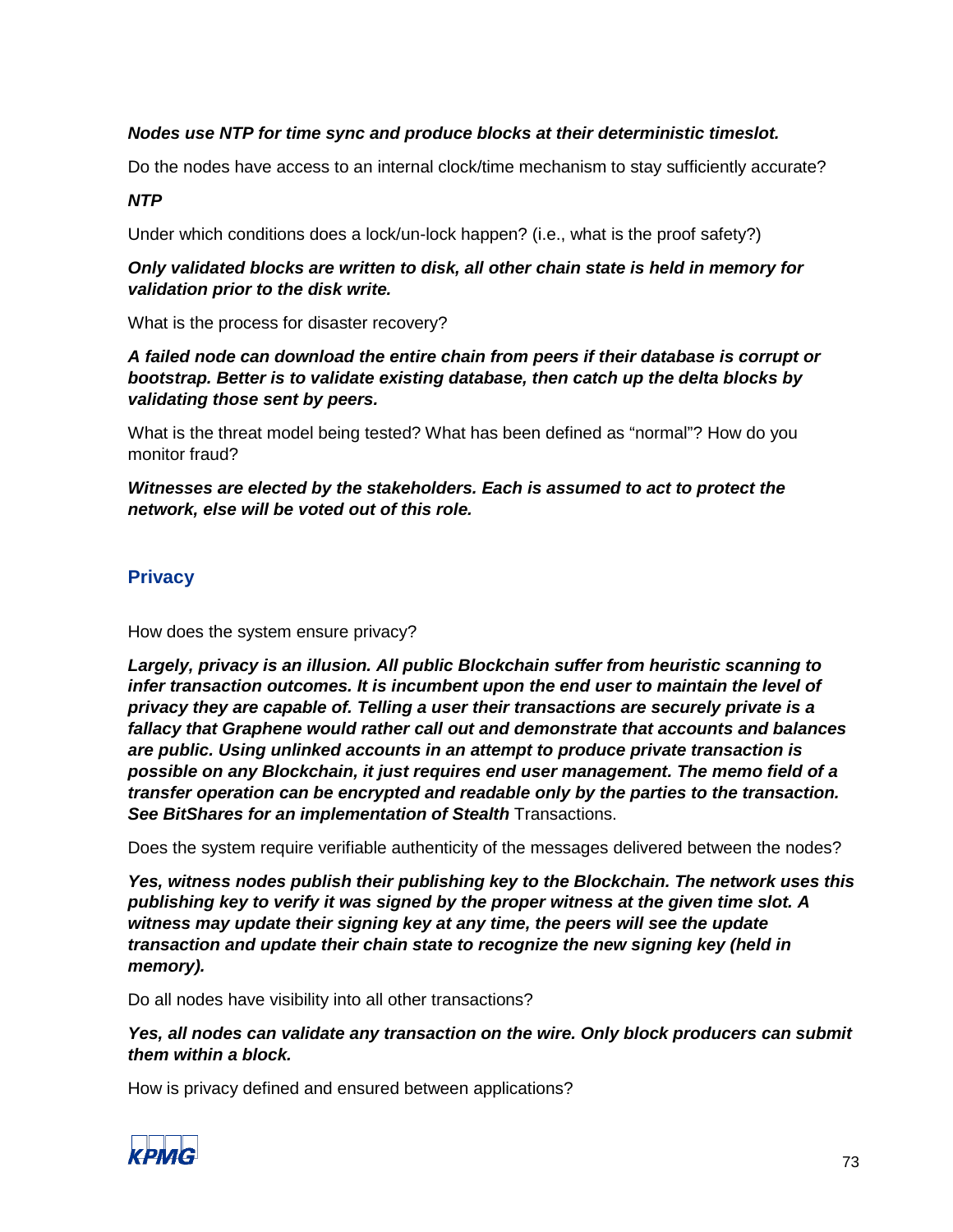## *OpenSSL for RPC and WebSockets between API server and wallet.*

How does the data encryption model work?

#### *Same as Bitcoin, secp256k1.*

Are participants' identities hidden from one another? (e.g., Blackpool)

*No, named accounts and values are contained within transactions, public knowledge.*

# **Cryptography / Strength of Algorithm**

How are the keys generated?

#### *Same as Bitcoin, secp256k1.*

What does the key life cycle management look like? See BitShares column.

### *Substitute CORE for BTS.*

What is the library approach?

*The code is C++ building atop Boost and FC (Larimer, et al.). The command line client wallet is a separate executable from the witness node Blockchain executable. The witness node allows an API endpoint to be exposed through web sockets to the client. A Node.JS light client is also available, where by the keys remain within the browser and the chain state is from a trusted API server running the witness node executable.*

Does the consensus mechanism require a leader?

*Original author is Danial Larimer of Cryptonomex, Inc. There are a handful of active developers.* 

How strict is the consensus mechanism? (Is the system strictness hard coded, or built with code flexibility?)

*A key concept of Graphene is flexibility of Blockchain parameters. Fees, number of witnesses, block interval, block rewards, etc. are all configurable by the committee, which is separate group of elected stakeholders from the witnesses, but they do not receive any rewards, but the ability to manipulate the global Blockchain parameters by vote and applied in a maintenance window.*

How is node behavior measured for errors?

*Witness nodes that sign on multiple forks will be voted out of the witness role.*

# **Tokenization (if used)**

How are the asset tokenized (if applicable)? Briefly describe the tokenization concept and terminology

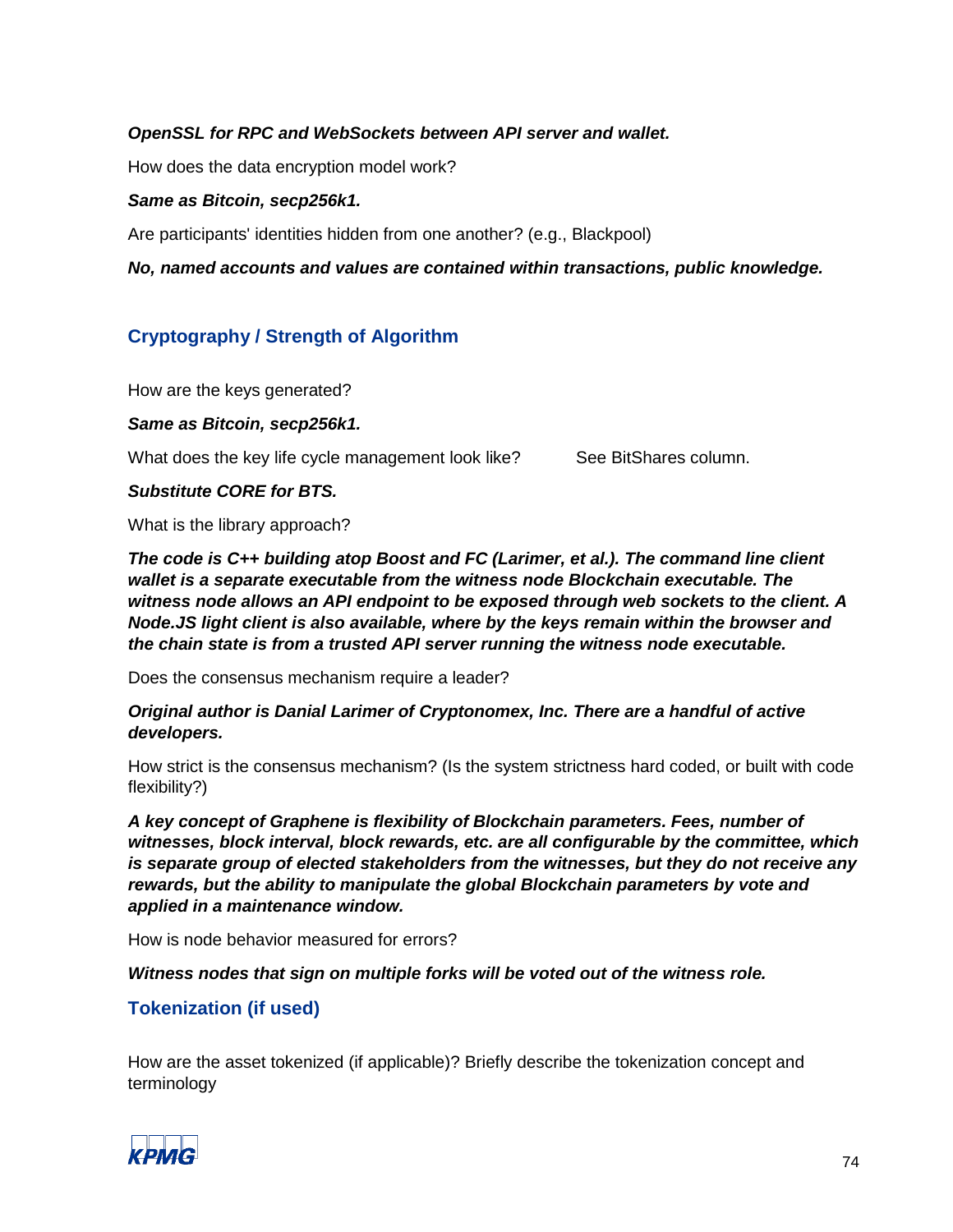*Tokens are "Assets" within Graphene, a special objectID defined within the Blockchain. The default asset is "CORE" and is objectID 1.3.0 and each new asset introduced by the committee will increment the instance ID (third part of the dotted notation). See the reference for objectID in Graphene that describes this format.*

Which security mechanisms are assigned to the tokens?

*The CORE asset is defined in the genesis block. All other assets are defined by the issuer. The issuer may configure the assets parameters as they wish: asset symbol, description, number of tokens, precision, fees, etc.*

Briefly described the life cycle management process for the tokens

*For all assets OTHER THAN CORE, the issuer has great control over the asset throughout the life cycle. White lists / black lists may be defined, revocation of tokens, issuance of additional tokens, and much more.*

Does the consensus mechanism utilize transaction signing?

*Yes, transaction may be proposed and signed on chain.*

#### **Implementation Approach**

What are the current uses cases being explored, tested or implemented?

#### *BitShares, Steem, soon PeerPlays.*

What is the implementation cost?

#### *Free, License is MIT.*

What is the time required to implement?

#### *Depends on project goals.*

Is there a reviewed business case to compare the implementation costs (including cost of the solution) to the current as-is process?

*See BitShares vs. many other decentralized exchanges. See Steem vs. Reddit.*

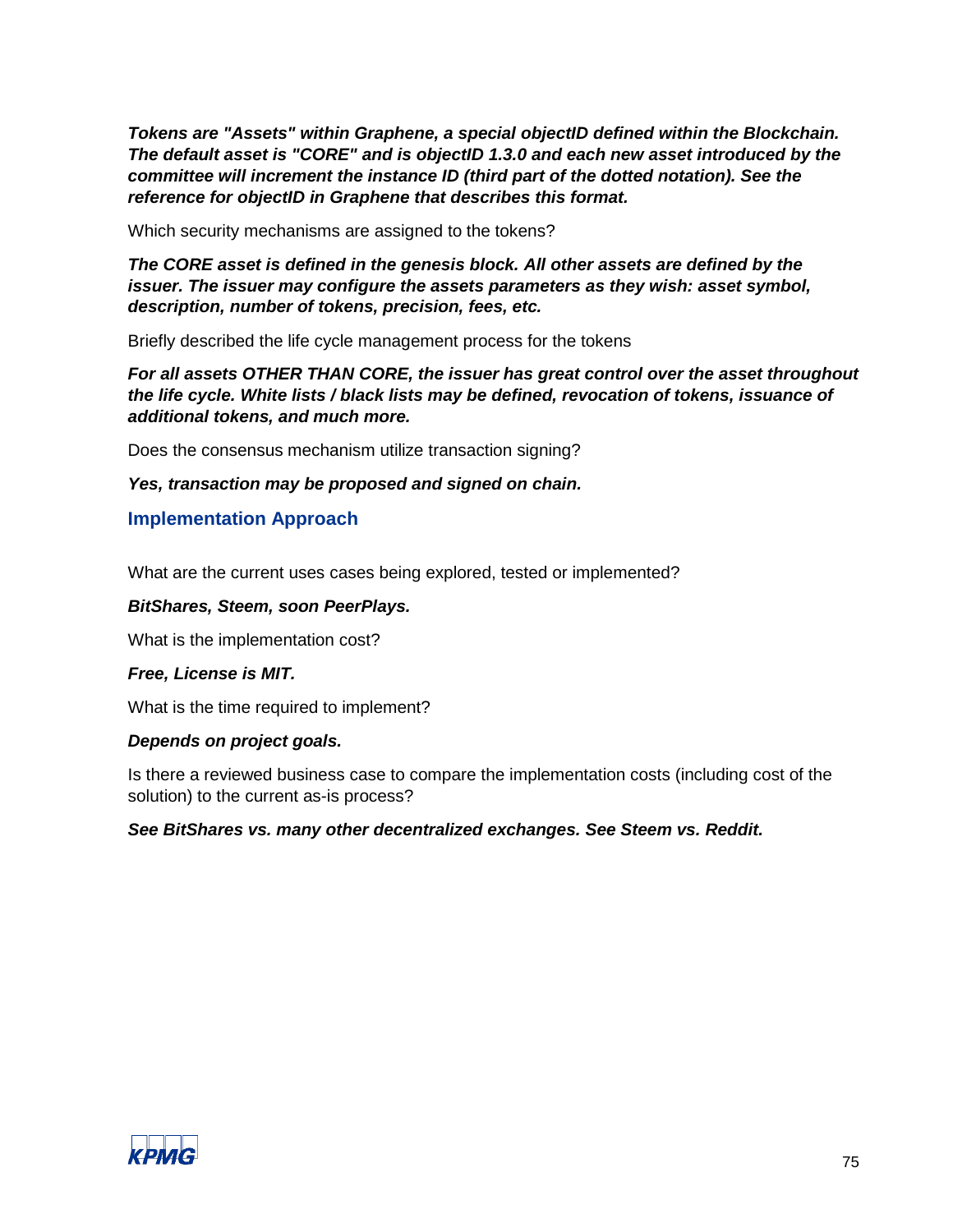# **10. Juno**

# **Source: KPMG Research**

Contact name: See Contact Us below

# **Questionnaire responses**

## **Consensus Methodology**

What is the underlying methodology used by the consensus mechanism?

### *BFT "Hardened" Tangaroa variant.*

How many nodes are need to validate a transaction? (percentage vs. number)

#### *A simple majority is all that is needed to make progress, but the number of nodes that can vote is something that can change while the system is running (i.e. adding/removing nodes).*

Do all nodes need to be online for system to function?

#### *No, but a majority need to be running to make progress. We've tested out clusters of 50 nodes previously.*

Does the algorithm have the underlying assumption that the participants in the network are known ahead of time?

#### *Yes*

Who has ownership of the nodes? (e.g., consensus provider or participants of network)

#### *Participants – you're not much of a distributed system if the provider needs to hold the nodes… why bother with Blockchain at all, just centralize the solution.*

What are the different stages involved within the consensus mechanism?

*In BFT Raft, each node is in one of the three states: leader, follower, or candidate. Similar to Raft, BFT Raft divides time into terms, which start with an election. The winner of the election serves as the leader for the rest of the term. Sometimes, an election will result in a split vote, and the term will end with no leader and a new election will be held.*

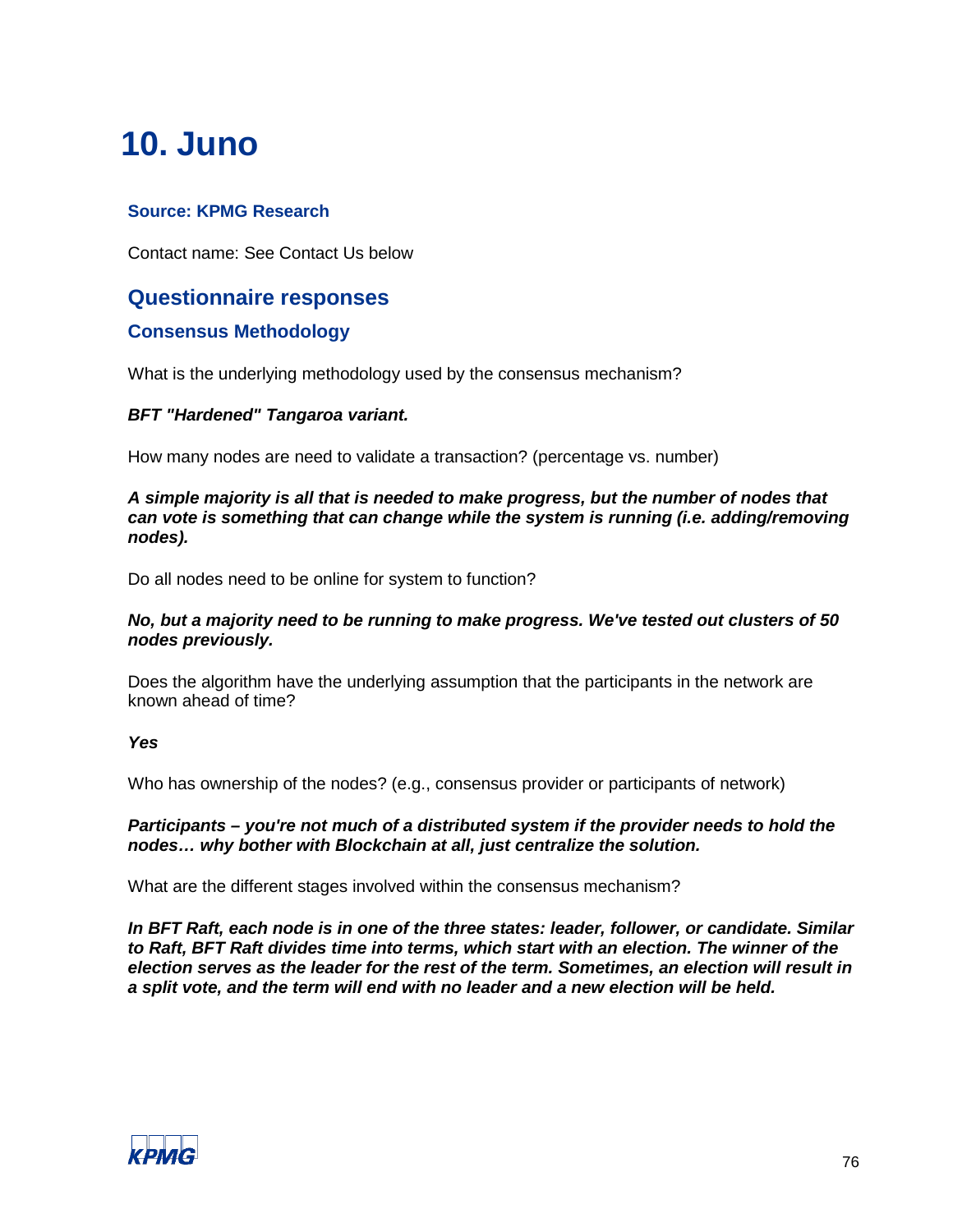If applicable, what conditions are needed to be met to enter and exit each stage of the consensus mechanism?

*To become Leader, a node must gather a majority vote from the cluster. To become a Follower, a node must receive a set of votes (representing a majority) from a node that is declaring itself leader. As all messages are signed, the Leader converts nodes to follow it by retransmitting the votes it received. To become candidate, a follower must encounter an election timeout (not heard from leader in X time) and not have received a request vote from another node (in this case the follower issues its vote to the candidate and stays a follower).*

If applicable, what is the voting process after the "propose" stage?

*After a leader is elected, every node transmits its Append Entry Response to every other node and every node awaits such evidence to decide when to increase its commit index. The answer to this question is technically "N/A" but this second process is somewhat similar to what is being asked.*

When is a transaction considered "safe" or "live"?

#### *When it is committed to the log (fully replicated). Each node independently decides when to commit a log entry based on evidence it receives from other nodes.*

Are there multiple rounds of vetting to decide which set of transactions are going to make it into the next round of consensus?

#### *No*

How much time does a node need to reach a decision?

#### *~5ms for full consensus + network latency.*

How much time is actually needed to build the consensus until a new block is added?

*Every log entry is individually committed, incrementally hashed against the previous entry. ~5ms for a single log entry to go from leader receiving the entry to full consensus being reached + network latency.*

Does system contain synchronous node decision making functionality?

#### *No*

What is the number of current and planned validators?

#### *The leader decides the order of commands, every node validates.*

What is the Fault Tolerance? How many nodes need to be compromised before everything is shut down?

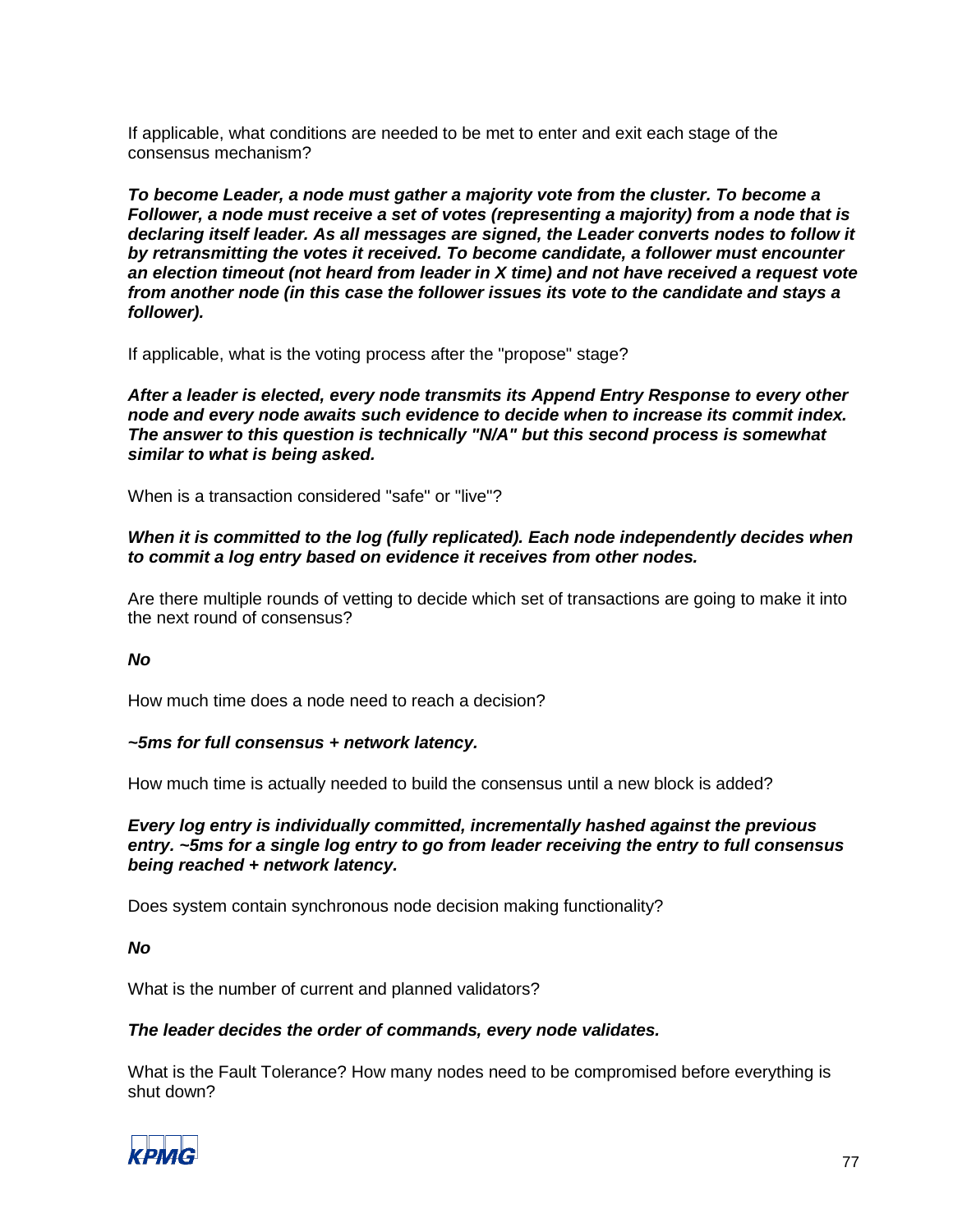*This isn't wrong "In standard Raft, you need to replicate a log entry to a majority of nodes in the cluster before committing it. For BFT consensus algorithms, including Tangaroa, the required quorum size is 2f + 1, where f is the number of failures you want to tolerate (including both crashed nodes and compromised nodes)." But the brief answer is Juno handles up to half the cluster being byzantine.*

Is there a forking vulnerability?

#### *Hardened Raft establishes linearity: no forking.*

How are the incentives defined within a permissioned system for the participating nodes?

*As Juno targets this, there are no incentives. This isn't wrong "Each replica in BFT Raft computes a cryptographic hash every time it appends a new entry to its log. The hash is computed over the previous hash and the newly appended log entry. A node can sign its*  last hash to prove that it has replicated the entirety of a log, and other servers can verify *this quickly using the signature and the hash."*

What process does the system follow when it receives data?

*See Juno's readme performance section for an example. Original: The data comes from clients of the Raft cluster, who send requests to the leader. The leader replicates these requests to the cluster, and responds to the client when a quorum is reached in the cluster on that request. What constitutes a "request" is system-dependent.*

How is data currently stored?

*In memory.*

### **Governance, Risks and Control**

*How is governance / controls enforced?*

*Juno seeks to provide immutable evidence for dealing with malicious behavior in the courts after an event has occurred. For the domain that we're targeting, this will happen anyway. Orig: Like Raft, BFT Raft uses randomized timeouts to trigger leader elections. The leader of each term periodically sends heartbeat messages (empty AppendEntries RPCs) to maintain its authority. If a follower receives no communication from a leader over a randomly chosen period of time, the election timeout, then it becomes a candidate and initiates a new election. In addition to the spontaneous follower-triggered elections BFT Raft also allows client intervention: when a client observes no progress with a leader for a period of time called the progress timeout, it broadcasts UpdateLeader RPCs to all nodes, telling them to ignore future heartbeats from what the client believes to be the current leader in the current term These followers will ignore heartbeat messages in the current term and time out as though the current leader had failed, starting a new election.*

Who is responsible and what are they responsible for in case of malicious actions within the network? How does legal action take place?

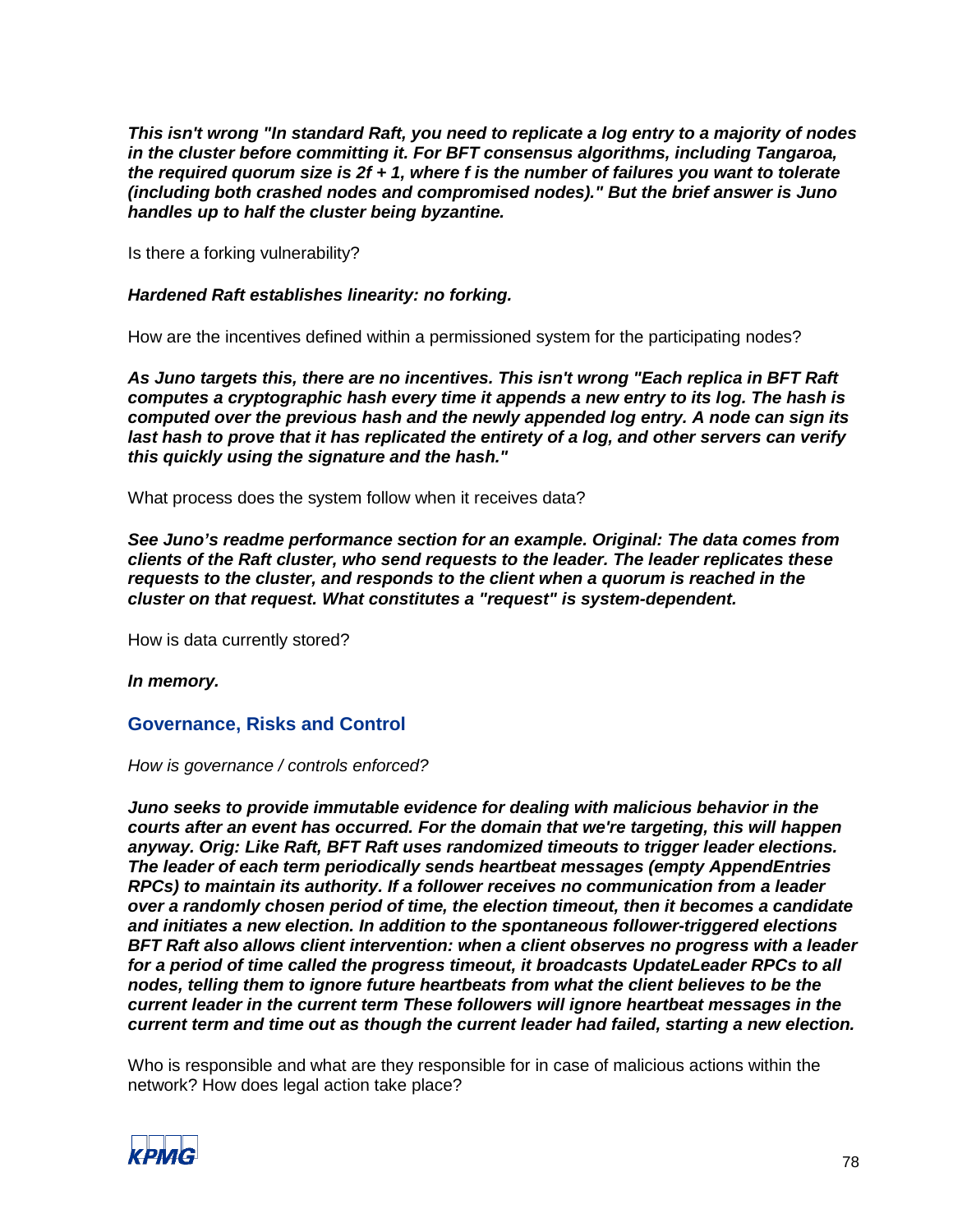#### *There are many thousands of pages of regulations stipulating how this is to take place. Running a different system will never change this. We seek only to have known participants and immutable evidence.*

Is there an intrinsic penalty mechanism in place for an attempted corruption of the consensus?

*No*

How does the consensus mechanism allow access?

#### *K-way admin. key signing.*

How does the consensus mechanism restrict access, concerning malicious activities?

#### *All messages must be signed and the pubkey + node id known to all nodes before any message is accepted.*

Can a node or a user have only "Read" or only "Write access? Is specific node access required if only performing one functionality? (e.g., Back Office outsourcing)

*Yes, no, yes, no*

### **Performance**

How long does it take for transactions to be validated and/or consensus to be achieved?

#### *See Juno's readme performance section for an example. We run at 5k/s now.*

Provide some general measures of volume that the consensus mechanism can or will handle (e.g., # of trades)

#### *See Juno's readme performance section for an example. We run at 5k/s now.*

Provide some general measures of the value that the consensus mechanism can or will handle (e.g., \$ value of trades)

#### *Unlimited.*

How do you measure scalability?

#### *See Juno readme's performance section for an example. We run at 5k/s now.*

Is there a limitations on the number of fields within a transaction?

*No*

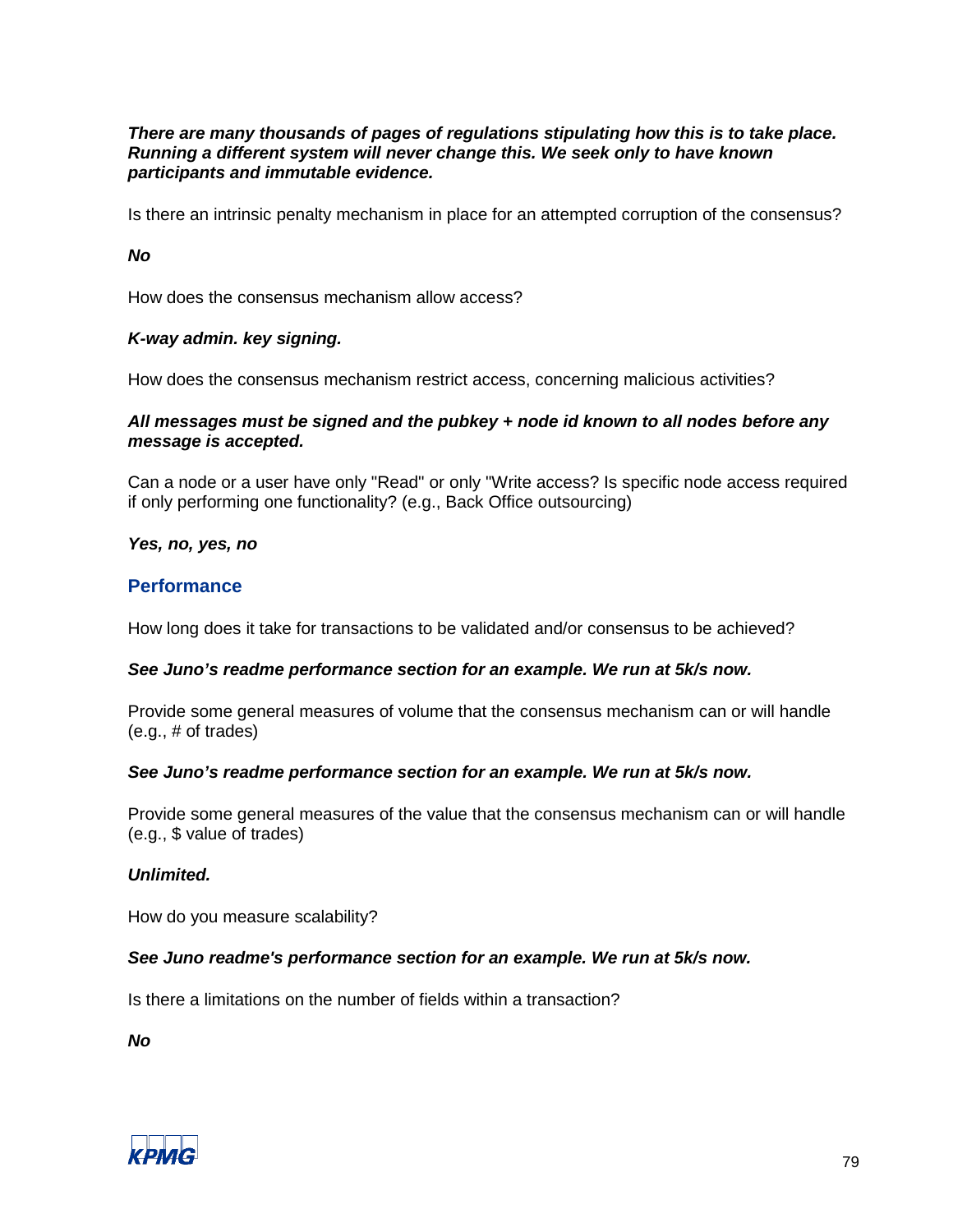Is the speed of the system impacted if the system is made more scalable?

*No*

Does synchronization have any impact on scalability?

### *Minor, mostly due to required bandwidth.*

# **Privacy**

How does the system ensure privacy?

### *Juno doesn't care about the body of the log entry. As such, every message can be encrypted if need be in whatever method the user prefers.*

Does the system require verifiable authenticity of the messages delivered between the nodes?

*Yes*

Do all nodes have visibility into all other transactions?

### *Juno doesn't care about the body of the log entry. As such, every message can be encrypted if need be in whatever method the user prefers.*

How is privacy defined and ensured between applications?

### *Juno doesn't care about the body of the log entry. As such, every message can be encrypted if need be in whatever method the user prefers.*

How does the data encryption model work?

### *Every message can be encrypted if need be in whatever method the user prefers.*

# **Cryptography/Strength of Algorithm**

How are the keys generated?

*Ed25519 is used to create key pairs prior to startup.*

Does the consensus mechanism require a leader?

### *Consensus has a leader.*

How strict is the consensus mechanism? (Is the system strictness hard coded, or built with code flexibility?)

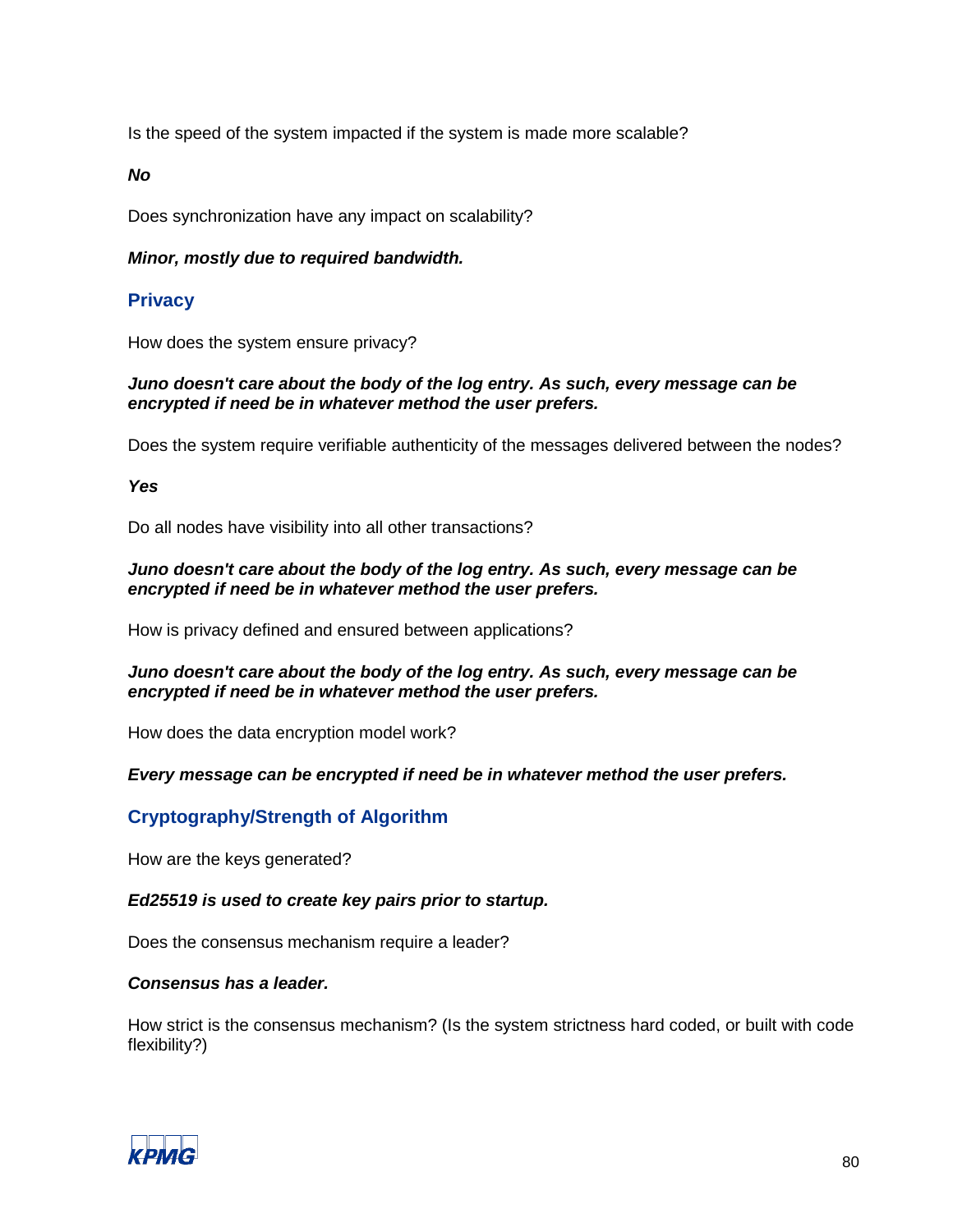*Flexible. Adding new supported languages is trivial. Juno has previously run Hopper, Transmatic, Scheme. Switching between them takes ~30min.*

# **Tokenization (if used)**

Does the consensus mechanism utilize transaction signing?

*Blockchain solves this problem by Public-Private key pairs for signatures on and verification of transactions. Tangaroa's protocol specifies using a similar system, but at the consensus level as well. This provides a means for one node to validate that a message came from another node (so long as keys haven't been compromised).*

## **Implementation Approach**

What are the current uses cases being explored, tested or implemented?

*Private networks in enterprise environments, either intra or inter firm.*

What is the implementation cost?

#### *Depends on the domain.*

What is the time required to implement?

### *Depends on the domain, but pretty fast at this point.*

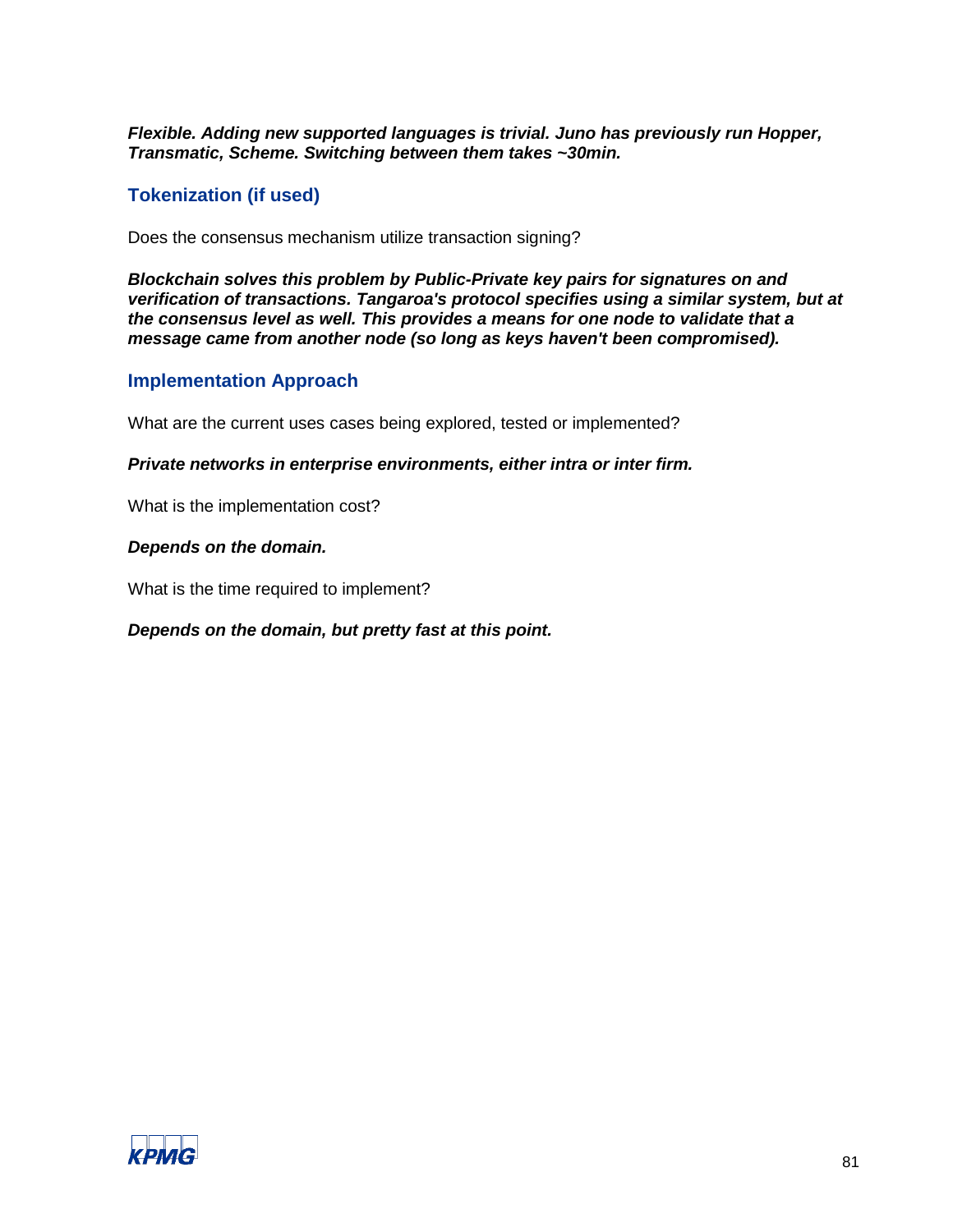# **11. MultiChain**

### **Source: Interview / Questionnaire**

Contact name: Gideon Greenspan / Maya Zehavi (gideon@coinsciences.com / maya@coinsciences.com)

# **Questionnaire responses**

# **Consensus Methodology**

What is the underlying methodology used by the consensus mechanism?

*"Distributed consensus between a configurable group of validators, in which the validators confirm blocks in a round-robin pattern, with some (configurable) leniency in that pattern to allow for non-functioning nodes. See the "mining diversity" explanation in the MultiChain white paper.*

How many nodes are need to validate a transaction? (percentage vs. number)

*There are two aspects to validation. First, that the transaction is a legitimate one in and of itself. This is validated by every single node independently, and there is no room for opinion. Second, that the transaction is not performing a double spend against another transaction. This is the role of the Blockchain, and is validated by whichever individual node generates the next block. Every block as a whole is still evaluated independently by every node, and again there is no room for opinion.*

Do all nodes need to be online for system to function?

*No, not at all. Any number of regular nodes can go down, and the system functions fine. There will only be a problem is too many mining nodes have gone down, in which case the distributed consensus scheme will freeze up. In this case new transactions can still be processed, but not achieve final confirmation in the Blockchain. (This is a key advantage of bitcoin-style Blockchain over Ethereum-style Blockchain - that unconfirmed transactions can be meaningfully processed and chained together.)*

Does the algorithm have the underlying assumption that the participants in the network are known ahead of time?

*The only way to join a MultiChain Blockchain is if one or the admins node granted that node permission. But these permissions are dynamic and nodes can be added or removed at any time.*

Who has ownership of the nodes? (e.g., consensus provider or participants of network)

*Each participant owns its own node, completely.*

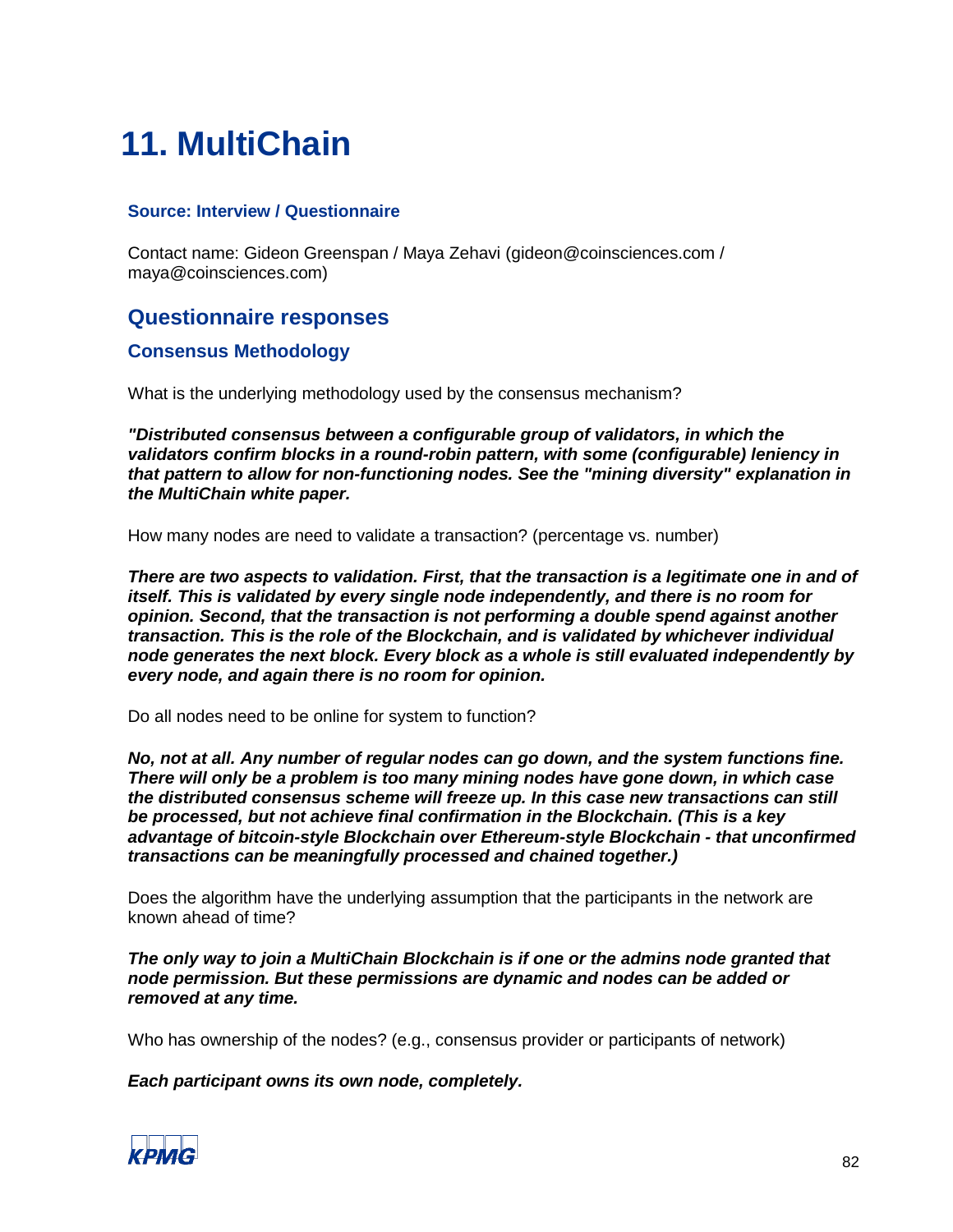What are the different stages involved within the consensus mechanism?

*Nodes which are able to create the next block (because they have mining permission and because they have not mining a previous block too recently) generate and broadcast a block at a random time interval, whose average is configurable in the Blockchain parameters (default: 15 seconds). Other nodes then build on this block in exactly the same way as the bitcoin network. If two mining nodes happen to generate a block at the same time, then a fork occurs in the consensus and this resolves itself when the next block is generated.*

When is a transaction considered "safe" or "live"?

*Immediately after a transaction is received, it is considered live, and conflicting transactions are not accepted by a node. This means that unless a node is deliberately broadcasting double spend transactions, the network effectively reaches consensus in a second or less. In a trusted environment, double spends can lead to people being sued, so the Blockchain's purpose is to act as a final confirmation that there was no double spend (and to help any nodes who missed transactions due to downtime). For day-to-day practical purposes, transactions can be trusted before they are even confirmed in the Blockchain. Again, this is a key advantage of using a bitcoin-style transaction model, in which transactions are directly chained together from outputs to inputs.*

Are there multiple rounds of vetting to decide which set of transactions are going to make it into the next round of consensus?

#### *No*

How much time does a node need to reach a decision?

#### *This depends on the number of transactions in a block, but for most purposes a split second.*

How much time is actually needed to build the consensus until a new block is added?

#### *Because there is no back-and-forth voting, it's simply the network propagation time for a block. This depends more on the geographic separation of the nodes than anything else.*

Does system contain synchronous node decision making functionality?

*This is not a feature of MultiChain but can be easily added on top by an external process which queries each node for its last X block hashes, and therefore can ascertain that consensus has been reached.*

What is the number of current and planned validators?

#### *This is completely configurable in the product.*

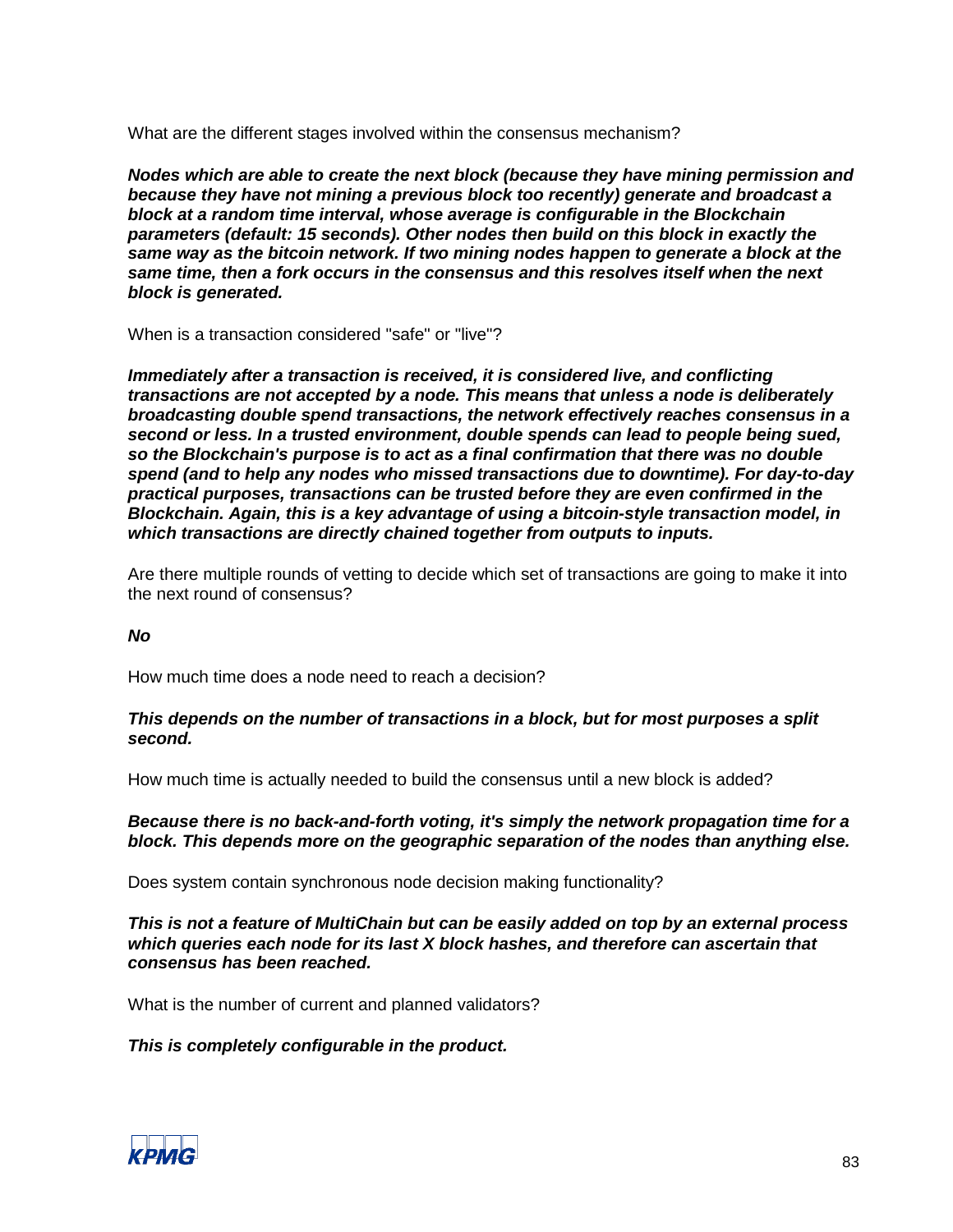What is the Fault Tolerance? How many nodes need to be compromised before everything is shut down?

*Again, this is based on the configuration of the product, but the parameters can be set so that the system can tolerate 49 percent of compromised nodes, exactly like bitcoin.*

Is there a forking vulnerability?

*If the Blockchain is configured to allow some leniency for nonfunctioning mining nodes (via the mining diversity parameter) then a fork can occur but this will be resolved when the next block is generated. Note also my previous comments about the transaction model, in which only deliberate (i.e., contract violating) double spends can cause network disagreement. Because of this a temporary fork in the Blockchain itself does not affect the ability to continue transacting safely, unless somebody has done something illegal.*

How are the incentives defined within a permissioned system for the participating nodes?

*This is configurable in the Blockchain parameters, either purely external incentives, or else rewards can be configured for the validating nodes, and the system can even be made proof-of-work if the users wish.*

What process does the system follow when it receives data?

*"Transactions are first added to the memory pool, then when a block comes in the diskbased storage is updated?*

How is data currently stored?

*Raw binary files for the blocks, LevelDB for many other aspects of the system's state.*

How does a party take ownership of an asset?

*By that asset being sent to their public address, either in the initial issuance transactions, or by being transferred from another party. Only addresses with receive permissions are able to take ownership.*

### **Governance, Risks and Control**

How is governance / controls enforced?

*MultiChain has an integrated permissions model in which one or more administrators control permissioning (per address) for seven types of operation - connect, send, receive, issue, mine, activate and admin. The latter four of these permissions are subject to configurable admin consensus, i.e., a certain proportion of admins have to agree on a permissions change before it becomes active.*

Who is responsible and what are they responsible for in case of malicious actions within the network? How does legal action take place?

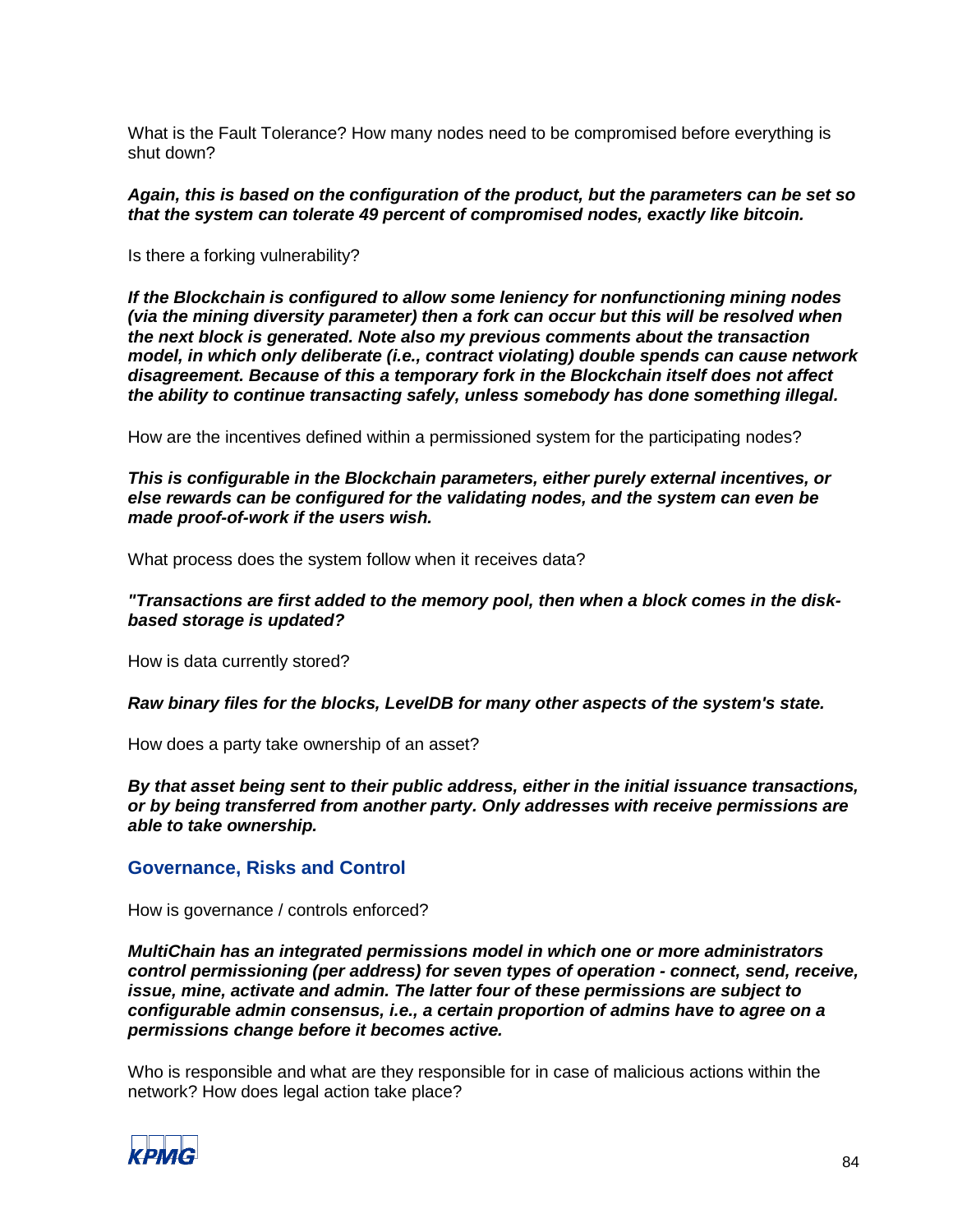*MultiChain is a stand-alone platform, like Oracle or MySQL, so we do not see or have any influence over the transactions taking place in a particular Blockchain. Therefore, this is entirely up to the users of a particular Blockchain to decide for themselves.*

Is there an intrinsic penalty mechanism in place for an attempted corruption of the consensus?

### *There is no intrinsic negative penalty for attempted corruption but there can be a positive reward for those who successfully validate blocks.*

How does the consensus mechanism allow access?

### *Through the per-address permissioning system.*

How does the consensus mechanism restrict access, concerning malicious activities?

#### *Each node throttles or disconnects peer nodes which are behaving antisocially.*

What is the permission management process? What is the process for adding or deleting nodes?

*To add a new node: first, any existing node on the network shares its "node address" (e.g., chain1@banknet.org:5678) with the new node. This gives the new node an initial entry point for connecting to the Blockchain. The new node makes an initial connection to this node address, obtains a minimal number of Blockchain parameters, is then disconnected, and self generates and displays its first private key and public address. This public address is sent to an administrator who grants it (at least) the right to connect to the Blockchain, and the transaction granting this right propagates to all nodes rapidly. The new node then reconnects to its initial entry point, self-identifying using its public address and signing a challenge message (in the peer-to-peer protocol) to prove it owns the corresponding private key. So this time it is granted permission to remain connected and begins to act like any other node, and it can start discovering and connecting to other nodes. To remove a new node: this connect permission is revoked by an administrator, and the transaction enacting this propagates to all nodes rapidly. Every node immediately disconnects any peers who were connected using a revoked address.*

How does the protocol assess the trustworthiness of other participants?

#### *Through permissioning, and by throttling or disconnecting antisocial peers.*

Are there separate admin / administrator privileges? Who manages them?

*Yes, this is one of the permissions in the system, and it is up to the participants in a Blockchain to decide who has these permissions and what level of consensus is required between the administrator for certain high-risk actions.*

Are there restriction / privacy rights defined and enforced by node?

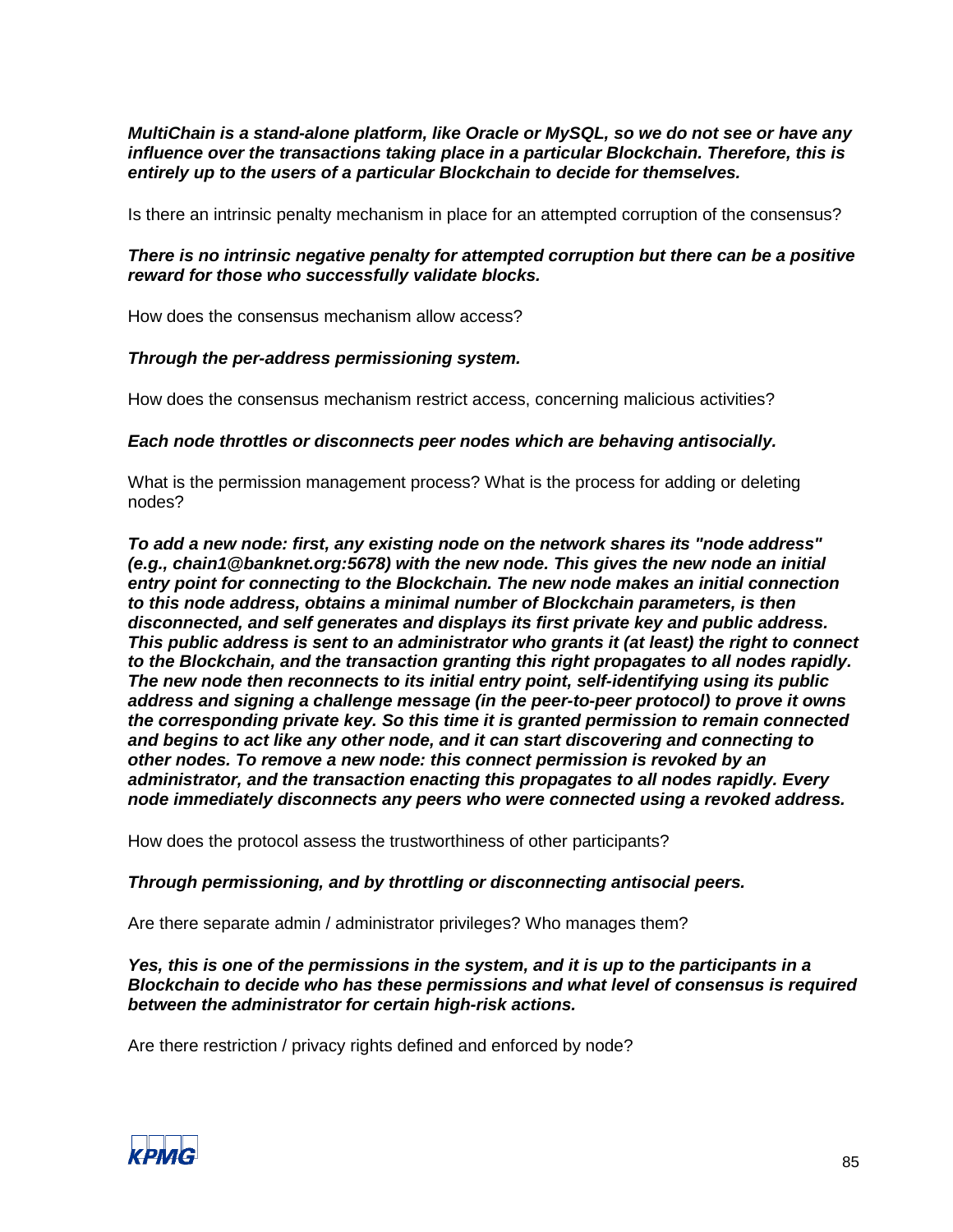*There are restrictions through the permissioning system, but these apply to write rather than read actions.*

*Can a node or a user have only "Read" or only "Write access? Is specific node access required if only performing one functionality? (e.g., back-office outsourcing)*

*MultiChain's permissions management system consists of seven types of permissions connect, send, receive, issue, mine, activate and admin. It is possible for a node to have read-only access, if it has connect permissions only. It is possible for a node to have read/write but no validation access, if it does not have mining permission. There is less value in a node having write but no read access, because it cannot build transactions if it does not know where it is receiving its assets from.*

Please define which sorts of risk you are referring to?

*All permission changes are recorded in the Blockchain itself, so a full audit trail is available of who allowed whom to do what, and when. It is up to the developers building on MultiChain to decide who manages this process and whether to store the KYC/AML data inside the chain or outside it.*

How is counterparty risk / settlement risk addressed?

*There is full and easy-to-use support in the MultiChain transaction model and API for DvP exchange transactions, between any number of parties and involving any number of assets. This means a single Blockchain transaction can represent any exchange of value, and if for some reason any part of the exchange fails, then every other part of the exchange will fail as well.*

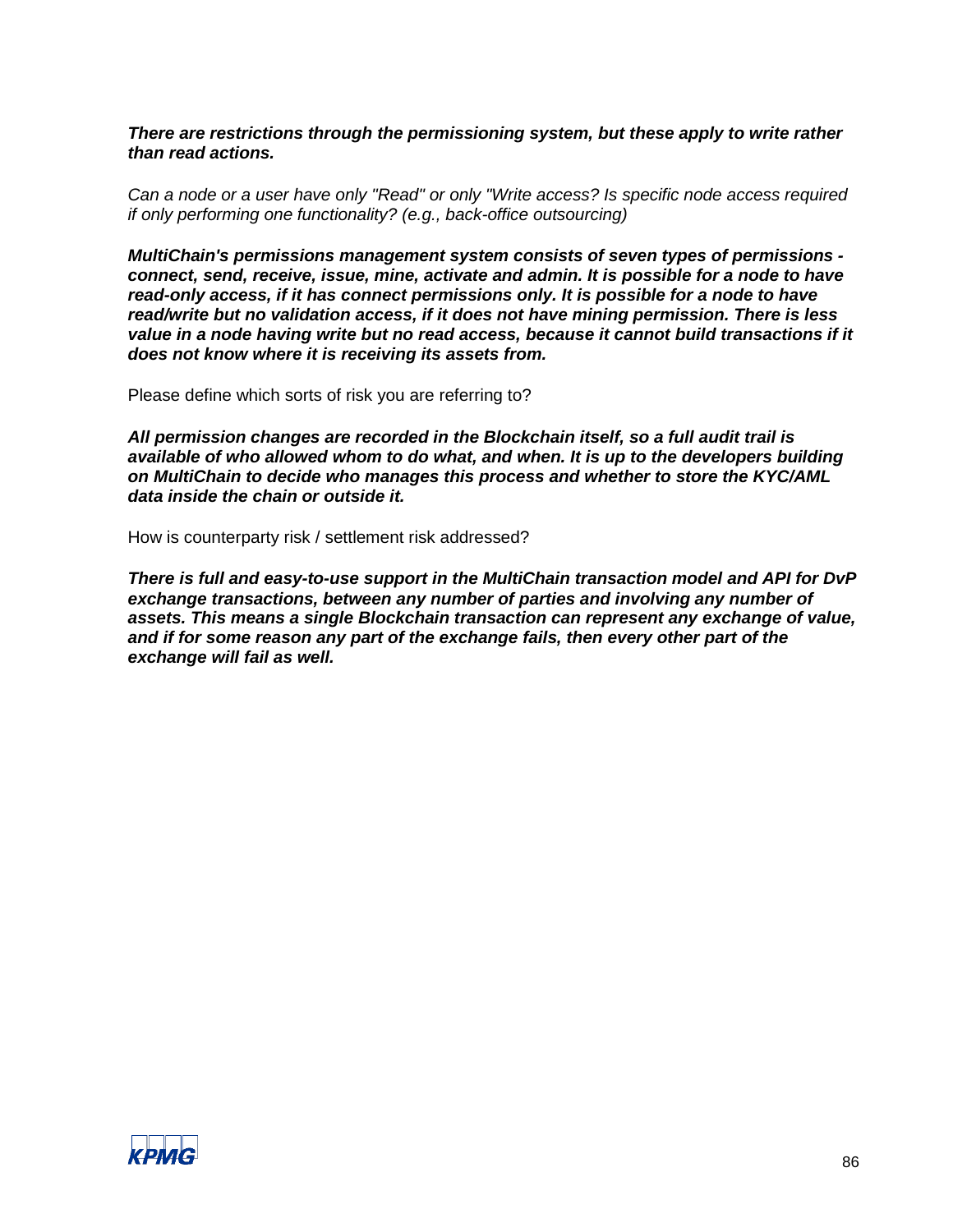# **Performance**

How long does it take for transactions to be validated and/or consensus to be achieved?

*This completely depends on the Blockchain parameters, the geographical spread of the nodes, and how many permitted miners there are. The initial propagation of transactions can be a split second.*

Provide some general measures of volume that the consensus mechanism can or will handle (e.g., number of trades)

#### *On regular (cloud) servers, around 200 TX/second. On top end, 500-1000 TX/second.*

Provide some general measures of the value that the consensus mechanism can or will handle (e.g., \$ value of trades)

*Irrelevant, the quantities involved have no influence on the Blockchain's performance.*

How do you measure scalability?

*The number of nodes is not relevant because this is a peer-to-peer protocol and there is no need for every peer to be connected to every other. The scalability is limited rather by the volume of transactions per second that can be processed by each node.*

Is there a limitations on the number of fields within a transaction?

### *Up to 8MB of metadata can be added to any transaction, either as a single blob of data, in JSON format, or whatever the application level requires.*

Is the speed of the system impacted if the system is made more scalable?

*The number of nodes does not have a bearing on the experience of each node in itself. And as we scale the total support transaction throughput higher, this will necessarily mean that each transaction is processed faster.*

Does synchronization have any impact on scalability?

*No, because each node does not need to wait to hear back from every other node in order to process a block.*

# **Security**

How is transaction activity monitored?

### *This is up to the application developer, but we offer the free open source MultiChain Explorer which can make this easy.*

Does the consensus mechanism utilize Digital Signatures?

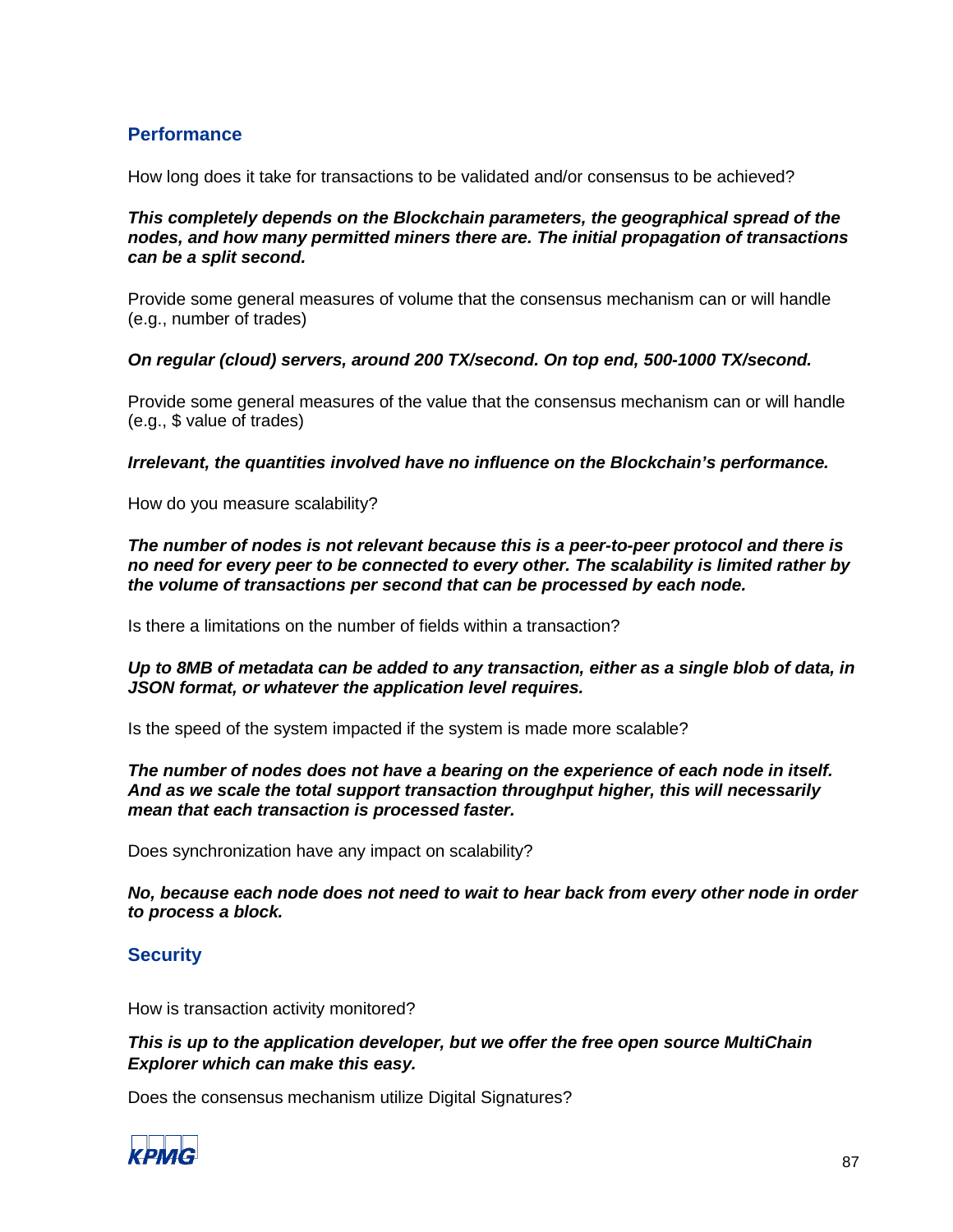## *Yes, ECDSA.*

How does the consensus mechanism address an assumed industry standard?

#### *N/A (and I think it may be too early to talk of industry standards in this case!).*

Which risk/security issues are currently being worked on?

*We have one outstanding security issue we are aware of, which is that a malicious node can cause a slowdown by transmitting an old block that generates a long fork. The solution is easy, by verifying the miner permissions of a fork-generating block before it is processed, based on the end state of the immediately preceding block.*

Are there any plans for getting the application/consensus mechanism certified (e.g., ISO, SOC, etc.)?

We've had some requests for a security audit to be done in future, and expect this will *happen, but it is too early for now.*

What are the infrastructure hosting options? (e.g., cloud, hosted in a datacenter, etc.)

*The node should be installed either on premise or on a remote server (dedicated or cloud) that is under the end user's control, through a trusted provider. It is compatible with any modern 64-bit Linux.*

Briefly describe the security testing performed till date (if any)

*MultiChain is a fork of Bitcoin Core, which continues to safely steward billions of dollars in crypto currency value, and we follow any vulnerabilities that are reported in Bitcoin Core. The vast majority of our modifications do not touch security sensitive areas (e.g., API interface, wallet management, peer-to-peer transactions). Those changes that do touch these areas have been repeatedly reviewed internally, and will be externally reviewed at the appropriate time.*

How are you planning to implement/integrate Digital wallets? (Including private key management)

*MultiChain has an integrated digital wallet, with encrypted on-disk key storage, and it is also highly compatible with the ecosystem of digital wallets developed for the bitcoin network.*

In case of a breach, what data is at risk?

*The biggest risk is the private keys, and if desired, MultiChain can be used without storing any private keys within the node itself, via the "raw transactions" interface.*

How does the system prevent signature fraud (e.g., stolen keys)?

*On-disk encryption of private keys, or else don't store private keys in the node at all.*

Does the consensus mechanism have full documentation in place?

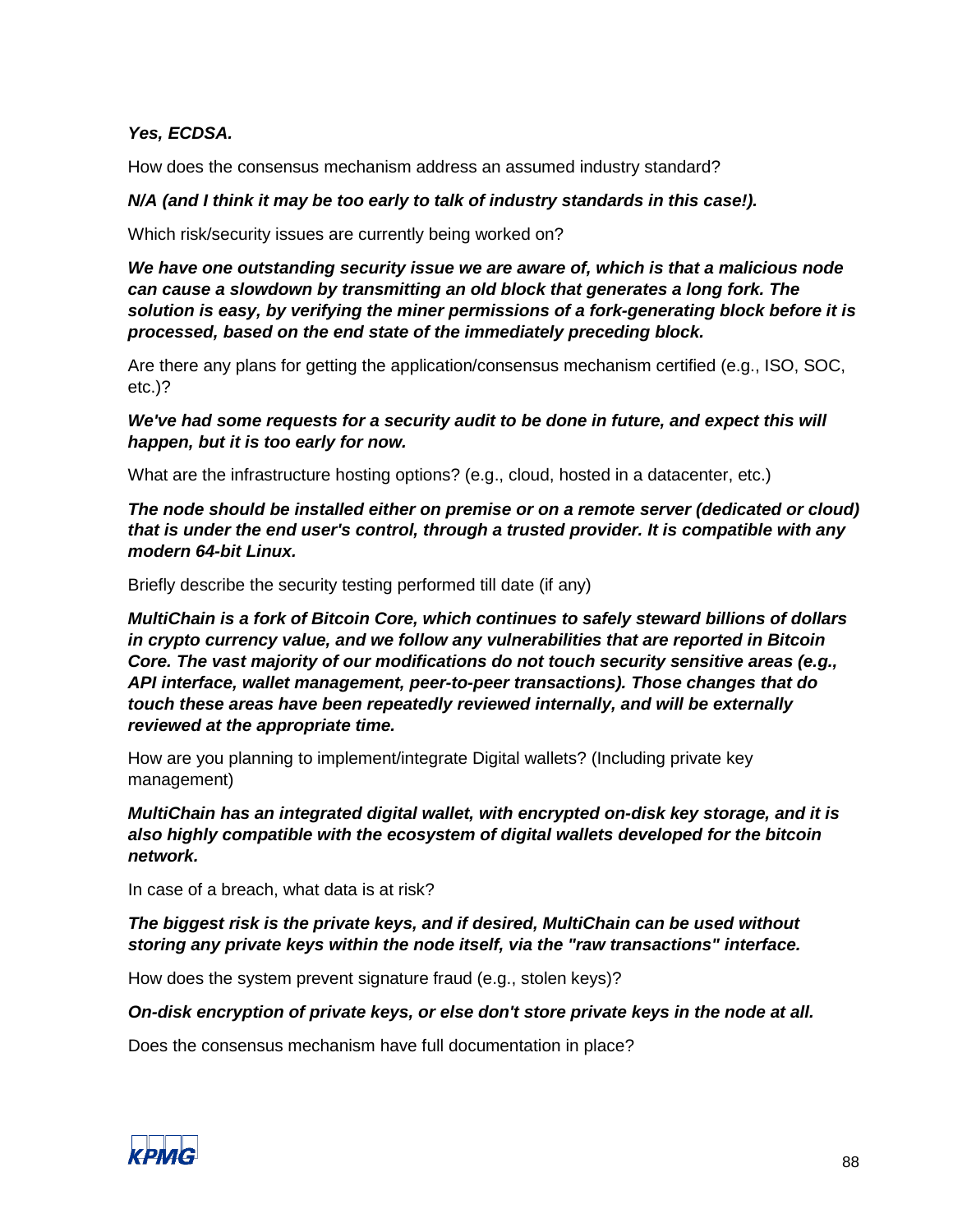*Extensive documentation is available at http://www.multichain.com/developers/ and this also references the bitcoin documentation where appropriate.*

How is the system expected to address general server issues?

*Nodes perform a full sanity check when launched, and if a data discrepancy is detected, roll back 128 blocks and attempt to recover the database by replaying from that point. (The current alpha of MultiChain does not implement this completely, but we're working on it at this exact moment.). There is also the option of "re-indexing", i.e. fully rebuilding the database state from scratch, using the Blockchain stored on disk.*

How does the consensus mechanism address the risk of "double spending"?

*MultiChain uses the unspent transaction output (UTXO) model, in which assets are passed directly from one transaction's outputs to the next one's inputs. Each output can only be spent once.*

How does system ensure network synchronization? And, what is time needed for the nodes to sync up with the network?

*This entirely depends on the number of transactions that have taken place since a node last connected. The initial synchronization is very fast (1000s of TX/sec) because signature checking is performed in parallel on multiple CPU cores.*

Do the nodes have access to an internal clock/time mechanism to stay sufficiently accurate?

*System time (for which NTP is a good sync mechanism) is sufficient and the consensus protocol allows for significant time skew.* 

What is the process for disaster recovery?

*Blockchain by nature is highly disaster resistant since the transaction log is stored in full on multiple nodes. So multiple nodes can simply be run by each participant, on different servers in different locations. If necessary private keys can be shared between these nodes, or funds split across the addresses belonging to different nodes. Private keys can also be easily externally backed up.*

What is the threat model being tested? What has been defined as "normal"? How do you monitor fraud?

*The biggest threat would be in a hybrid Blockchain where certain key actions (including mining and administration) were permissioned, but the chain is open to the wider world for connecting, sending and receiving. (A Blockchain can be configured in this way using its parameters.) We assume that these external actors could be highly malicious. However we do not monitor fraud directly because we do not see the activities that take place on a particular MultiChain Blockchain.*

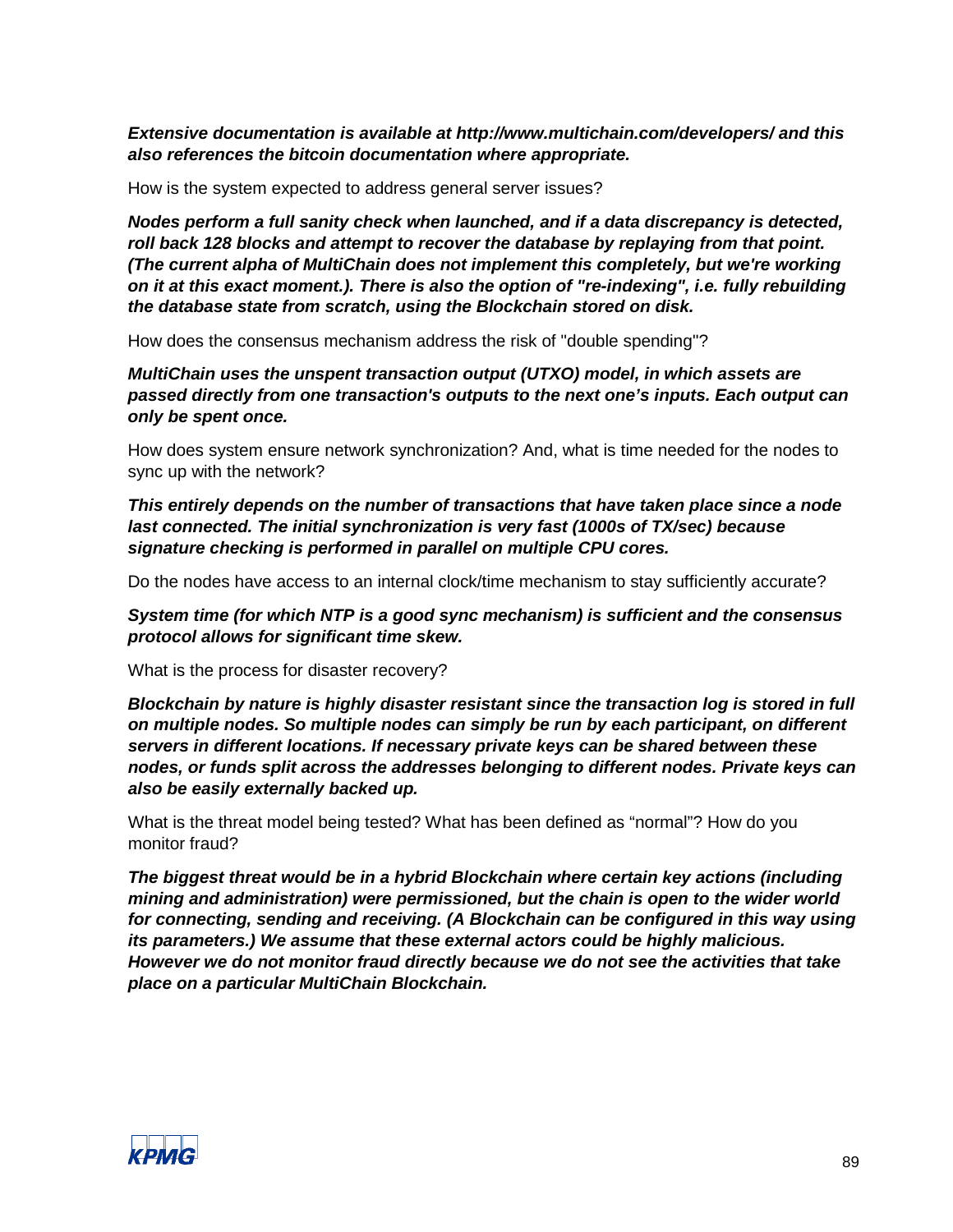# **Privacy**

How does the system ensure privacy?

#### *The Blockchain itself can be permissioned in terms of the right to connect, however there is not currently a notion of finer-grained privacy between nodes.*

Does the system require verifiable authenticity of the messages delivered between the nodes?

#### *Yes, completely.*

Do all nodes have visibility into all other transactions?

#### *For now, yes.*

How is privacy defined and ensured between applications?

#### *MultiChain currently assumes that all full nodes can see all transactions.*

How does the data encryption model work?

#### *Any binary data can be stored in transaction metadata, so any encryption method can be used to store information in a Blockchain, which should not be visible to all of its participants.*

If consensus happens in a permissioned network are random public keys issued for every single transaction to increase the privacy? Or does randomized CUSIP translation factors take place?

*This is the choice of the system's users. Randomizing public addresses for every transaction is not compatible with address-based permissioning for send and receive actions. But a chain could be defined with closed connect permissions only, and anyone can send or receive, in which case each participant would be free to use as many selfgenerated addresses as they wished. It would still be private from the perspective of the outside world.*

# **Cryptography/Strength of Algorithm**

How are the keys generated?

*"Chain will also collaborate with other open source Blockchain, cryptography and distributed systems projects to ensure interoperability and harmonization across industry efforts."*

*Asset Issuer creates unlimited number of cryptographically unique Asset IDs.* 

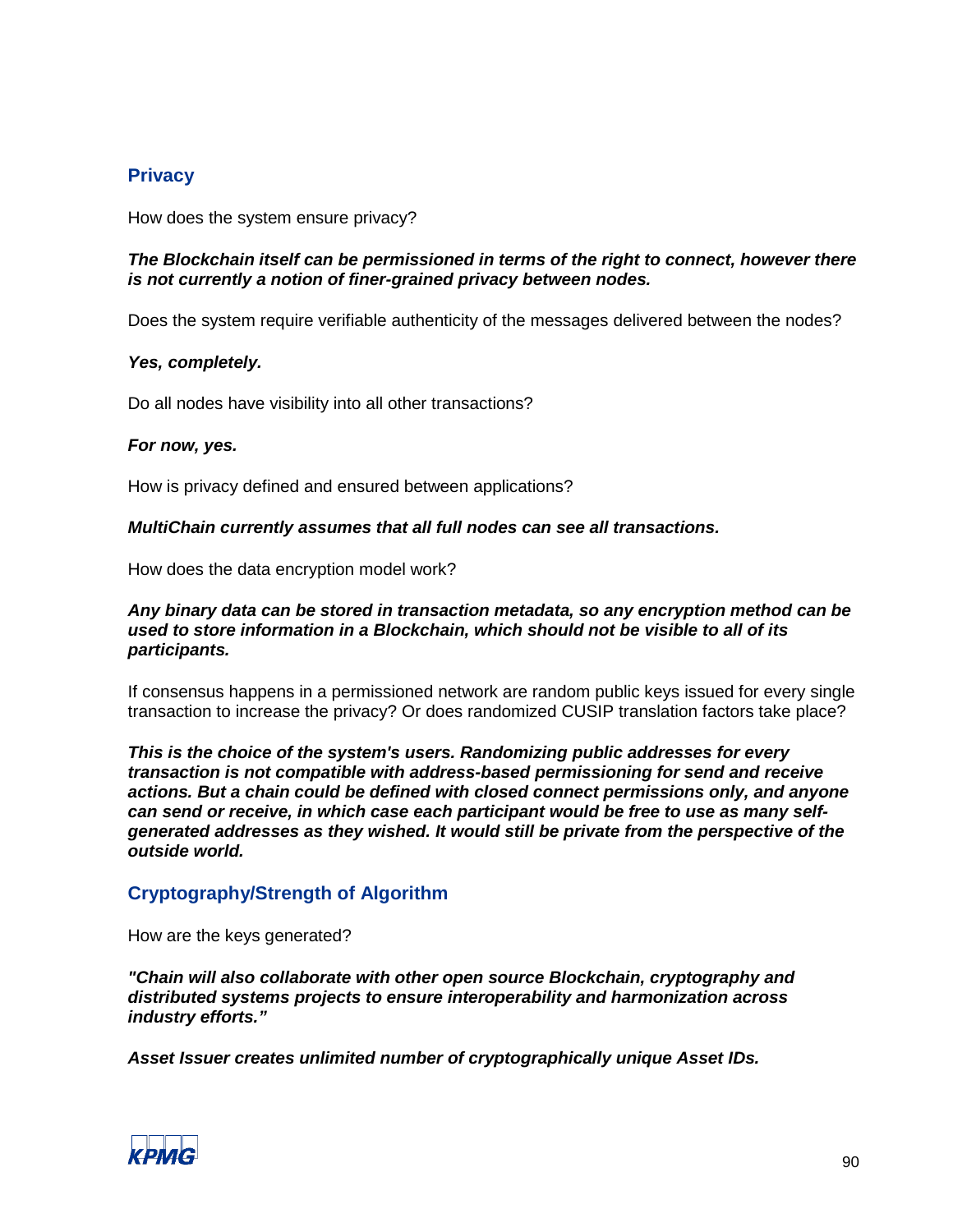*Rotating keys - every two to three weeks. May need 2 out of 3 keys to signing. Advised to keep each key in different datacenter. If one gets compromised then use other to generate backup keys and transfer over all assets to new key."*

What does the key life cycle management look like?

*"Blockchain depend on proper management and rotation of key material to secure digital assets. Chain Core integrates with industry-standard hardware security module (HSM) technology. All block and transaction signing takes place within hardened HSM firmware. Multi signature accounts using independent HSMs can further increase Blockchain security.*

*HSM firmware that secures all transactions and blocks*

*Multi signature accounts to eliminate single points of failure."*

What is the HSM integration approach?

*All block and transaction signing takes place within hardened HSM firmware. Chain parts and plans to partner with industry leaders for HSM for production environments.*

## **Tokenization (if used)**

How are the asset tokenized (if applicable)? Briefly describe the tokenization concept and terminology

*The Chain OS is focused on networks that can digitize the worlds existing assets (not a new currently like bitcoin), whether commonplace ones like gift cards of more obscure ones like syndicated loans and was developed by applying the technology to real objects in areas such as banking, payments, capital markets and insurance.*

Briefly described the life cycle management process for the tokens

*NO Natural bitcoin. No ripple. Partners working with chain prefer that.*

**Implementation Approach**

What are the current uses cases being explored, tested or implemented?

*"Asset Issuance – Digitize existing assets for transacting on a Blockchain network.*

*Simple Payment – Transfer assets from one account to another.*

*Bilateral Trade – Swap one asset for another with no counterparty risk.*

*Order book – Name your sale price and let a buyer find you.*

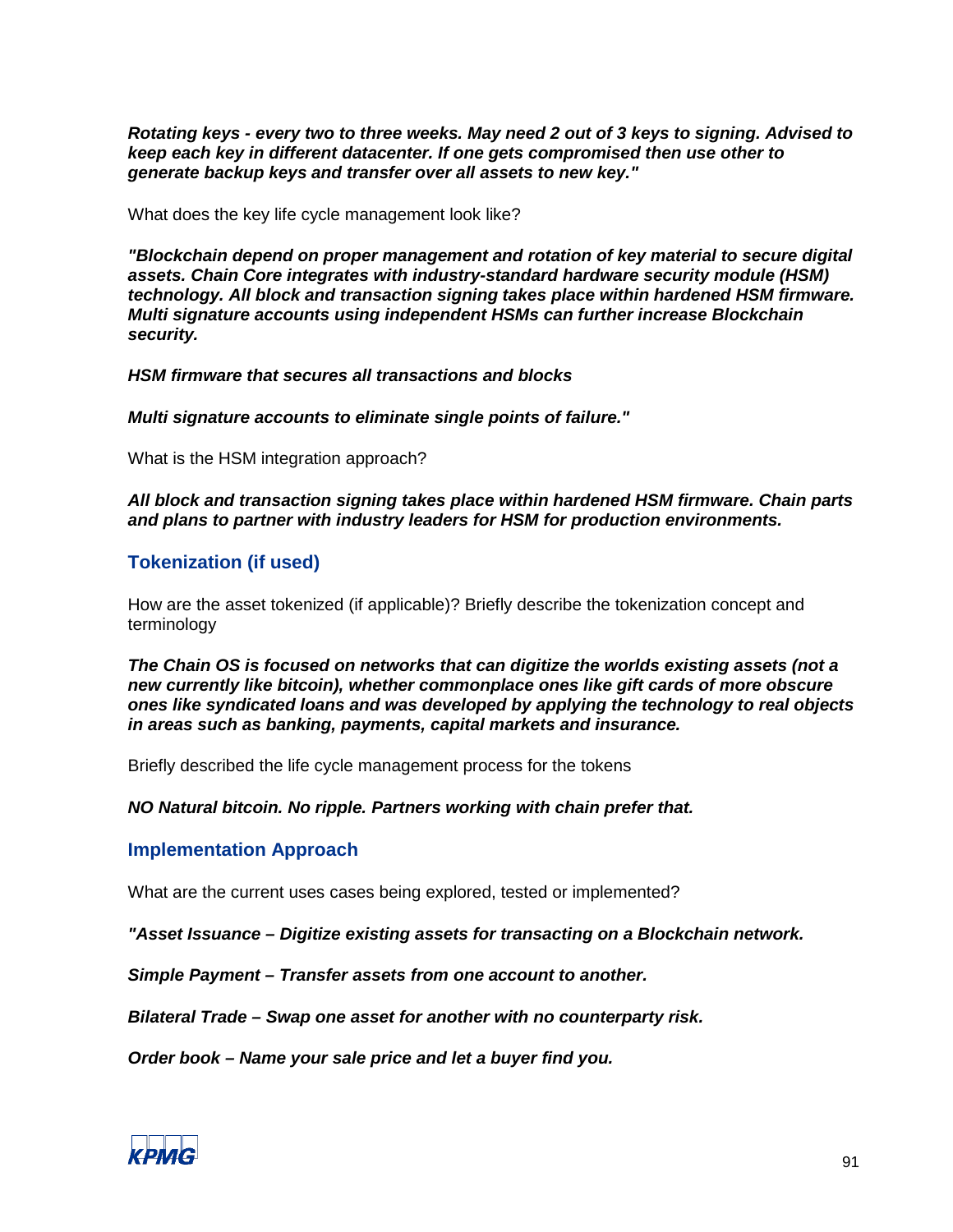# *Collateralized Loan – Lend assets, guaranteed by locked collateral*

#### *Auction – Set a minimum price and sell your assets to the highest bidder"*

Is there a reviewed business case to compare the implementation costs (including cost of the solution) to the current as-is process?

*Nasdaq, in partnership with Chain, was the first to launch a Blockchain product, Linq, a platform for trading shares in pre-IPO companies. In late December, the first private securities transaction was recorded on a Blockchain in Linq and today it remains the only live privately run Blockchain network.*

Who are you currently working with? (e.g., Venture Capitalists, Banks, Credit Card companies, etc.)

*Visa, Nasdaq, FirstData, Citi, Capital One, MUFG, State Street, Fidelity, Orange, Fiserv.*

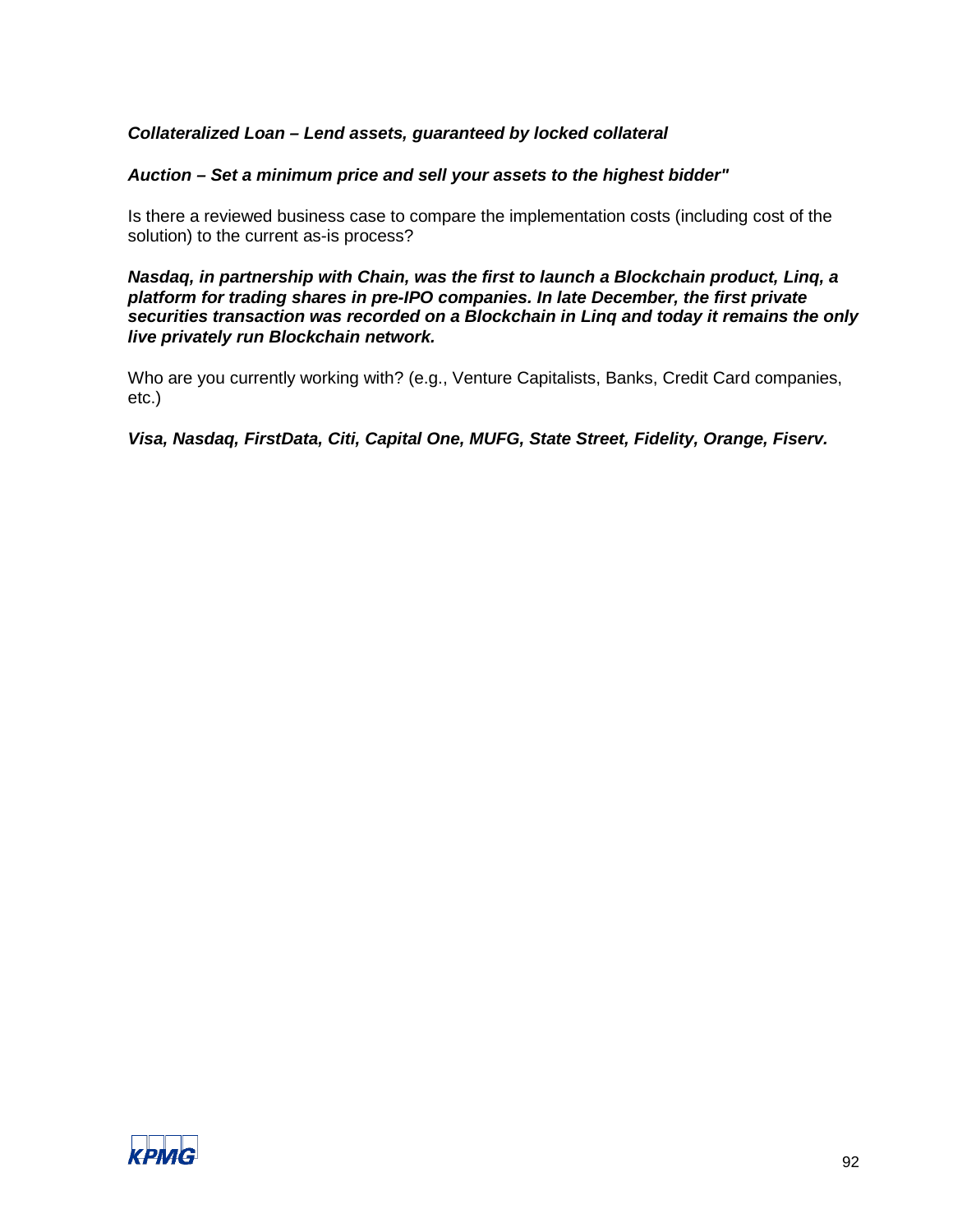# **12. OpenChain**

## **Source: Interview / Questionnaire**

Contact name: Flavien Charlon (flavien.charlon@coinprism.com)

# **Questionnaire responses**

## **Consensus Methodology**

What is the underlying methodology used by the consensus mechanism?

*OpenChain is private chain software, and every organization would deploy their own chain and become administrator for that chain. OpenChain relies on the underlying database for consensus. Databases such as Cassandra offer a very efficient and scalable consensus model, and OpenChain leverages this. OpenChain offers a pluggable architecture that allows the organization deploying it to select which storage engine to use, and therefore which consensus to use. On top of that, OpenChain uses a publisher/subscriber model across trust boundaries. There is generally one validating cluster, and many subscribers that act as non–validating full nodes.*

How many nodes are need to validate a transaction? (percentage vs. number)

*Because transaction validation is under the control of the organization deploying the OpenChain instance, generally one node is sufficient to validate the transaction (but that has to be a node controlled by the administrator).*

Do all nodes need to be online for system to function?

*No, only the validating cluster (controlled by the administrator of the instance) has to be online for the system to be writable. Only one node on the given chain has to be online for the system to be readable.*

Does the algorithm have the underlying assumption that the participants in the network are known ahead of time?

#### *The validating organization has to be known ahead of time.*

If applicable, what is the voting process after the "propose" stage?

*The voting mechanism is outsourced to the underlying database (SQL Lite, SQL Server currently supported, MongoDB, and Cassandra on the roadmap).*

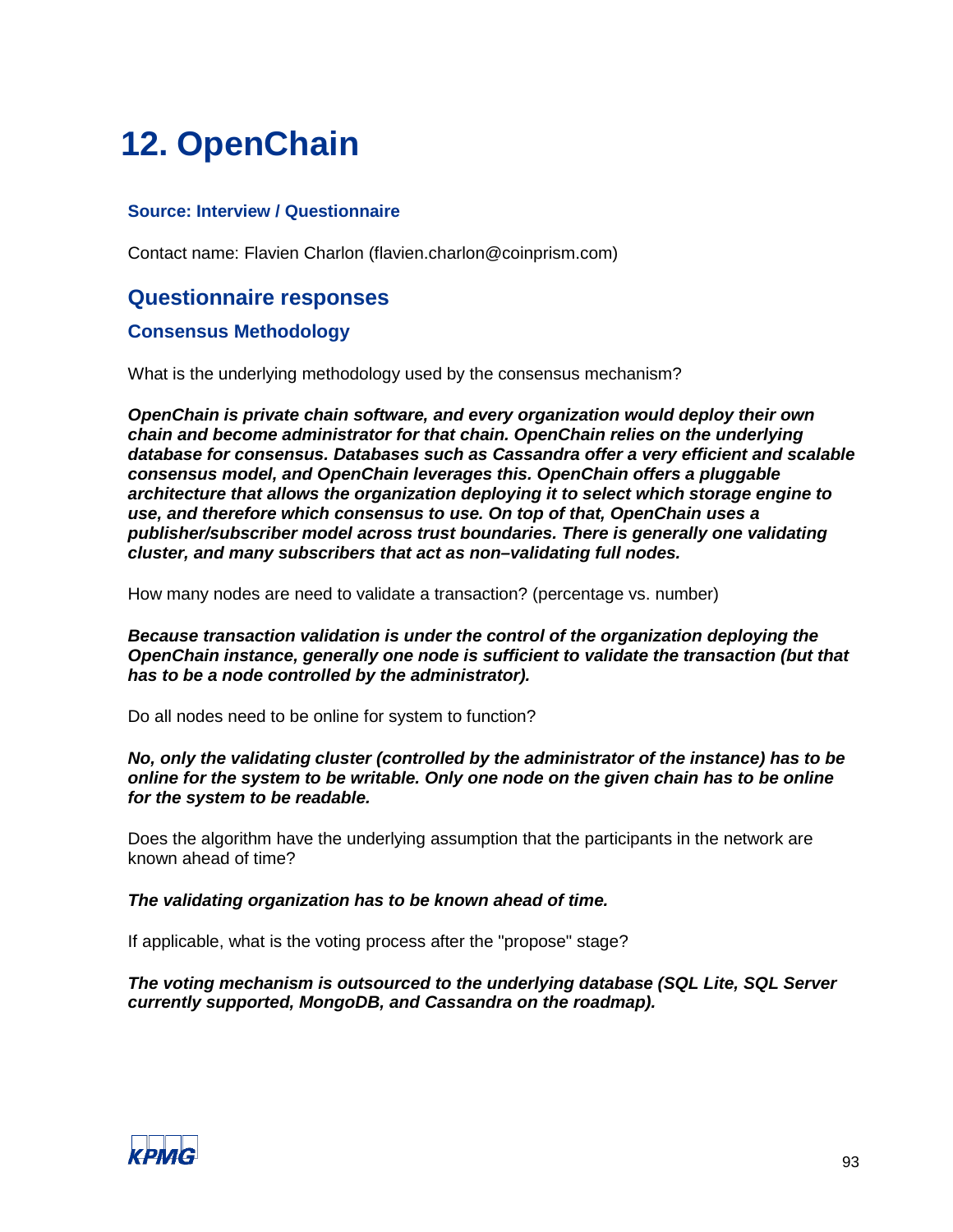When is a transaction considered "safe" or "live"?

#### *As soon as the validator receive the transaction, it will decide whether the transaction is live (few milliseconds).*

How much time does a node need to reach a decision?

#### *Generally around 10 milliseconds.*

How much time is actually needed to build the consensus until a new block is added?

### *Since the validating cluster for a given chain is the one and only source of truth for that chain, it is instant.*

Does system contain synchronous node decision making functionality?

#### *Yes, transaction validation is synchronous.*

What is the number of current and planned validators?

#### *At least one per chain.*

What is the Fault Tolerance? How many nodes need to be compromised before everything is shut down?

#### *In a Cassandra type deployment, the system will stop accepting writes if quorum (n/2 + 1) cannot be reached.*

Is there a forking vulnerability?

#### *The organization that deployed a given chain can fork it if needed, external participants can't.*

How are the incentives defined within a permissioned system for the participating nodes?

#### *The organization that deployed the chain is incentivized to keep the chain running and validating transaction because their own service generally relies on it.*

What process does the system follow when it receives data?

### *New transactions are relayed to the validating node, then the validating node will validate it and broadcast to subscriber participants assuming it passed validation.*

How is data currently stored?

*Multiple storage engines are available (SQL Lite, SQL Server currently supported, MongoDB, and Cassandra on the roadmap). A chain can have nodes with mixed storage engines. Each node has its own copy of the chain.*

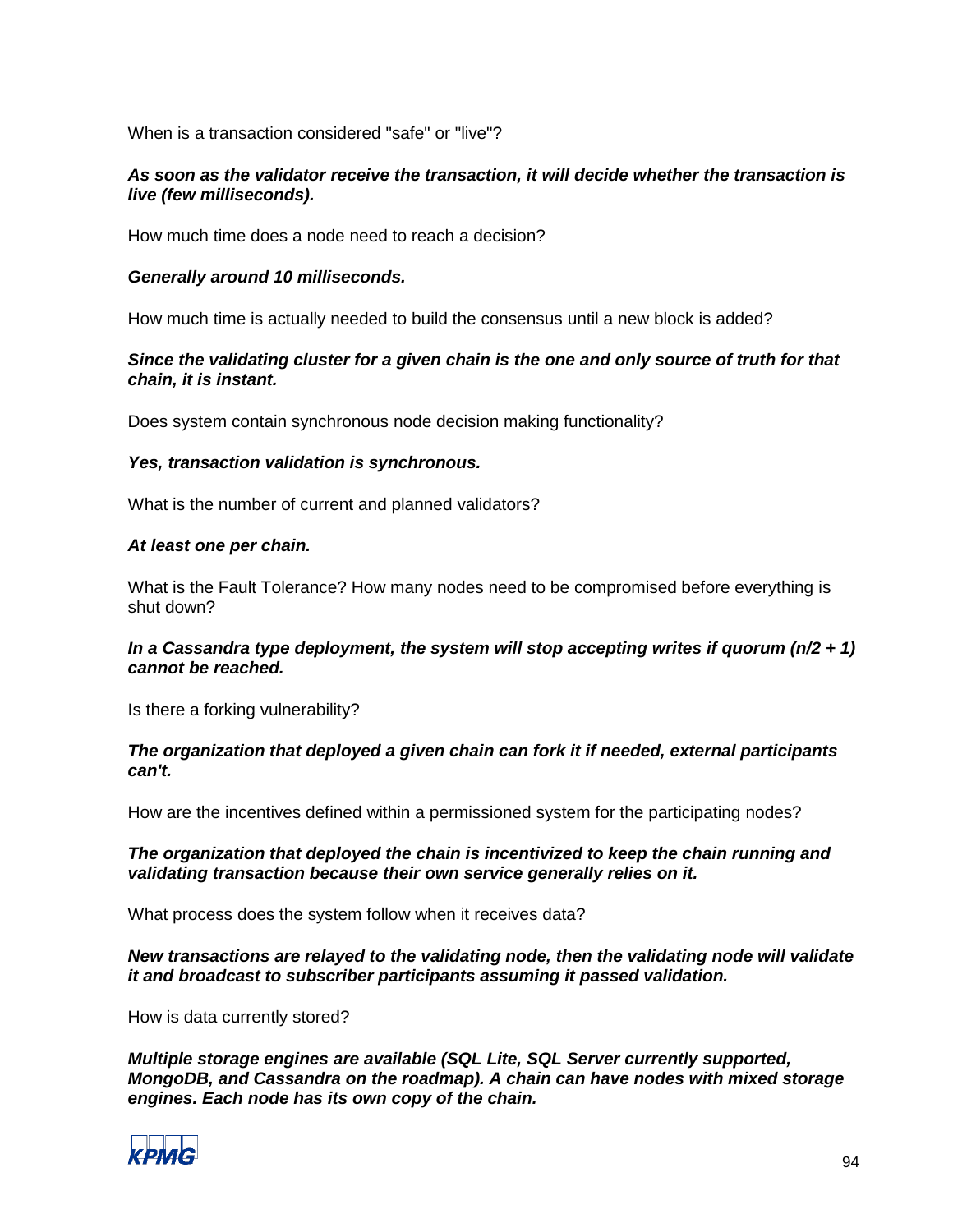How does a party take ownership of an asset?

### *Generally, the asset is sent to their address.*

# **Governance, Risks and Control**

How is governance / controls enforced?

#### *Every chain is fully governed by the organization that deployed that given chain.*

Who is responsible and what are they responsible for in case of malicious actions within the network? How does legal action take place?

*The administrator of the chain can act as a third party trusted by all participants and can therefore mediate any dispute between different participants on the chain. If the administrator of the chain is the source of the malicious actions, legal action must be taken against them, and the chain itself can be used as evidence in court as it will contain the signatures from the administrator for these illegitimate actions.*

Is there an intrinsic penalty mechanism in place for an attempted corruption of the consensus?

*The consensus is fully under control of the administrator. Penalty against the administrator involves taking legal actions against them. The chain itself can be used to incriminate them, and prove a breach of contract for instance.*

How does the consensus mechanism restrict access, concerning malicious activities?

### *OpenChain has an elaborate access control permissioning system. The administrator is the root user, and can delegate permissions down to other users.*

What is the permission management process? What is the process for adding or deleting nodes?

#### *Anybody can join the network as a non–validating full node as long as they have access to another node on the network.*

How does the protocol assess the trustworthiness of other participants?

#### *By default, no participant is trusted, except the administrator. The administrator can delegate permissions to normal users.*

Are there separate admin / administrator privileges? Who manages them?

*The administrator is defined during the deployment of an instance of OpenChain. That can be changed later on assuming physical access to the validating node.*

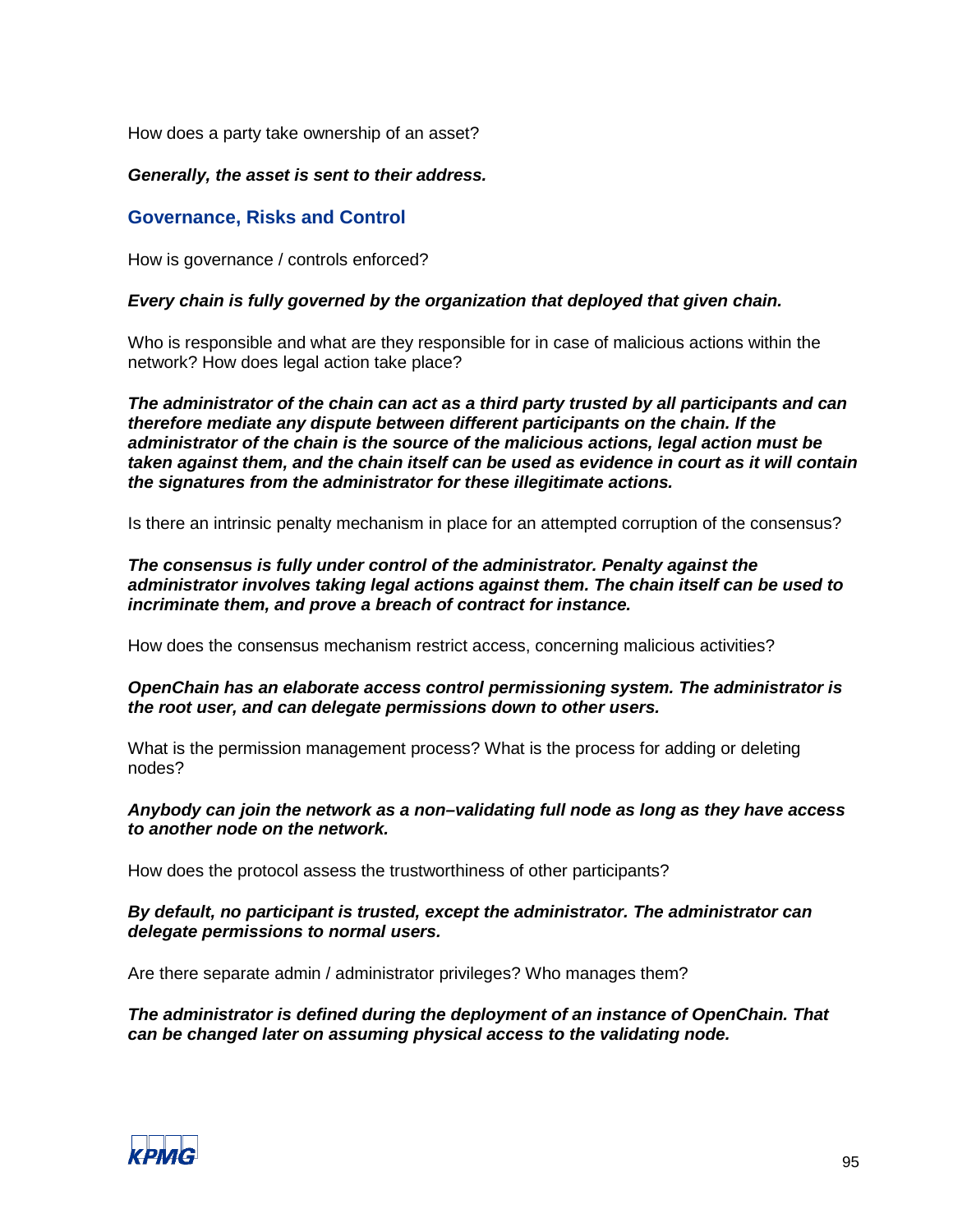Are there restriction / privacy rights defined and enforced by node?

#### *This can be implemented on top of OpenChain.*

Can a node or a user have only "Read" or only "Write access? Is specific node access required if only performing one functionality? (e.g., back*–*office outsourcing)

#### *The permission system on OpenChain is very flexible and granular and any combination is possible.*

What are the measures in place to reduce risk?

#### *The administrator of the chain has full control on the chain, and can manage risks as needed.*

In case of permissioned systems, who manages the KYC/AML process and where is the data stored?

#### *The administrator would generally have an onboarding process for AML/KYC. The data can either be stored on-chain but more likely off-chain for privacy.*

How is counterparty risk / settlement risk addressed?

#### *The asset issuer is a counterparty in every transaction where that given asset is involved.*

#### **Performance**

How long does it take for transactions to be validated and/or consensus to be achieved?

#### *Transactions validation (and consensus) takes generally about 10 milliseconds.*

Provide some general measures of volume that the consensus mechanism can or will handle  $(e.q., \# of trades)$ 

#### *A standard laptop used as a validating node can achieve several thousands of transactions per second. A Cassandra-type cluster should in theory be able to achieve hundreds of thousands transactions per second.*

Provide some general measures of the value that the consensus mechanism can or will handle (e.g., \$ value of trades)

#### *There is no limit to the monetary amount of transactions.*

How do you measure scalability?

#### *Transactions per second (several thousand).*

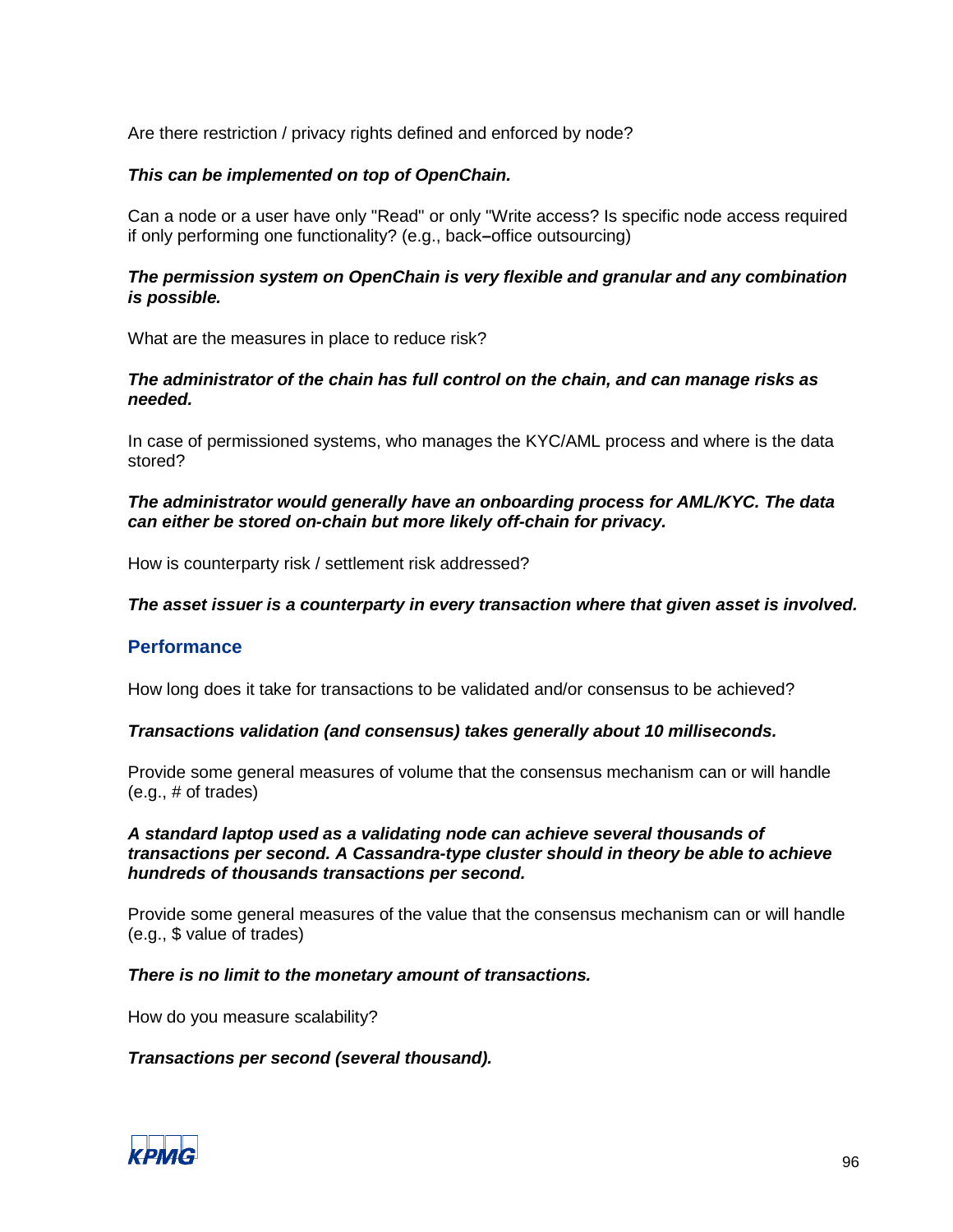Is there a limitations on the number of fields within a transaction?

### *No limitation, the data model is extremely extensible and can be modeled for any use case.*

Is the speed of the system impacted if the system is made more scalable?

## *No.*

Does synchronization have any impact on scalability?

## *No as OpenChain uses a publisher/subscriber model, and subscribers don't have to be perfectly in sync for the system to function.*

# **Security**

How is transaction activity monitored?

### *Every node monitors all the transactions.*

Does the consensus mechanism utilize Digital Signatures?

*Yes.*

How does the consensus mechanism address an assumed industry standard?

### *OpenChain is self-sufficient, and can and will continue functioning regardless of an industry standard.*

Which risk/security issues are currently being worked on?

### *Better tooling support for mixed transparency chains (i.e., chains only available on protected VPNs)*

Are there any plans for getting the application/consensus mechanism certified (e.g., ISO, SOC, etc.)?

*No*

How are you planning to implement/integrate Digital wallets? (Including private key management)

### *We have a developer wallet, but wallet infrastructure should be implemented as part of client-side applications for OpenChain.*

In case of a breach, what data is at risk?

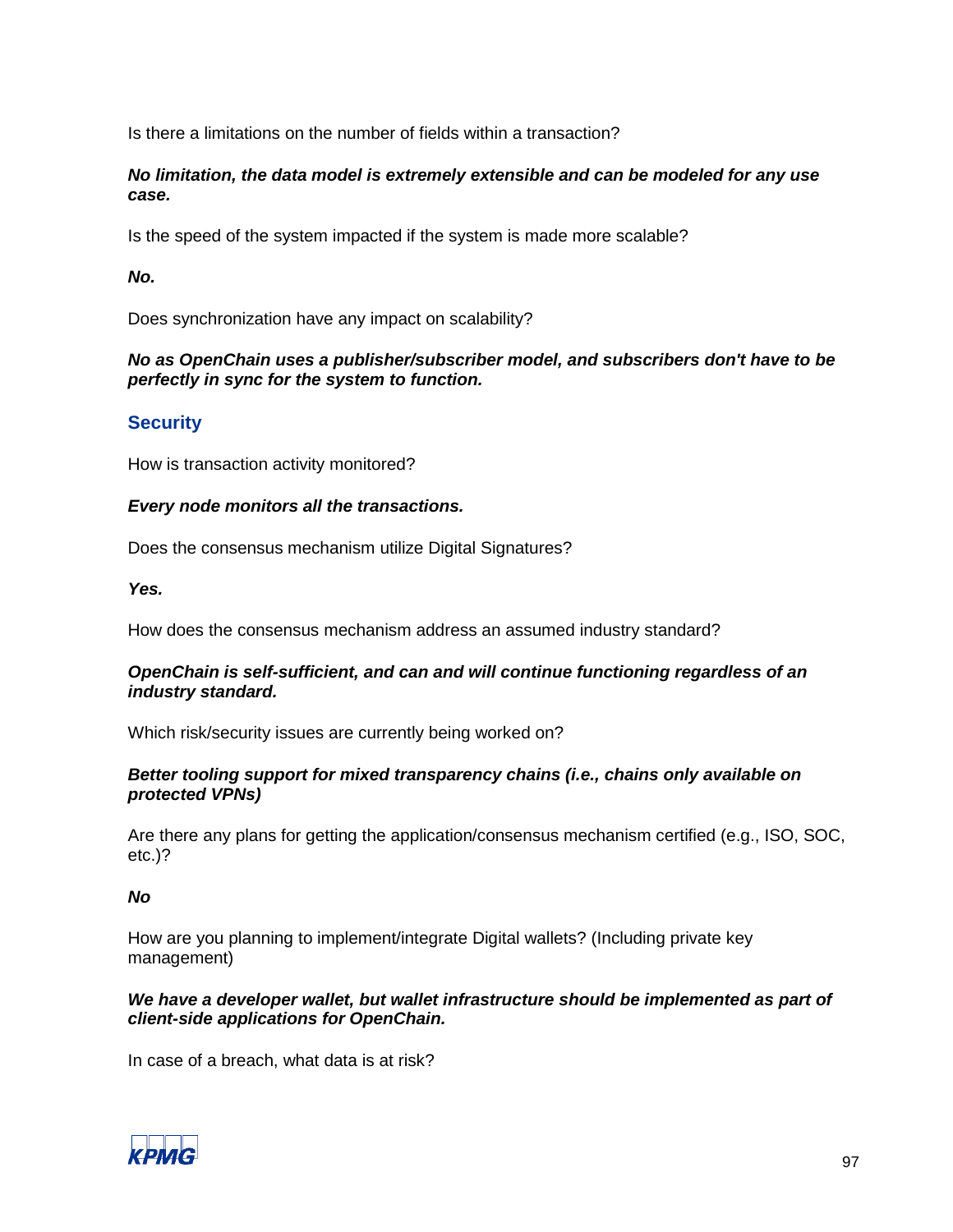*The data that could be leaked is the data that is stored on the chain; however, all the participants already have full access to that data. If private information should be stored on the chain, it should be encrypted by participants.*

How does the system prevent signature fraud (e.g., stolen keys)?

#### *Keys can be reset by the administrator of the chain if needed.*

Does the consensus mechanism have full documentation in place?

### *Yes [\(https://docs.openchain.org\)](https://docs.openchain.org/)*

How does the consensus mechanism address the risk of "double spending"?

#### *The state of the chain prevents double spending.*

How does system ensure network synchronization? And, what is time needed for the nodes to sync up with the network?

#### *The system doesn't make assumptions on synchronicity.*

Do the nodes have access to an internal clock/time mechanism to stay sufficiently accurate?

#### *The clock of the validator is the authoritative time.*

What is the process for disaster recovery?

### *Provided by the underlying storage engine. For instance, SQL Server has decades of production use and well defined processes for disaster recovery.*

### **Privacy**

How does the system ensure privacy?

#### *Addresses can be pseudonymous.*

Does the system require verifiable authenticity of the messages delivered between the nodes?

### *Yes all messages must be signed.*

Do all nodes have visibility into all other transactions?

*Yes*

How does the data encryption model work?

### *End to end encryption can be used.*

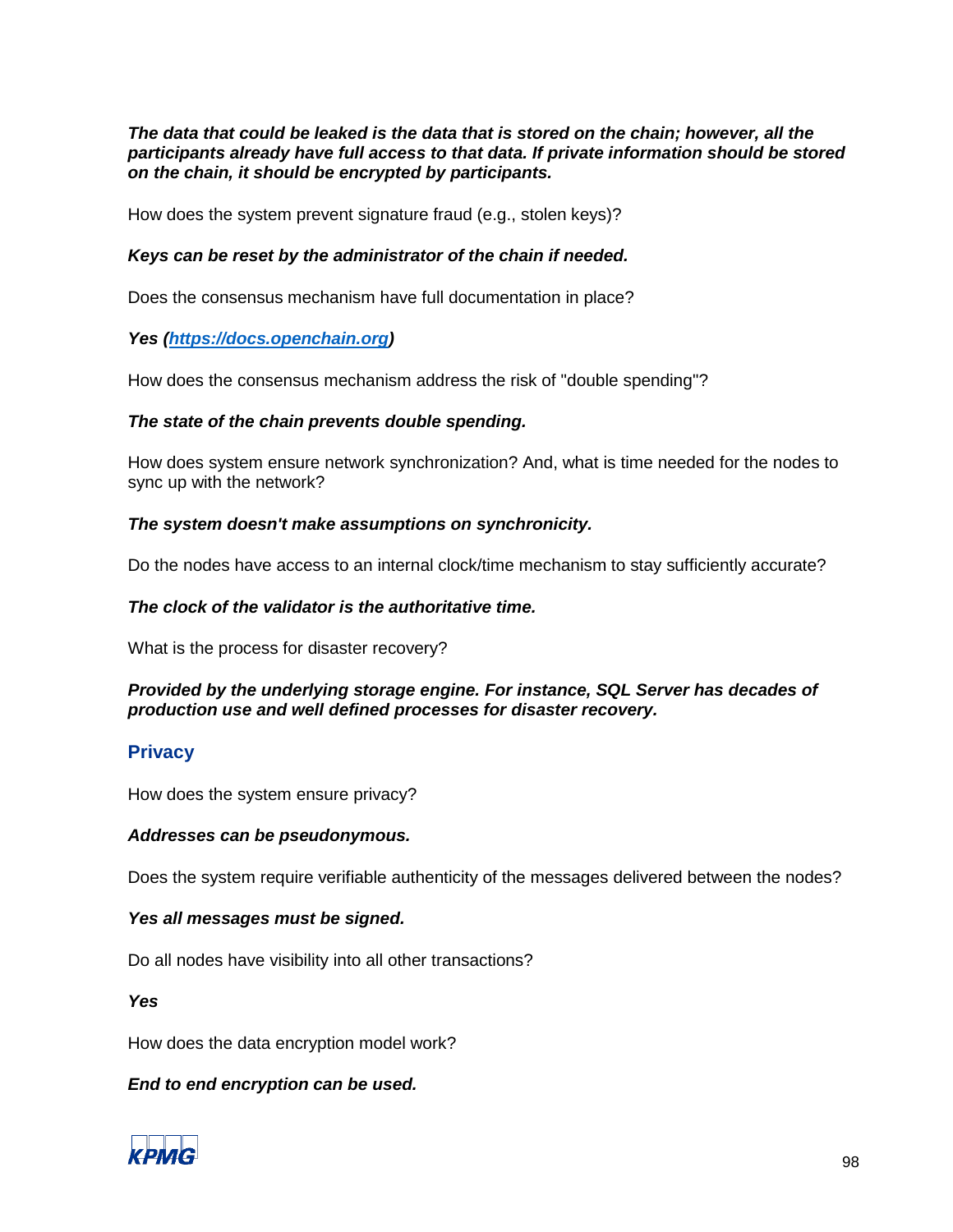If consensus happens in a permissioned network, are random public keys issued for every single transaction to increase the privacy? Or does randomized CUSIP translation factors take place?

#### *Public keys can either be regenerated on every transaction, or can be reused if needed. This depends on the business requirements of the organization deploying the chain.*

Are participants' identities hidden from one another? (e.g., Blackpool)

#### *Yes, they can be. Again this depends on how the administrator decides to configure their OpenChain instance.*

### **Cryptography/Strength of Algorithm**

How are the keys generated?

#### *Currently, OpenChain only supports ECDSA. The range of valid private keys is governed by the secp256k1 ECDSA standard. We might support RSA cryptography in the future.*

What does the key life cycle management look like?

*Private keys are used to sign transactions and must be kept securely. Private keys should be rolled over regularly.*

What is the library approach?

*Any cryptographic library supporting ECDSA will work with OpenChain (that includes any library made for bitcoin-type cryptography as OpenChain uses the same elliptic curve and key size).*

What is the HSM integration approach?

#### *Any HSM supporting ECDSA will work with OpenChain (that includes any HSM that works with bitcoin/Ethereum, since OpenChain uses the same cryptography).*

### **Tokenization (if used)**

How are the asset tokenized (if applicable)? Briefly describe the tokenization concept and terminology

*Asset types can be dynamically created, and are identified by a path. It is possible to create sub assets, for example a T-Bonds could be a generic asset types, with subtypes for each maturity date.*

Which security mechanisms are assigned to the tokens?

*A participant must have issuance rights to issue a given asset type. Participants must also have a specific right to either receive it or send it. The ledger can be setup in many different ways, with different level of users, depending on the business requirements.*

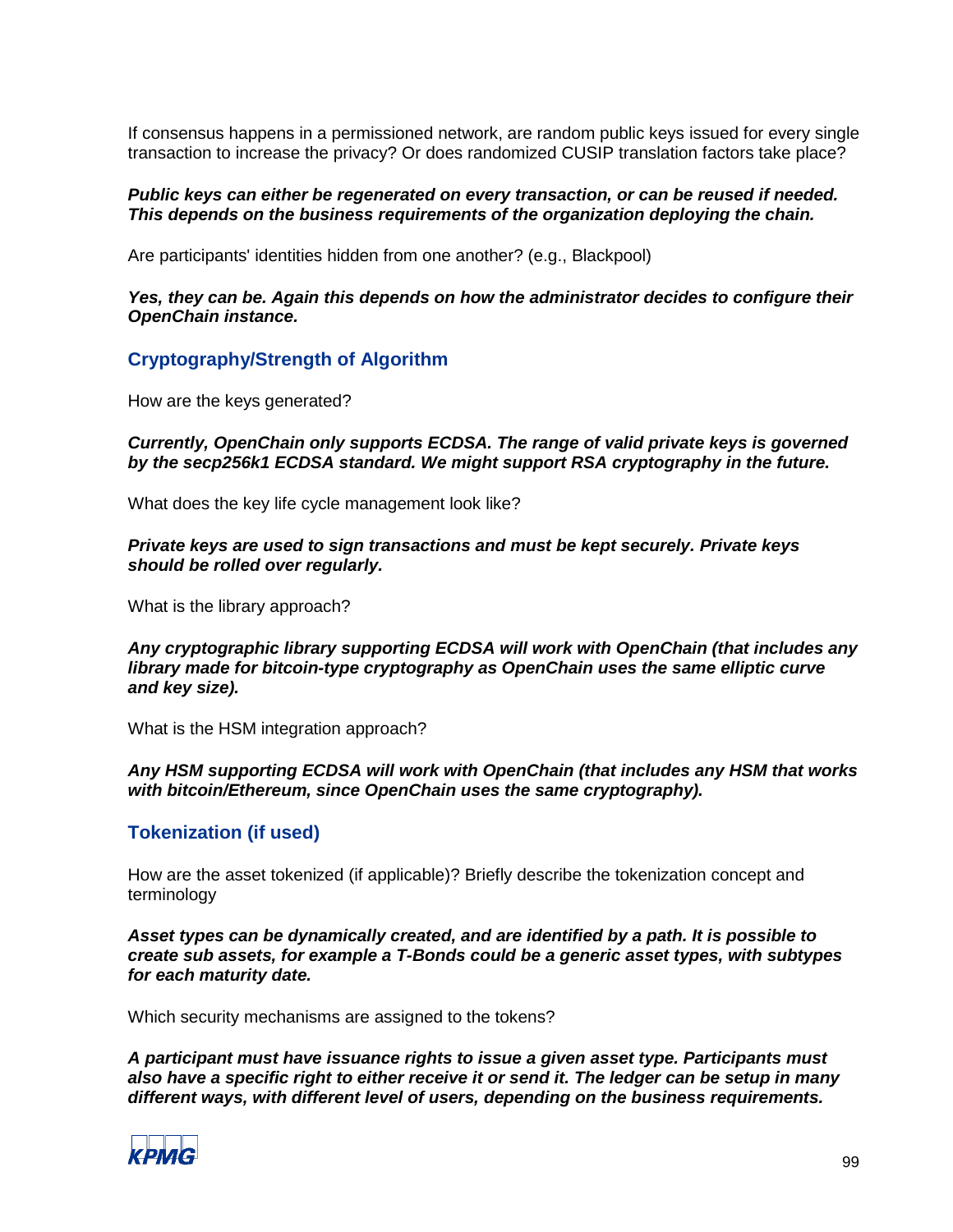Briefly described the life cycle management process for the tokens

#### *Tokens are generally first issued by an issuer (which may or may not be the administrator of the chain), exchanged by different participants, and finally redeemed back at the issuer.*

Does the consensus mechanism utilize transaction signing?

#### *Transactions are all signed using EDCSA signatures.*

### **Implementation Approach**

What is the implementation cost?

#### *Depends largely on the scale of the project.*

What is the time required to implement?

# *Some companies have implemented OpenChain in as little as two days.*

Who are you currently working with? (e.g., venture capitalists, banks, credit card companies, etc.)

#### *Banks, accounting companies, startups in energy, supply chain, wealth management, document archiving.*

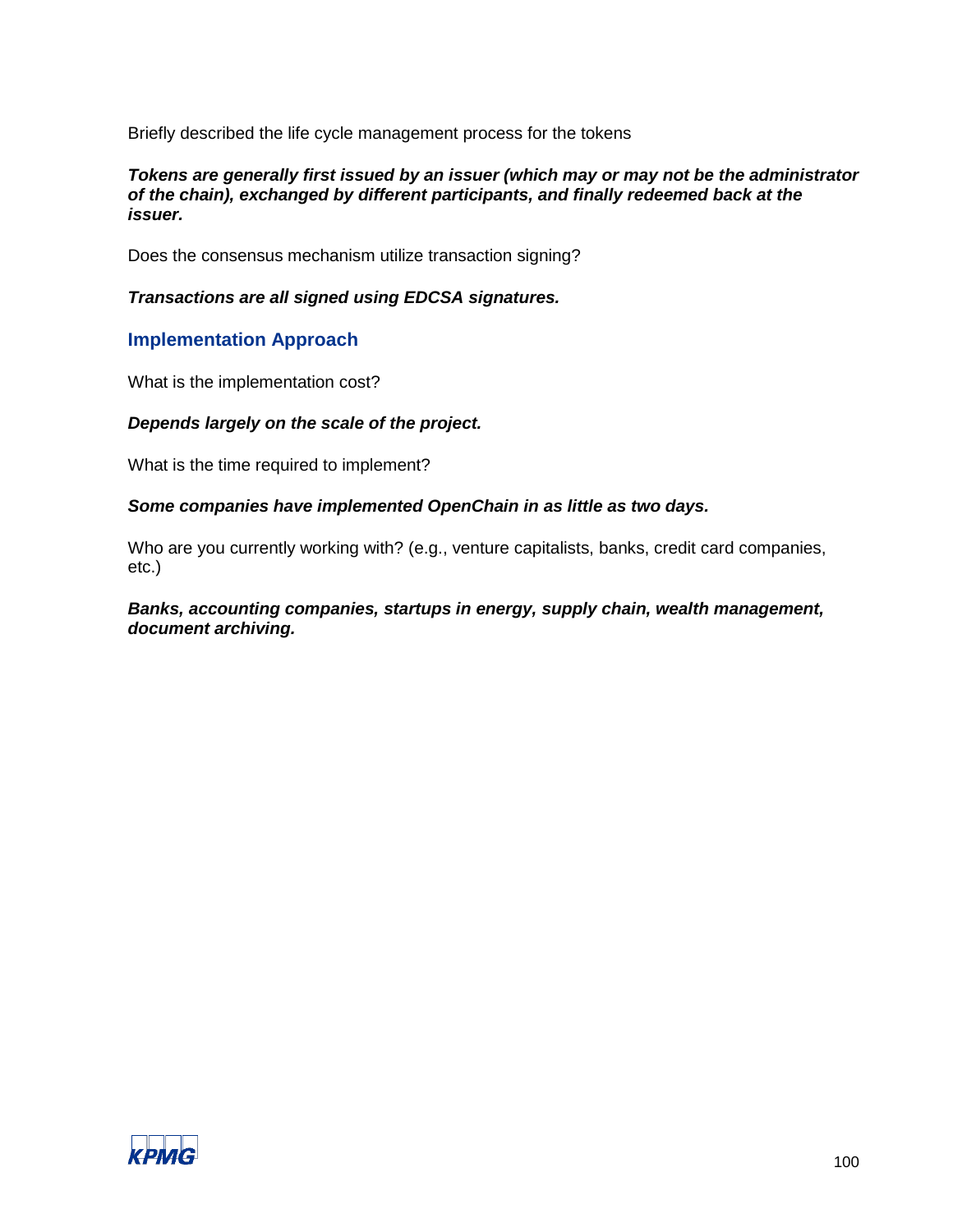# **13. PoET by Intel**

# **Source: KPMG Research**

Contact name: See Contact Us below

# **Questionnaire responses**

## **Consensus Methodology**

What is the underlying methodology used by the consensus mechanism?

*Sawtooth Lake is architected to be a modular solution. The consensus model is explicitly pluggable. It is distributed with a voting consensus as well as our Proof of Elapsed Time. Sawtooth Lake abstracts the core concepts of consensus, isolates consensus from transaction semantics, and provides two consensus protocols with different performance trade-offs. The first, called PoET for "Proof of Elapsed Time", is a lottery protocol that builds on trusted execution environments (TEEs) provided by Intel's SGX to address the needs of large populations of participants. The second, Quorum Voting, is an adaptation of the Ripple and Stellar consensus protocols and serves to address the needs of applications that require immediate transaction finality. Information on POET are here:http://intelledger.GitHub.io/introduction.html#proof-of-elapsed-time-poet.*

How many nodes are need to validate a transaction? (percentage vs. number)

#### *PoET consensus is a 51 percentage model.*

#### *The architecture is designed to support pluggable consensus so other models can be used in lieu of PoET (for example we include a voting consensus as well.)*

Do all nodes need to be online for system to function?

#### *No. It's byzantine fault tolerant.*

Does the algorithm have the underlying assumption that the participants in the network are known ahead of time?

#### *No. That depends on which consensus you plug in, but that is not a requirement of PoET.*

Who has ownership of the nodes? (e.g., consensus provider or participants of network)

#### *Participants, though again you can choose to plug in a permissioned consensus module with that requirement.*

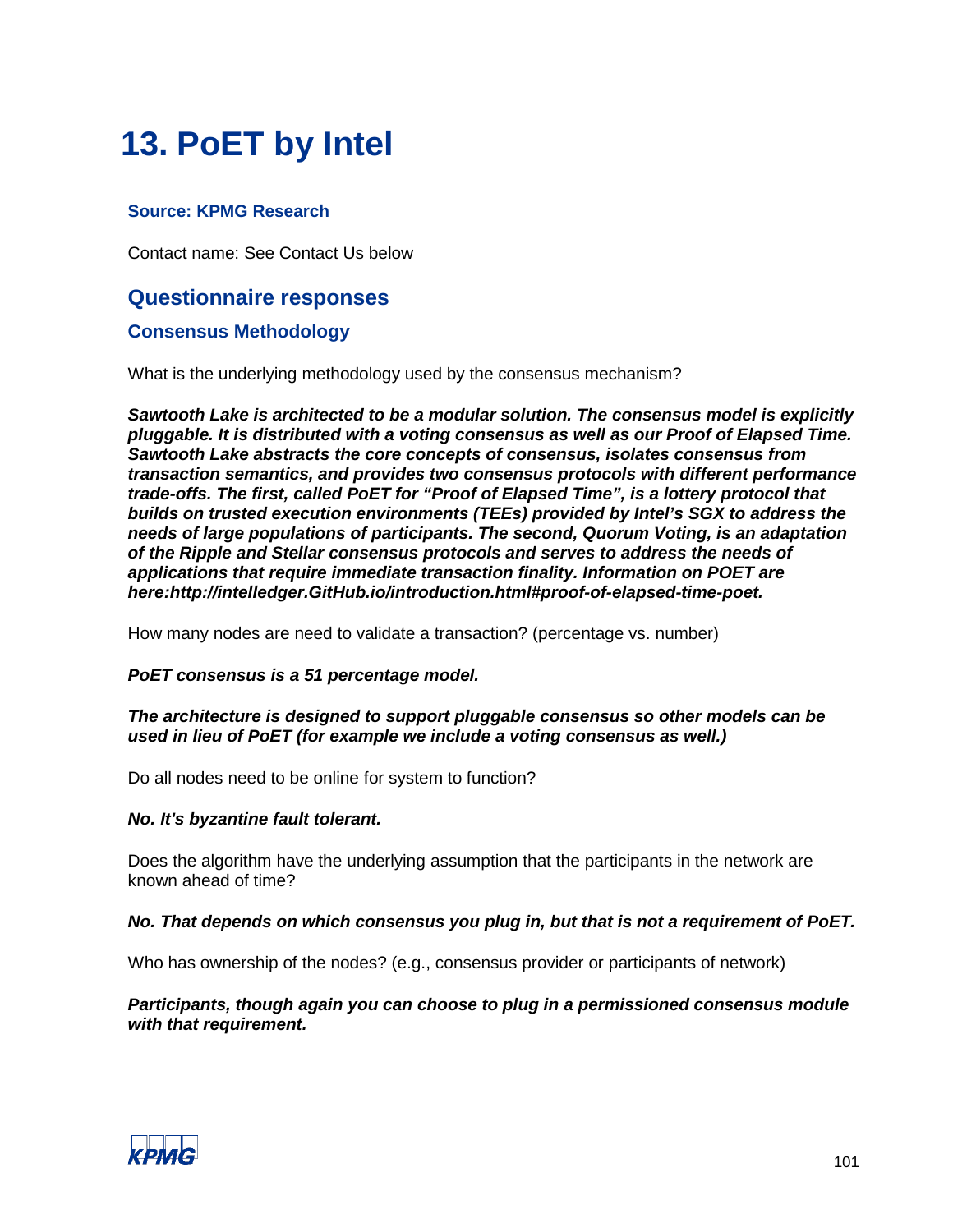What are the different stages involved within the consensus mechanism?

*It randomly distributes leadership election across the entire population of validators with distribution that is similar to what is provided by other lottery algorithms. The probability of election is proportional to the resources contributed (in this case, resources are general purpose processors with a trusted execution environment). An attestation of execution provides information for verifying that the certificate was created within the TEE (and that the validator waited the allotted time). Further, the low cost of participation increases the likelihood that the population of validators will be large, increasing the robustness of the consensus algorithm.*

If applicable, what conditions are needed to be met to enter and exit each stage of the consensus mechanism?

*For the purpose of achieving distributed consensus efficiently, a good lottery function has several characteristics:*

*Fairness: The function should distribute leader election across the broadest possible population of participants.*

*Investment: The cost of controlling the leader election process should be proportional to the value gained from it.*

*Verification: It should be relatively simple for all participants to verify that the leader was legitimately selected.*

If applicable, what is the voting process after the "propose" stage?

*Basically, every validator requests a wait time from a trusted function. The validator with the shortest wait time for a particular transaction block is elected the leader. One function, say "CreateTimer" creates a timer for a transaction block that is guaranteed to have been created by the TEE. Another function, say "CheckTimer" verifies that the timer was created by the TEE and, if it has expired, creates an attestation that can be used to verify that validator did, in fact, wait the allotted time before claiming the leadership role.*

Are there multiple rounds of vetting to decide which set of transactions are going to make it into the next round of consensus?

#### *No*

How much time is actually needed to build the consensus until a new block is added?

#### *Configurable see PoET description.*

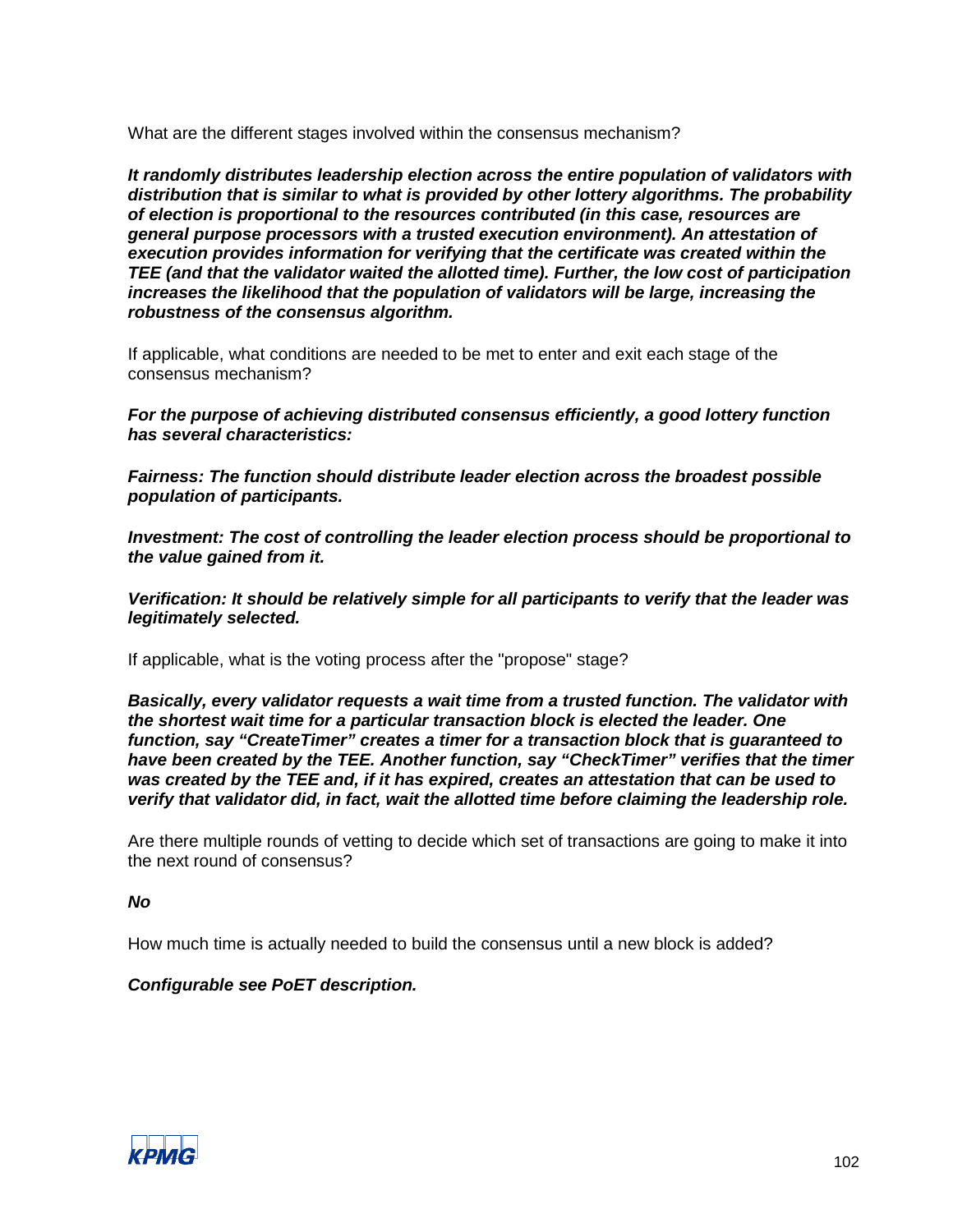What is the number of current and planned validators?

#### *PoET is designed to support a large number of nodes, well beyond what PBFT mechanisms are designed to support. PBFT is designed to support a dozen to 10s of validators. PoET is designed to support 100x that.*

What is the Fault Tolerance? How many nodes need to be compromised before everything is shut down?

*0.51*

Is there a forking vulnerability?

*Two different deployments. You can deploy as a public system or deploy as a restricted system with permissioned hosts.*

## **Governance, Risks, and Controls**

How does the protocol assess the trustworthiness of other participants?

#### *Facilitated by the consensus protocol.*

Are there separate admin. / administrator privileges? Who manages them?

#### *Sawtooth has an optional administration key for certain messages. For example a test network can be shutdown with an administration key. This is an optional feature.*

Can a node or a user have only "Read" or only "Write**–**access? Is specific node access required if only performing one functionality? (e.g., Back Office outsourcing)

#### *Sawtooth supports different actor types such as validator, transactor and observer.*

In case of permissioned systems, who manages the KYC/AML process and where is the data stored?

*Questions on stuff like KYC/AML, fraud, privacy all relate to a specific deployment of the system. The system itself is designed to provide underlying functionality for a range of deployments (financial, IOT, etc.)*

# **Performance**

How long does it take for transactions to be validated and/or consensus to be achieved?

*Interblock time is configurable from seconds to minutes or whatever is desirable for the usage area.*

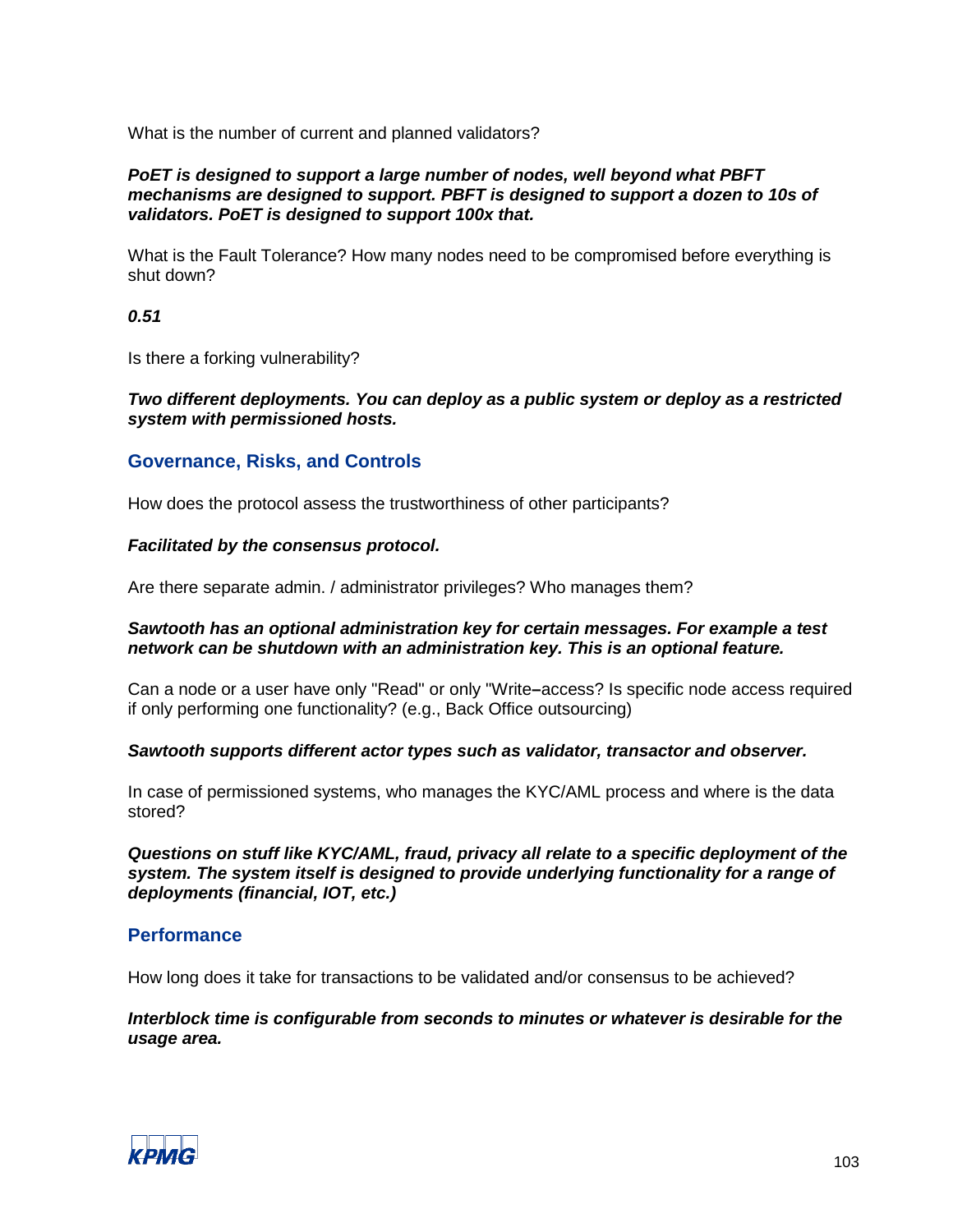Provide some general measures of volume that the consensus mechanism can or will handle (e.g., # of trades)

#### *Volume depends on transaction complexity.*

How do you measure scalability?

#### *Number of validator nodes and transactions per second under some normalized transaction complexity are relevant metrics.*

## **Security**

Does the consensus mechanism utilize Digital Signatures?

### *ECDSA signatures are used extensively in the system.*

What are the infrastructure hosting options? (e.g., cloud, hosted in a datacenter, etc.)

#### *Designed for public and permissioned systems.*

How are you planning to implement/integrate Digital wallets? (Including private key management)

#### *Intel has hardware security mechanisms that can be leveraged for client security.*

In case of a breach, what data is at risk?

#### *Validity controlled by consensus. A compromised host can't inject bad data because other hosts will reject it.*

How does the system prevent signature fraud (e.g., stolen keys)?

*Some keys protected in hardware. Customer (end user in public, or enterprise user/system in private) application will likely have keys specific to adjacent applications that need to be properly controlled.*

Does the consensus mechanism have full documentation in place?

#### *Documentation at GitHub link above.*

How does the consensus mechanism address the risk of "double spending"?

*Doubles pending controlled by consensus. The validators validate the transactions so they can't create invalid operations like spending the same value twice, and that's enforced by consensus that the validators all agree on some transaction ordering...*

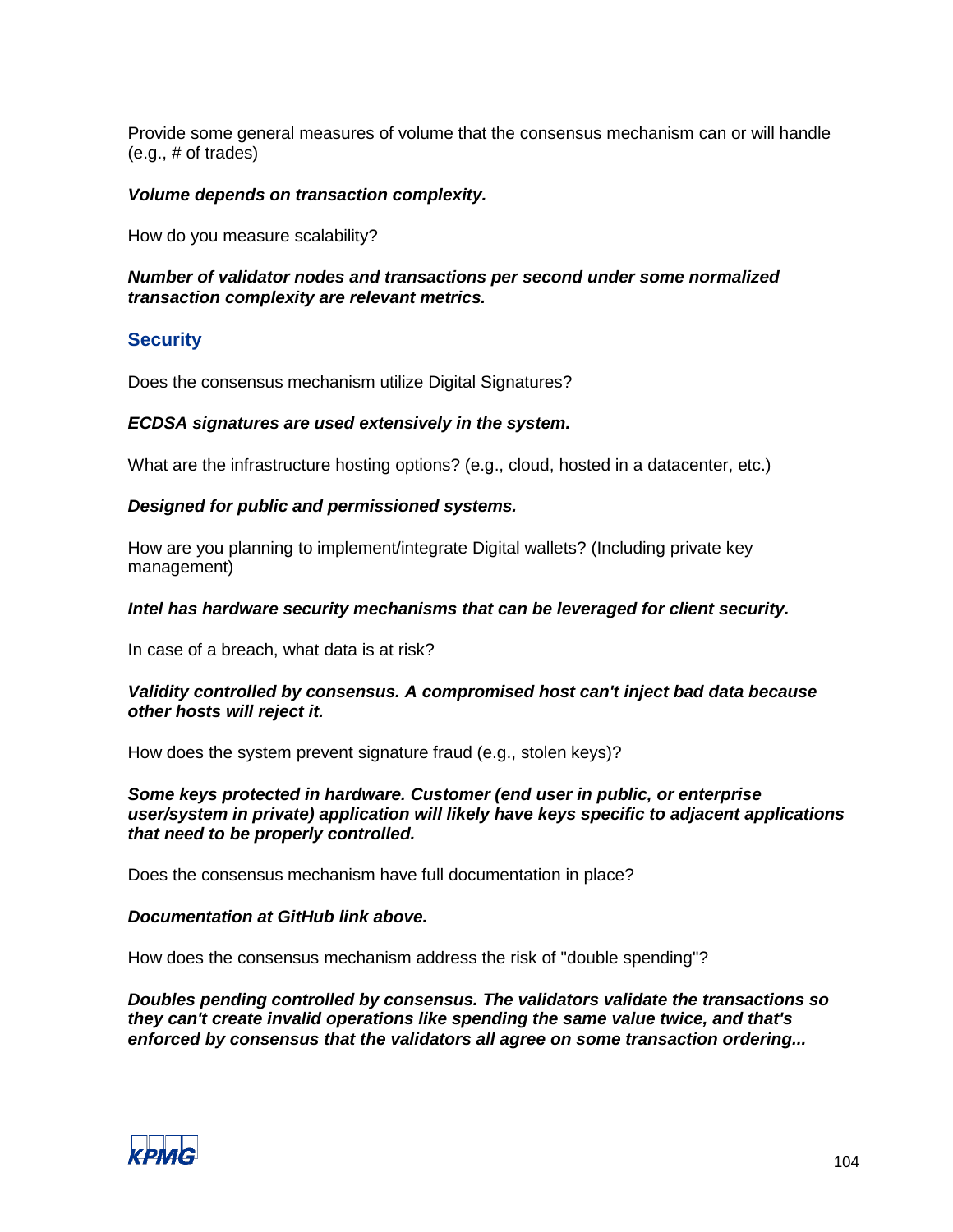How does system ensure network synchronization? And, what is time needed for the nodes to sync up with the network?

#### *For synchrony the network can be tuned to different Interblock times. In the tutorial, consensus set to a matter of seconds.*

Do the nodes have access to an internal clock/time mechanism to stay sufficiently accurate?

#### *Mechanism isn't time dependent.*

### **Privacy**

Does the system require verifiable authenticity of the messages delivered between the nodes?

#### *Messages are all signed and must be verified before use.*

Do all nodes have visibility into all other transactions?

#### *Transaction transparency is default. Transaction privacy isn't disclosed yet.*

If consensus happens in a permissioned network are random public keys issued for every single transaction to increase the privacy? Or does randomized CUSIP translation factors take place?

*System has pluggable transaction model. The open source release includes an example "marketplace" transaction family. In that example, transaction family participants are provisioned with a 1:1 participant: key. That could be adapted to generate a different key or participant for every transaction. Probably in a private deployment, that would not be desirable.*

# **Cryptography/Strength of Algorithm**

How are the keys generated?

The PoET keys are generated in the SGX Enclave

*Participant keys are generated using a keygen method in the python. The latter is a convenience method so can be replaced with other key provisioning systems in an enterprise.*

Does the consensus mechanism require a leader?

*Yes*

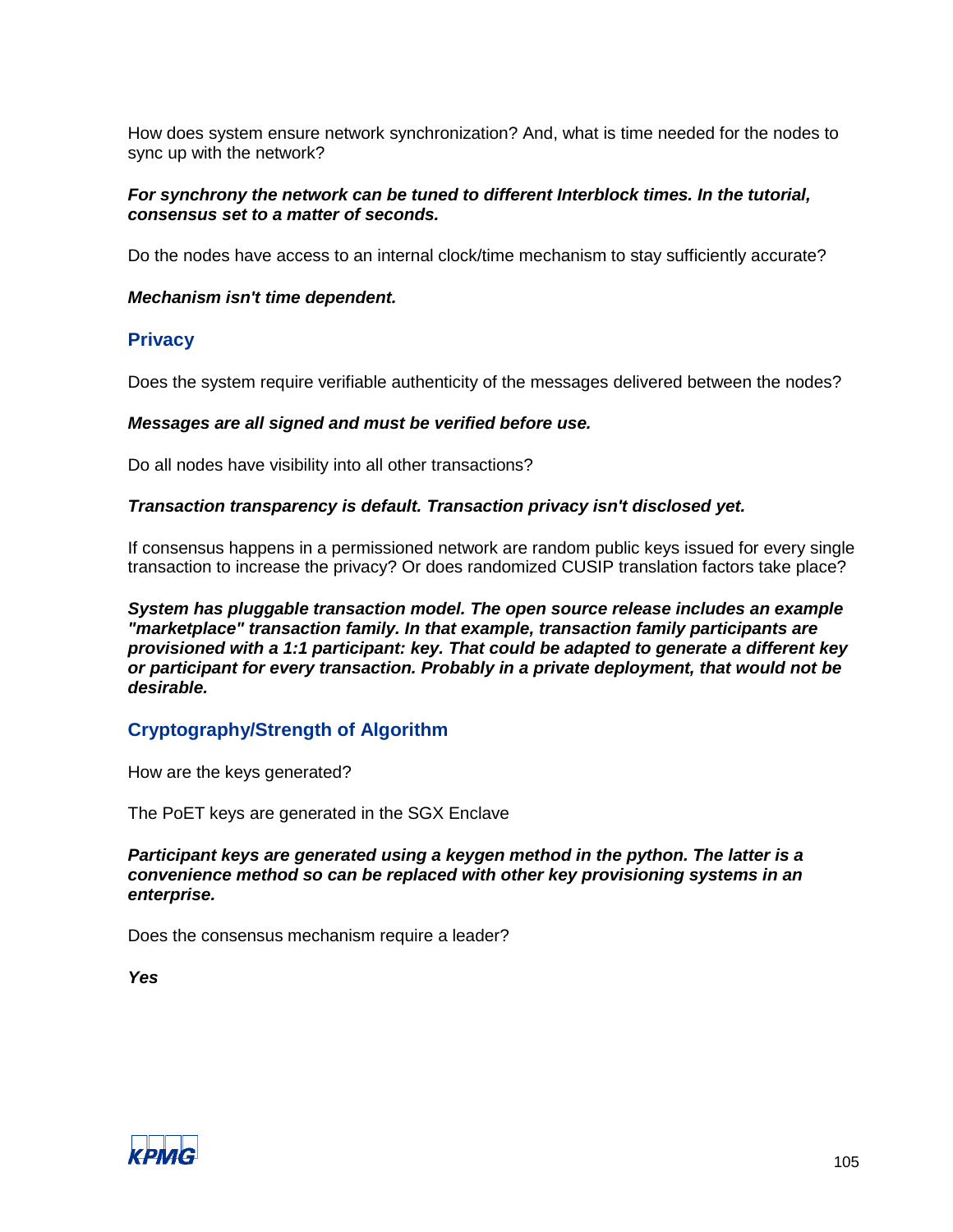# **Implementation Approach**

What is the implementation cost?

*Cost/time depends on complexity of deployment, e.g. for adding domain specific logic. However the existing open source system has been tested with complex deployments requiring only nominal customization time.*

What is the time required to implement?

*Cost/time depends on complexity of deployment, e.g. for adding domain specific logic. However the existing open source system has been tested with complex deployments requiring only nominal customization time.*

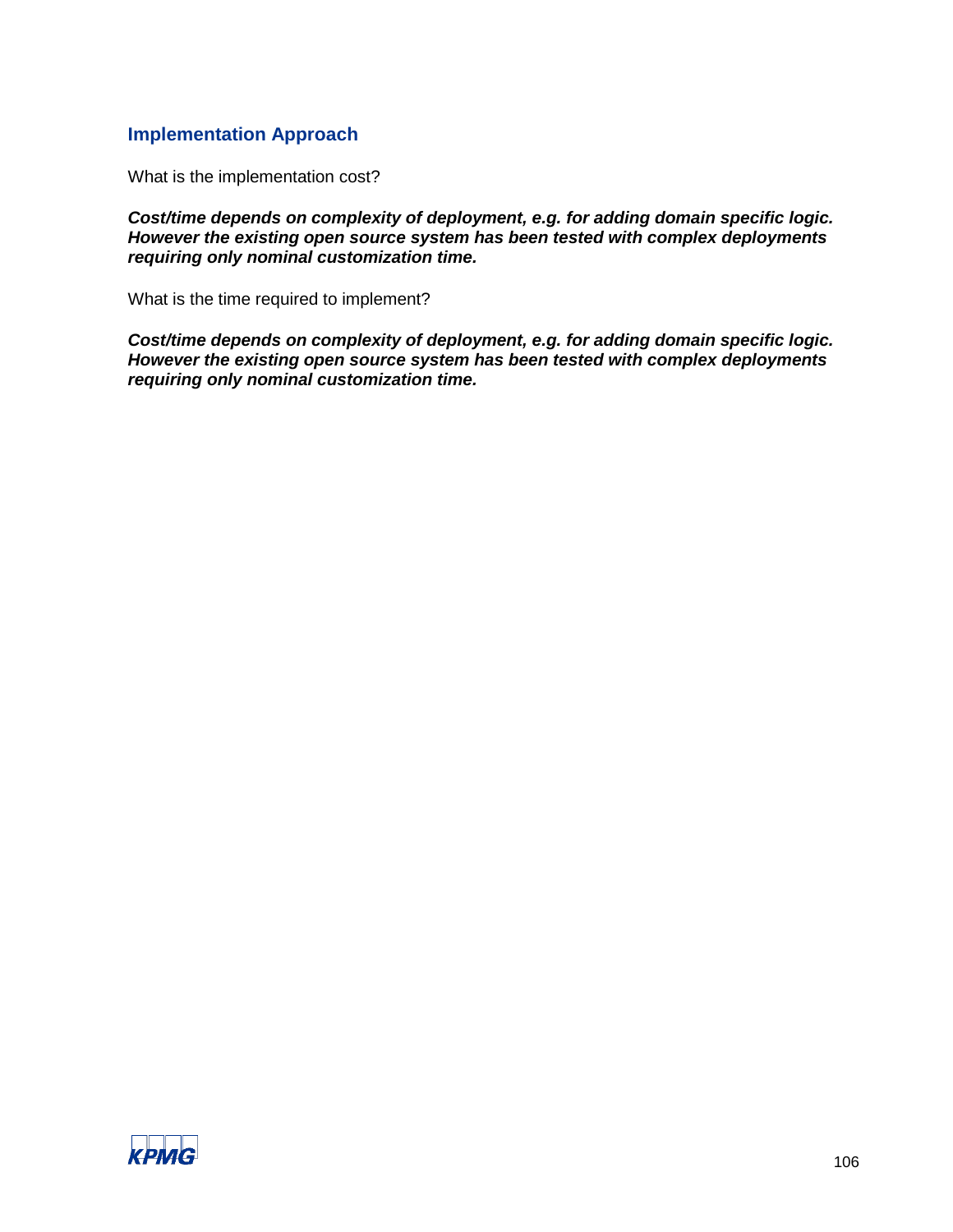# **14. RAFT**

# **Source: KPMG Research**

Contact name: See Contact Us below

# **Questionnaire responses**

## **Consensus Methodology**

How many nodes are need to validate a transaction? (percentage vs. number)

*Logs need to be propagated to an absolute majority of the network (including the leader itself), i.e., strictly more than a half, i.e., >50 percentage. 50 percentage itself is insufficient.*

Do all nodes need to be online for system to function?

#### *No a majority of the nodes. Typically 5.*

Does the algorithm have the underlying assumption that the participants in the network are known ahead of time?

#### *There are extensions to the Raft algorithm that allow for adding or removing nodes from a cluster. This is described in the PhD thesis on Raft.*

Who has ownership of the nodes? (e.g., consensus provider or participants of network)

#### *Raft is a centralized transaction processor contrasting distributed.*

What are the different stages involved within the consensus mechanism?

*Each server stores a log containing commands. Consensus algorithm ensures that all logs contain same commands in the same order. State machines always execute commands in the same log order. They will remain consistent as long as command executions have deterministic results. Client sends a command to one of the servers. Server adds the command to its log. Server forwards new log entry to the other servers. Once a consensus has been reached, each server state machine process the command and send its replies to the client.*

If applicable, what conditions are needed to be met to enter and exit each stage of the consensus mechanism?

*Followers only respond to requests from other servers. If a follower receives no communication, it becomes a candidate and initiates an election. A candidate that receives votes from a majority of the full cluster becomes the new leader. Leaders* 

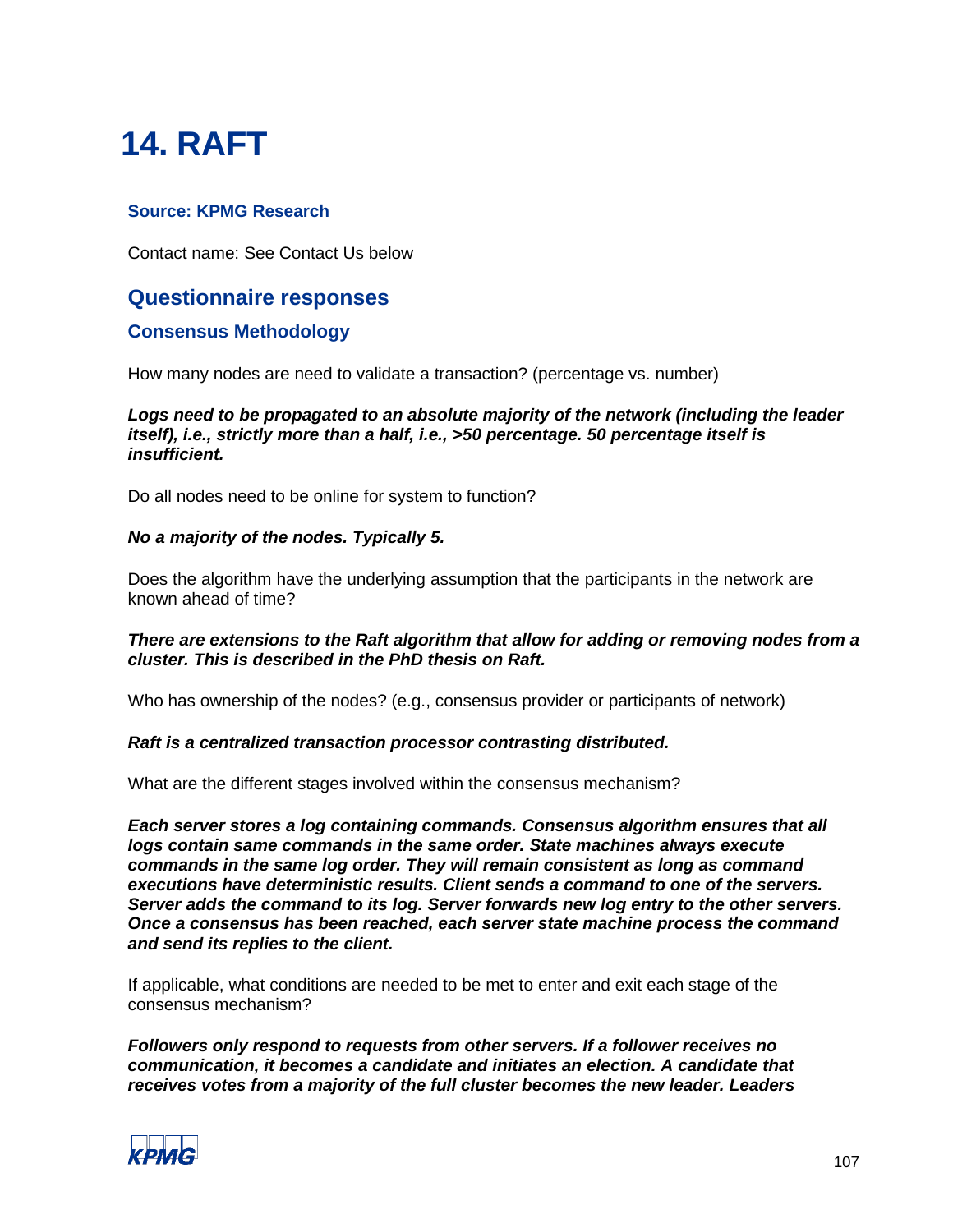#### *typically operate until they fail. Heartbeats sent out to make sure leader is still there, if nothing received a new election takes place.*

If applicable, what is the voting process after the "propose" stage?

*Leader election: Raft uses randomized timers to elect leaders. This adds only a small amount of mechanism to the heartbeats already required for any consensus algorithm, while resolving conflicts simply and rapidly.*

When is a transaction considered "safe" or "live"?

#### *When a majority has been achieved.*

How much time does a node need to reach a decision?

*You'll need to be clearer on what decision you mean. In normal operation, the node will apply items to its FSM and read from its FSM. You could (with appropriate timeouts) have each of those take one second. This would, however, involve setting an election timeout an order of magnitude higher.*

How much time is actually needed to build the consensus until a new block is added?

#### *Blocks are not a raft concept. It takes about 10–80 microseconds to form a consensus on optimized networks, but you can add multiple records processed concurrently.*

Does system contain synchronous node decision**–**making functionality?

*Yes*

What is the number of current and planned validators?

#### *1-Strong leader does most of the work issues all log updates.*

What is the Fault Tolerance? How many nodes need to be compromised before everything is shut down?

*If half or more of the nodes are down, the cluster will no longer be able to progress new log writes. Reads to the FSM may work if stale reads are permitted. If you really meant "compromised" in the sense of "hacked", A single node being compromised could be sufficient to DoS the system without further protection.*

Is there a forking vulnerability?

*No*

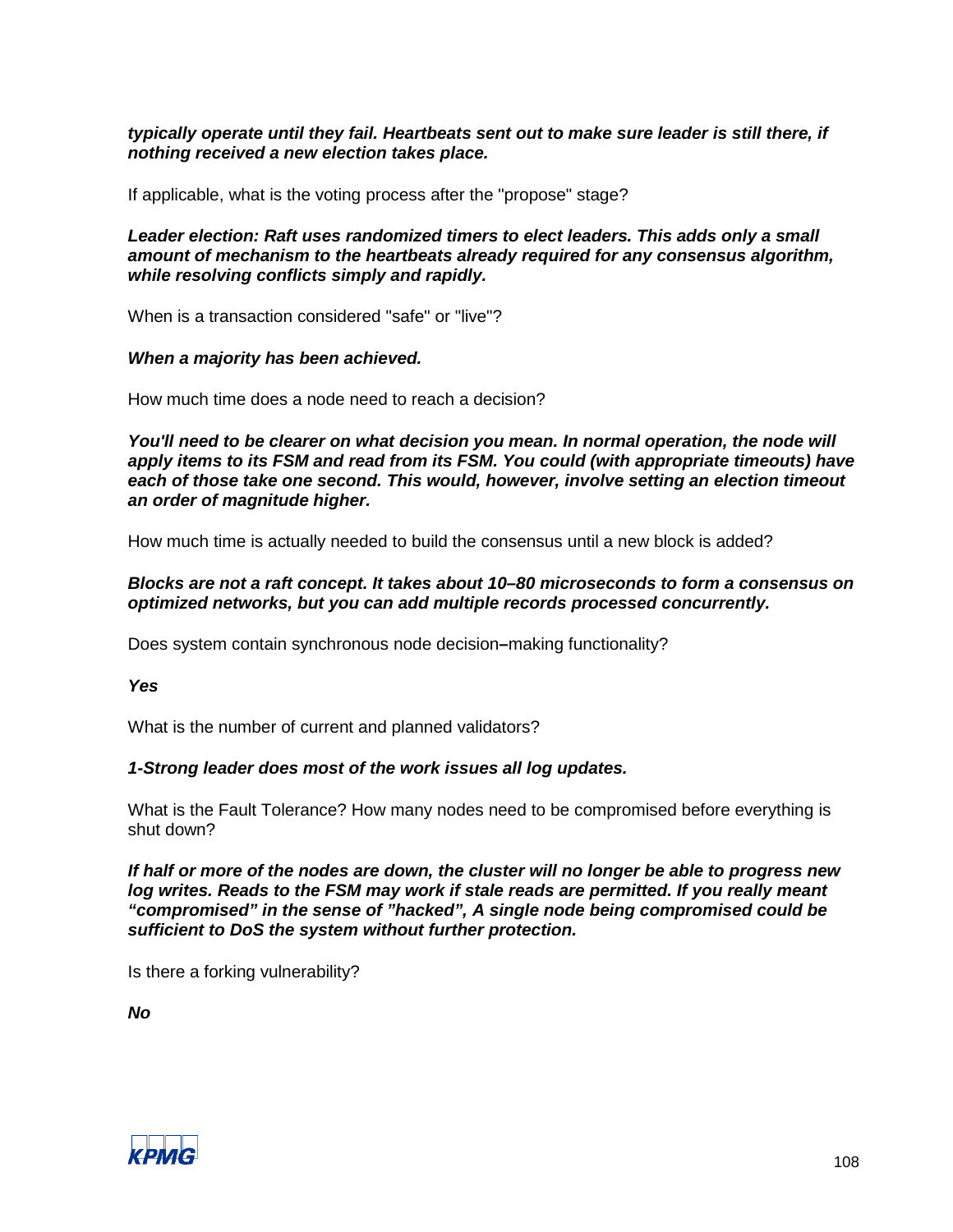What process does the system follow when it receives data?

*Replicated state machine architecture. The data comes from clients of the Raft cluster, who send requests to the leader. The leader replicates these requests to the cluster, and responds to the client when a quorum is reached in the cluster on that request. What constitutes a "request" is system-dependent.*

How is data currently stored?

*How data is stored is system-dependent. It's important for state to persist to disk so that nodes can recover and remember information that they have committed to (which nodes they voted for, what log entries they have committed, etc.). The protocol can't work without this.*

How does a party take ownership of an asset?

*I think this depends on asset (digital or physical).*

# **Governance, Risks and Control**

How is governance / controls enforced?

*"This is outside the scope of Raft.*

*Like Raft, BFT Raft uses randomized timeouts to trigger leader elections. The leader of each term periodically sends heartbeat messages (empty AppendEntries RPCs) to maintain its authority. If a follower receives no communication from a leader over a randomly chosen period of time, the election timeout, then it becomes a candidate and initiates a new election."*

Is there an intrinsic penalty mechanism in place for an attempted corruption of the consensus?

*Raft doesn't cater for Byzantine failure – it assumes perimeter based security.*

How does the consensus mechanism allow access?

#### *Complete Raft supports on dynamic reconfiguration. In practice we support some downtime to reconfigure the number of nodes.*

How does the consensus mechanism restrict access, concerning malicious activities?

*Raft does not specify a transport layer, and authentication / authorization is a matter for the transport layer. Hashicorp/raft from memory uses TLS as can Etcd/Raft. However, this is outside the spec of raft. When raft gets the messages, it is assumed they have been authenticated / authorized.*

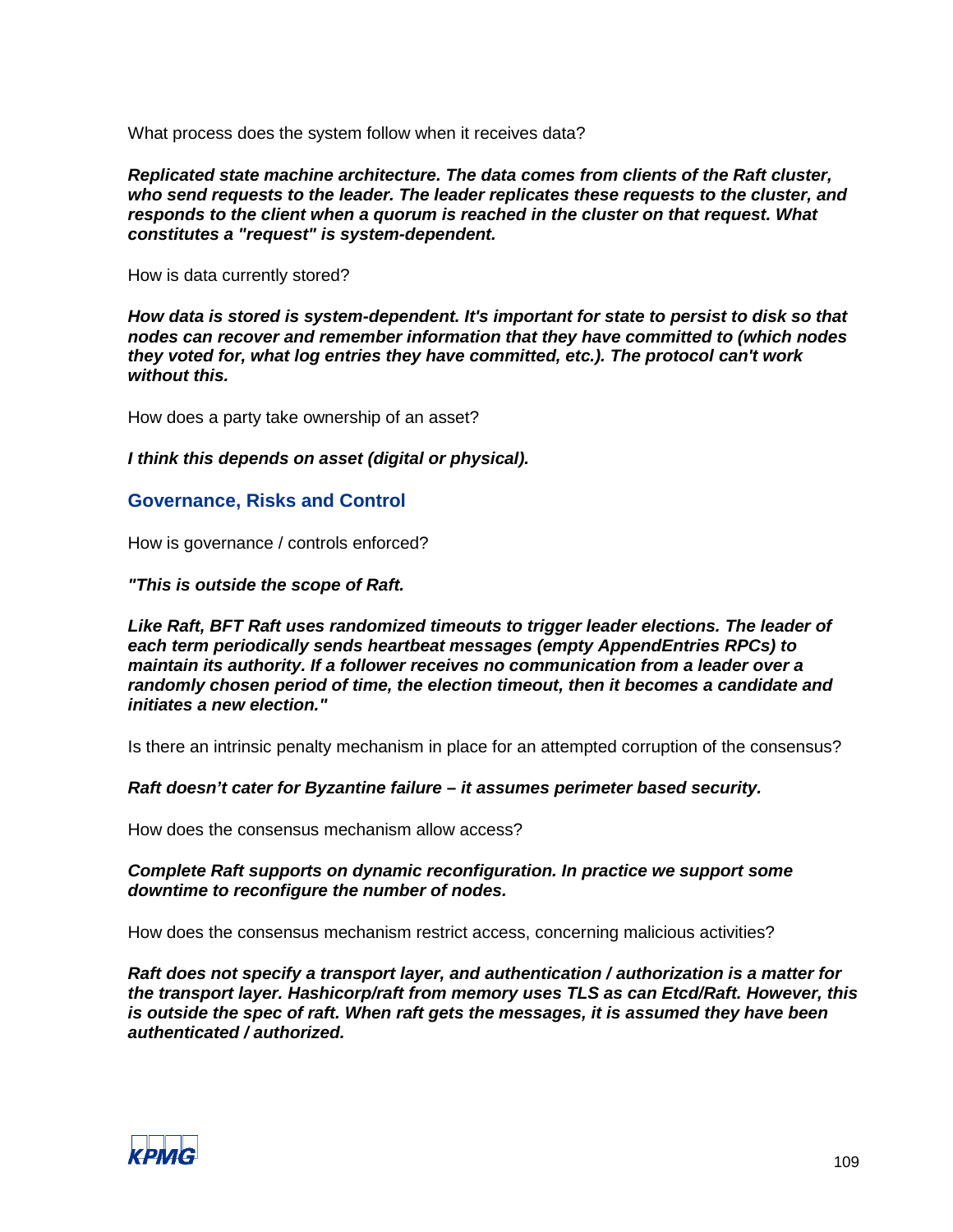What is the permission management process? What is the process for adding or deleting nodes?

*"Epochs of arbitrary length. Starts with a leader being elected ends when no leader can be selected (split vote) or leader becomes unavailable (offline).*

*Raft's mechanism for changing the set of servers in the cluster uses a new joint consensus approach where the majorities of two different configurations overlap during transitions. This allows the cluster to continue operating normally during configuration changes."*

Are there separate admin. / administrator privileges? Who manages them?

#### *Built into Raft.*

Are there restriction (*I*) privacy rights defined and enforced by node?

#### *This is outside the scope of Raft – Raft is purely a consensus system.*

Can a node or a user have only "Read" or only "Write access"? Is specific node access required if only performing one functionality? (e.g., back**–**office outsourcing)

*Use RPC (Remote procedure Call) to communicate Leader initiates AppendEntry to replicate log entries and leaders provide a heartbeat (lets other know they are still online and updating log) remain as long as they send valid RPC's, after a period of time if no "heartbeat", election process starts.*

#### **Performance**

How long does it take for transactions to be validated and/or consensus to be achieved?

*"Raft communication is unicast. Under normal operation the leader makes RPC calls to the followers, which means communication is O(n). As the cluster gets larger, there is more chance of an individual node failing in a given time interval; however, it takes more individual nodes to fail to break a quorum. When individual nodes fail and come back online (assuming no reelection) their logs need to be "caught up". The failure of the network fabric is also going to have some relationship with the size of nodes. There are some studies on raft scaling in both papers – particularly in as it affects election timeouts. In general, the number of nodes is not going to be the key determinant of transactions per second. The practical limit in most scenarios is likely "a few hundred" though doubtless the algorithm could be tuned. Many use cases with more "nodes" have a small subset participating in raft (and sharing the FSM) and a larger subset that are nodes but not raft nodes (e.g., consul). The number of transactions per second is going to depend more on network latency and time to apply to the FSM than number of nodes. Remember that whilst each follower processes every log entry, they can do so in parallel.*

*1000sper second*

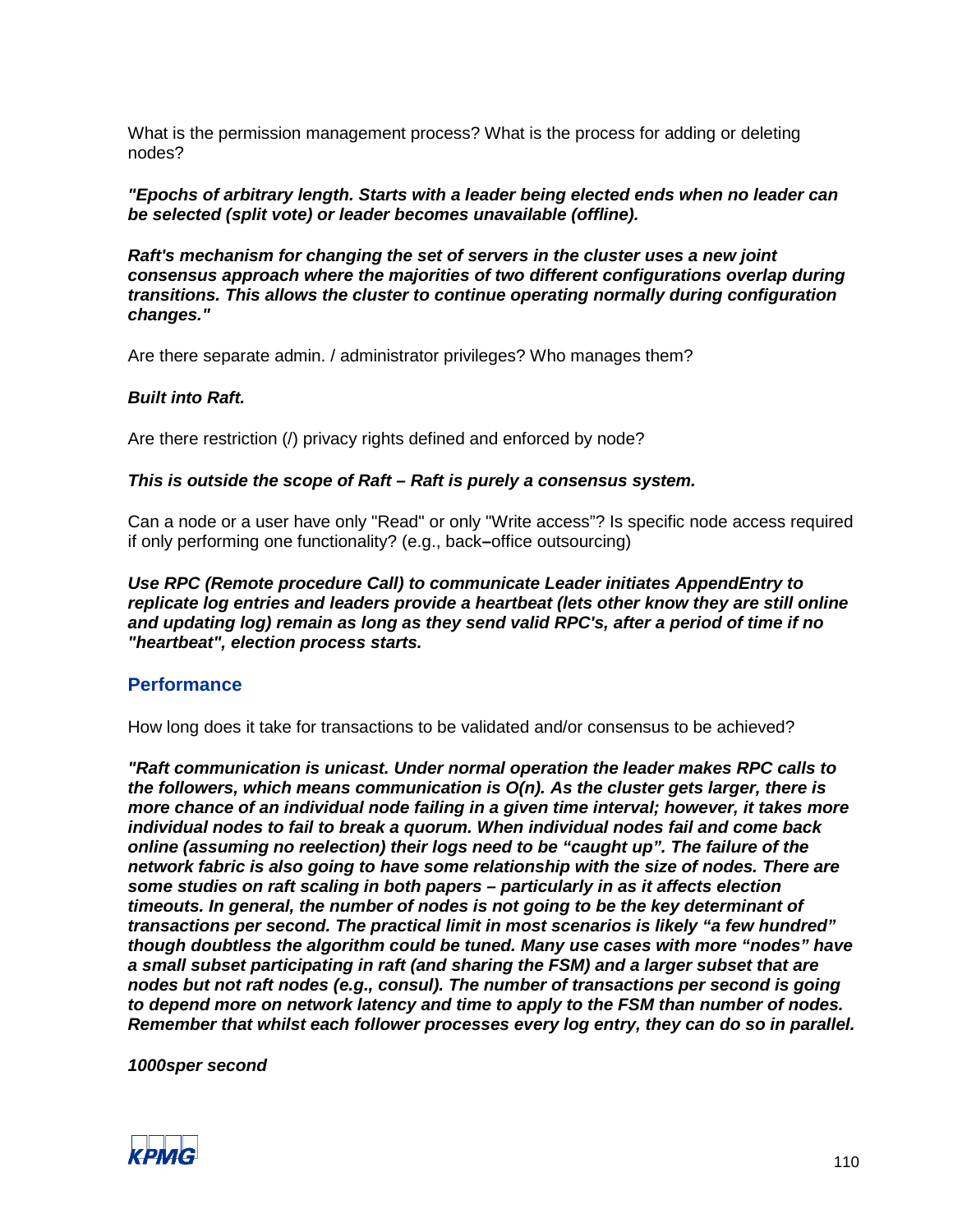*In a three node cluster ~ 80 micro seconds + 2 x record write time + latency long tail overhead."*

Is the speed of the system impacted if the system is made more scalable?

*Yes. More transactions = more processing / writes. Three, five or seven Nodes provides different reliability constraints and different read (/) write behavior. You use more nodes for greater availability so you get a slight write slow down as the quorum requirement goes from three-five-seven nodes.*

Does synchronization have any impact on scalability?

*Yes – you have to go through a strong leader and you get queuing behavior.*

# **Security**

How is transaction activity monitored?

# *We built a TPM (Transaction processing Monitor).*

Does the consensus mechanism utilize Digital Signatures?

#### *No*

Which risk/security issues are currently being worked on?

# *Out of scope of raft implementation dependent.*

In case of a breach, what data is at risk?

#### *Implementation dependent.*

How is the system expected to address general server issues?

#### *No*

How does system ensure network synchronization? And, what is time needed for the nodes to sync up with the network?

#### *It is the leader who synchronizes and sends out a replicated log.*

Do the nodes have access to an internal clock/time mechanism to stay sufficiently accurate?

#### *Clock is managed by the central node. Raft's notion of a term does away with having to keep centralized clocks.*

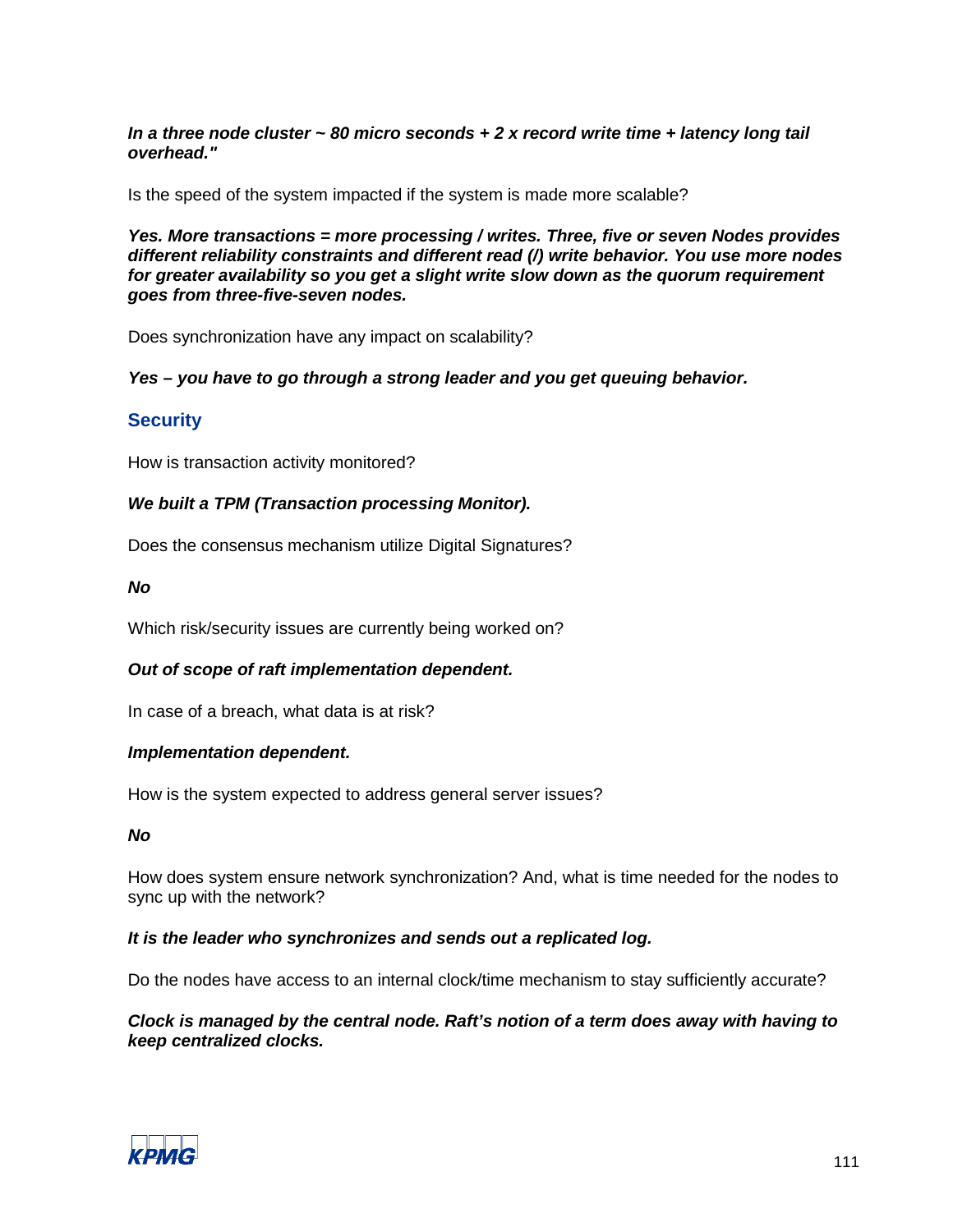Under which conditions does a lock/unlock happen? (i.e., what is the proof safety?)

# *Raft uses a replicated finite state approach to transactions rather than locking. We model our transactions on this basis.*

What is the process for disaster recovery?

*Read the raft papers searching for "stable store" or similar. The whole point is that the raft log items, once accepted, are guaranteed to be on stable storage. So, in the event of a total outage, the cluster should just come back alive. Similarly you only need one copy of the FSM to restore the whole lot. The details of the process will depend both on the implementation and on operational procedures by the end user (e.g., how backups are taken). Note the fact that Raft is designed to operate between data centers makes this easier. One minor challenge is that the state of the peers is itself in the FSM, so if you lose a lot of peers, adding back peers to form a quorum needs thought. From memory this is covered in chapter 4.*

# **Privacy**

Does the system require verifiable authenticity of the messages delivered between the nodes?

*Note that TCP itself will prevent most corruption and ensure retransmission, and most users use TCP (with or without encryption on top). Note that Raft does not have to run over TCP (I submitted a UDP version for instance, and running over say ZeroMQ would be quite feasible).*

How does the data encryption model work?

# *While encryption is out of Raft's scope – yes you can encrypt.*

Are participants' identities hidden from one another? (e.g., Blackpool)

# *No*

# **Cryptography/Strength of Algorithm**

Does the consensus mechanism require a leader?

# *Yes*

How strict is the consensus mechanism? (Is the system strictness hard coded, or built with code flexibility?)

*"Not 100% on what you mean by 'strictness'. Raft consensus is achieved by majority for a transactional write and is designed to provide hard guarantees.*

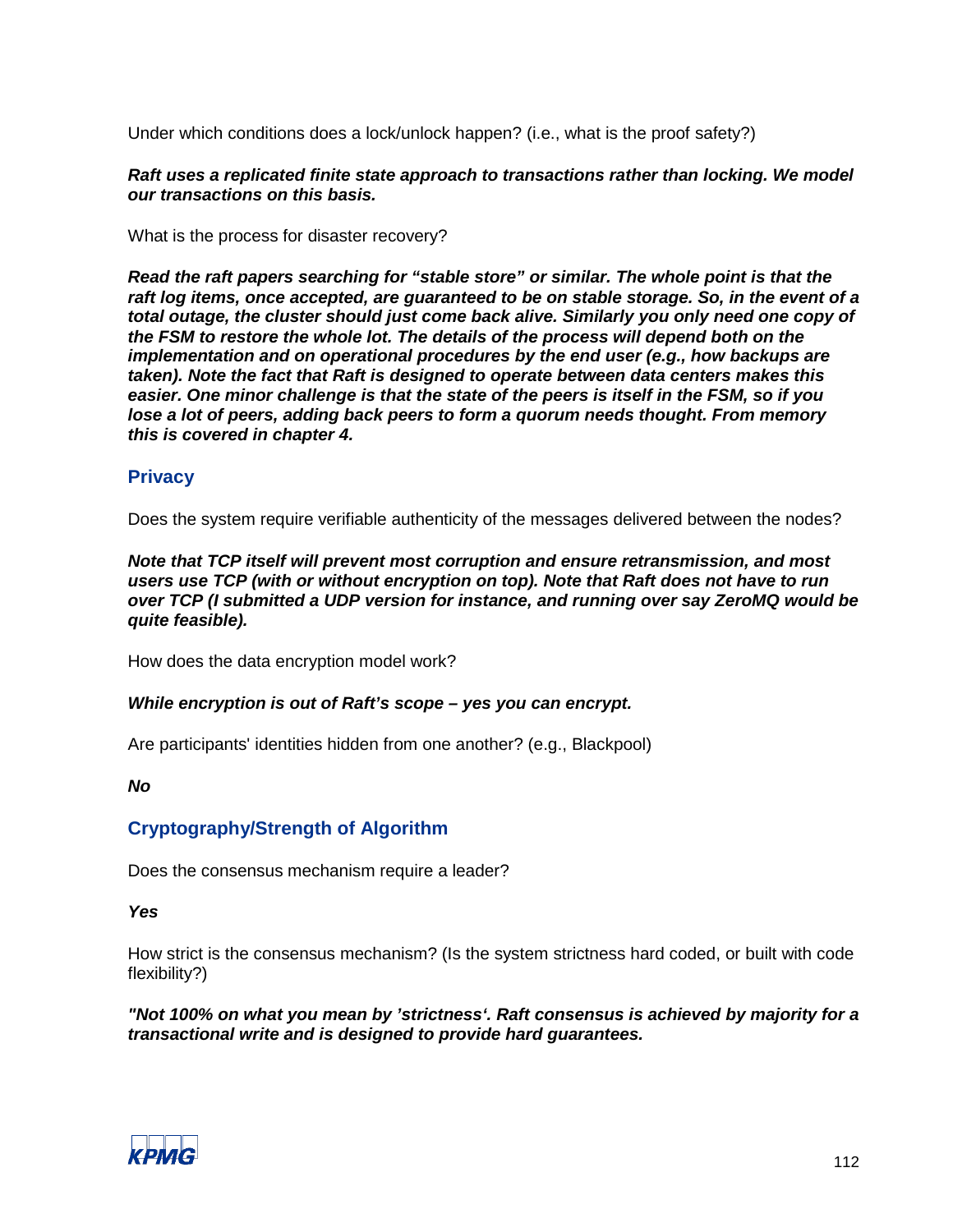*Implementation dependent. Many implementations are inherently flexible (see Etcd/Raft / Hashicorp/Raft). I'm sure it would be possible to design something gross that is hard coded."*

How is node behavior measured for errors?

*The raft specs do not specify measurement. Most implementations measure some aspects (e.g., with monotonic counters), and often send them off to a stats server. Grep for "stats" in Hashicorp/Raft for instance. If you mean "How does the algorithm tell whether a node has errored?" it simply looks for either the absence of a valid reply or heartbeat within a timeout, or the presence of an invalid reply or heartbeat (where "valid" and "invalid" are determined by the spec).*

# **Tokenization (if used)**

Does the consensus mechanism utilize transaction signing?

*No*

# **Implementation Approach**

What is the implementation cost?

# *Transport Dependent.*

What is the time required to implement?

*Transport Dependent.*

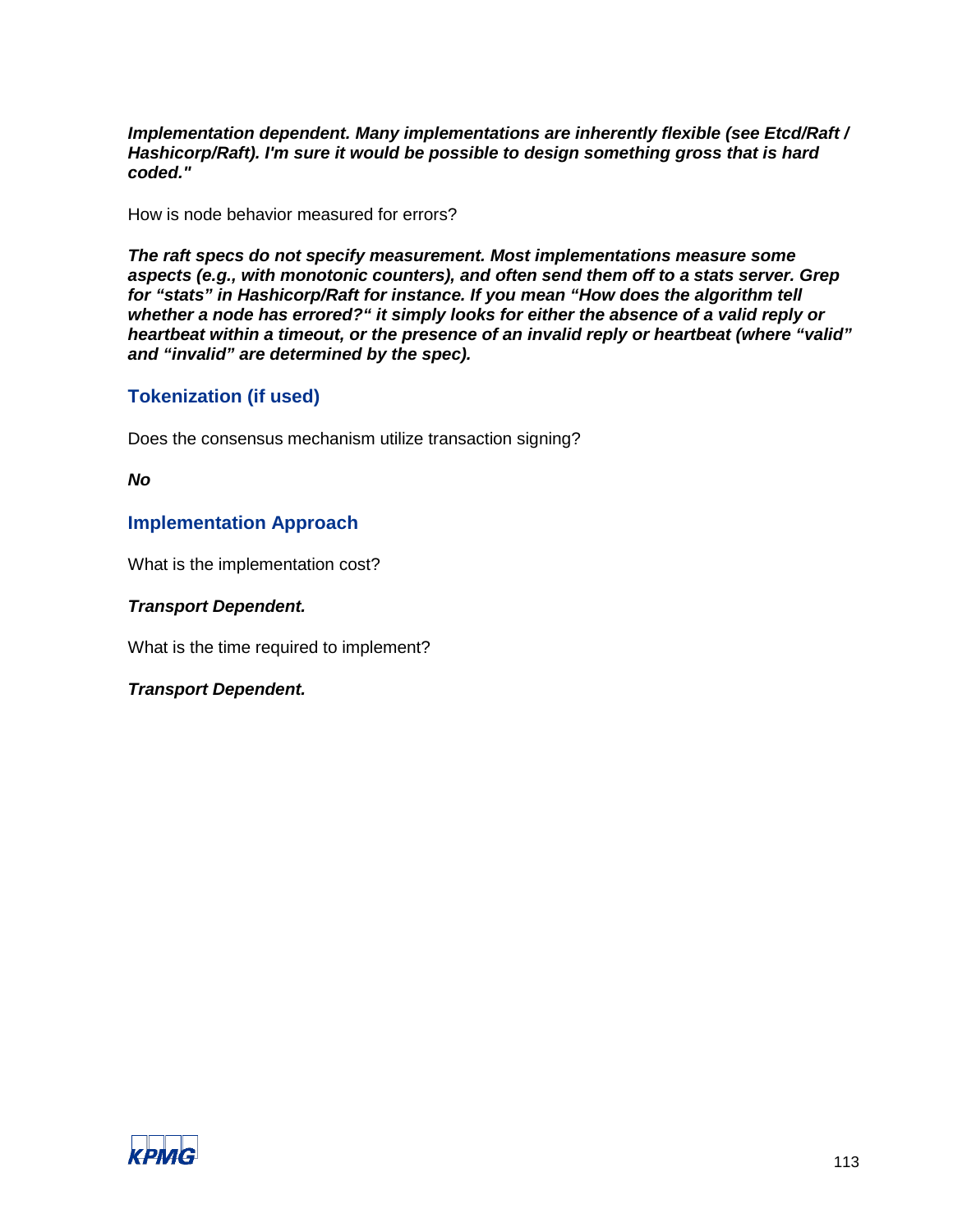# **15. Ripple**

# **Source: Interview / Questionnaire**

Contact name: Bob Way (bob@ripple.com)

# **Questionnaire responses**

# **Consensus Methodology**

What is the underlying methodology used by the consensus mechanism?

*The Ripple consensus algorithm (RCA), is applied every few seconds by all nodes, in order to maintain the correctness and agreement of the network. Once consensus is reached, the current ledger is considered "closed" and becomes the last-closed ledger. Assuming that the consensus algorithm is successful, and that there is no fork in the network, the last-closed ledger maintained by all nodes in the network will be identical.*

How many nodes are need to validate a transaction? (percentage vs. number)

#### *A supermajority which is 80percent.*

Do all nodes need to be online for system to function?

#### *No*

Does the algorithm have the underlying assumption that the participants in the network are known ahead of time?

# *No*

Who has ownership of the nodes? (e.g., consensus provider or participants of network)

#### *Ripple is an open network. Anyone can run a node. Anyone can participate in the consensus process.*

When is a transaction considered "safe" or "live"?

# *A transaction is "safe" after it has been validated by your rippled server. This process normally takes around five seconds.*

Are there multiple rounds of vetting to decide which set of transactions are going to make it into the next round of consensus?

*Yes*

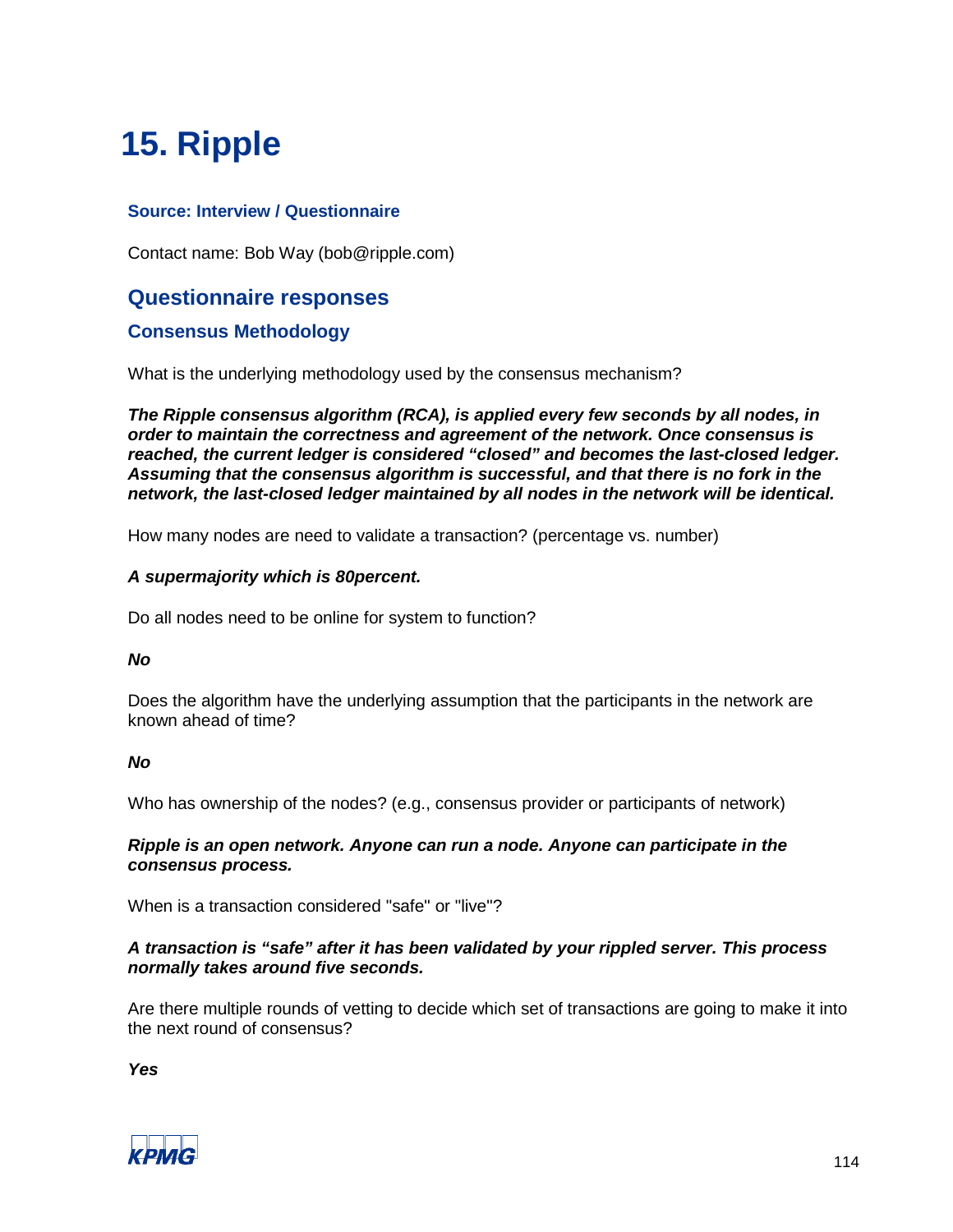How much time does a node need to reach a decision?

#### *This process normally takes around five seconds.*

How much time is actually needed to build the consensus until a new block is added?

*Consensus is reached about every five seconds. Ripple uses a process called "continuous ledger close". That means once consensus has been reached, if any server has received new transactions, they can start the next ledger close process immediately. There is no need to wait for a pre–specified timeout.*

Does system contain synchronous node decision making functionality?

#### *Yes, all nodes reach consensus at the same time.*

What is the number of current and planned validators?

#### *This is flexible and open. Participants determine individually if they want to act as a validator.*

#### *Currently there are around 40 known validators on the network.*

What is the Fault Tolerance? How many nodes need to be compromised before everything is shut down?

# *0.2*

Is there a forking vulnerability?

*If there are no restrictions on the membership of the UNL, and the size of the UNL is not larger than 0.2* <sup>∗</sup> *ntotal where ntotal is the number of nodes in the entire network, then a fork is possible.*

How are the incentives defined within a permissioned system for the participating nodes?

*There are no incentives for validation the ledger. Profitable entities relying on the ledger for business will choose to validate the ledger in order to guarantee its continued operation.*

What process does the system follow when it receives data?

*Rippled servers only receive "transactions". They do not provide a generalized messaging capability.*

*When a transaction is receive, rippled:*

*1) Checks the signature of the transaction. (Authentication)*

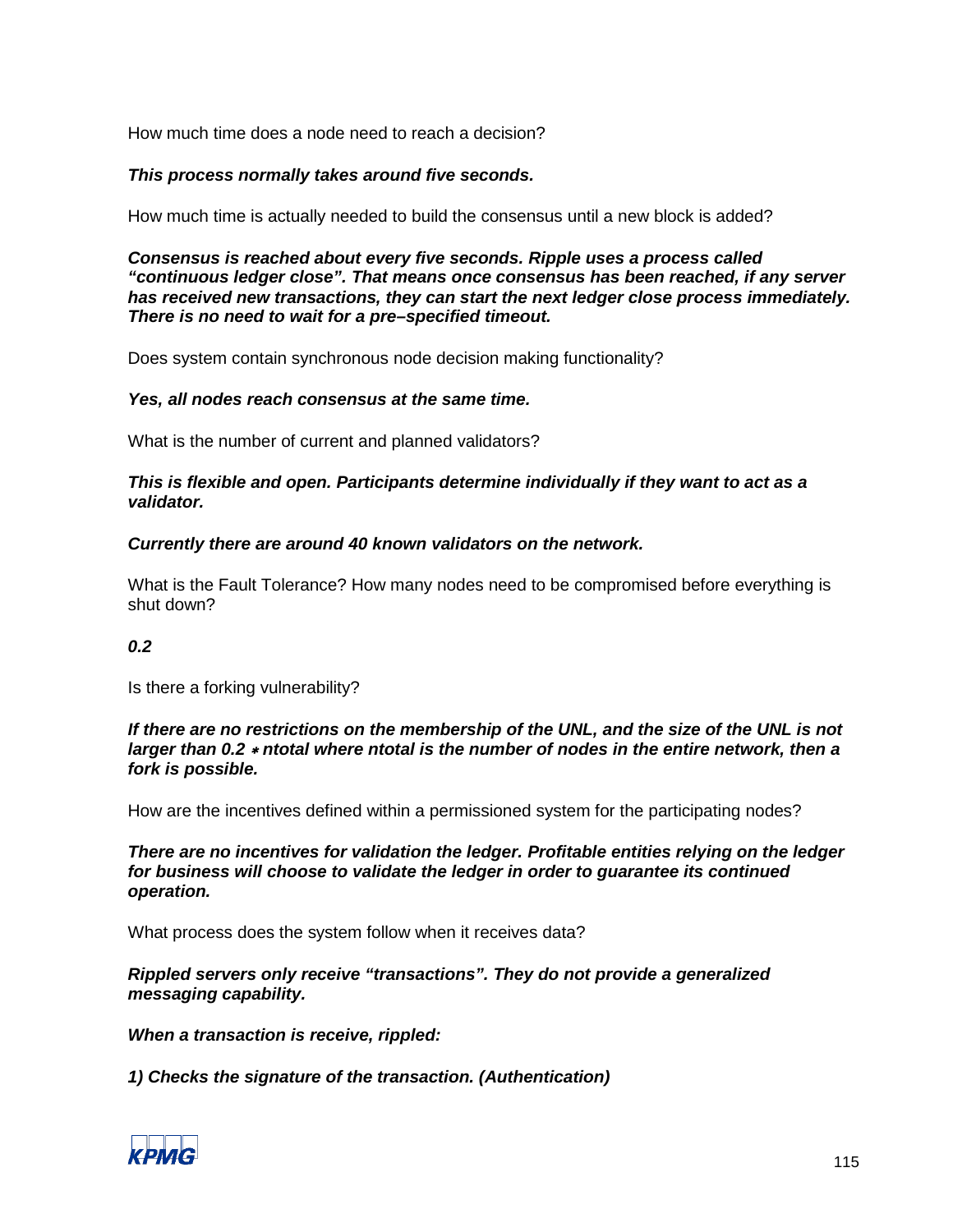*2) Verifies the transaction by attempting to apply the transaction to its local ledger. (Authorization)*

*3) If the transaction is authentic and correct, the rippled server broadcasts it to its peers for consensus. (Validation)*

How is data currently stored?

*All Ripple data is stored in an internal database that is managed by and accessed through the rippled server.*

How does a party take ownership of an asset?

*The Ripple ledger manages account balances between parties. If a party wants to settle their account (return the balance to zero) then those arrangements must be agreed upon prior to establishing the account relationship.*

#### **Governance, Risks and Control**

What is the permission management process? What is the process for adding or deleting nodes?

*Anyone can add a new node to the RCL network. All you need to do is install the rippled package and run it.*

*Anyone can configure their rippled server to act as a validating node. No permission is required to do so. Validating nodes broadcast "proposals" as part of the consensus process.* 

*It is up to the other nodes whether or not they wish to consider your proposals as part of their local decision–making process. Rippled operators individually configure the nodes whose validation proposals they will consider. This configuration is referred to as the "Unique Node List" (UNL).*

*An operator's decision which validation nodes to configure on the UNL is determined based on three key factors:*

*1) Do I know who is operating the validator? (Validators cannot be anonymous)*

*2) Is the validator reliable? (Is it operated 24/7 and upgraded consistently)*

*3) Does the validator stay synchronized? (Are the validators' proposals regularly adopted by the rest of the network?)*

*Ripple (the company) is building tools to help others monitor the above so they can make intelligent decisions.*

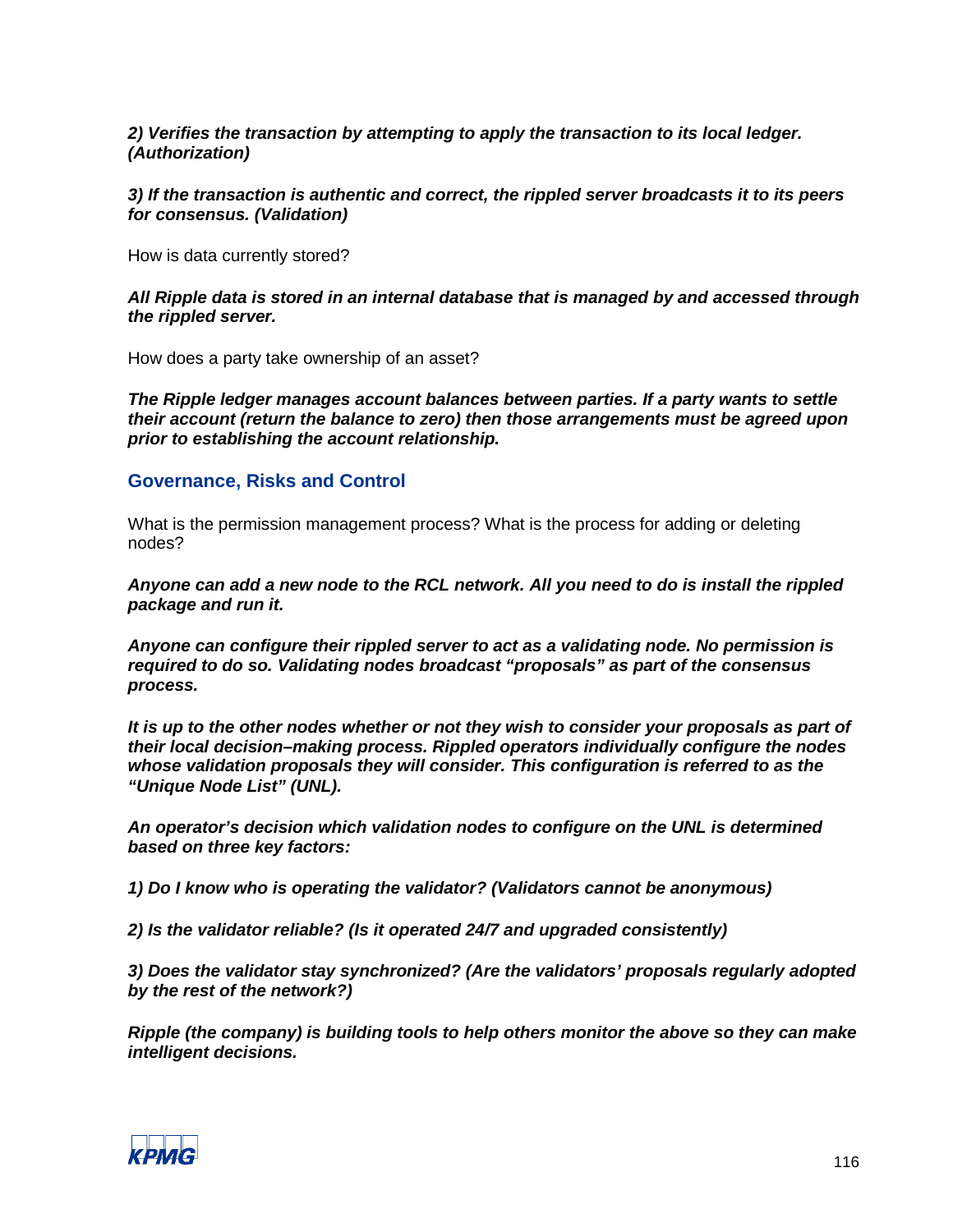In case of permissioned systems, who manages the KYC/AML process and where is the data stored?

*"Permissioned system" is a term generally used when talking about private Blockchain. KYC/AML (anti–money laundering) seems at a different level.*

*In general, the Ripple Consensus Ledger (RCL) is not a permission–based or private system. Each validator individually determines what other validators they wish to stay in consensus with. Overlapping relationship decisions assure the federated ecosystem stays in consensus as a whole.*

How is counterparty risk (/) settlement risk addressed?

*The Ripple ledger manages both the entities and the accounting relationships between those entities. This allows the system to support multi–party atomic payments. (Rippling payments).*

*The accounting relationships can be arranged to provide instant settlement. Or the relationships can be arranged to account for deferred net settlement. The choice is up to the parties who wish to do business.*

*As a rule, each entity must evaluate their direct counterparties before establishing an accounting arrangement. This is just a generalized case of "evaluate your bank before you open an account."*

# **Performance**

How long does it take for transactions to be validated and/or consensus to be achieved?

*The ledger close interval looks like about 3.5 seconds per ledger at the moment. Depending on timing, a transaction will normally make it into the current or next ledger. Normally average it to "within about 5 seconds".*

Provide some general measures of volume that the consensus mechanism can or will handle (e.g., # of trades)

#### *Unlimited.*

Provide some general measures of the value that the consensus mechanism can or will handle (e.g., \$ value of trades)

#### *Unlimited.*

Is the speed of the system impacted if the system is made more scalable?

*No*

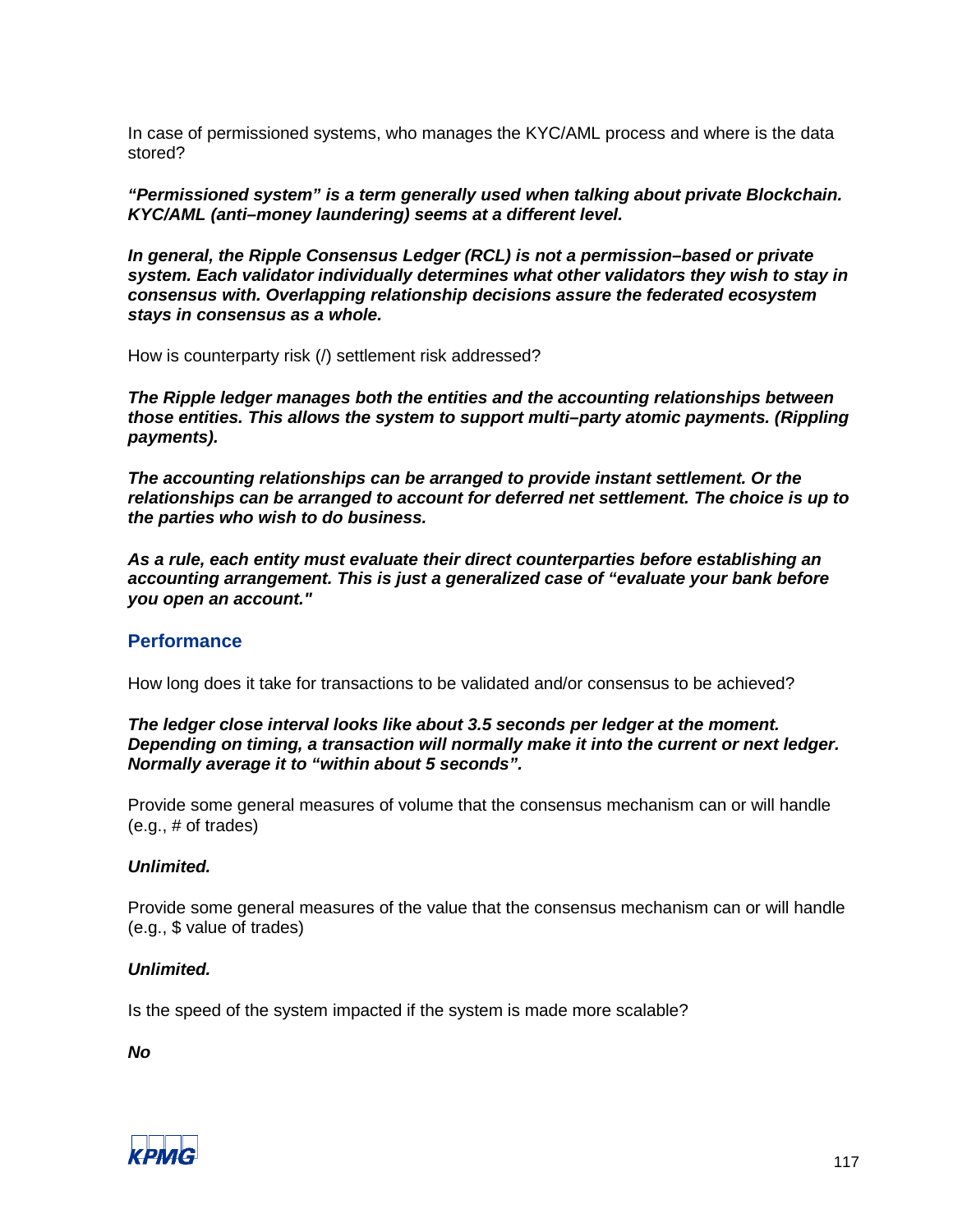# **Security**

How is transaction activity monitored?

#### *We have a data team that keeps watch over the network for our own interests and needs. Anyone else can do the same.*

#### *You can watch transactions scroll by here. https://www.ripplecharts.com/#/transactions*

Does the consensus mechanism utilize Digital Signatures?

#### *Yes, all transactions must be signed to make it into a ledger. We use the same signature scheme as bitcoin, plus we have added an ED25519 signature mechanism.*

Which risk/security issues are currently being worked on?

#### *The system has been stable and operational for almost four years. We monitor for potential security issues and submit open source patches as when prudent.*

Are there any plans for getting the application/consensus mechanism certified (e.g., ISO, SOC, etc.)?

#### *Working on some system and corporate certifications, but it is not consensus mechanism specific.*

Briefly describe the security testing performed till date (if any)

# *Ripple's open source code and running network has been reviews by NCC Group.*

#### *https://ripple.com/insights/ripple-eff-open-approach-to-security-will-define-next-chapterof-finance/.*

How are you planning to implement/integrate Digital wallets? (Including private key management)

# *Private Key management is done using our suite of banking products.*

# *We don't currently support a consumer wallet.*

In case of a breach, what data is at risk?

# *There is no data to breach. Anyone can connect a rippled server to the network and view all transaction data.*

# *Bank customer information is never included in ledger transactions.*

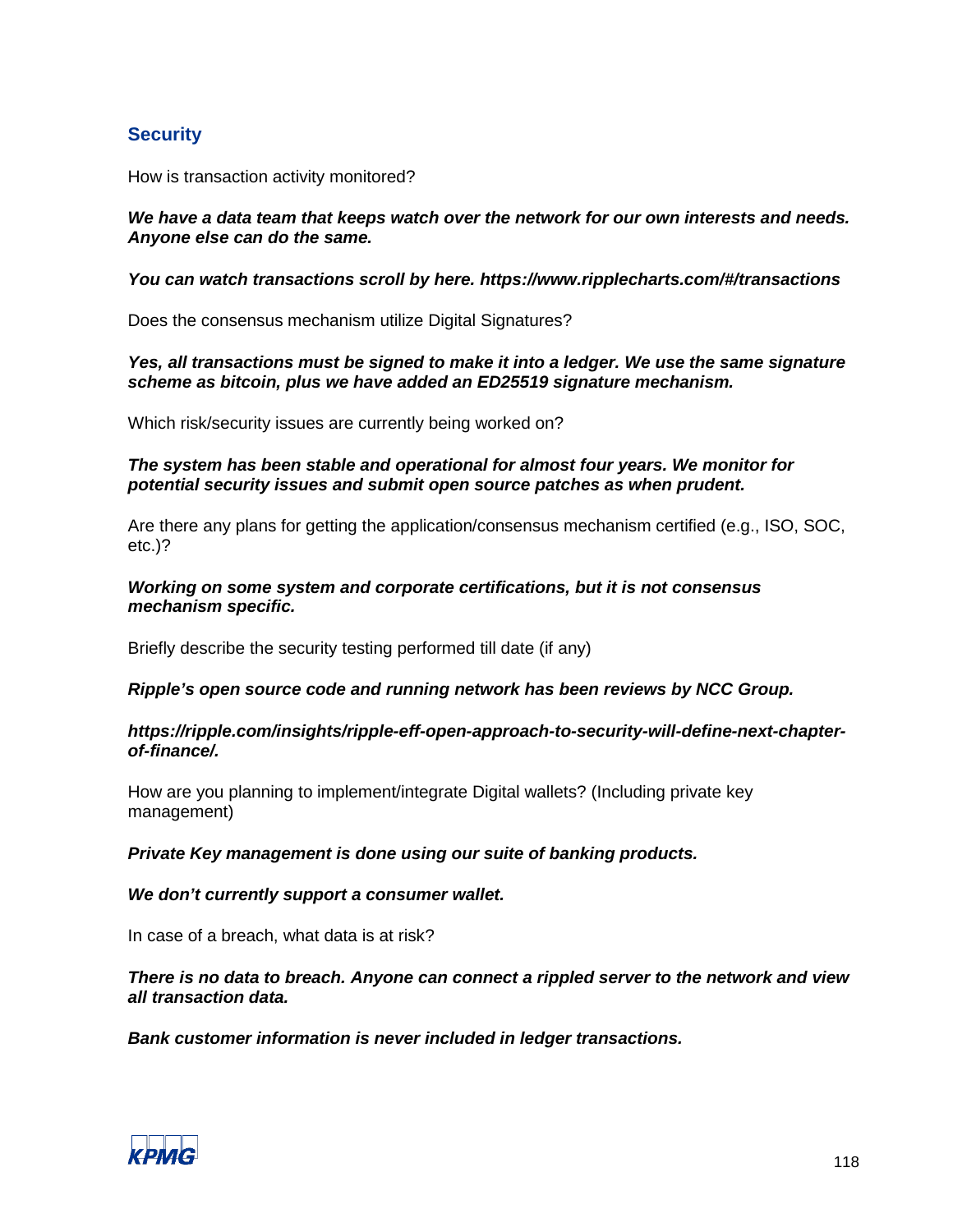How does the system prevent signature fraud (e.g., stolen keys)?

*We have certain operational practices that we recommend to mitigate the loss of a private key. (Issuing vs operational addresses) We are also currently adding a multisign capability to each Ripple address.* 

*However, in general, users of the Ripple network are responsible for protecting their own private keys.*

Does the consensus mechanism have full documentation in place?

*Yes*

#### *https://ripple.com/build/*

How is the system expected to address general server issues?

*The Ripple consensus ledger is a distributed peer to peer network. Each peer is responsible for the operation of their own rippled server.*

*Open source patches are made as GitHub pull requests. New release builds are made available regularly. Each peer is responsible for updating their own servers.*

How does the consensus mechanism address the risk of "double spending"?

*"Double spending" is a bitcoin–specific concept. In the banking world it would be called "over-drafting your account".*

*The Ripple ledger allows each participating entity to set specific limits and rules for each of their account relationships. The entire Ripple system is dedicated to validating these rules prior to applying any transaction.*

How does system ensure network synchronization? And, what is time needed for the nodes to sync up with the network?

*Nodes sync the most recent ledger first, then they work backwards to download as much history as they wish. There is no requirement to download the entire "Blockchain" as there is with bitcoin.*

*It generally only takes a few minutes for a newly spun up rippled server to reach synchronization with the current ledger and to begin processing transactions.*

Do the nodes have access to an internal clock/time mechanism to stay sufficiently accurate?

*Each node maintains their own internal clock. The RCL as a whole reaches consensus on the time as it reaches consensus on each ledger.*

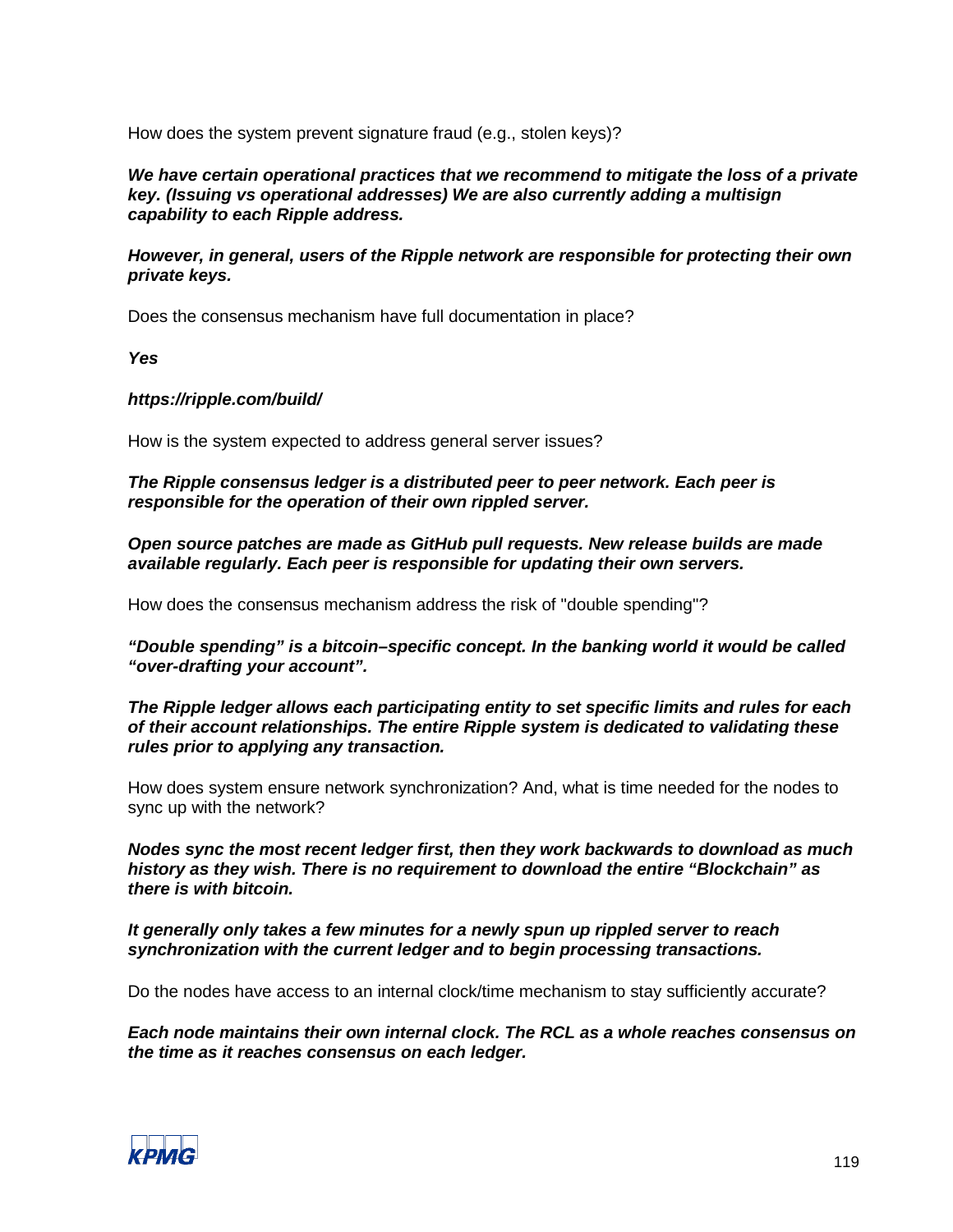Under which conditions does a lock/un**–**lock happen? (i.e., what is the proof safety?)

# *I don't know what a lock/un-lock is. We don't have this concept in Ripple.*

What is the process for disaster recovery?

# *The Ripple RCL is a peer to peer distributed system. Each operator is responsible for their own disaster recovery process.*

*Ripple (the company) has our own disaster recovery process documented internally for the servers we operate.*

What is the threat model being tested? What has been defined as "normal"? How do you monitor fraud?

*Like with bitcoin, Ripple is an open distributed system that anyone is free to attack as they see fit. We consider this "normal".*

*Ripple (the company) has data and compliance teams that monitor the network. However, this is for our Ripple (the company's) own interests. Anyone else is welcome monitor the network for fraud or anything else they find interesting.*

# **Privacy**

How does the system ensure privacy?

#### *At the ledger (Blockchain) level all transactions are publicly visible. The Ripple payment solution provided to banks handles customer privacy at another communication level, without requiring personal information to move across the Blockchain.*

Does the system require verifiable authenticity of the messages delivered between the nodes?

# *All transactions are authenticated by digital signature.*

Do all nodes have visibility into all other transactions?

*Yes*

How is privacy defined and ensured between applications?

#### *See below.*

How does the data encryption model work?

#### *Communication between nodes is encrypted using SSL. However, this is only to assure data is not tampered with in transit.*

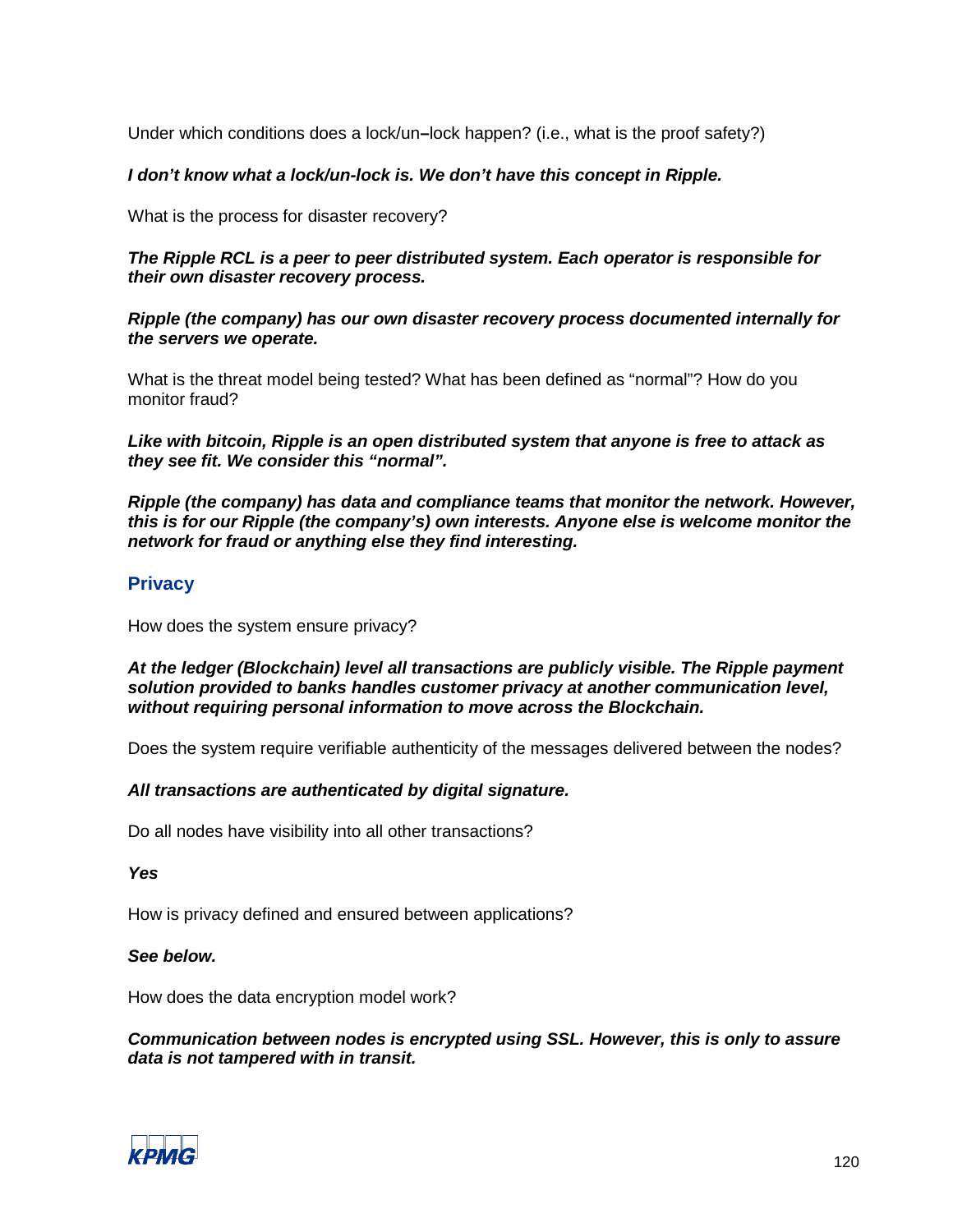*No encryption is provided with the intention of data privacy. All transactions applied to the ledger are public.*

*Ripple transaction provide a "memos" field for user determined data. If necessary, this field can be pre-encrypted by the user before a transaction is sent.*

#### **Cryptography/Strength of Algorithm**

How are the keys generated?

*Each entity on Ripple is represented by a Ripple address. This address is identical in concept to a bitcoin address. It is simply an encoding of a public key. Of course being a public key, it must also have a corresponding private key.*

*Cryptographic keys must be generated in private by the owner. Doing so doesn't require a ledger, nor does it touch the ledger during generation. Key generation can be done by calling an API on your own local rippled server. Or it can be done by running the key generation code in our Ripple JavaScript library. There are other known implementations for the key generator as well. Basically the process starts with a large random number (the seed) that is then algorithmically transformed into a point on the elliptic curve.*

What does the key life cycle management look like?

*A Ripple address only becomes known to the ledger when it is funded with XRP. At this point it becomes an "entity" entry in the Ripple ledger. Each entity entry can also manages some additional meta-data. This includes a secondary, rotatable, signing key.*

*To rotate a signing key, the user first generates a new key offline using one of the above methods. Then the pass the new key to the Ripple ledger in a transaction signed with the old key. The rippled server takes care of the rest.*

*Private keys must always be managed by their owners off of the Ripple ledger. The ledger never touches private keys.* 

What is the library approach?

*Rippled is accessed via RPC or Web socket APIs. We also provide a JavaScript library to assist those writing client software which calls rippled.*

What is the HSM integration approach?

*Ripple doesn't provide a hardware security module, but any HSM that can manage bitcoin keys can also be used to manage Ripple keys.*

Does the consensus mechanism require a leader?

*No*

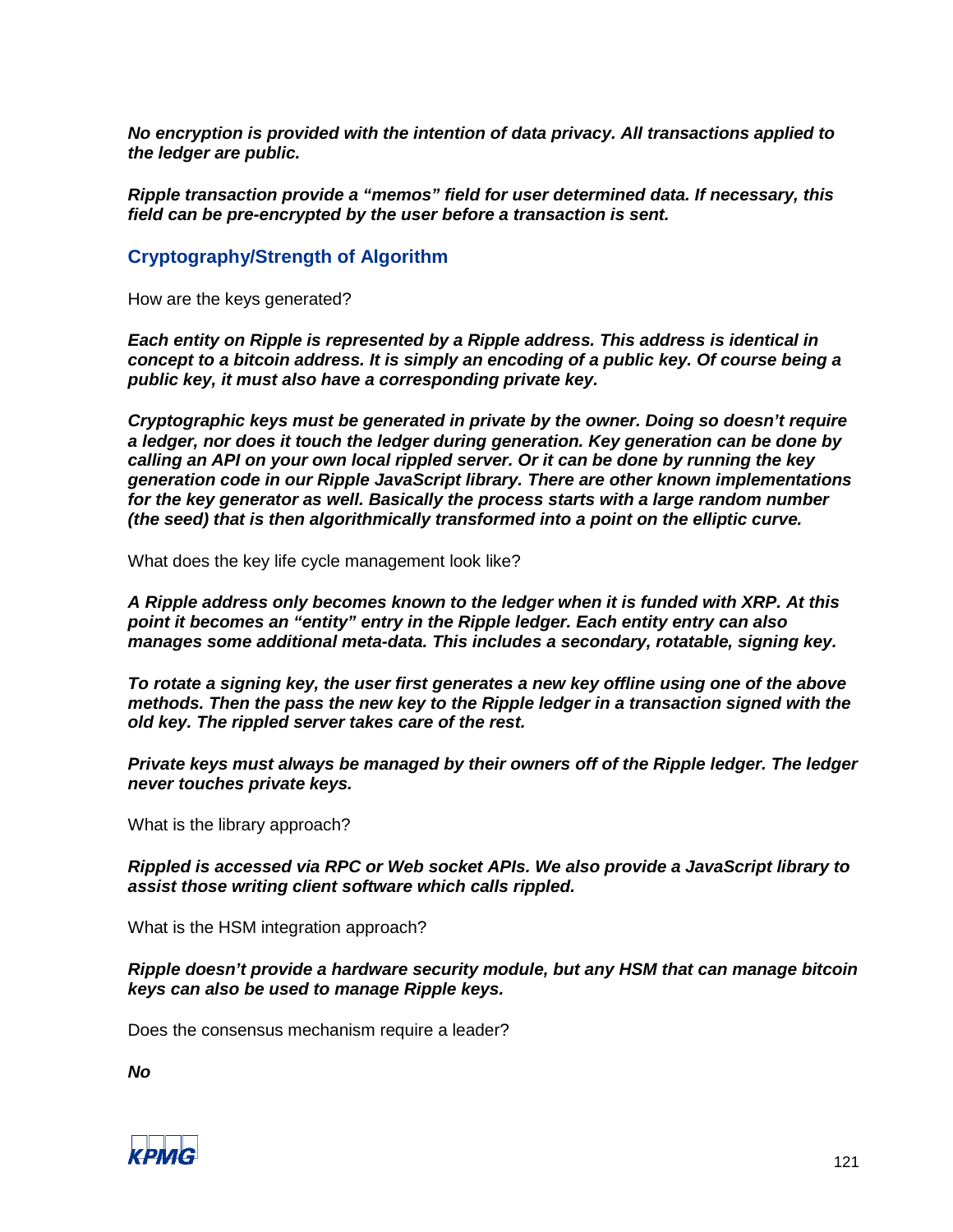How strict is the consensus mechanism? (Is the system strictness hard coded, or built with code flexibility?)

#### *Hardcoded*

How is node behavior measured for errors?

#### *Nodes are monitored to see how successfully they stay in sync with the network over time.*

*They are also monitored to see if their validation proposals are adopted by the rest of the network.*

*These two parameters provide a metric to help others decide if a node is worth reaching consensus with.*

# **Implementation Approach**

What are the current uses cases being explored, tested or implemented?

#### *Payments, correspondent banking.*

Is there a reviewed business case to compare the implementation costs (including cost of the solution) to the current as-is process?

#### *Information is available on the http://ripple.com website.*

Who are you currently working with? (e.g., Venture Capitalists, Banks, Credit Card companies, etc.)

*Yes*

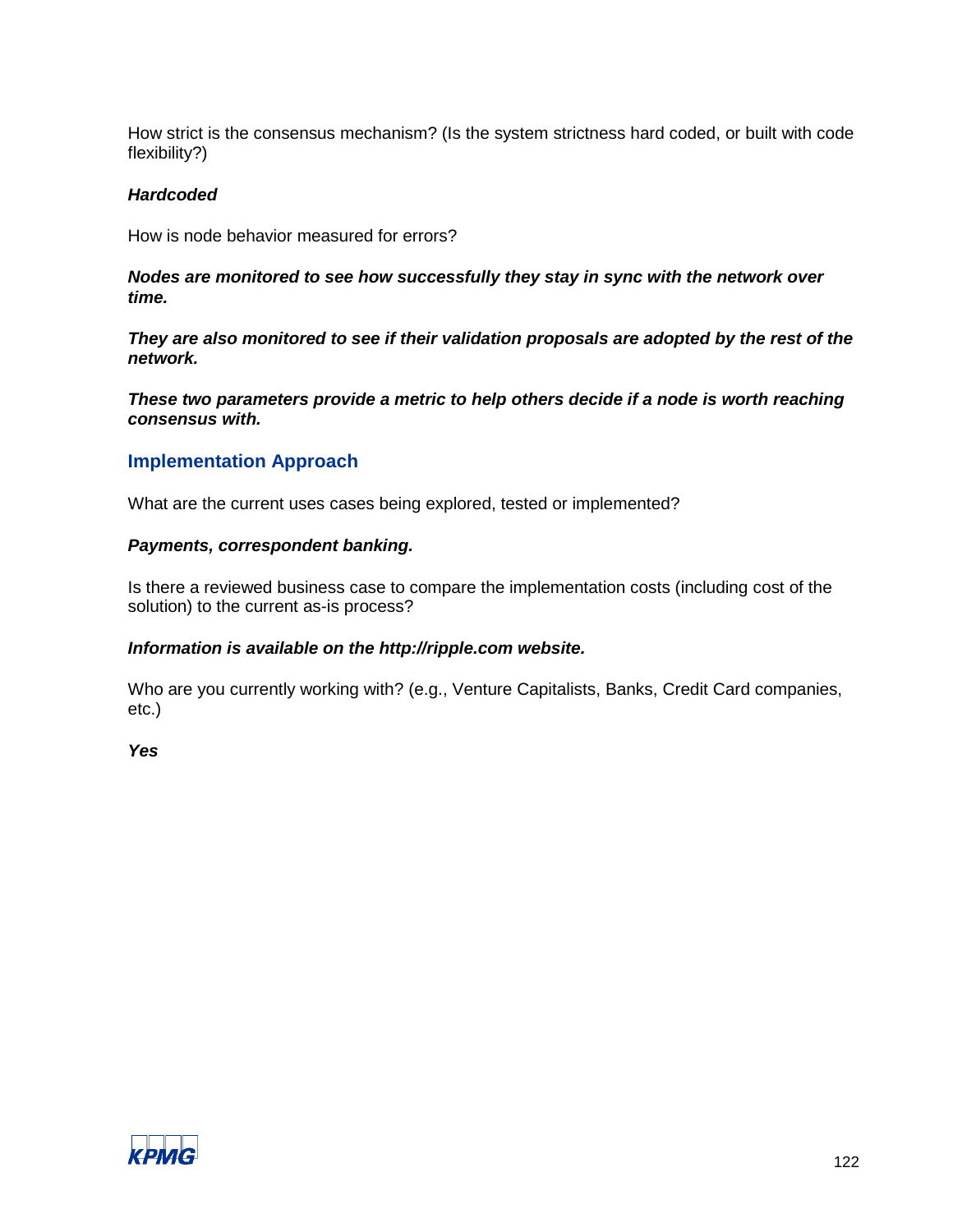# **16. Steem**

# **Source: Interview / Questionnaire**

Contact name: Ryan R. Fox (ryan@ryanrfox.com.)

# **Questionnaire responses**

# **Consensus Methodology**

What is the underlying methodology used by the consensus mechanism?

#### *A hybrid DPOS that adds a Proof of Work queue to fill one of the witness nodes of each round. Page 22 @ https://steem.io/SteemWhitePaper.pdf*

How many nodes are need to validate a transaction? (percentage vs. number)

*21 total witness, fixed: 19 elected witness nodes plus the next 1 Proof of Work miner from the top of the queue plus one random unelected witness. This hybrid approach allows blocks to be produced at a predictable timeslot and is open to Proof of Work miners competing to solve enough separate Proof of Work puzzles to be added to the queue of future block producers. The difficulty of the puzzle is relative to the length of the queue, to ensure a constant production of blocks at a given timeslot. Further, anyone may be selected at random, weighted by their approval ranking.*

Do all nodes need to be online for system to function?

#### *Same as Graphene. See above.*

Does the algorithm have the underlying assumption that the participants in the network are known ahead of time?

#### *Same as Graphene. See above.*

Who has ownership of the nodes? (e.g., consensus provider or participants of network)

#### *Same as Graphene. See above.*

What are the different stages involved within the consensus mechanism?

#### *Same as Graphene. See above.*

When is a transaction considered "safe" or "live"?

*Same as Graphene. See above.*

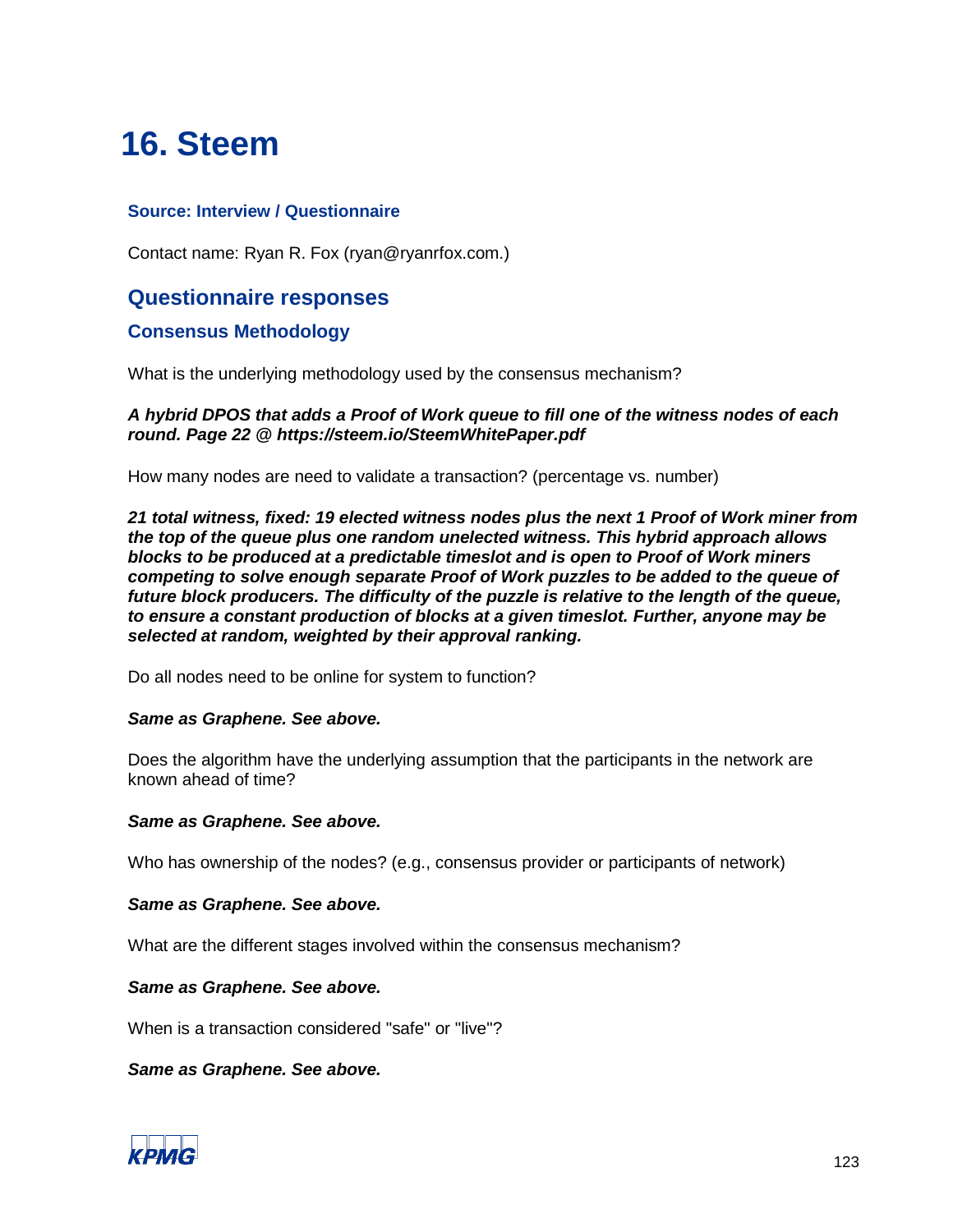Are there multiple rounds of vetting to decide which set of transactions are going to make it into the next round of consensus?

#### *Same as Graphene. See above.*

How much time is actually needed to build the consensus until a new block is added?

#### *Same as Graphene. See above.*

Does system contain synchronous node decision making functionality?

#### *Same as Graphene. See above.*

What is the number of current and planned validators?

*21*

What is the Fault Tolerance? How many nodes need to be compromised before everything is shut down?

#### *Same as Graphene. See above.*

Is there a forking vulnerability?

# *Same as Graphene. See above.*

How are the incentives defined within a permissioned system for the participating nodes?

# *Same as Graphene. See above.*

What process does the system follow when it receives data?

#### *Same as Graphene. See above.*

How is data currently stored?

# *Same as Graphene. See above.*

How does a party take ownership of an asset?

*STEEM is the token.*

# **Governance, Risks and Control**

How is governance/controls enforced?

*Same as Graphene. See above.*

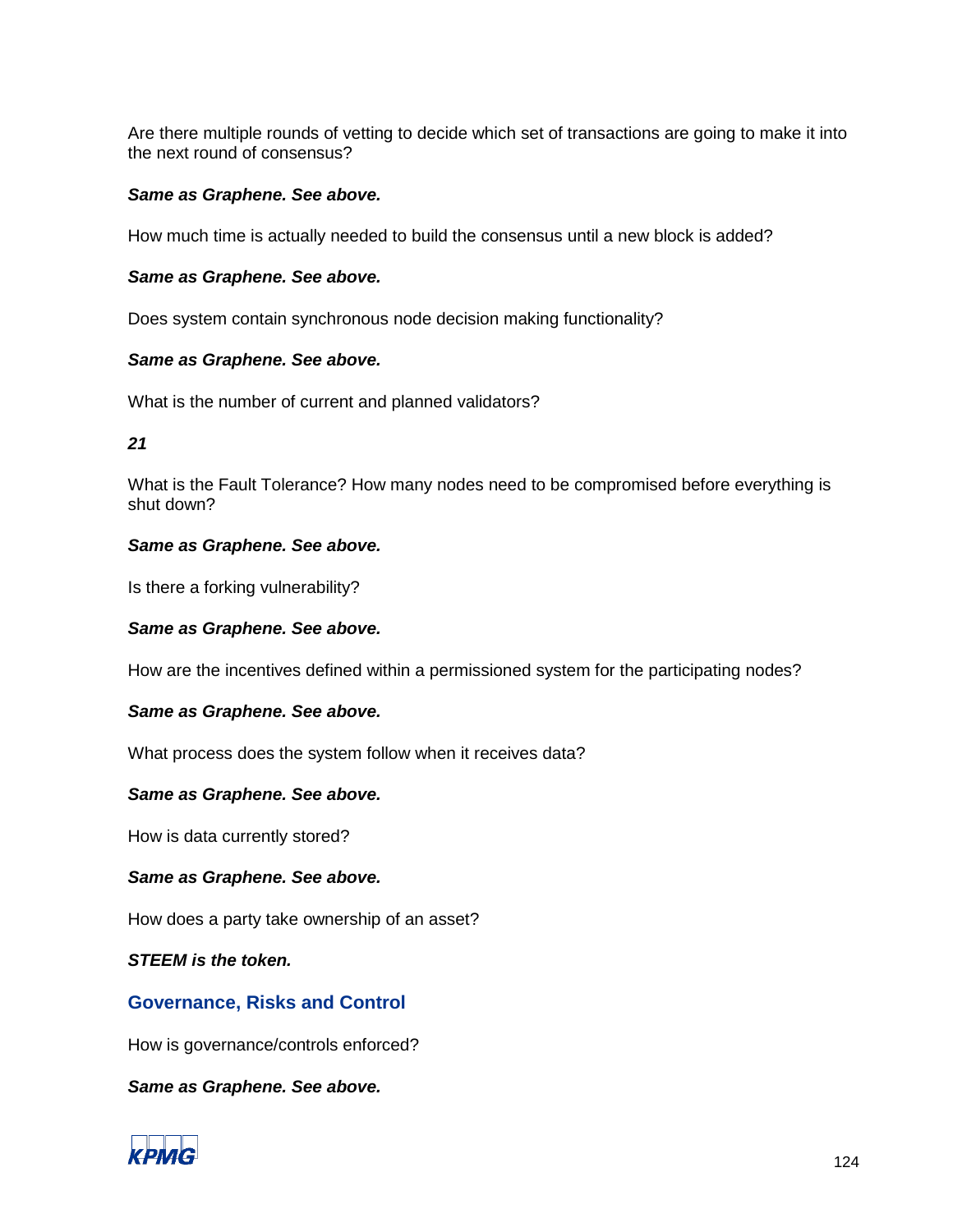Who is responsible and what are they responsible for in case of malicious actions within the network? How does legal action take place?

#### *Same as Graphene. See above.*

Is there an intrinsic penalty mechanism in place for an attempted corruption of the consensus?

#### *Same as Graphene. See above.*

How does the consensus mechanism allow access?

#### *Same, but adds the Proof of Work queue for one slot as well.*

How does the consensus mechanism restrict access, concerning malicious activities?

#### *Same as Graphene. See above.*

What is the permission management process? What is the process for adding or deleting nodes?

#### *Same as Graphene. See above.*

How does the protocol assess the trustworthiness of other participants?

# *Same as Graphene. See above.*

Are there separate admin. (/) administrator privileges? Who manages them?

# *Same as Graphene. See above.*

Are there restriction (/) privacy rights defined and enforced by node?

#### *Same as Graphene. See above.*

In case of permissioned systems, who manages the KYC/AML process and where is the data stored?

#### *Same as Graphene. See above.*

How is counterparty risk (/) settlement risk addressed?

*Same as Graphene. See above.*

**Performance**

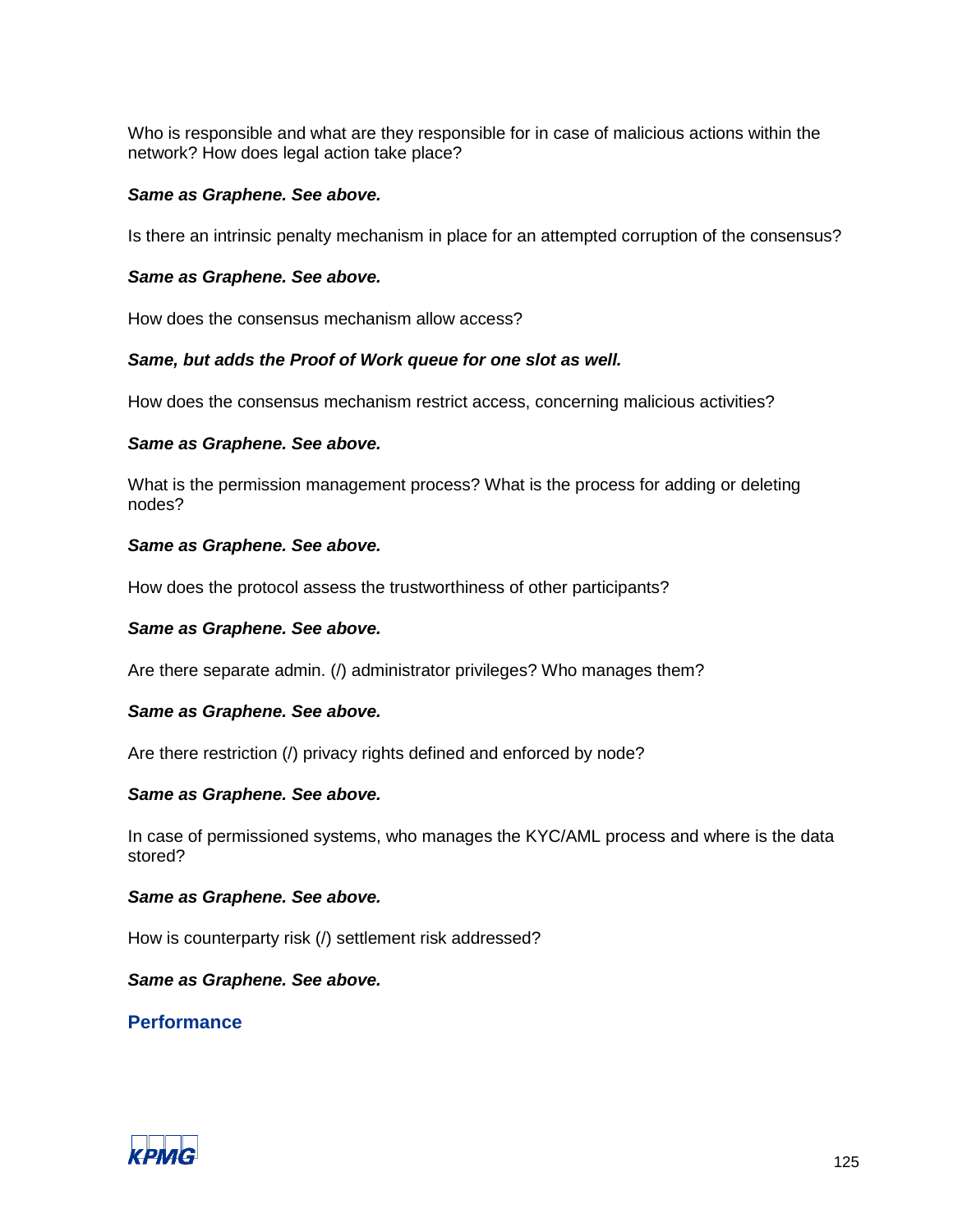How long does it take for transactions to be validated and/or consensus to be achieved?

#### *Same as Graphene. See above.*

How do you measure scalability?

#### *https://steemle.com/stats.php*

Is the speed of the system impacted if the system is made more scalable?

#### *Same as Graphene. See above.*

# **Security**

How are you planning to implement/integrate Digital wallets? (Including private key management)

*Named Accounts contain a hierarchy of keys: Owner, Active, and Memo. Witness Accounts also have Signing key. The Owner key is at the top and modify the associated keys below. This is the most important key to maintain safely offline. Users can sign transactions using their Owner key. This is the key that will be used within the wallet software. Witnesses need only their Signing key to produce blocks.*

In case of a breach, what data is at risk?

#### *Same as Graphene. See above.*

How does the consensus mechanism address the risk of "double spending"?

#### *Same as Graphene. See above.*

How does system ensure network synchronization? And, what is time needed for the nodes to sync up with the network?

#### *Same as Graphene. See above.*

Do the nodes have access to an internal clock/time mechanism to stay sufficiently accurate?

#### *Same as Graphene. See above.*

Under which conditions does a lock/un**–**lock happen? (i.e., what is the proof safety?)

#### *Same as Graphene. See above.*

What is the process for disaster recovery?

*Same as Graphene. See above.*

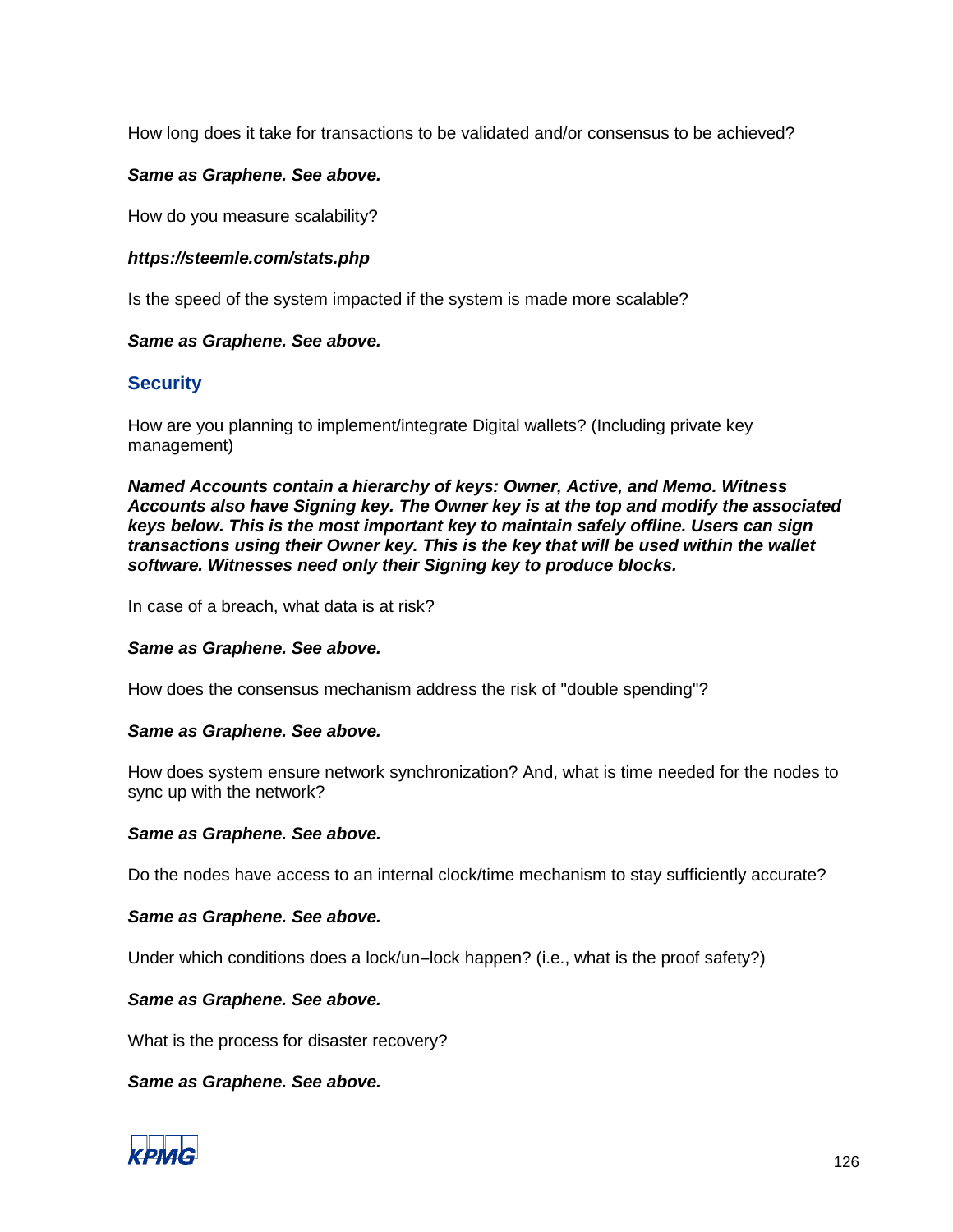What is the threat model being tested? What has been defined as "normal"? How do you monitor fraud?

#### *Same as Graphene. See above.*

# **Privacy**

How does the system ensure privacy?

#### *Same as Graphene. See above.*

Does the system require verifiable authenticity of the messages delivered between the nodes?

#### *Same as Graphene. See above.*

Do all nodes have visibility into all other transactions?

#### *Same as Graphene. See above.*

How is privacy defined and ensured between applications?

#### *Same as Graphene. See above.*

How does the data encryption model work?

#### *Same as Graphene. See above.*

If consensus happens in a permissioned network are random public keys issued for every single transaction to increase the privacy? Or does randomized CUSIP translation factors take place?

# *Same as Graphene. See above.*

Are participants' identities hidden from one another? (e.g., Blackpool)

#### *Same as Graphene. See above.*

# **Cryptography (/) Strength of Algorithm**

How are the keys generated?

# *Same as Graphene. See above.*

What does the key life cycle management look like?

# *See BitShares column. Substitute STEEM for BTS.*

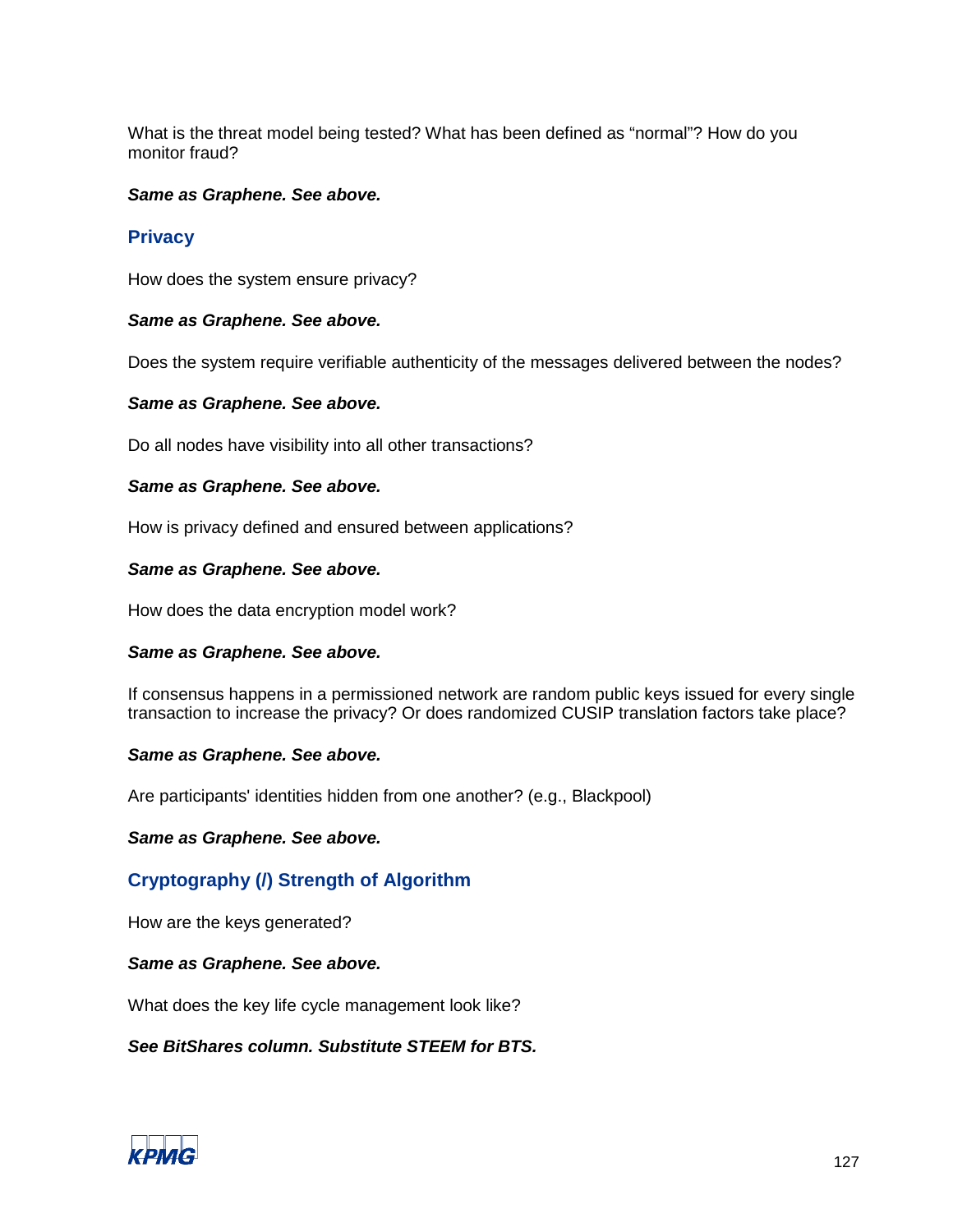What is the library approach?

# *Same as Graphene. See above.*

Does the consensus mechanism require a leader?

#### *Larimer is the lead Dev for Steemit, Inc.*

How is node behavior measured for errors?

#### *Same as Graphene. See above.*

# **Tokenization (if used)**

How are the asset tokenized (if applicable)? Briefly describe the tokenization concept and terminology

#### *The token is STEEM.*

Which security mechanisms are assigned to the tokens?

#### *Same as Graphene. See above.*

# **Implementation Approach**

What are the current uses cases being explored, tested or implemented?

#### *Same as Graphene. See above.*

What is the implementation cost?

# *Closed license held by Steemit, Inc.*

What is the time required to implement?

#### *Active*

Who are you currently working with? (e.g., Venture Capitalists, Banks, Credit Card companies, etc.)

# *Ask Steemit, Inc.*

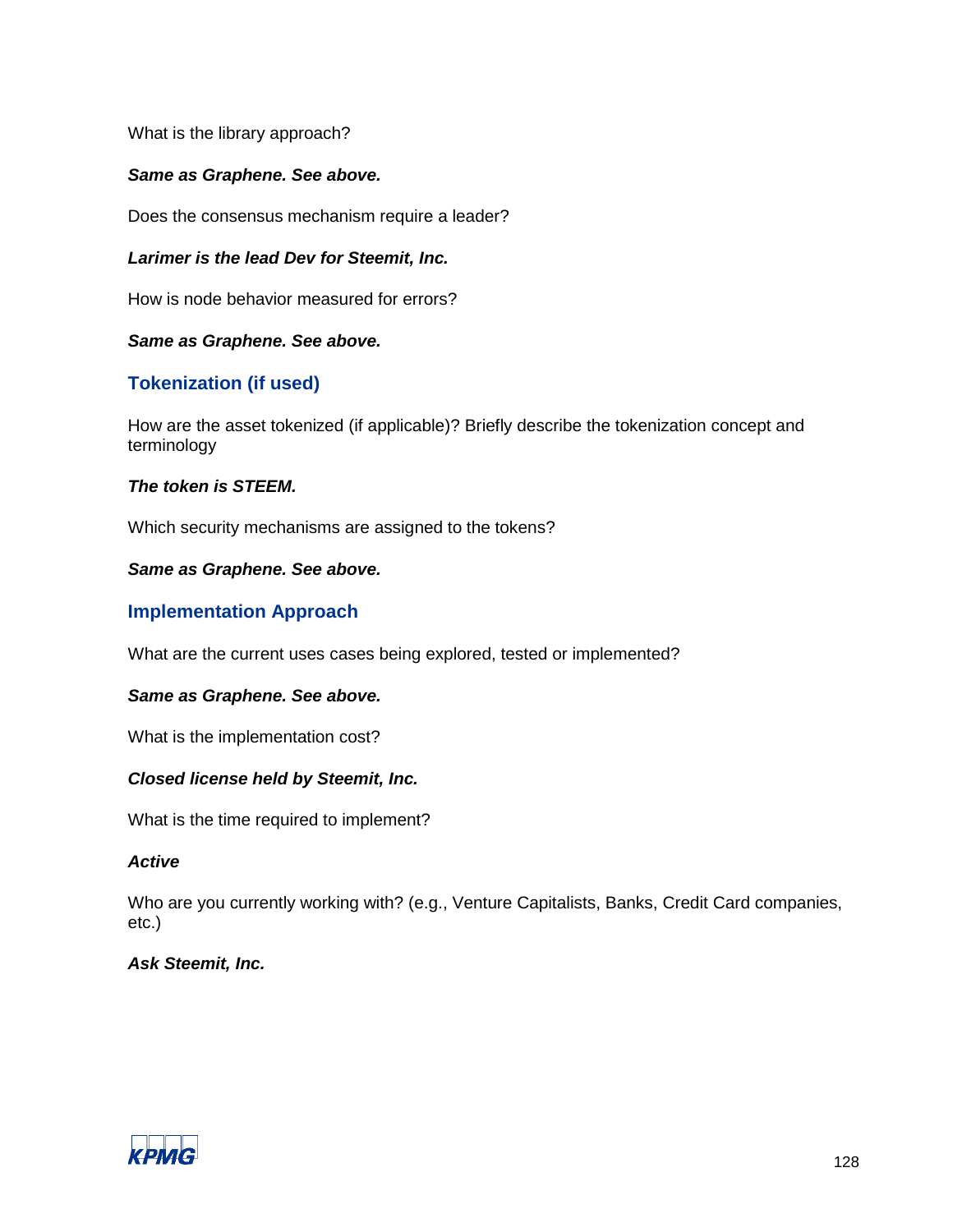# **17. Stellar**

# **Source: Interview / Questionnaire**

Contact name: Jed McCaleb / Joyce Kim (jed@stellar.org / joyce@stellar.org)

# **Questionnaire responses**

# **Consensus Methodology**

What is the underlying methodology used by the consensus mechanism?

*The Stellar Consensus Protocol (SCP) provides a way to reach consensus without relying on a closed system to accurately record financial transactions. SCP has a set of provable safety properties that optimize for safety over liveness—in the event of partition or misbehaving nodes, it halts progress of the network until consensus can be reached. SCP simultaneously enjoys four key properties: decentralized control, low latency, flexible trust, and asymptotic security. https://www.stellar.org/papers/stellar-consensusprotocol.pdf.*

How many nodes are need to validate a transaction? (percentage vs. number)

#### *It depends on the network topology but likely around 67% for a network with untrusted nodes or 51percent for trusted nodes.*

Do all nodes need to be online for system to function?

#### *Not all but at least the percentages discussed above.*

Does the algorithm have the underlying assumption that the participants in the network are known ahead of time?

#### *No*

Who has ownership of the nodes? (e.g., consensus provider or participants of network)

#### *Flexible.*

What are the different stages involved within the consensus mechanism?

*SCP depends on each node in the network having a list of other nodes in the network that it listens to. It doesn't have to trust these nodes, it just has to believe these nodes won't collude to cheat it. These other nodes form what is called the quorum set of the node. Each node can have its own quorum set. SCP shows that as long as there is some degree of overlap that the network will converge on the same value during consensus.*

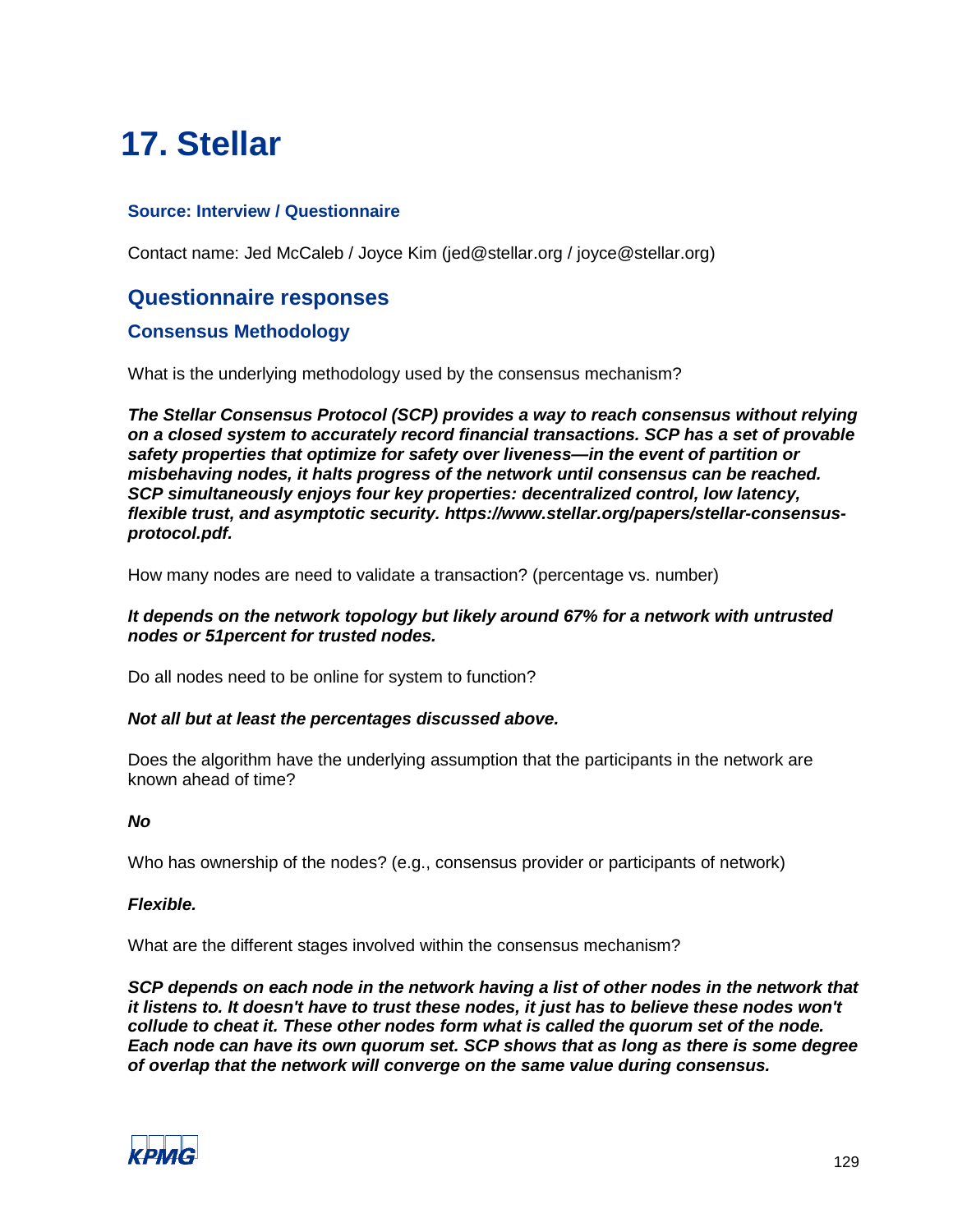*Phases of the protocol: Nomination, Balloting (Prepare, Confirm, Externalize).* 

*Nomination: Because slots need only be partially ordered, some applications of SCP will have only* 

*One plausible ballot per slot. For example, in certificate transparency, each CA may*

*have its own series of slots and sign exactly one certificate tree per slot. However,*

*other applications admit many plausible values per slot, in which case it is helpful to*

*narrow down the possible input values. Our strategy is to begin with a synchronous*

*nomination protocol that achieves consensus under certain timing assumptions, and*

*feed the output of the nomination protocol into an asynchronous ballot protocol whose*

*Safety does not depend on timing.*

*Balloting: Once nodes have a composite value, they engage in the ballot protocol, though nomination*

*May continue to update the composite value in parallel. Balloting involves three phases for a given value. First a node "prepares" the value. This means it essentially announces to the world that it will go with that value if a quorum slice of its also is willing to accept that value. If that happens, then in "confirms" the value. If a quorum slice does in fact also confirm the value then the node can externalize the value and it is now considered valid. There are more details of course in the paper.*

When is a transaction considered "safe" or "live"?

#### *It is considered valid after a quorum slice has all confirmed the transaction. At this point you externalize the transaction.*

Are there multiple rounds of vetting to decide which set of transactions are going to make it into the next round of consensus?

*All well-formed transactions are included in the set of transactions.*

How much time is actually needed to build the consensus until a new block is added?

*Varies depending on the latency between nodes in the network. On the open Internet, it should be < 2 sec.*

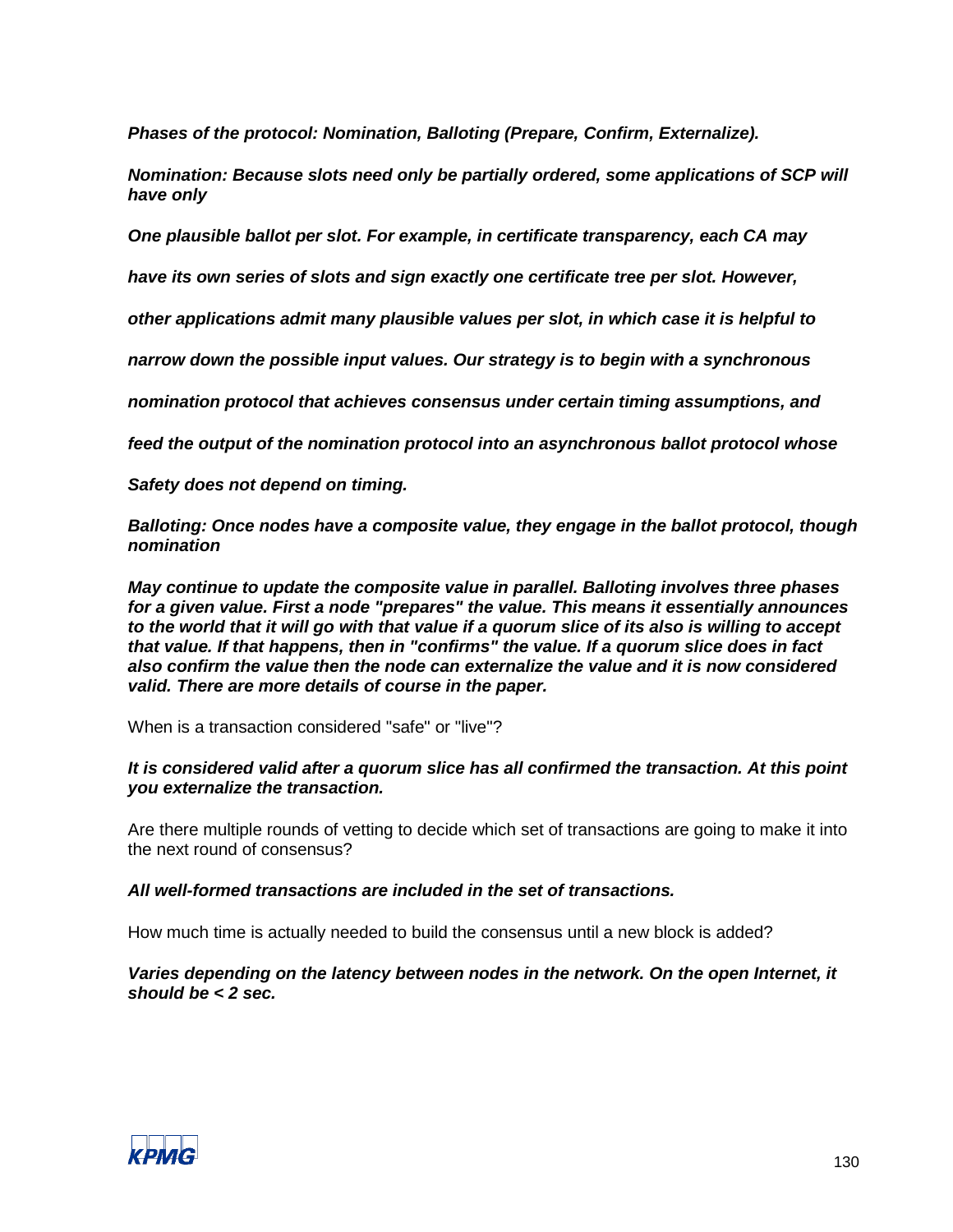What is the Fault Tolerance? How many nodes need to be compromised before everything is shut down?

#### *Maximum theoretically possible N=3f+1 where f is the number of faults you want to allow and N is the number of nodes in the network.*

Is there a forking vulnerability?

*No*

How is data currently stored?

#### *SQL DB and in flat files that can be stored wherever for easy archival of history.*

# **Governance, Risks and Control**

Who is responsible and what are they responsible for in case of malicious actions within the network? How does legal action take place?

#### *The network is really just a messaging standard so legal action can and would still be taken in the same way it is done today.*

Is there an intrinsic penalty mechanism in place for an attempted corruption of the consensus?

#### *Node operators would simply stop listening to the SCP messages of the offending nodes.*

What is the permission management process? What is the process for adding or deleting nodes?

#### *It is an open network; anyone can join or leave. However, it is possible to construct private networks using the stellar software that need some process for joining.*

Are there separate admin. (/) administrator privileges? Who manages them?

#### *Not in the public network. But this could be added to a private one.*

Can a node or a user have only "Read" or only "Write access? Is specific node access required if only performing one functionality? (e.g., back**–**office outsourcing)

#### *Nodes can be either validating or not. So yes nodes can be read only.*

In case of permissioned systems, who manages the KYC/AML process and where is the data stored?

*This is managed by the institutions connected to Stellar, but we have created a compliance protocol to allow them to easily communicate.*

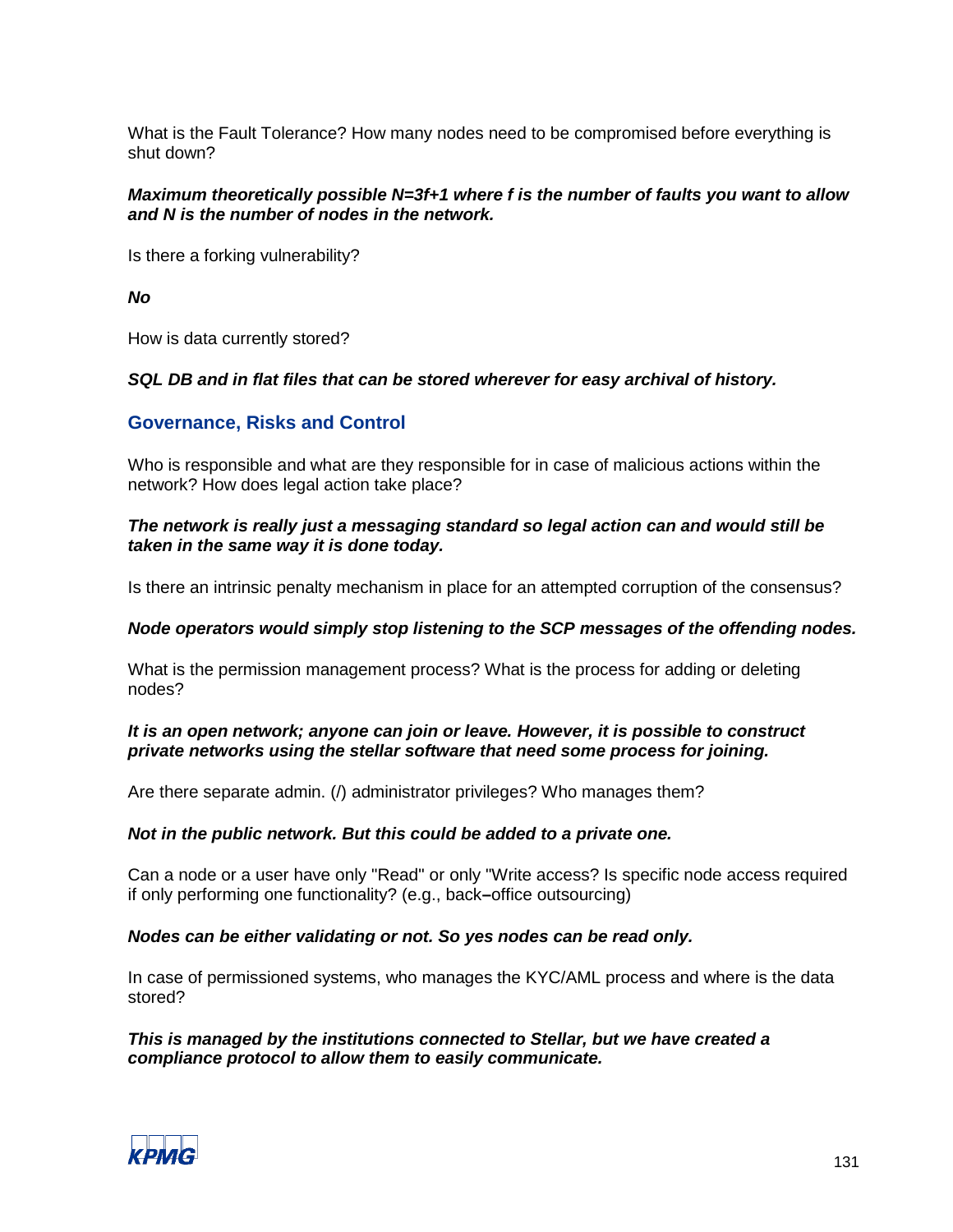# **Performance**

How long does it take for transactions to be validated and/or consensus to be achieved?

*Consensus is reached every five seconds. This leads to three to five seconds to validate a transaction depending on where in the ledger close cycle the transaction is introduced to the network.*

Provide some general measures of volume that the consensus mechanism can or will handle (e.g., number of trades)

*Highly dependent on the hardware you are running the nodes on, but we have achieved 3000/second on modest hardware. There is still a lot of room for optimization and the upper bound is still much higher than this number.*

How do you measure scalability?

*The number of transactions per second depends only marginally on the number of accounts in the system. The system scales to 500 million accounts without much effect on maximum transactions/second.*

# **Security**

Does the consensus mechanism utilize Digital Signatures?

#### *Yes all the transaction are signed and all the SCP messages are also signed by the validator.*

How are you planning to implement/integrate Digital wallets? (Including private key management)

*This is something that is being done by thirdrd parties. We are building the core protocol and the more user–facing features are left for integrators and people connecting to the platform.*

In case of a breach, what data is at risk?

*There are no breaches at the Stellar protocol level since everything is public. There can certainly be encrypted pieces built on top of Stellar but that will be implementation specific.*

Does the consensus mechanism have full documentation in place?

*Yes*

How does the consensus mechanism address the risk of "double spending"?

# *The consensus mechanism is designed to prevent double spending.*

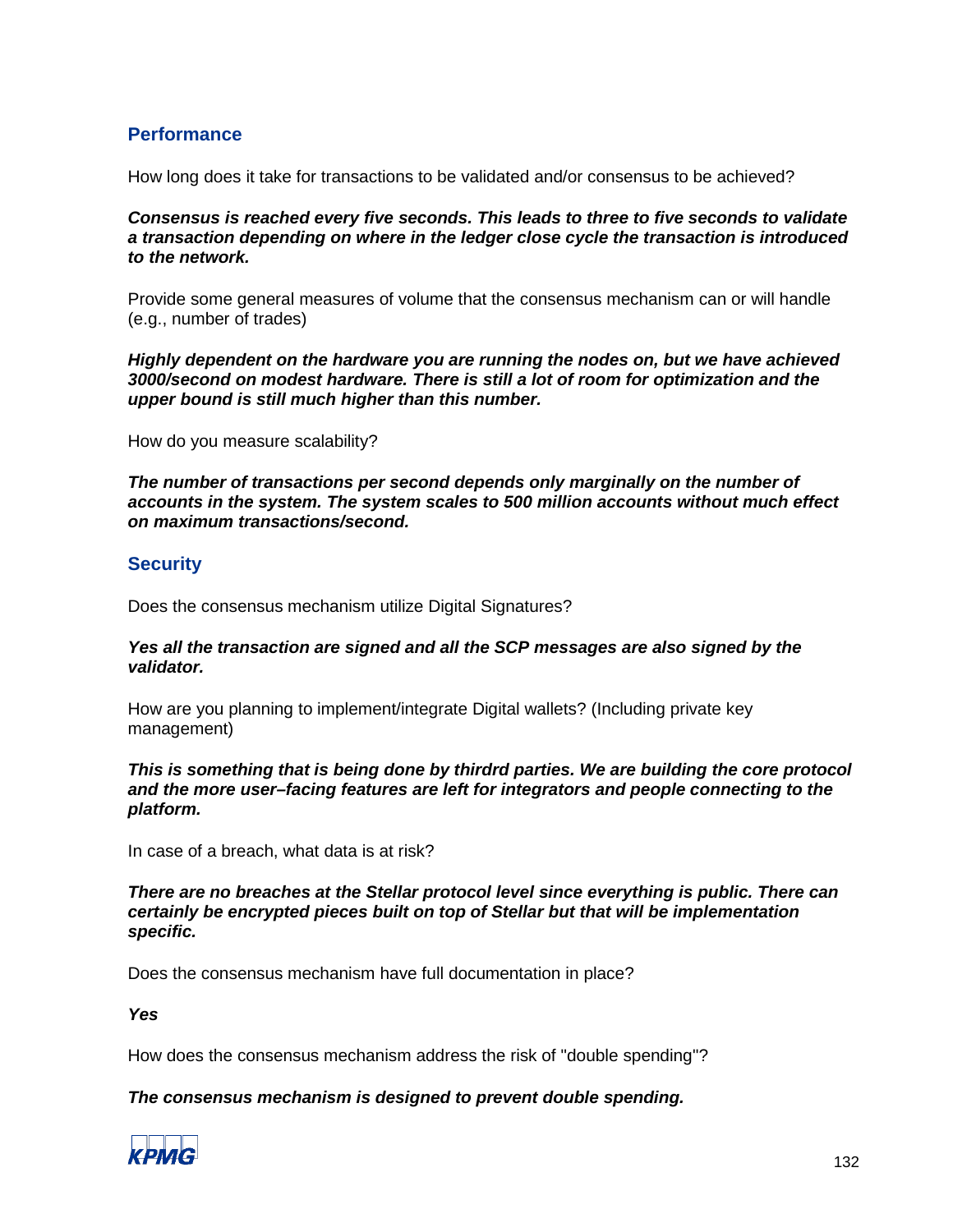How does system ensure network synchronization? And, what is time needed for the nodes to sync up with the network?

#### *This varies depending on how long the node has been offline and the amount of data in the current ledger. From instant to a few hours.*

# **Privacy**

How does the system ensure privacy?

#### *This is handled in a layer above the stellar protocol through systems like the lightning network.*

Does the system require verifiable authenticity of the messages delivered between the nodes?

*Yes*

Do all nodes have visibility into all other transactions?

*Yes, all transactions on the network are public but there can be encrypted metadata attached to transactions which would be private. And there are also protocols for keeping the bulk of the transactions off the public ledger so they can remain private.*

Are participants' identities hidden from one another? (e.g., Blackpool)

# *There is no inherent connection between names and accounts.*

# **Cryptography / Strength of Algorithm**

How are the keys generated?

#### *The keys are ed25519 keys so can be generated with standard libraries or by the stellar software.*

What does the key life cycle management look like?

*This isn't dictated by Stellar, but stellar is very flexible on how you want to handle this. You can have multiple signers on an account. You are able to change the keys on your account.*

Does the consensus mechanism require a leader?

*No*

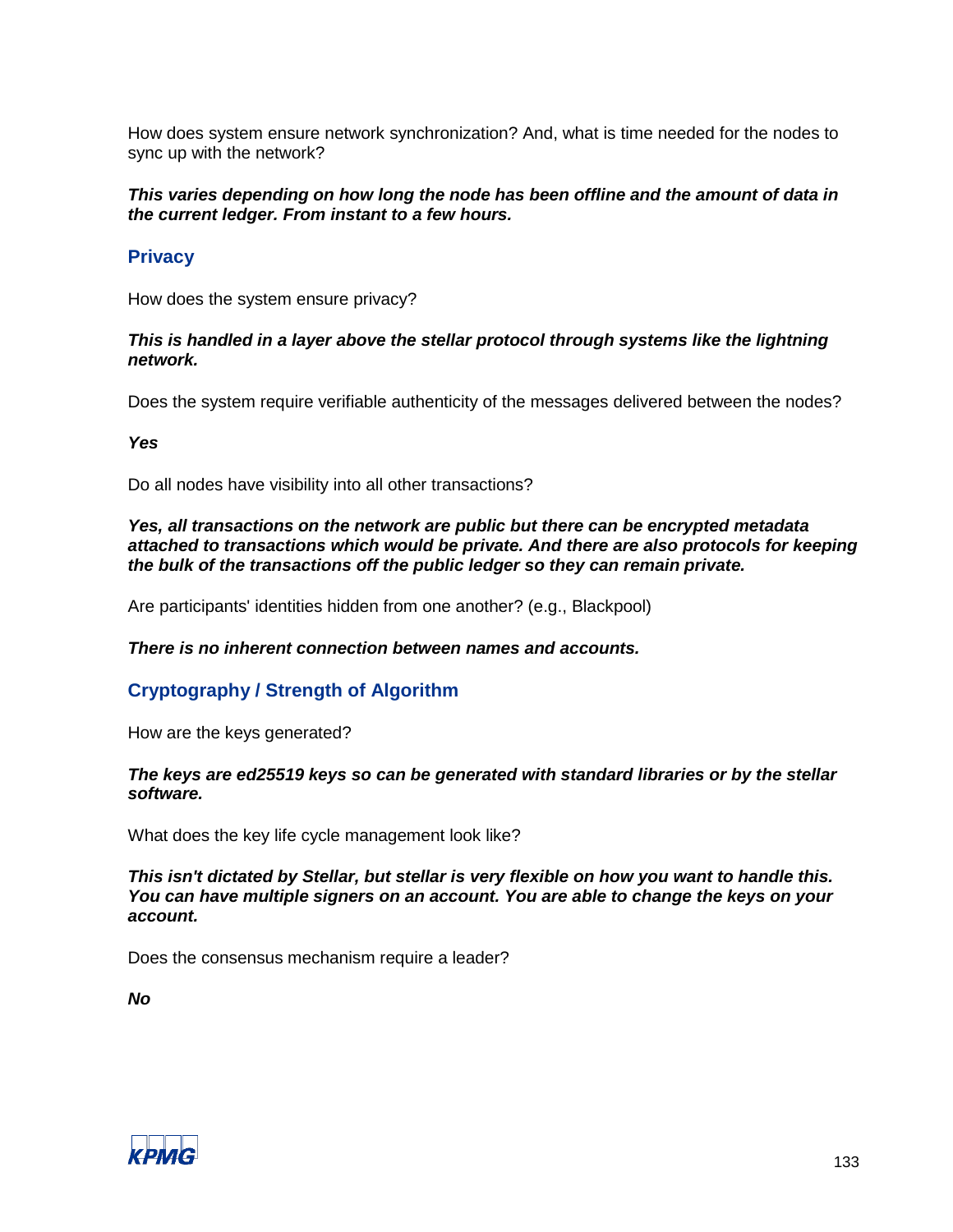How is node behavior measured for errors?

*You can easily detect if a node is misbehaving since all SCP messages are broadcast to everyone in the network you would be able to see conflicting or invalid messages and the signature would tell you who sent them.*

# **Tokenization (if used)**

How are the asset tokenized (if applicable)? Briefly describe the tokenization concept and terminology

*The Stellar distributed network can be used to track, hold, and transfer any type of asset: dollars, euros, bitcoin, stocks, gold, and other tokens of value. Any asset on the network can be traded and exchanged with any other.*

*When you hold assets in Stellar, you're actually holding credit from a particular issuer. The issuer has agreed that it will trade you its credit on the Stellar network for the corresponding asset–e.g., fiat currency, precious metal–outside of Stellar. Let's say that Scott issues oranges as credit on the network. If you hold orange credits, you and Scott have an agreement based on trust, or a trust line: you both agree that when you give Scott an orange credit, he gives you an orange.*

*When you hold an asset, you must trust the issuer to properly redeem its credit. Since users of Stellar will not want to trust just any issuer, accounts must explicitly trust an issuing account before they're able to hold the issuer's credit. In the example above, you must explicitly trust Scott before you can hold orange credits.*

*To trust an issuing account, you create a trust line. Trust lines are entries that persist in the Stellar ledger. They track the limit for which your account trusts the issuing account and the amount of credit from the issuing account that your account currently holds.*

Does the consensus mechanism utilize transaction signing?

*Asset transfer and exchange works like other transactions in Stellar. They must be signed by the public key or keys that own the asset.*

# **Implementation Approach**

What are the current uses cases being explored, tested or implemented?

#### *Open payment standard. But the consensus mechanism could be used for lots of things.*

What is the implementation cost?

*~one to two weeks of developer time.*

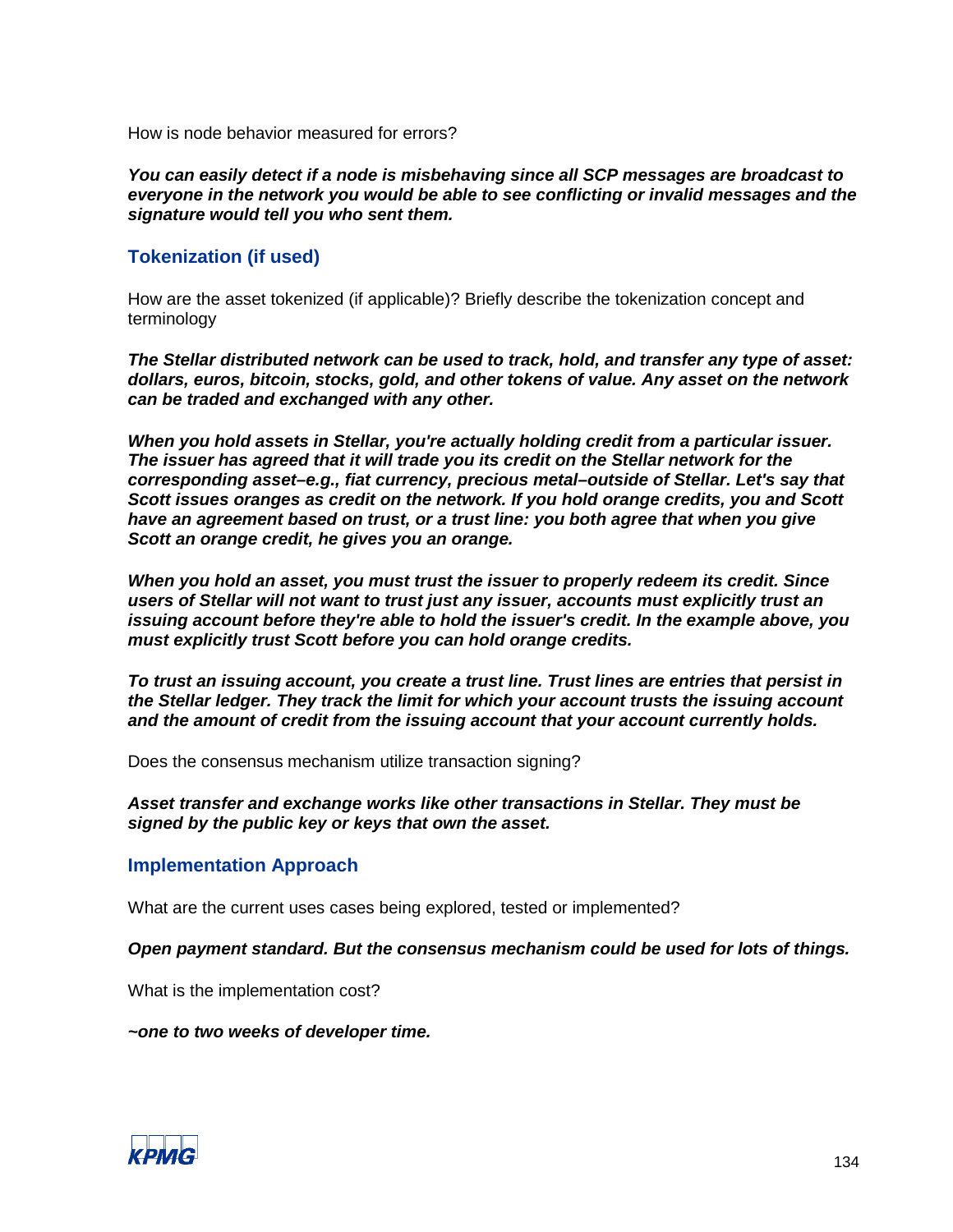Is there a reviewed business case to compare the implementation costs (including cost of the solution) to the current as-is process?

# *(No response).*

Who are you currently working with? (e.g., venture capitalists, banks, credit card companies, etc.)

*Deloitte, Mifos, Oradian, Tempo, Parkway, several other banks.*

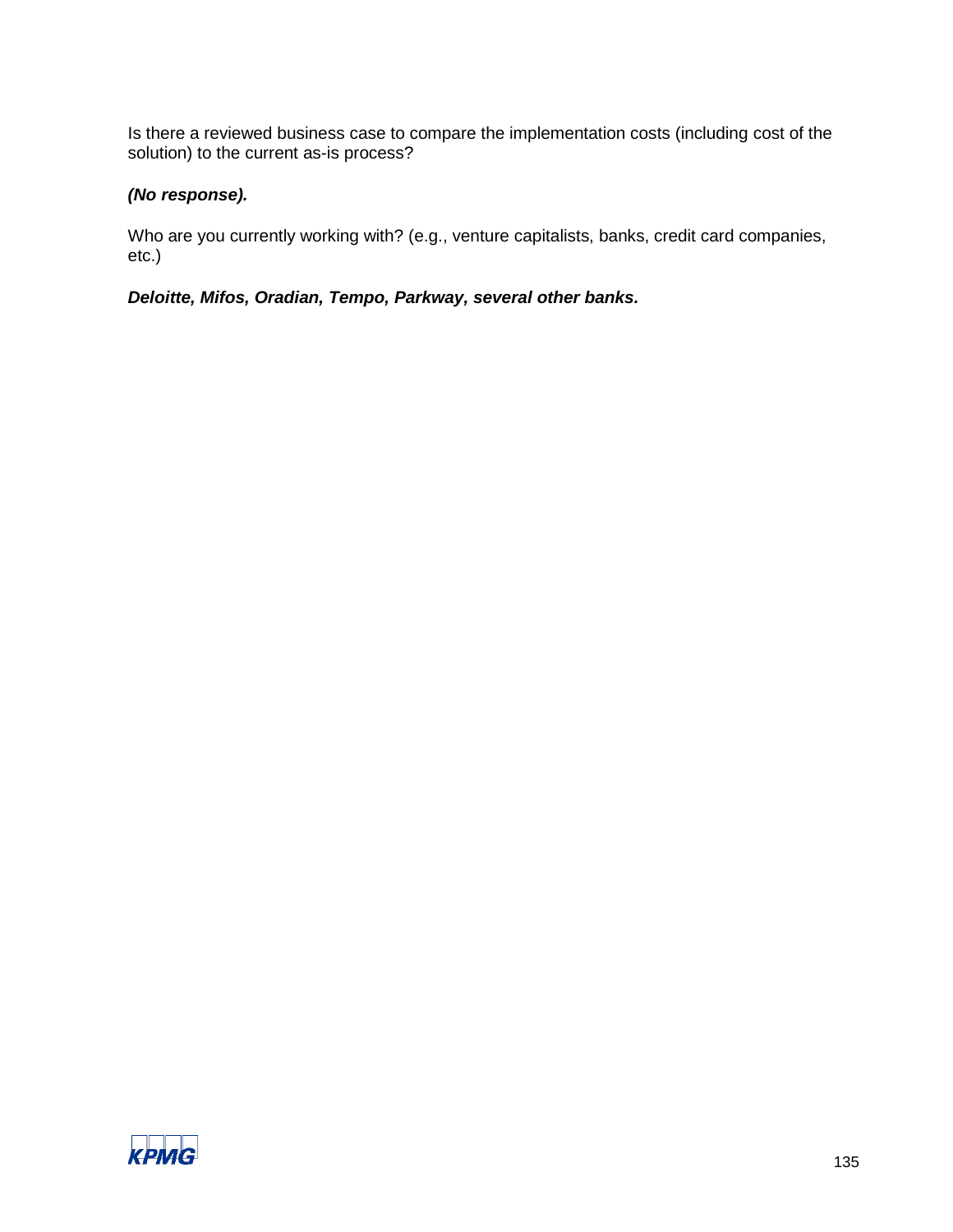# **18. Tangaroa**

# **Source: KPMG Research**

Contact name: See Contact Us below

# **Questionnaire responses**

# **Consensus Methodology**

How many nodes are need to validate a transaction? (percentage vs. number)

*In standard Raft, you need to replicate a log entry to a majority of nodes in the cluster before committing it. For BFT consensus algorithms, including Tangaroa, the required quorum size is 2f + 1, where f is the number of failures you want to tolerate (including both crashed nodes and compromised nodes).*

Do all nodes need to be online for system to function?

#### *No. Implementation Dependent.*

Does the algorithm have the underlying assumption that the participants in the network are known ahead of time?

#### *There are extensions to the Raft algorithm that allow for adding or removing nodes from a cluster. This is described in the PhD thesis on Raft.*

Who has ownership of the nodes? (e.g., consensus provider or participants of network)

#### *Implementation dependent.*

What are the different stages involved within the consensus mechanism?

*In BFT Raft, each node is in one of the three states: leader, follower, or candidate. Similar to Raft, BFT Raft divides time into terms, which start with an election. The winner of the election serves as the leader for the rest of the term. Sometimes, an election will result in a split vote, and the term will end with no leader.*

If applicable, what conditions are needed to be met to enter and exit each stage of the consensus mechanism?

*The candidate continues in the candidate state until one of the three things happens: (a) it wins the election, (b) another node establishes itself as a leader, or (c) a period of time goes by with no winner (i.e., it experiences another election timeout). A candidate wins an election if it receives votes from a quorum of the nodes. The candidate then promotes itself to the leader state and sends heartbeat messages with the votes and the updated* 

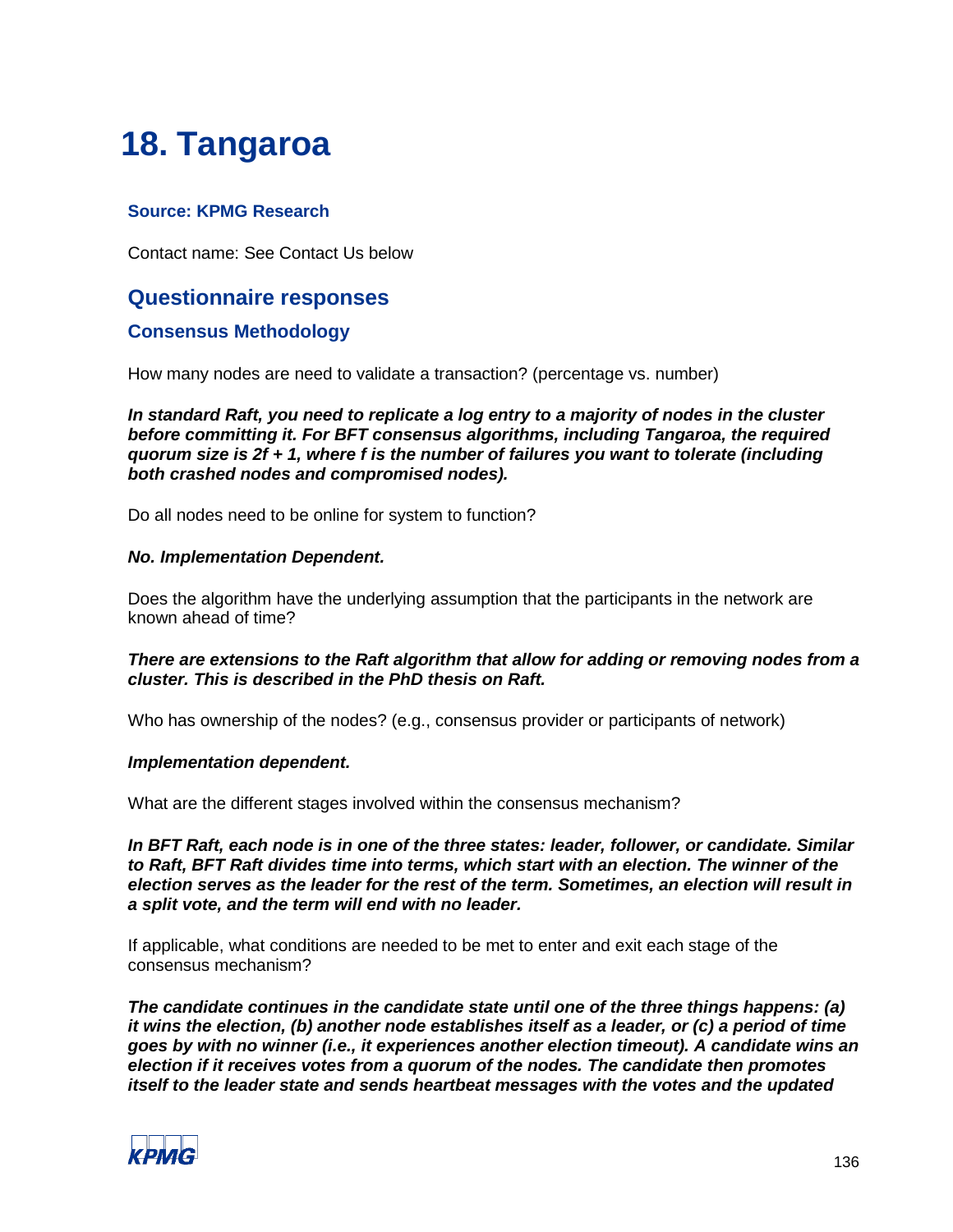*term number to establish its authority and prevent new elections. The signed votes effectively prevents a byzantine node from arbitrarily promoting itself as the leader of a higher term. Followers that receive this heartbeat message will update their leader ID and term if the leader presented enough signed votes for the matching term.*

If applicable, what is the voting process after the "propose" stage?

*To begin an election, a follower increments its current term and sends RequestVote RPCs in parallel to each of the other nodes in the cluster asking for their vote. RequestVote RPCs themselves work similarly to Raft. The modifications come primarily in the recipient of a RequestVote RPC. When a node receives a RequestVote RPC with a valid signature, it grants a vote only if all five conditions are true: (a) the node has not handled a heartbeat from its current leader within its own timeout (b) the new term is between its current term + 1 and current term + H, (c) the request sender is an eligible candidate, (d) the node has not voted for another leader for the proposed term, and (e) the candidate shares a log prefix with the node that contains all committed entries. A node always rejects the request if it is still receiving heartbeat messages from the current leader, and it ignores the RequestVote RPC if the proposed term has already begun.*

When is a transaction considered "safe" or "live"?

# *After leader replicates log to all the nodes and they agree, a commit to the log happens.*

Are there multiple rounds of vetting to decide which set of transactions are going to make it into the next round of consensus?

# *No*

How much time does a node need to reach a decision?

#### *It depends on many factors, but it's a little unclear on what you mean by "reach a decision". The Raft paper has an analysis on how quickly leader election can occur once the current leader is found to be unresponsive.*

What is the number of current and planned validators?

# *The Leader.*

What is the Fault Tolerance? How many nodes need to be compromised before everything is shut down?

*"In standard Raft, you need to replicate a log entry to a majority of nodes in the cluster before committing it. For BFT consensus algorithms, including Tangaroa, the required quorum size is 2f + 1, where f is the number of failures you want to tolerate (including both crashed nodes and compromised nodes).*

*Yes. A BFT Raft cluster that tolerates f Byzantine failures must contain at least n ≥ 3f + 1 nodes, where n − f nodes form a quorum."*

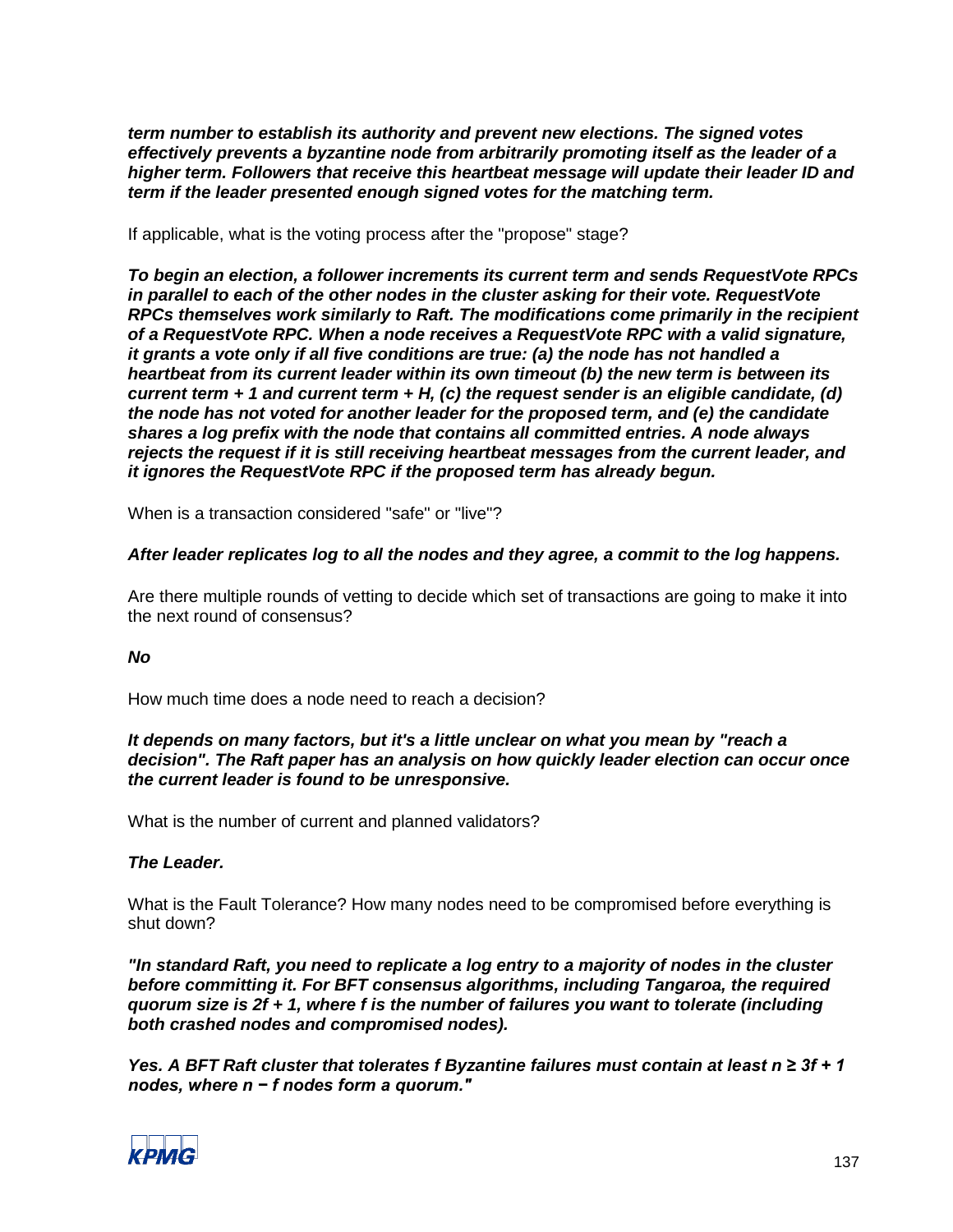Is there a forking vulnerability?

*No*

What process does the system follow when it receives data?

*Each replica in BFT Raft computes a cryptographic hash every time it appends a new entry to its log. The hash is computed over the previous hash and the newly appended log entry. A node can sign its last hash to prove that it has replicated the entirety of a log, and other servers can verify this quickly using the signature and the hash.*

What process does the system follow when it receives data?

*The data comes from clients of the Raft cluster, who send requests to the leader. The leader replicates these requests to the cluster, and responds to the client when a quorum is reached in the cluster on that request. What constitutes a "request" is systemdependent.*

How is data currently stored?

*How data is stored is system-dependent. It's important for state to persist to disk so that nodes can recover and remember information that they have committed to (which nodes they voted for, what log entries they have committed, etc.). The protocol can't work without this.*

# **Governance, Risks and Control**

How is governance / controls enforced?

*"BFT Raft allows clients to interrupt the current leadership if it fails to make progress. This allows BFT Raft to prevent Byzantine leaders from starving the system.*

*Like Raft, BFT Raft uses randomized timeouts to trigger leader elections. The leader of each term periodically sends heartbeat messages (empty AppendEntries RPCs) to maintain its authority. If a follower receives no communication from a leader over a randomly chosen period of time, the election timeout, then it becomes a candidate and initiates a new election. In addition to the spontaneous follower-triggered elections BFT Raft also allows client intervention: when a client observes no progress with a leader for a period of time called the progress timeout, it broadcasts UpdateLeader RPCs to all nodes, telling them to ignore future heartbeats from what the client believes to be the current leader in the current term. These followers will ignore heartbeat messages in the current term and time out as though the current leader had failed, starting a new election."*

Is there an intrinsic penalty mechanism in place for an attempted corruption of the consensus?

*Heartbeats*

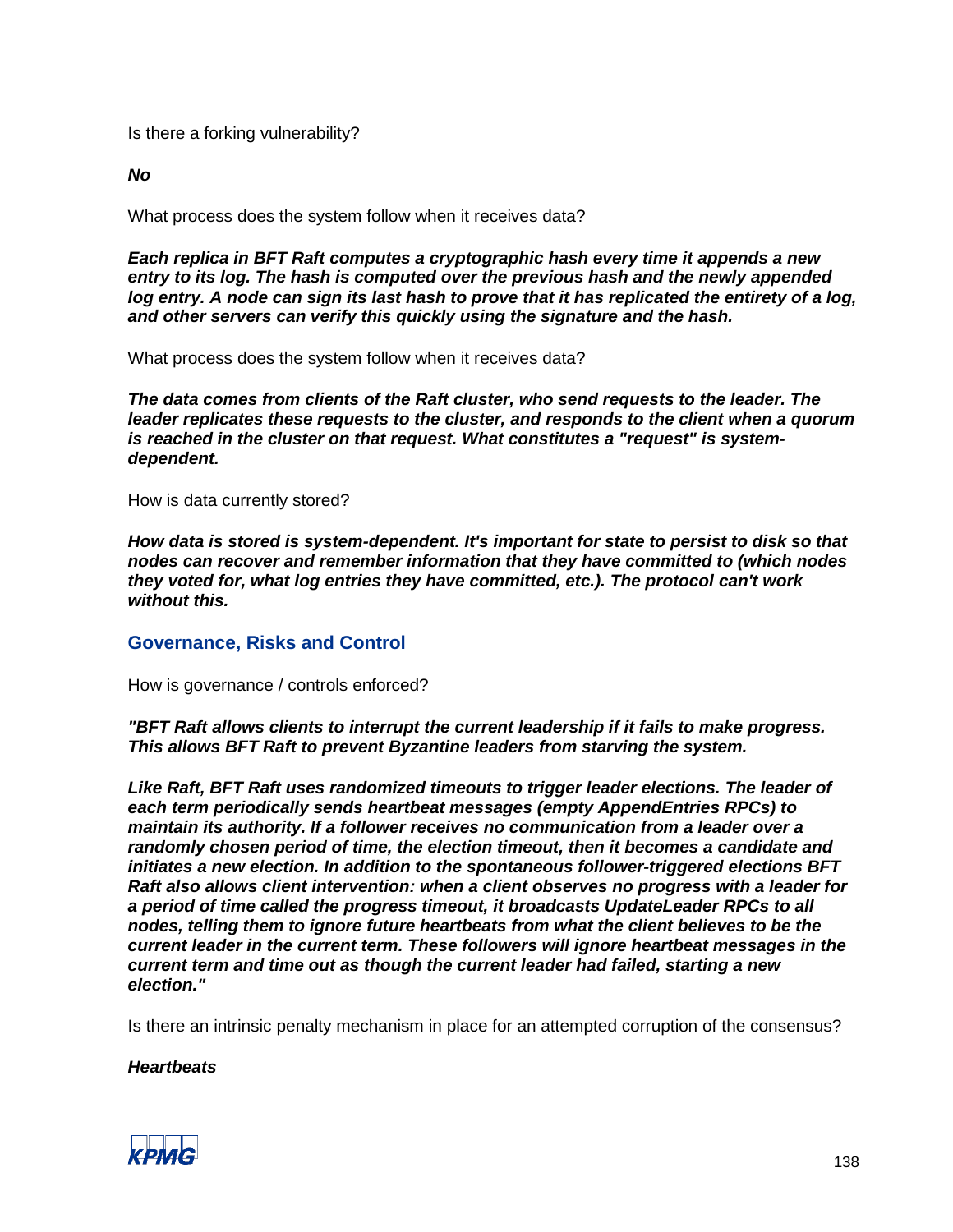How does the consensus mechanism allow access?

*A Byzantine node can decide to arbitrarily increase the commit index of other nodes before log entries have been sufficiently replicated, thus causing safety violations when nodes fail later on. BFT Raft shifts the commit responsibility away from the leader, and every node can verify for itself that a log entry has been safely replicated to a quorum of nodes and that this quorum agrees on an ordering.*

How does the consensus mechanism restrict access, concerning malicious activities?

#### *BFT Raft allows clients to interrupt the current leadership if it fails to make progress. This allows BFT Raft to prevent Byzantine leaders from starving the system.*

What is the permission management process? What is the process for adding or deleting nodes?

*Raft's mechanism for changing the set of servers in the cluster uses a new joint consensus approach where the majorities of two different configurations overlap during transitions. This allows the cluster to continue operating normally during configuration changes.*

How does the protocol assess the trustworthiness of other participants?

#### *Election leader timeout.*

Are there separate admin / administrator privileges? Who manages them?

#### *No*

Are there restriction (/) privacy rights defined and enforced by node?

# *Nodes can stop byzantine leaders from committing to the log.*

Can a node or a user have only "Read" or only "Write access? Is specific node access required if only performing one functionality? (e.g., back**–**office outsourcing)

# *Leader Append-Only everyone can write but leader approves log, replicates log and sends it out to all nodes.*

What are the measures in place to reduce risk?

*Tangaroa has used BFT with raft to stop byzantine leaders from starving the system.*

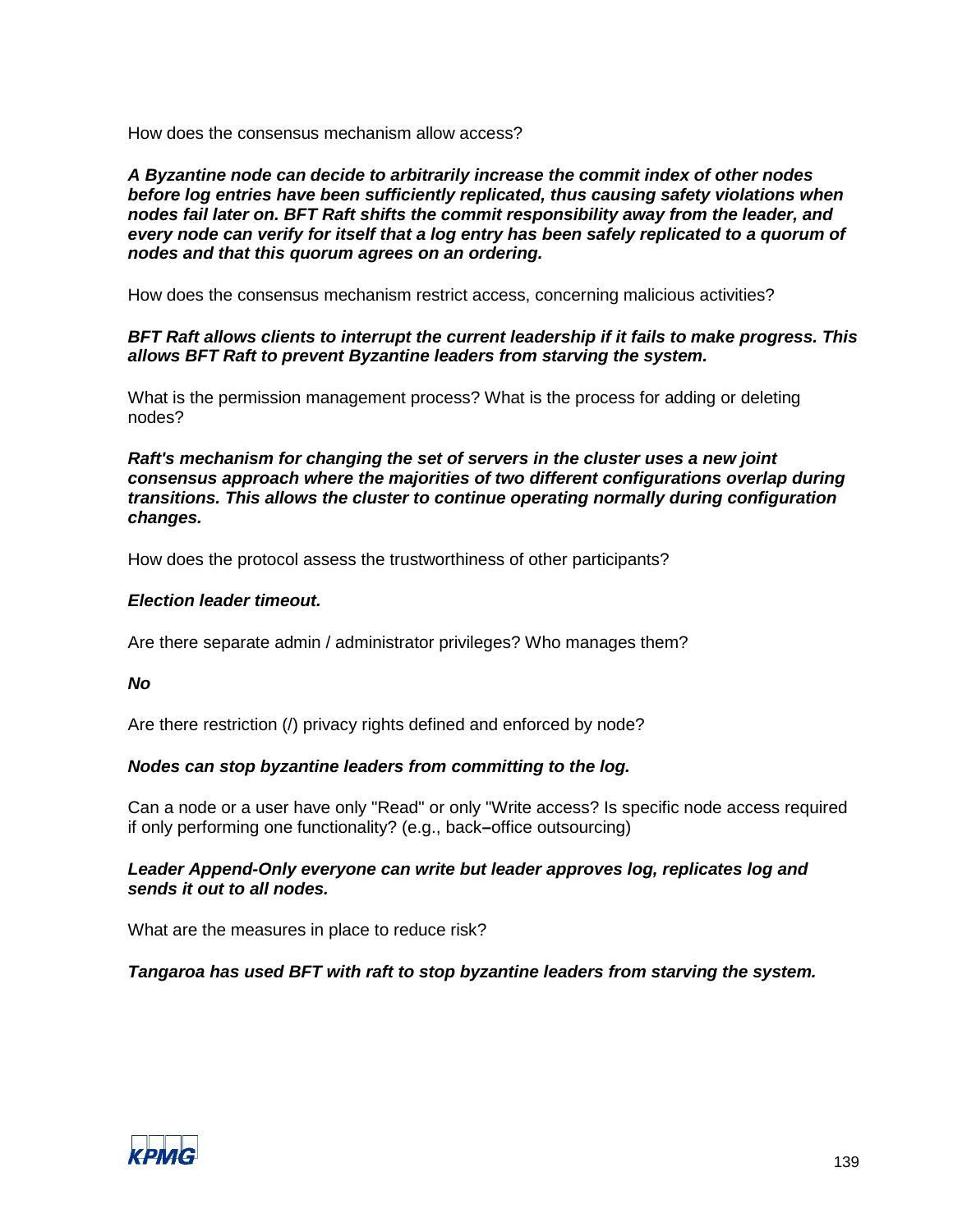# **Performance**

How do you measure scalability?

*This depends a lot on the system's characteristics. In general though, the more nodes you have in a cluster, the more work the leader has to do to commit each log entry, because it must always be replicated to a majority of the cluster.*

Is there a limitations on the number of fields within a transaction?

No

Is the speed of the system impacted if the system is made more scalable?

#### *Slow nodes do not slow the system.*

# **Security**

Does the consensus mechanism utilize Digital Signatures?

*Yes BFT Raft uses digital signatures extensively to authenticate messages and verify their integrity. This prevents a Byzantine leader from modifying the message contents or forging messages.*

In case of a breach, what data is at risk?

#### *Implementation dependent.*

How is the system expected to address general server issues?

#### *No*

How does system ensure network synchronization? And, what is time needed for the nodes to sync up with the network?

#### *It is the leader who synchronizes and sends out a replicated log.*

Do the nodes have access to an internal clock/time mechanism to stay sufficiently accurate?

#### *Clock is managed by the central node. Raft's notion of a term does away with having to keep centralized clocks.*

Under which conditions does a lock/un**–**lock happen? (i.e., what is the proof safety?)

#### *Raft uses a replicated finite state approach to transactions rather than locking. We model our transactions on this basis.*

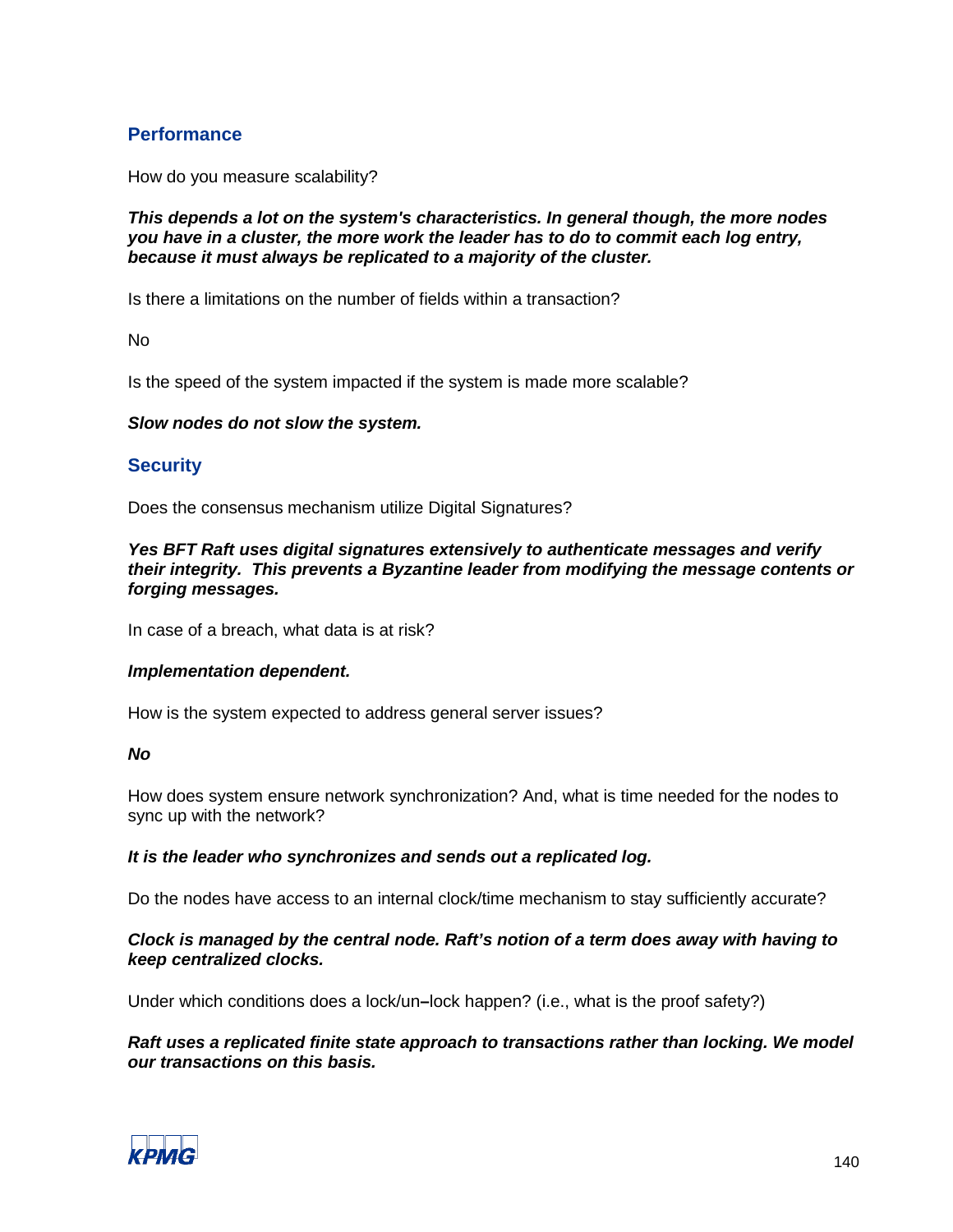What is the process for disaster recovery?

*Read the raft papers searching for "stable store" or similar. The whole point is that the raft log items, once accepted, are guaranteed to be on stable storage. So, in the event of a total outage, the cluster should just come back alive. Similarly, you only need one copy of the FSM to restore the whole lot. The details of the process will depend both on the implementation and on operational procedures by the end user (e.g., how backups are taken). Note the fact that raft is designed to operate between data centers makes this easier. One minor challenge is that the state of the peers is itself in the FSM, so if you lose a lot of peers, adding back peers to form a quorum needs thought. From memory this is covered in chapter 4.*

# **Privacy**

Does the system require verifiable authenticity of the messages delivered between the nodes?

*Note that TCP itself will prevent most corruption and ensure retransmission, and most users use TCP (with or without encryption on top). Note that Raft does not have to run over TCP (I submitted a UDP version for instance, and running over say ZeroMQ would be quite feasible).*

How does the data encryption model work?

#### *Whilst encryption is out of Raft's scope – yes you can encrypt.*

Are participants' identities hidden from one another? (e.g., Blackpool)

#### *No*

# **Cryptography/Strength of Algorithm**

Does the consensus mechanism require a leader?

# *Yes*

How strict is the consensus mechanism? (Is the system strictness hard coded, or built with code flexibility?)

*"Not 100% on what you mean by 'strictness'. Raft consensus is achieved by majority for a transactional write and is designed to provide hard guarantees.*

*Implementation dependent. Many implementations are inherently flexible (See Etcd/Raft / Hashicorp/Raft). I'm sure it would be possible to design something gross that is hard coded."*

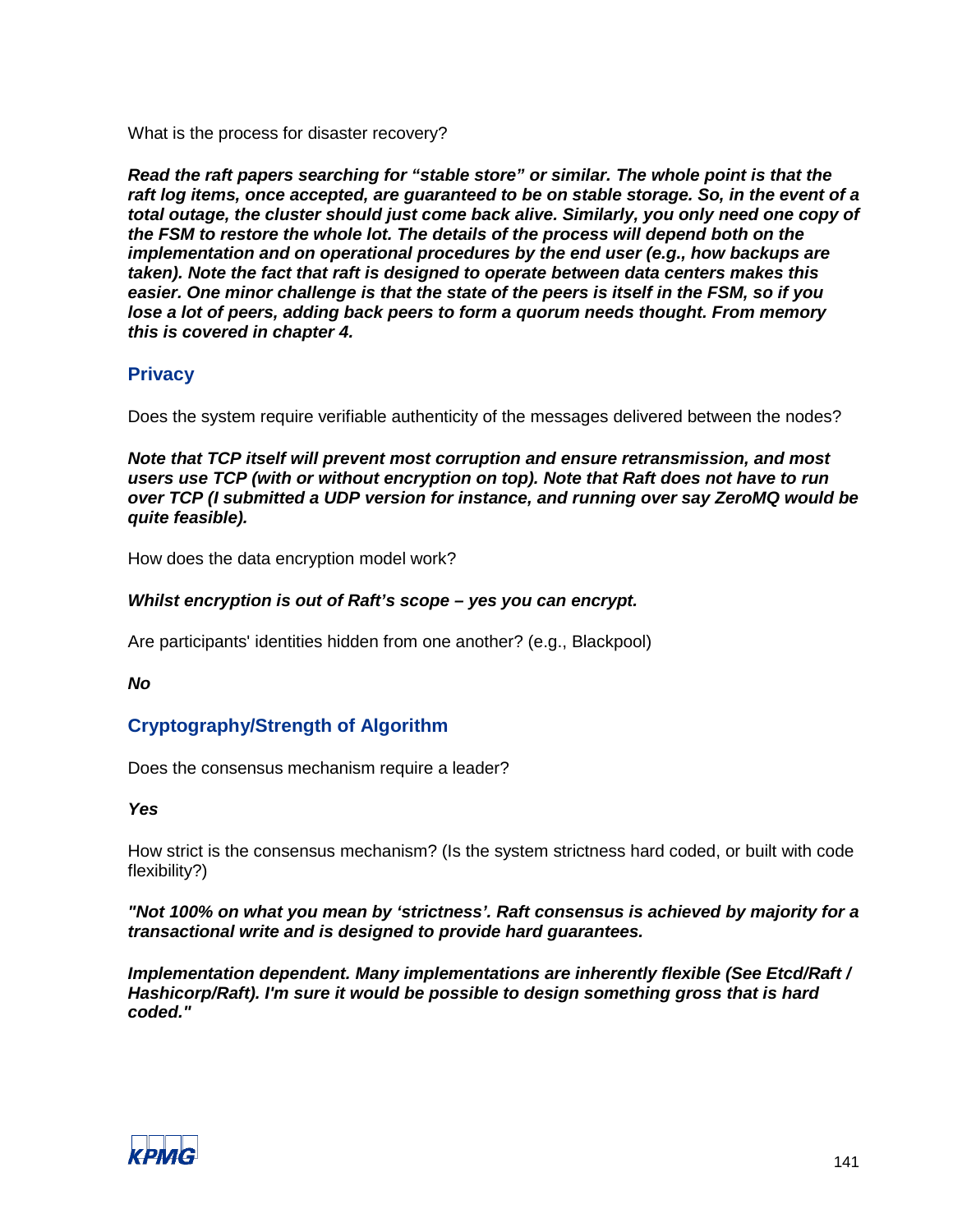How is node behavior measured for errors?

*The raft specs do not specify measurement. Most implementations measure some aspects (e.g., with monotonic counters), and often send them off to a stats server. Grep for "stats" in Hashicorp/Raft for instance. If you mean "How does the algorithm tell whether a node has errored?" it simply looks for either the absence of a valid reply or heartbeat within a timeout, or the presence of an invalid reply or heartbeat (where "valid" and "invalid" are determined by the spec).*

# **Tokenization (if used)**

Does the consensus mechanism utilize transaction signing?

*No*

# **Implementation Approach**

What is the implementation cost?

# *Transport Dependent.*

What is the time required to implement?

# *Transport Dependent.*

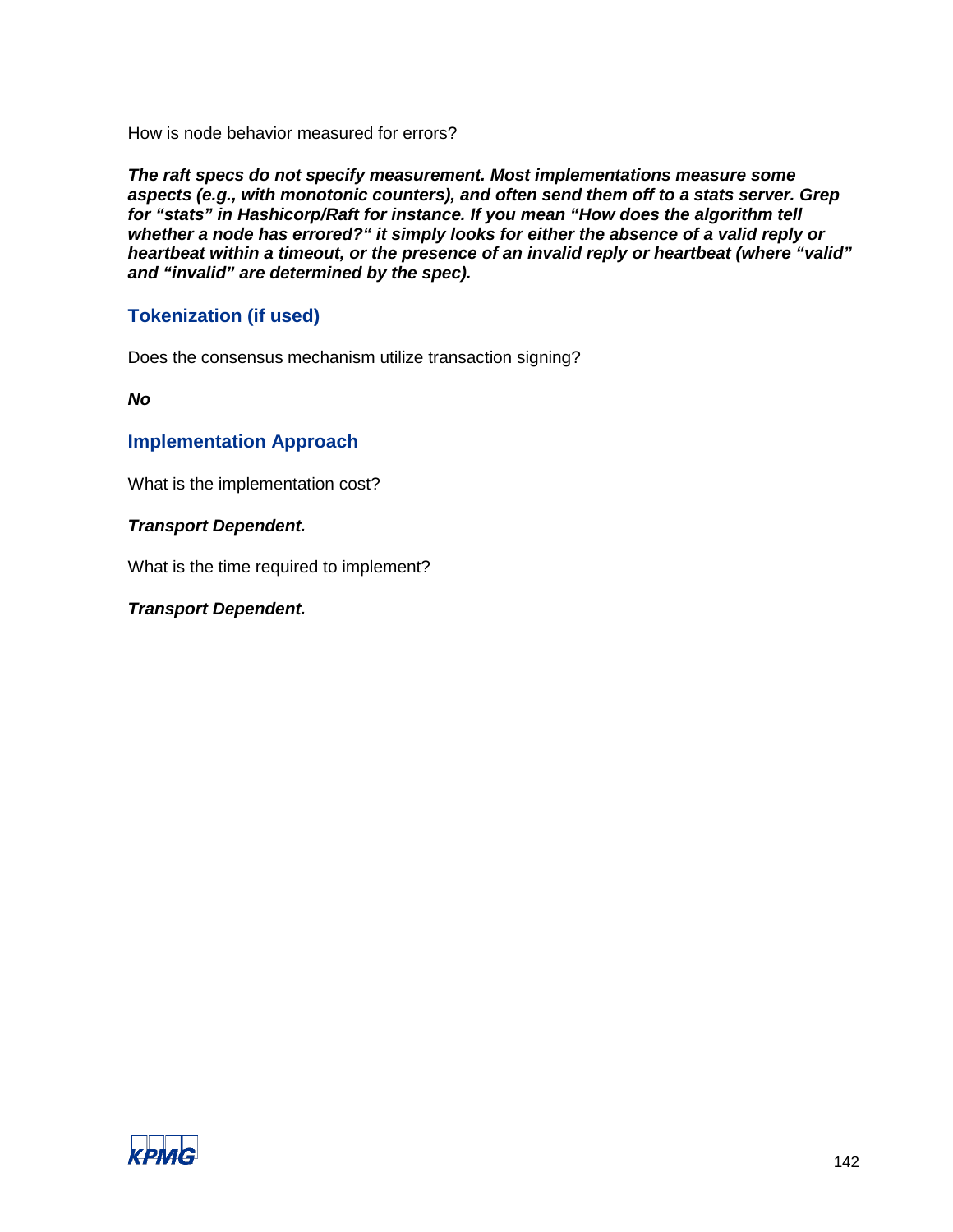# **19. Tendermint**

# **Source: Interview / Questionnaire**

Contact name: Jae Kwon (jae@tendermint.com)

# **Questionnaire responses**

# **Consensus Methodology**

How many nodes are need to validate a transaction? (percentage vs. number)

# *More than two thirds of the validators need to be online.*

Do all nodes need to be online for system to function?

#### *More than two thirds of the validators need to be online. (Same as above)*

Does the algorithm have the underlying assumption that the participants in the network are known ahead of time?

#### *Yes and no. Validator sets can change according to TMSP application logic.*

Who has ownership of the nodes? (e.g., consensus provider or participants of network)

# *Implementation dependent.*

If applicable, what conditions are needed to be met to enter and exit each stage of the consensus mechanism?

# *See spec on GitHub. https://GitHub.com/tendermint/tendermint/wiki/Byzantine-Consensus-Algorithm 1) Propose 2) PreVote 3) PreCommit 4) Commit.*

If applicable, what is the voting process after the "propose" stage?

# *In the ideal case, two phases of signatures (two phase commit).*

When is a transaction considered "safe" or "live"?

#### *A system is considered safe or live… not transactions. A transaction is considered committed when a block includes that transaction, and the block's Merkle hash root gets signed by > two thirds of validators with a pre-commit vote, at the same height and round number.*

Are there multiple rounds of vetting to decide which set of transactions are going to make it into the next round of consensus?

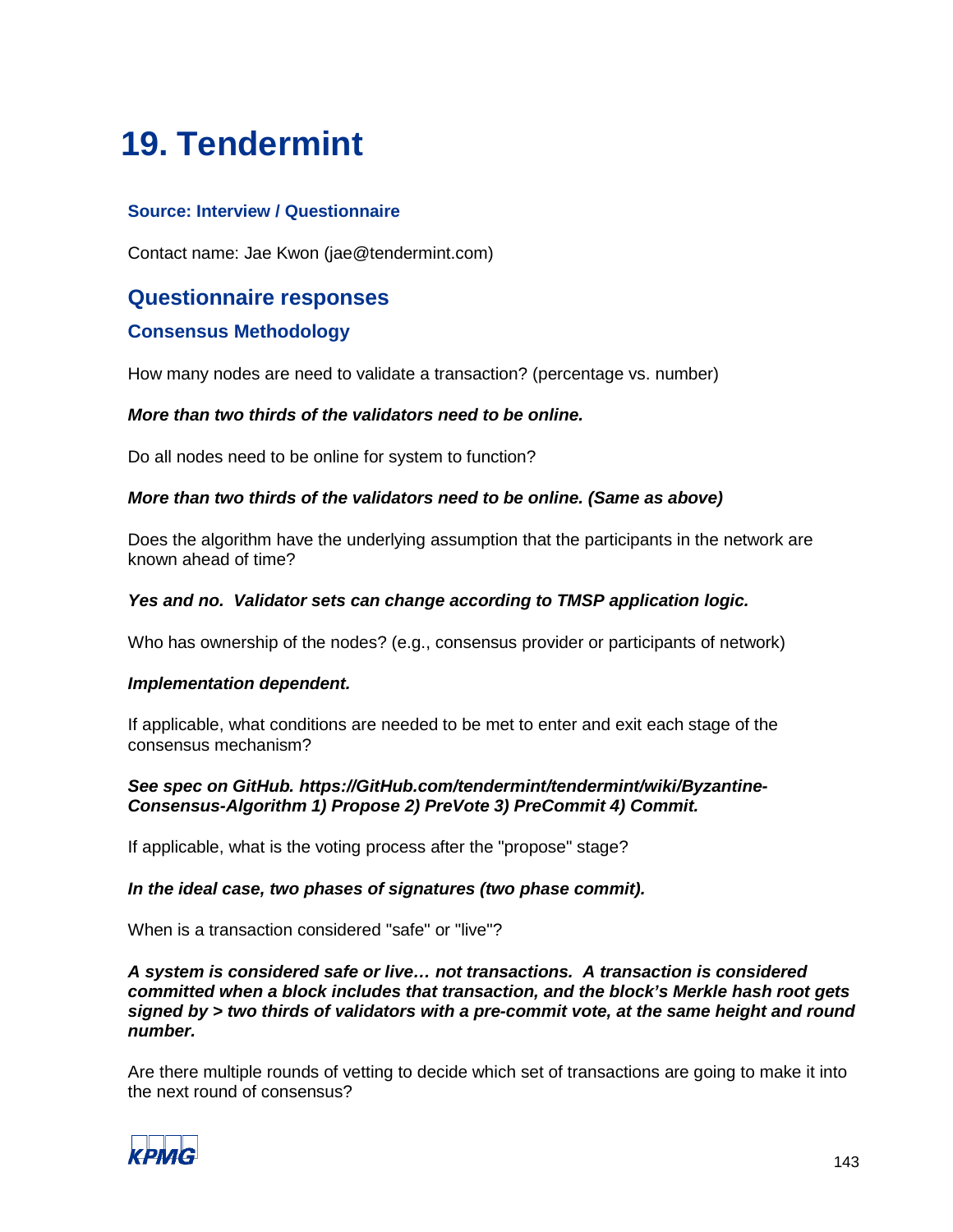#### *Ideally happens in one round. If the primary proposer for a block isn't online, will need to move onto next round, etc. Otherwise no, not sure what multiple rounds is referring to.*

*How much time does a node need to reach a decision?*

#### *Blocks commit on the order of one second. Depends on network size, physical distance (global vs. localized), etc.*

How much time is actually needed to build the consensus until a new block is added?

#### *Depends on parameters, but on the order of one second for typical applications.*

Does system contain synchronous node decision making functionality?

#### *The system is partially synchronous. It's mostly asynchronous, with some sensible timeouts built in.*

What is the number of current and planned validators?

#### *One to thousands, depending on requirements. A 50-node global network can still commit blocks on the order of a second.*

What is the Fault Tolerance? How many nodes need to be compromised before everything is shut down?

# *"Can tolerate up to one thirds of Byzantine nodes."*

Is there a forking vulnerability?

# *Only if BFT threshold is exceeded.*

How are the incentives defined within a permissioned system for the participating nodes?

# *It's undefined. It can be defined in the TMSP application (similar to Hyperledger's chaincode).*

What process does the system follow when it receives data?

*Depends. There's a mempool module for transaction sharing prior to consensus, as well as a consensus module. These modules are multiplexed on the same TCP connection between peers. The consensus module runs on its own consensus sub–channel. Details can be found here: [https://GitHub.com/tendermint/tendermint/wiki/Byzantine-Consensus-](https://github.com/tendermint/tendermint/wiki/Byzantine-Consensus-Algorithm)[Algorithm.](https://github.com/tendermint/tendermint/wiki/Byzantine-Consensus-Algorithm)*

How does a party take ownership of an asset?

# *Depends on the application.*

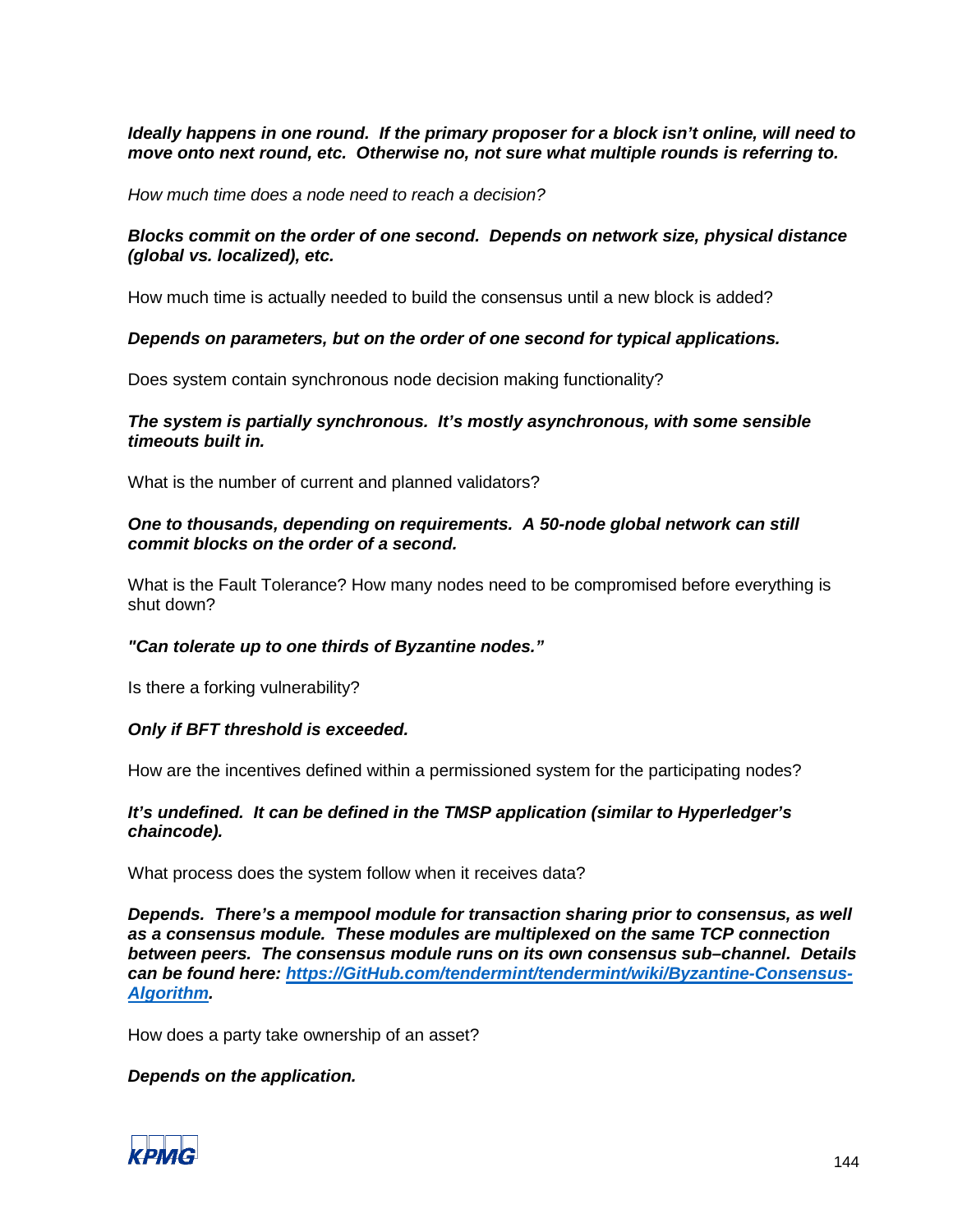# **Governance, Risks and Control**

*How is governance / controls enforced?*

*"We're creating a governance system called Governmint. We're creating a governance system called Governmint. http://GitHub.com/tendermint/governmint TMSP Governance Layer A simple voting system that enables itself to evolve over time. Entities are identified by a pubkey. Members are entities associated with a group; can vote on proposals for that group. Groups are collections of members Votes are cast on proposals by members proposal types: GroupUpdateProposal: change the group membership, etc. GroupCreateProposal: create a new group VariableSetProposal: set a variable value TextProposal: create a human readable proposal SoftwareUpgradeProposal: upgrade software TX types ProposeTx to propose something for a group to vote on CastTx to vote on a proposal"*

Who is responsible and what are they responsible for in case of malicious actions within the network? How does legal action take place?

*There is a method of determining liability in the case of a fork. BFT algorithms don't typically guarantee this.*

Is there an intrinsic penalty mechanism in place for an attempted corruption of the consensus?

#### *Yes, for a successful corruption.*

How does the consensus mechanism allow access?

#### *Currently each node is configured manually, but later we'll re–introduce peer-exchange functionality. It's based on gossip, like Bitcoin. Nodes don't have to be (active signing) validators, they can still help with block/vote propagation.*

How does the consensus mechanism restrict access, concerning malicious activities?

#### *"Several mechanisms.*

*In the p2p networking layer, a system of multiplexing many connections with fairness. In the mempool layer, CheckTx TMSP messages to check for transaction validity before propagation to peers. In the consensus layer, public key infrastructure to ensure that correct validators sign blocks."*

What is the permission management process? What is the process for adding or deleting nodes?

*TMSP has basic notion of validator set changes, but other permissions are handled by the app. Similar to adding a Bitcoin node, except every validator needs its public key added to the validator-set of the Blockchain from the TMSP app.*

How does the protocol assess the trustworthiness of other participants?

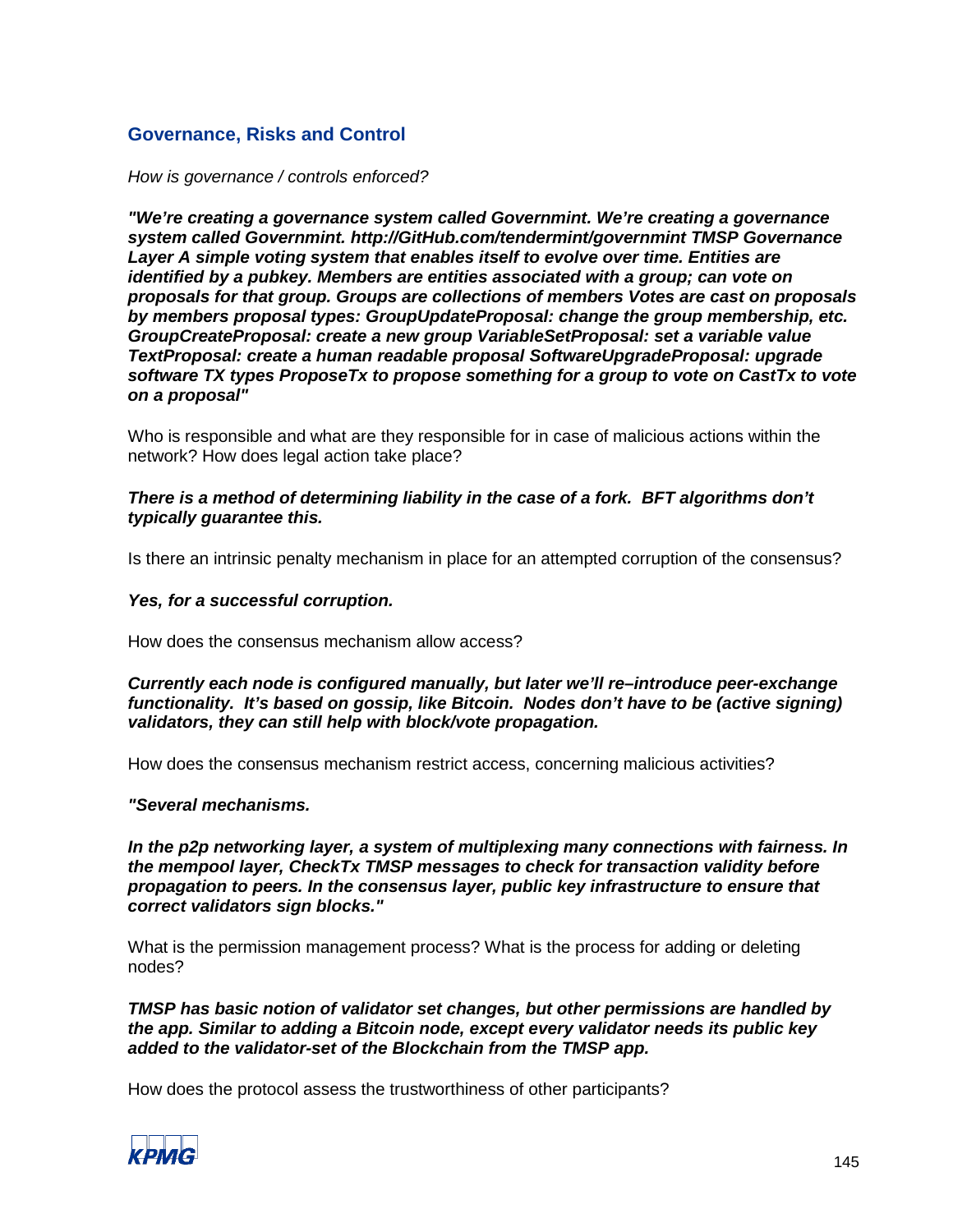# *Pubkey infrastructure.*

Are there separate admin. (/) administrator privileges? Who manages them?

#### *No, depends on the application.*

Are there restriction (/) privacy rights defined and enforced by node?

#### *Depends on the application. Tendermint Core has no assets besides validator voting Proof of Worker, which isn't natively fungible.*

# **Performance**

How long does it take for transactions to be validated and/or consensus to be achieved?

#### *"- Transactions are pushed asynchronously via TMSP to the app. Unix sockets are very fast, so the bottleneck is mostly in the application. Tendermint Core can handle around 10k TXs/sec for 250byte size transactions."*

Provide some general measures of volume that the consensus mechanism can or will handle (e.g., number of trades)

#### *Depends on the app. Tendermint Core can handle around 10k txs/sec for 250byte size transactions.*

Provide some general measures of the value that the consensus mechanism can or will handle (e.g., \$ value of trades)

# *Unlimited.*

How do you measure scalability?

- *"● Number of validators*
- *Compute/network limitations of validators*
- *Number of txs/sec on an empty TMSP application*
- *Average size of txs"*

Is the speed of the system impacted if the system is made more scalable?

# *No. Tendermint is ideal for scaling. Have as many shards as you want.*

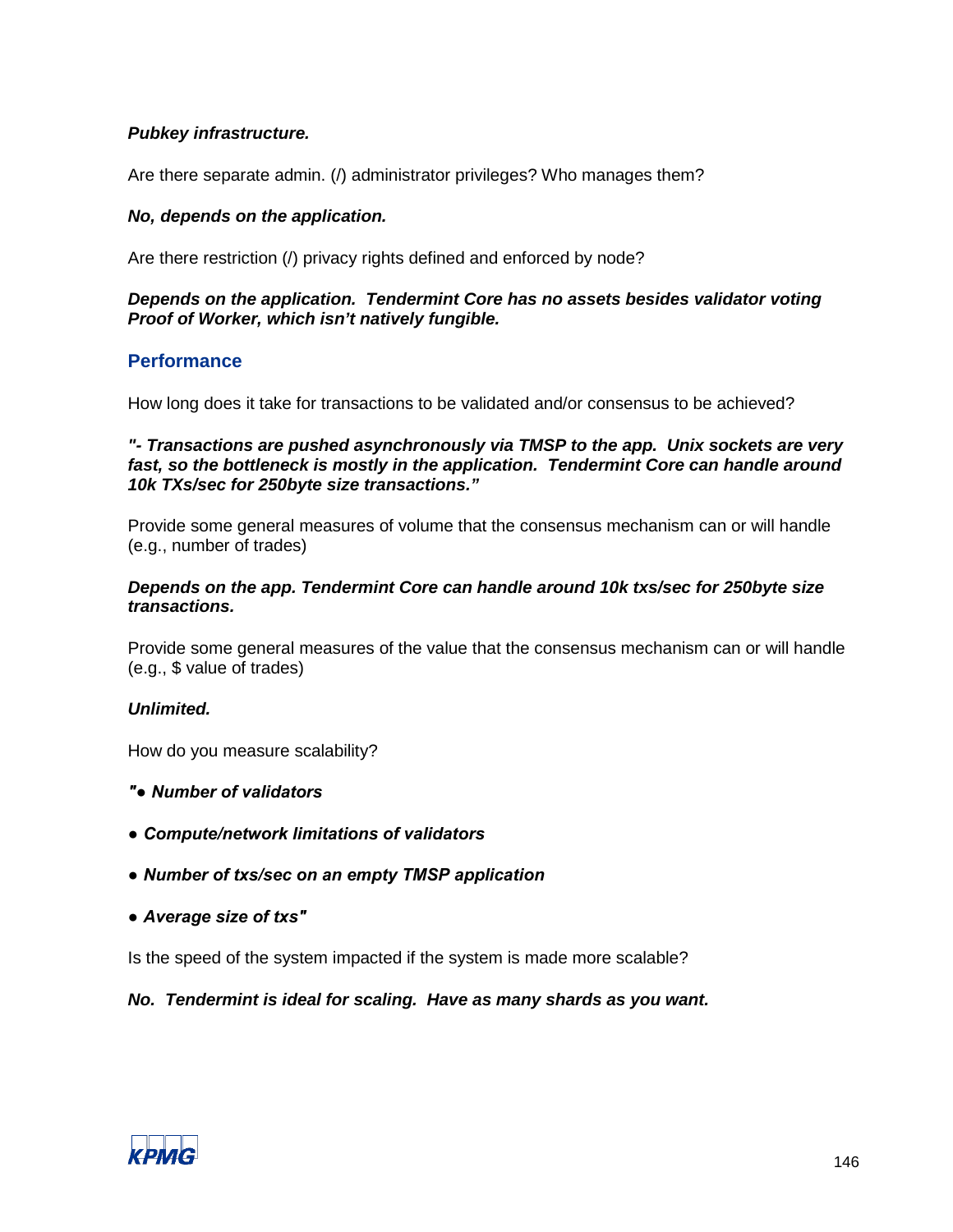# **Security**

How is transaction activity monitored?

# *RPC APIs*

Does the consensus mechanism utilize Digital Signatures?

# *Yes. Consensus relies on digital signatures.*

How does the consensus mechanism address an assumed industry standard?

*"It's an optimal BFT algorithm that can also provide monetary guarantees on the security of the Blockchain.*

*●For the Blockchain to fork, > one third need to be Byzantine*

- *●When a fork occurs, you can determine liability*
- *●Validators can have collateral posted on a Blockchain or elsewhere (e.g. distributed)"*

Which risk/security issues are currently being worked on?

#### *Various testing.*

Are there any plans for getting the application/consensus mechanism certified (e.g., ISO, SOC, etc.)?

*No, there aren't many people that can certify consensus algorithms. We will always be working toward formal proof systems. More academic peer review.*

Briefly describe the security testing performed till date (if any)

*We just finished a round of network integration tests. The last test found a subtle bug in the gossip logic in the case of malicious double-signing.*

In case of a breach, what data is at risk?

#### *The private key of a validator. It's assumed that the Blockchain information is public (e.g. no privacy except what is provided by the application)*

How does the system prevent signature fraud (e.g., stolen keys)?

*Outside our scope. Complemented with trusted computing (e.g., Intel Sawtooth)*

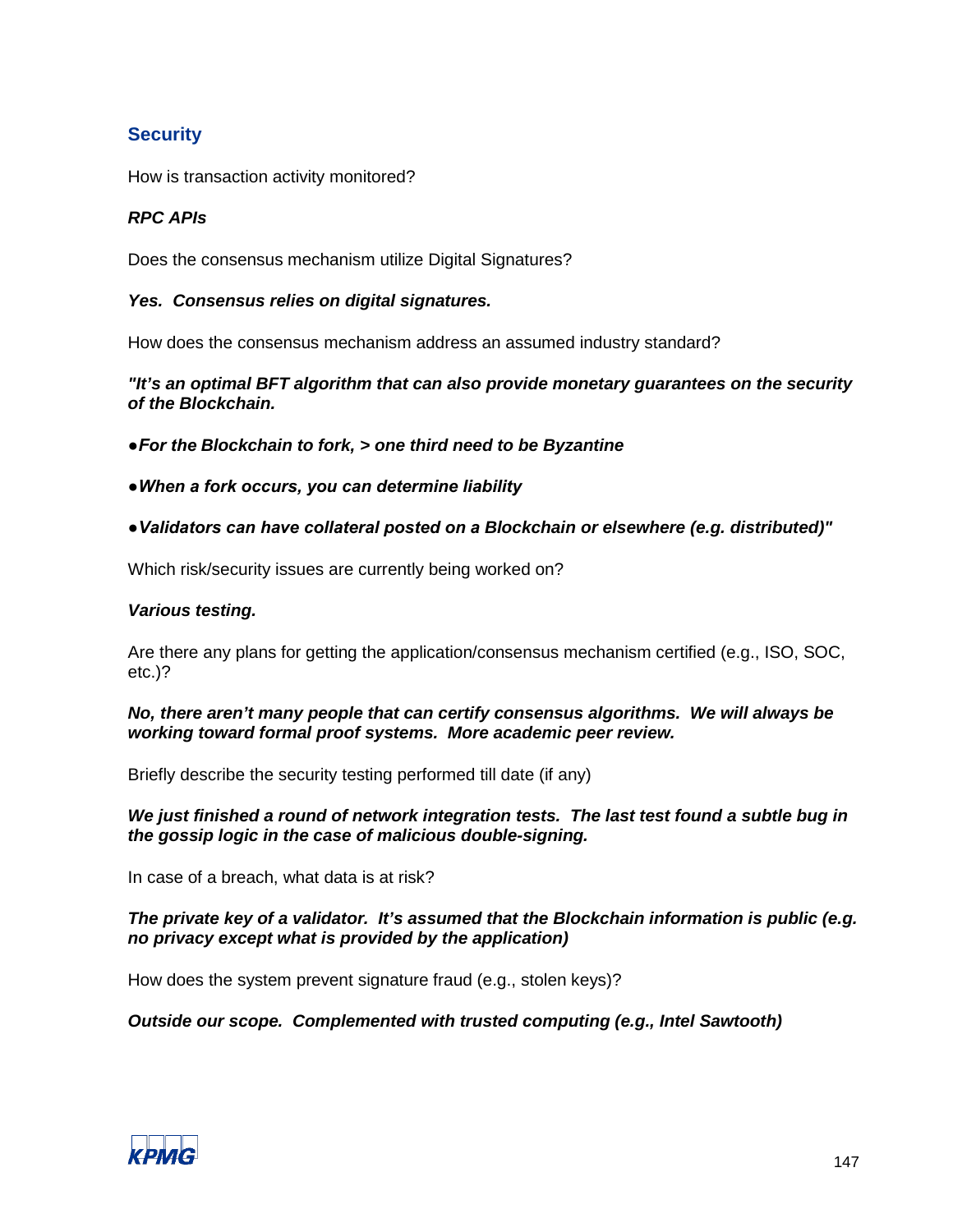Does the consensus mechanism have full documentation in place?

*No.*

How does the consensus mechanism address the risk of "double spending"?

# *Total ordering of blocks, as in Bitcoin, except without the need for confirmation blocks.*

How does system ensure network synchronization? And, what is time needed for the nodes to sync up with the network?

#### *Depends on the parameters of the application, e.g., application compute complexity, txs (/) sec etc.*

Do the nodes have access to an internal clock/time mechanism to stay sufficiently accurate?

# *Typical computer. An accurate clock is not required.*

Under which conditions does a lock/un*–*lock happen? (i.e., what is the proof safety?)

#### *"See spec on GitHub. https://GitHub.com/tendermint/tendermint/wiki/Byzantine-Consensus-Algorithm Proof of Safety*

What is the threat model being tested? What has been defined as "normal"? How do you monitor fraud?

#### *Highest threat level.*

# **Privacy**

How does the system ensure privacy?

# *Up to the application. Blockchain txs and application state should be public. Use various encryption techniques, e.g., homomorphic encryption.*

Does the system require verifiable authenticity of the messages delivered between the nodes?

# *No, messages are signed, signatures are included.*

Do all nodes have visibility into all other transactions?

*Yes.*

If consensus happens in a permissioned network are random public keys issued for every single transaction to increase the privacy? Or does randomized CUSIP translation factors take place?

# *Depends on the application. A TMSP application can be like UTXO, or not.*

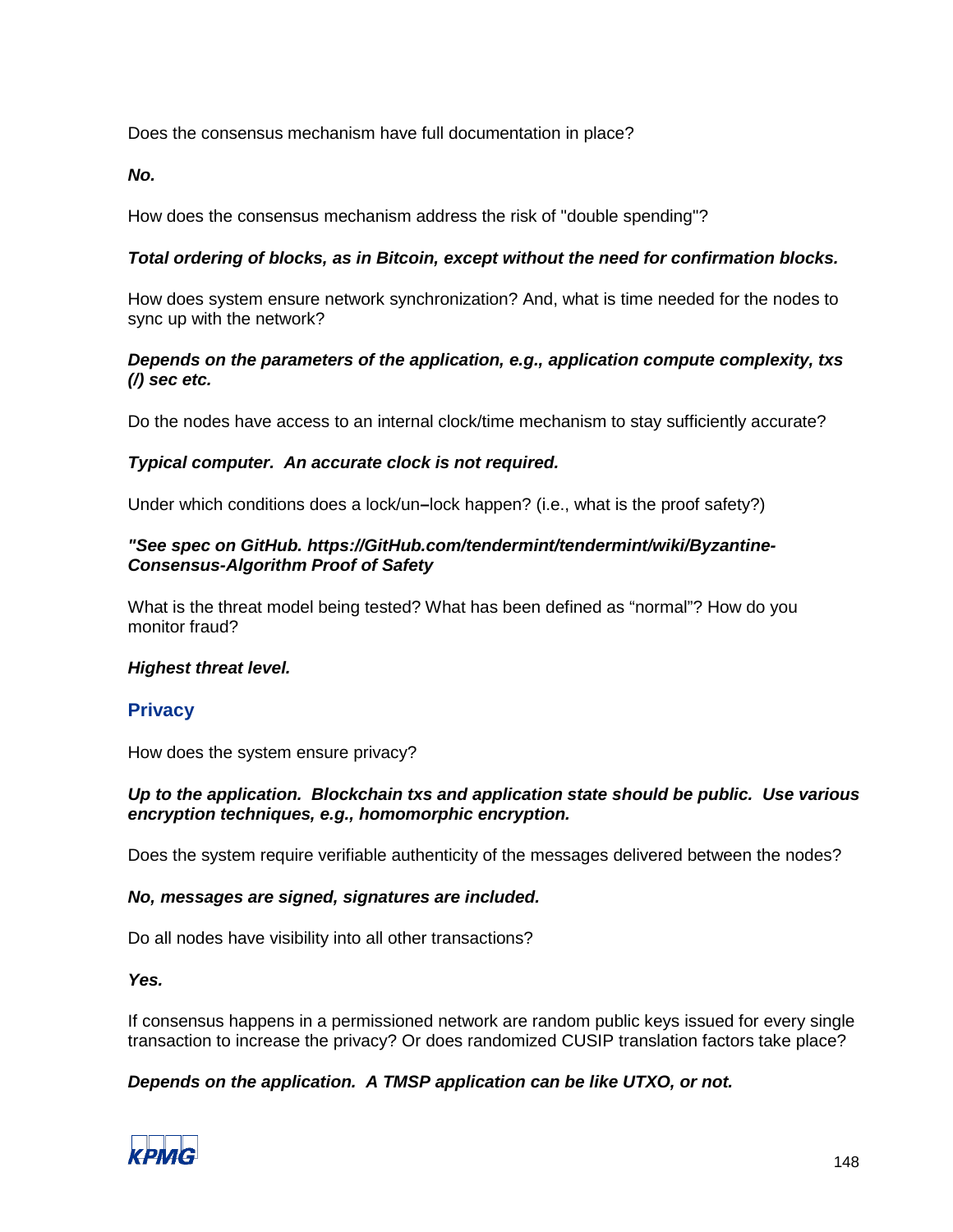# **Cryptography/Strength of Algorithm**

What is the library approach?

#### *Best open-source practices.*

Does the consensus mechanism require a leader?

#### *Round robin leaders, for every block height and every round. (Ideally a block is found in one round). A single leader (proposer) at a time. But everyone is supposed to vote. The leader is not required for aggregating signatures.*

How strict is the consensus mechanism? (Is the system strictness hard coded, or built with code flexibility?)

# *TMSP is a socket protocol. It provides ultimate flexibility. We're also developing a few TMSP applications ourselves, but this survey doesn't address those.*

Does the consensus mechanism require a leader?

#### *Consensus has a leader.*

# **Tokenization (if used)**

Does the consensus mechanism utilize transaction signing?

*Blockchain solves this problem by Public-Private key pairs for signatures on and verification of transactions. Tangaroa's protocol specifies using a similar system, but at the consensus level as well. This provides a means for one node to validate that a message came from another node (so long as keys haven't been compromised).*

# **Implementation Approach**

What are the current uses cases being explored, tested or implemented?

#### *Private networks in enterprise environments, either intra– or inter–firm.*

What is the implementation cost?

#### *Depends on the domain.*

What is the time required to implement?

*Depends on the domain, but pretty fast at this point.*

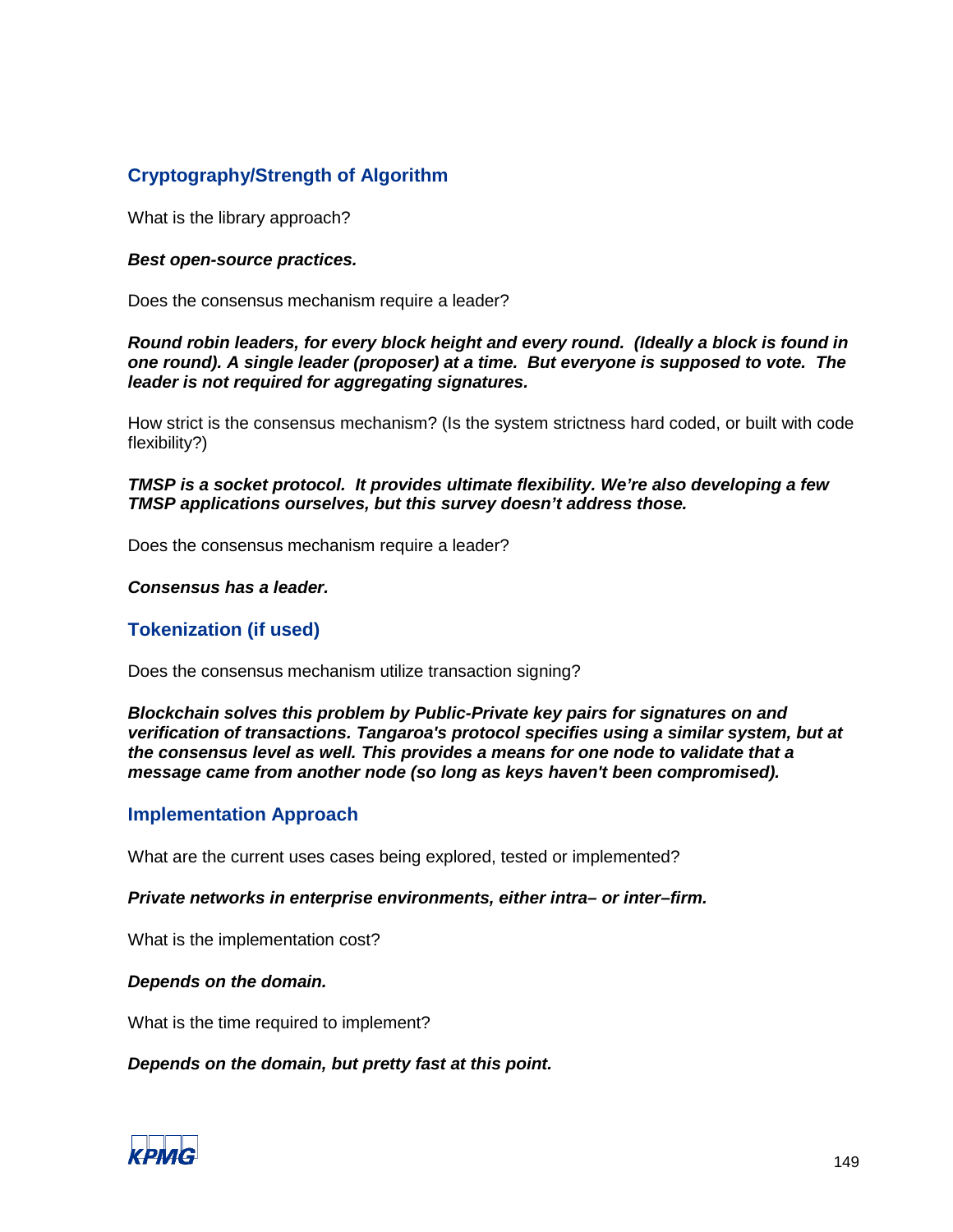# **Contact Us and Acknowledgements**

Bill Cline KPMG LLP Principal - Advisory, Financial Services Strategic Capabilities & Alliances Lead 704-335-5552 wcline@kpmg.com

Sigrid Seibold KPMG LLP Principal – Advisory Capital Markets 917-971-5880 sigridseibold@kpmg.com

George Samman twitter: @sammantic blog: sammantics.com

**Acknowledgements:** We'd like to acknowledge the contributions of numerous people in the Blockchain network, many of whom reviewed and verified portions of this paper:

**KPMG LLP:** Bob Hayward, Kiran Nagaraj, Walter Murphy, Mihai Liptak, Roshan Rao, Burak Karvan and Francis Sam Yesurathinam

**BigChainDB:** Trent McConaghy – [gtrent@gmail.com](mailto:gtrent@gmail.com)  **BitShares 2.0:** Ryan R. Fox – [ryan@ryanrfox.com](mailto:ryan@ryanrfox.com)  **CASPER:** Vlad Zamfir – [vldzmfr@gmail.com](mailto:vldzmfr@gmail.com) **Directed Acyclic Graphs:** Aviv Zohar – [avivz@cs.huji.ac.il](mailto:avivz@cs.huji.ac.il)  **Distributed Concurrence:** Dan Conner – [dan.conner@disledger.com](mailto:dan.conner@disledger.com) **Evernym:** Jason Law – [jason@evernym.us;](mailto:jason@evernym.us) Timothy Ruff – [timothy@evernym.us;](mailto:timothy@evernym.us) Drummon Reed – [drummond@respect.network](mailto:drummond@respect.network)  Graphene: Ryan R. Fox - ryan@ryanrfox.com **MultiChain:** Gideon Greenspan – [gideon@coinsciences.com;](mailto:gideon@coinsciences.com) Maya Zehavi – [mayazi@gmail.com](mailto:mayazi@gmail.com) **OpenChain:** Flavien Charlon – [flavien.charlon@coinprism.com](mailto:flavien.charlon@coinprism.com) **Ripple:** Bob Way – [bob@ripple.com](mailto:bob@ripple.com) **Steem:** Ryan R. Fox – [ryan@ryanrfox.com](mailto:ryan@ryanrfox.com) **Stellar:** Jed McCaleb – [jed@stellar.org;](mailto:jed@stellar.org) Joyce Kim – [joyce@stellar.org](mailto:joyce@stellar.org) **Tendermint:** Jae Kwon – [jae@tendermint.com](mailto:jae@tendermint.com)

Note: Ryan R. Fox does not represent Cryptonomex, Inc., Steemit, Inc., nor any other entity within the Blockchain space. His responses are his own informed opinions based upon independent research.